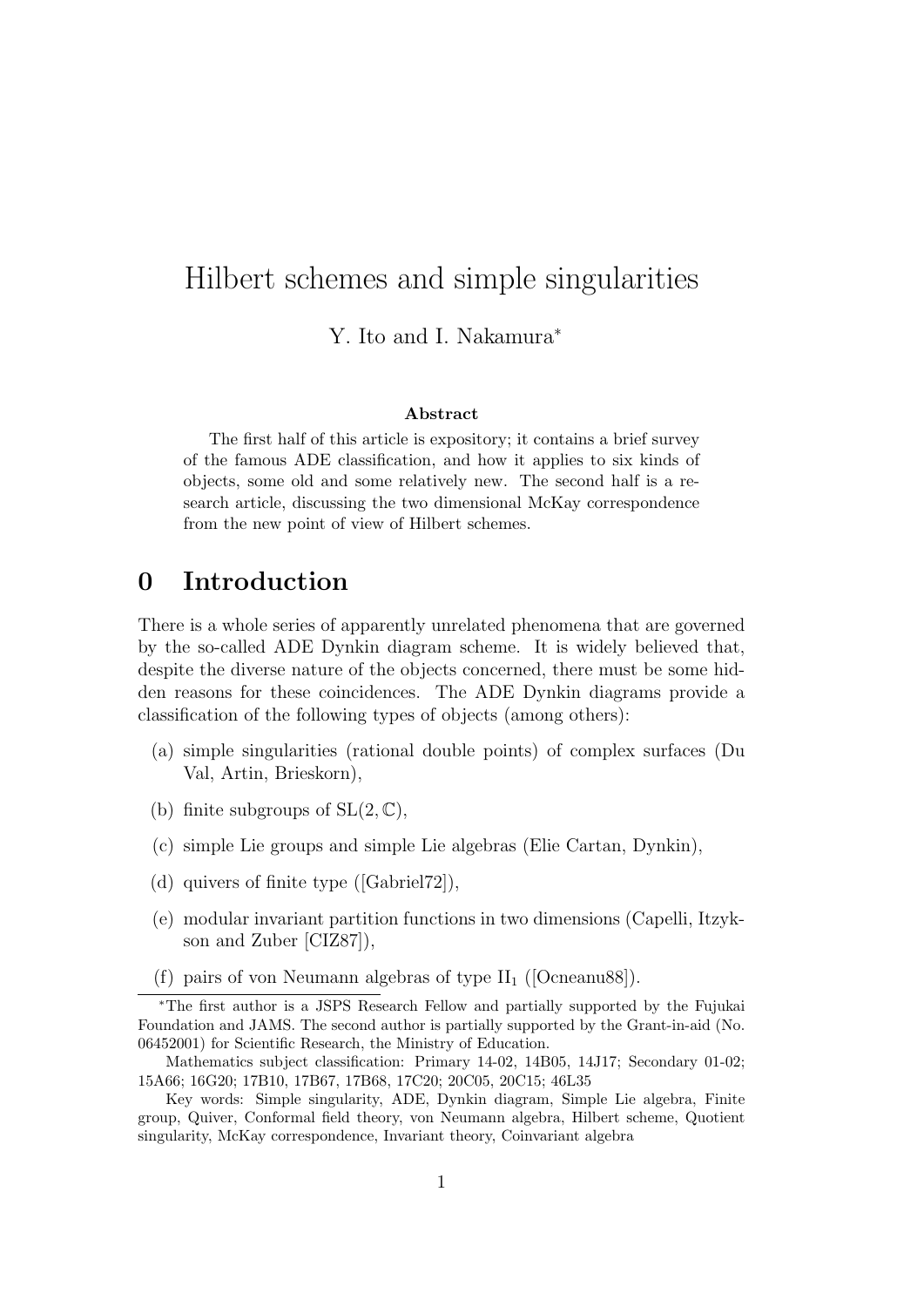#### 0.1

The present article consists of two halves, an expository part and a research part. The expository part occupies the first six sections. In Sections 1–4, we recall briefly the above ADE classifications. Sections 2–3 report in some detail on the relatively new subjects of modular invariant partition functions and type  $II_1$  von Neumann algebras ( $II_1$  factors). In Section 4 we recall the two dimensional McKay correspondence. Section 5 summarizes some of the missing links between the six objects and related problems. We would like to say that while much is known about these, much remains unknown.

Next, in Section 6, we recall some basic facts about Hilbert schemes for use in the research part, and give a quick review on three dimensional quotient singularities in Section 7. Section 7 is not directly related to the rest of the paper, but it provides motivation for further study in the same direction as Sections 8–16. For instance, a natural three dimensional generalization of the McKay correspondence, quite different from that of Theorem 7.2, can be obtained by applying similar ideas. This direction is still under research and we simply mention [Reid97], [INkjm98] and [Nakamura98] as available references for it.

In the second half of the article we discuss the two dimensional McKay correspondence from a somewhat new point of view, namely by applying the technique of Hilbert schemes. Any known explanations for the classical McKay correspondence enables each irreducible component of the exceptional set  $E$  to correspond naturally to an irreducible representation of a finite subgroup  $G$ . In the present article we do a little more. In fact, to any point of the exceptional set, we associate in a natural way a G-module, irreducible or otherwise, whose equivalence class is constant along the irreducible component of E. We discuss this in outline in Section 8, and in detail in Sections 8– 16. Some new progress and related problems are mentioned in Section 17.

#### 0.2

There are a number of excellent reports on the first four topics  $(a)$ – $(d)$ , for example: Hazewinkel, Hesselink, Siersma and Veldkamp [HHSV77] and [Slodowy95]. See [Slodowy90] and [Gawedzki89] for the topic (e). See also [Ocneanu88], Goodman, de la Harpe and Jones [GHJ89], [Jones91] and Evans and Kawahigashi [EK97], Section 11 for the last topic (f). The authors hope the readers to read or to have a glance at these reports too.

We have in mind both specialists in algebraic geometry and nonspecialists as readers of the expository part. Therefore we have tried to include elementary examples and algebraic calculations, though they are not completely self-contained.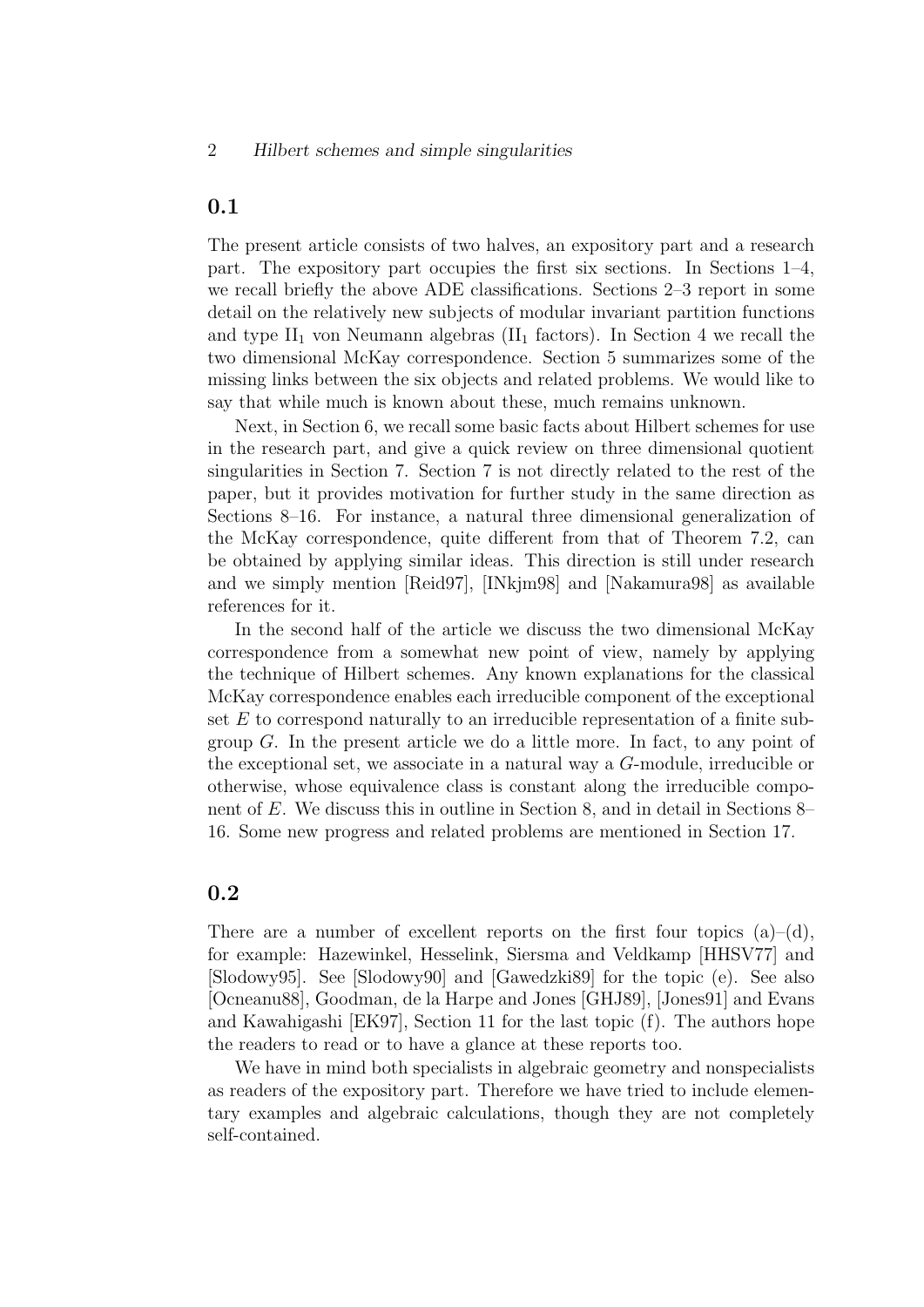Acknowledgements We wish to thank many mathematical colleagues for assistance and discussions during the preparation of the expository part. We are very much indebted, among others, to Professors Y. Kawahigashi and T. Yamanouchi for the report on von Neumann algebras. Our thanks are also due to Professors A. Kato, H. Nakajima, K. Shinoda, T. Shioda and H. Yamada for their various support. Last but not least we also thank Professor M. Reid for his numerous suggestions for improving the manuscript, both in English and mathematics.

## 1 Simple singularities and ADE classification

### 1.1 Simple singularities (1)

We first recall the definition of simple singularities. A germ of a two dimensional isolated hypersurface singularity is called a simple singularity if one of the following equivalent conditions holds:

1. It is isomorphic to one of the following germs at the origin

$$
A_n: x^{n+1} + y^2 + z^2 = 0 \quad \text{for } n \ge 1,
$$
  
\n
$$
D_n: x^{n-1} + xy^2 + z^2 = 0 \quad \text{for } n \ge 4,
$$
  
\n
$$
E_6: x^4 + y^3 + z^2 = 0,
$$
  
\n
$$
E_7: x^3y + y^3 + z^2 = 0,
$$
  
\n
$$
E_8: x^5 + y^3 + z^2 = 0.
$$

- 2. It is isomorphic to a germ of a weighted homogeneous hypersurface of  $(\mathbb{C}^3,0)$  of total weight one such that the sum of weights  $(w_1, w_2, w_3)$  of the variables is greater than one. The possible weights are  $(\frac{1}{n+1}, \frac{1}{2})$  $\frac{1}{2}, \frac{1}{2}$  $(\frac{1}{2}),$  $\left(\frac{1}{n}\right)$  $\frac{1}{n-1}, \frac{n-2}{2n-2}$  $\frac{n-2}{2n-2}, \frac{1}{2}$  $(\frac{1}{4}, \frac{1}{3})$  $\frac{1}{3}, \frac{1}{2}$  $(\frac{1}{2}), (\frac{2}{9}, \frac{1}{3})$  $\frac{1}{3}, \frac{1}{2}$  $(\frac{1}{2})$  and  $(\frac{1}{5}, \frac{1}{3})$  $\frac{1}{3}, \frac{1}{2}$  $\frac{1}{2}$ .
- 3. It has a minimal resolution of singularities with exceptional set consisting of smooth rational curves of selfintersection −2 intersecting transversally.
- 4. It is a quotient of  $(\mathbb{C}^2,0)$  by a finite subgroup of  $SL(2,\mathbb{C})$  ([Klein]).
- 5. Its (semi-)universal deformation contains only finitely many distinct isomorphism classes ([Arnold74]).

Many other characterizations of the singularities are given in [Durfee79]. The third characterization of a simple singularity classifies the exceptional set explicitly. In fact, the dual graph of the exceptional set is one of the Dynkin diagrams of simply connected complex Lie groups shown in Figure 1.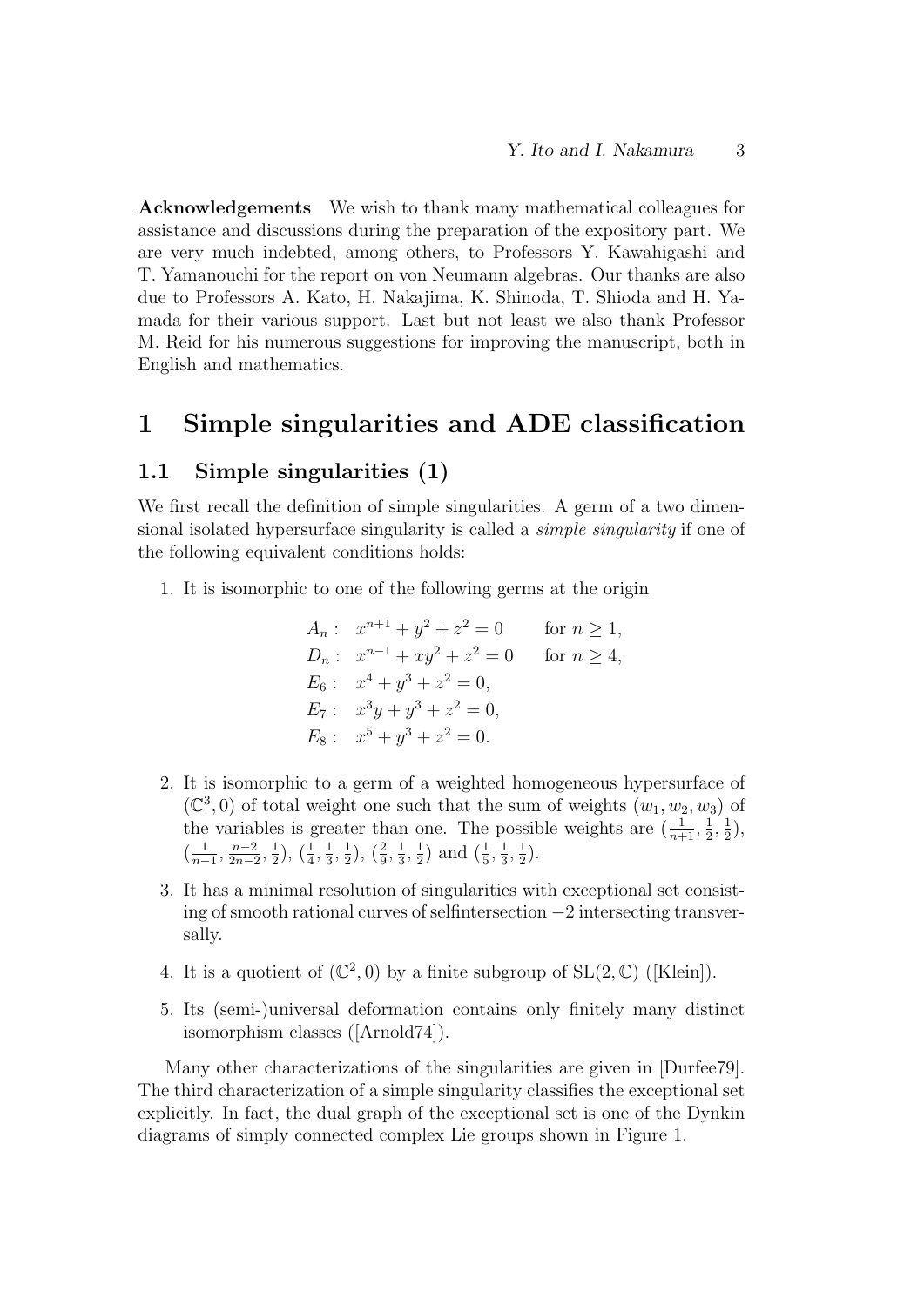

Figure 1: The Dynkin diagrams ADE

## 1.2 Simple singularities (2)

Let  $(S, 0)$  be a germ of simple singularities,  $\pi \colon X \to S$  its minimal resolution,  $E := \pi^{-1}(0)_{\text{red}}$  and  $E_i$  for  $1 \leq i \leq r$  the irreducible component of E. It is known that  $E_i \simeq \mathbb{P}^1$  and  $(E_i^2)_X = -2$ . Let Irr E be the set  $\{E_i; 1 \leq i \leq n\}$ r}. We see that  $H_2 = H_{2,\text{SING}}(S) := H_2(X,\mathbb{Z}) = \bigoplus_{1 \leq i \leq r} \mathbb{Z}[E_i].$  Then  $H_2$ has a negative definite intersection pairing (, ) $_{\text{SING}}$ :  $\overline{H_2} \times H_2 \rightarrow \mathbb{Z}$ . Since  $(E_i E_j)_{\text{SING}} = 0$  or 1 for  $i \neq j$ , the pairing (, )<sub>SING</sub> can be expressed by a finite graph with simple edges. We rephrase this as follows: we associate a vertex  $v(E')$  to any irreducible component E' of E, and join two vertices  $v(E')$ and  $v(E'')$  if and only if  $(E'E'')_{\text{SING}} = 1$ . Thus we have a finite graph with simple edges, from which in turn the bilinear form  $($ ,  $)_{\text{SING}}$  can be recovered in the obvious manner. We call this graph the *dual graph* of  $E$ , and denote it by  $\Gamma(E)$  or  $\Gamma_{\text{SING}}(S)$ . Let  $H^2 = H^2_{\text{SING}}(S) := H^2(X, \mathbb{Z})$ .

There exists a unique divisor  $E_{\text{fund}}$ , called the *fundamental cycle* of X, which is the minimal nonzero effective divisor such that  $E_{\text{fund}}E_i \leq 0$  for all *i*. Let  $E_{\text{fund}} := \sum_{i=1}^r m_i^{\text{SING}} E_i$  and  $E_0 := -E_{\text{fund}}$ . For the simple singularities we have  $E_0E_i = 0$  or 1 for any  $E_i \in \text{Irr } E$  except for the case  $A_1$ , when  $E_0E_1 = 2$ . Therefore we can draw a new graph  $\Gamma_{\text{SING}}$  by adding the vertex  $v(E_0)$  to  $\Gamma_{\text{SING}}(S)$ . By a little abuse of notation we denote Irr  $E \cup \{E_0\}$  by Irr<sub>∗</sub> $E$ .

For instance let us consider the  $D_5$  case. Then  $E = \sum_{i=1}^{5} E_i$  with  $E_i^2 = -2$ and

 $-E_0 = E_{\text{fund}} = E_1 + 2E_2 + 2E_3 + E_4 + E_5.$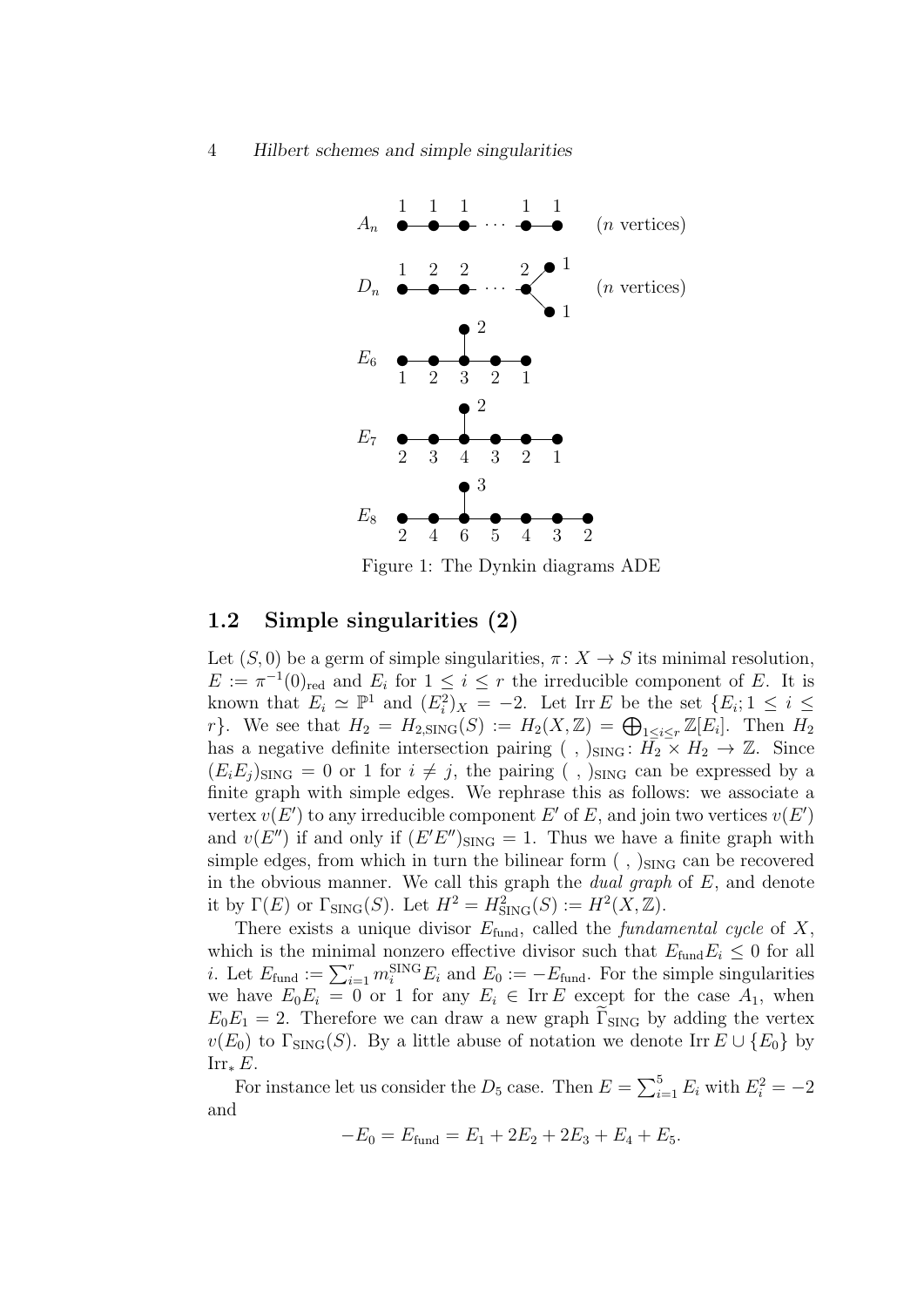Then  $E_0E_2 = E_1E_2 = E_2E_3 = E_3E_4 = E_3E_5 = 1$ , and all other  $E_iE_j = 0$ . Hence  $(m_1^{\text{SING}}, \dots, m_5^{\text{SING}}) = (1, 2, 2, 1, 1)$ , as indicated in Figure 2.



Figure 2: The Dynkin diagrams  $D_5$  and  $D_5$ 

There are various ways of computing  $E$ . We check this starting from the fact that  $D_5$  is the quotient singularity of  $\mathbb{A}^2$  by the binary dihedral group  $\mathbb{D}_3$  of order 12. The binary dihedral group  $G := \mathbb{D}_3$  is generated by  $\sigma$  and  $\tau$ :

$$
\sigma = \begin{pmatrix} \varepsilon & 0 \\ 0 & \varepsilon^{-1} \end{pmatrix}, \quad \tau = \begin{pmatrix} 0 & 1 \\ -1 & 0 \end{pmatrix},
$$

where  $\varepsilon := e^{2\pi\sqrt{-1}/6}$ . We have  $\sigma^6 = \tau^4 = 1$ ,  $\sigma^3 = \tau^2$  and  $\tau\sigma\tau^{-1} = \sigma^{-1}$ . The ring of G-invariants in  $\mathbb{C}[x, y]$  is generated by three elements  $F := x^6 + y^6$ ,  $H := xy(x^6 - y^6)$  and  $I := x^2y^2$ . The quotient  $\mathbb{A}^2/G$  is isomorphic to the hypersurface  $4I^4 + H^2 - IF^2 = 0$ . Since G has a normal subgroup  $N := {\sigma}$ of order 6, we first take the quotient  $\mathbb{A}^2/N$  and its minimal resolution  $X_N$ .

Since  $P := x^6$ ,  $Q := y^6$  and  $R := xy$  are N-invariants,  $\mathbb{A}^2/N$  is a hypersurface  $PQ = R^6$ . Hence  $X_N$  has an exceptional set consisting of a chain of 5 smooth rational curves  $C_1 + \cdots + C_5$ . The action of  $\tau$  on  $\mathbb{A}^2$  induces an action on  $X_N$ , which maps  $C_i$  into  $C_{5-i}$ , so in particular takes  $C_3$  to itself. The action of  $\tau$  on  $X_N$  has exactly two fixed points  $\mathfrak{p}_+$  and  $\mathfrak{p}_-$  on  $C_3$ , which give rise to all the singularities of  $X_N/\{\tau\}$ .

The images of  $\mathfrak{p}_\pm$  give smooth rational curves  $E_4$  and  $E_5$  on the minimal resolution X of  $\mathbb{A}^2/G$  by resolving the singularities of  $X_N/\{\tau\}$  at  $\mathfrak{p}_\pm$ . Thus on X we have the images  $E_i$  of  $C_i$  for  $i = 1, 2, 3$  and two new rational curves  $E_4$ and  $E_5$ . This gives the exceptional set E of X. We see easily that  $(E_i)_{\text{SING}}^2 =$  $-2$ . The intersection pairing (, )<sub>SING</sub> is expressed with respect to the basis  $E_i$  for  $0 \le i \le 5$  as a  $6 \times 6$  symmetric matrix with diagonal entries equal to  $-2$ . We write it down multiplied by  $-1$  for convenience:

$$
(-1) \cdot (E_i E_j)_{\text{SING}} = \begin{pmatrix} 2 & 0 & -1 & 0 & 0 & 0 \\ 0 & 2 & -1 & 0 & 0 & 0 \\ -1 & -1 & 2 & -1 & 0 & 0 \\ 0 & 0 & -1 & 2 & -1 & -1 \\ 0 & 0 & 0 & -1 & 2 & 0 \\ 0 & 0 & 0 & -1 & 0 & 2 \end{pmatrix}
$$

Let  $v_i := v(E_i)$  for  $0 \leq i \leq 5$ . Then we obtain the Dynkin diagram  $D_5$  from  $v_i$  for  $1 \leq i \leq 5$  and the extended Dynkin diagram  $D_5$  from  $v_i$  for  $0 \leq i \leq 5$ , as in Figure 2.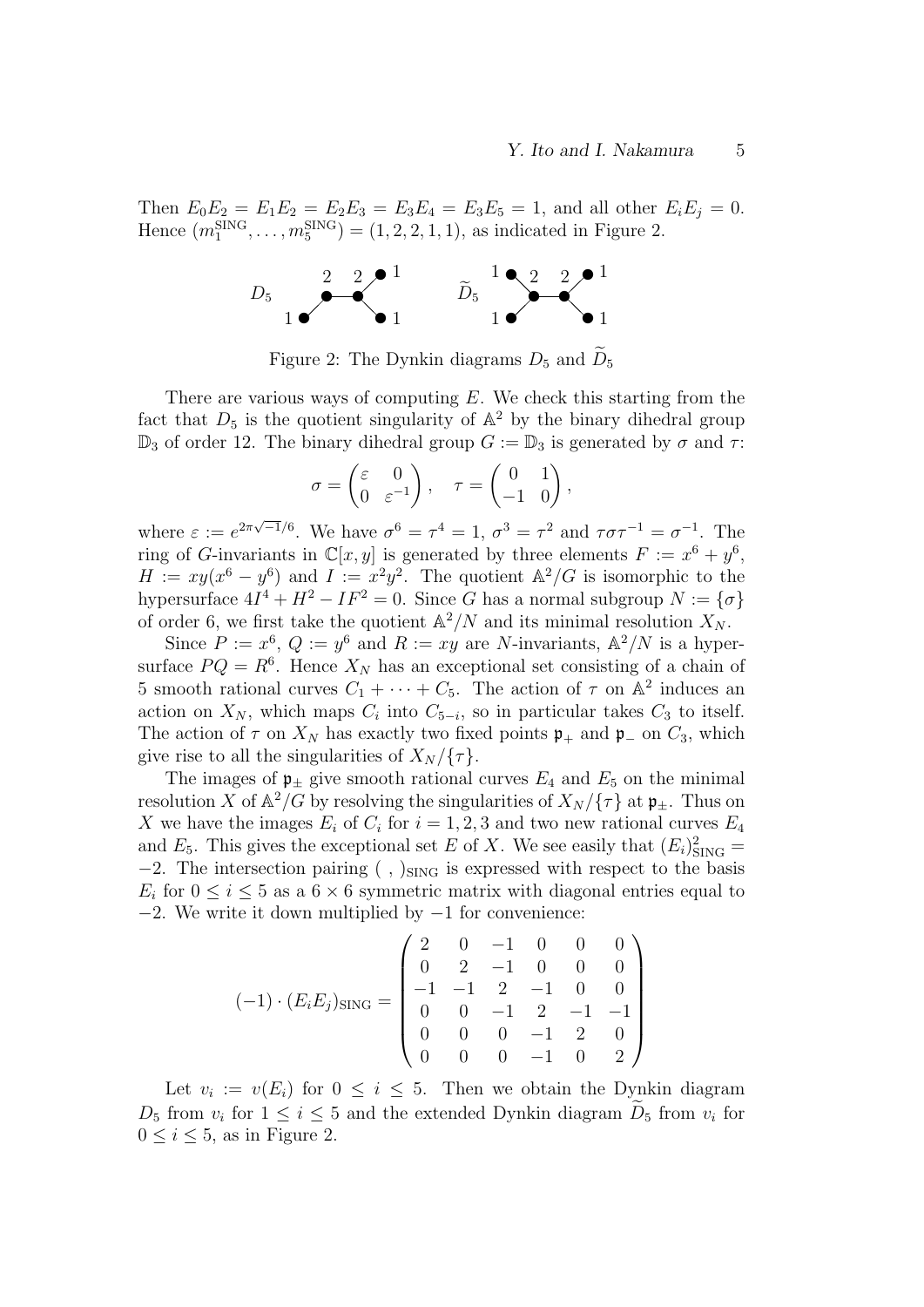### 1.3 Simple singularities and simple Lie algebras (1)

Let  $\mathfrak G$  be a simply-laced simple Lie algebra and  $\mathfrak H$  a Cartan subalgebra of  $\mathfrak G$ . We fix a lexicographical order of the roots of  $\mathfrak{H}$  and let  $\Delta$  (respectively  $\Delta_{+}$ ,  $\Delta_{\text{simple}}$ ) be the set of roots (respectively, positive roots, positive simple roots) of  $\mathfrak G$  with respect to T. (See [Bourbaki] for more details.) Let r be the rank of  $\mathfrak{G}$  (= dim  $\mathfrak{H}$ ) and  $\Delta_{\text{simple}} = {\alpha_i; 1 \leq i \leq r}.$ 

Let Q be the root lattice, namely the lattice spanned by  $\Delta$  over  $\mathbb Z$  endowed with the Cartan–Killing form (, )<sub>LIE</sub> and  $P := \text{Hom}_{\mathbb{Z}}(Q, \mathbb{Z})$  the dual lattice of Q (the weight lattice):

$$
Q:=\bigoplus_{\alpha\in\Delta}\mathbb{Z}\alpha=\bigoplus_{\alpha\in\Delta_{\text{simple}}}\mathbb{Z}\alpha.
$$

The Cartan–Killing form (, )<sub>LIE</sub> with respect to the basis  $\Delta_{\text{simple}}$  is a positive definite integral symmetric bilinear form with  $(\alpha, \alpha) = 2$  for all  $\alpha \in$  $\Delta_{\text{simple}}$ . Since  $(\alpha, \beta)_{\text{LIE}} = 0$  or  $-1$  for  $\alpha \neq \beta \in \Delta_{\text{simple}}$ , we can express the bilinear form by a finite graph with simple edges  $\Gamma_{\text{LIE}}$  as we did for the dual graph of the set of exceptional curves of simple singularities.

There is a maximal root in  $\Delta$  with respect to the given order, called the highest root of  $\Delta$ . (This name is justified by the fact that it is the highest root of the adjoint representation of  $\mathfrak{G}$ . See Table 1.) Let the highest root be  $\alpha_0 := \alpha_{\text{highest}} = \sum_{i=1}^r m_i^{\text{LIE}} \alpha_i$ . Then  $(\alpha_0, \beta) = 0$  or  $-1$  for any  $\beta \in \Delta_{\text{simple}}$ (expect for the case  $A_1$ , when  $(\alpha_0, \beta) = 2$ ), so that we can draw a new graph  $\Gamma_{\text{LIE}}(\mathfrak{G})$  (called the *extended Dynkin diagram* of  $\mathfrak{G}$ ) by adding the vertex  $\alpha_0$ to  $\Gamma_{\rm LIE}(\mathfrak{G})$ .

| Type  | $\mathcal{r}$    | $(m_0)$ | $m_1, m_2, m_3, \ldots, m_{r-1}; m_r$ |
|-------|------------------|---------|---------------------------------------|
| $A_n$ | $\boldsymbol{n}$ |         | $1, 1, \ldots, 1, 1$                  |
| $D_n$ | $\eta$           |         | $1, 2, 2, \ldots, 2, 1, 1$            |
| $E_6$ |                  |         | 1, 2, 3, 2, 1; 2                      |
| $E_7$ |                  |         | 1, 2, 4, 3, 2, 1; 2                   |
|       |                  |         | 2, 4, 6, 5, 4, 3, 2; 3                |

Table 1: Multiplicities of the highest root

Let us consider the  $D_5$  case as an example. The Lie algebra  $\mathfrak{G} := \mathfrak{G}(D_5)$ is given by  $\mathfrak{o}(10) := \{X \in M_{10}(\mathbb{C}); {}^t X + X = 0\}.$  Its Cartan subalgebra  $\mathfrak{H}$ is spanned by  $H_i := E_{i,i+5} - E_{i+5,i}$  for  $1 \leq i \leq 5$  where  $E_{ij}$  is the matrix with  $(i, j)$ th entry equal to 1 and 0 elsewhere. We define  $\varepsilon_i \in \text{Hom}_{\mathbb{C}}(\mathfrak{H}, \mathbb{C})$  by  $\varepsilon_i(H) := t_i$  for all  $H = \sum_{i=1}^5 t_i H_i \in \mathfrak{H}$ . Then we can choose simple roots  $\alpha_i$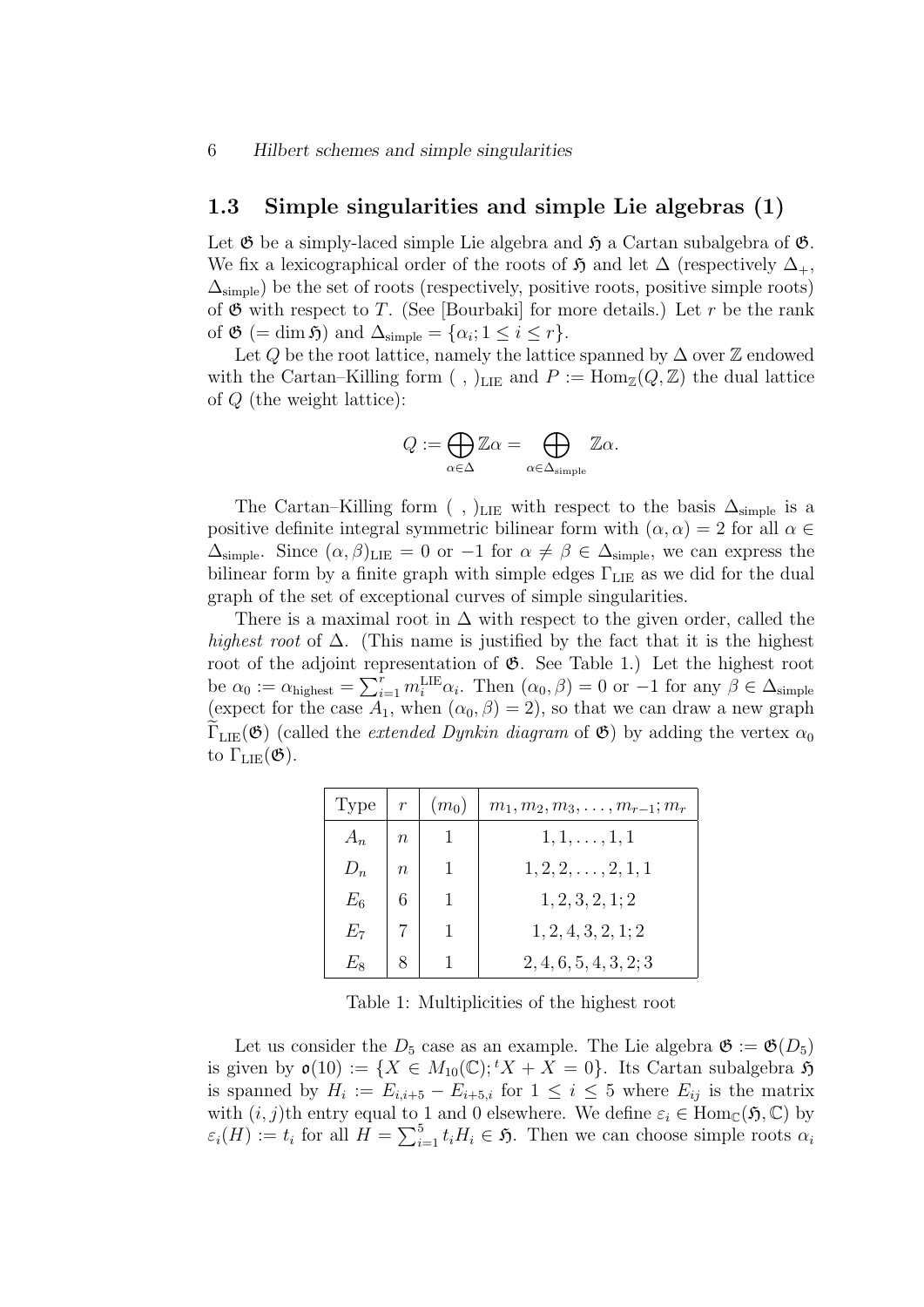with order  $\alpha_1 > \alpha_2 > \cdots > \alpha_5$  as follows:

$$
\alpha_i := \varepsilon_i - \varepsilon_{i+1}, \quad \alpha_5 := \varepsilon_4 + \varepsilon_5 \quad \text{for } 1 \le i \le 4.
$$

The highest root  $\alpha_0$  is  $\varepsilon_1 + \varepsilon_2 = \alpha_1 + 2\alpha_2 + 2\alpha_3 + \alpha_4 + \alpha_5$ . For each  $\alpha_i$ we define an element  $\widetilde{H}_i \in \mathfrak{H}$  by  $\alpha_i(H) = -\frac{1}{2} \text{Tr}(\widetilde{H}_i H)$  for all  $H \in \mathfrak{H}$ . We see that  $H_i = H_i - H_{i+1}$  for  $1 \leq i \leq 4$ , and  $H_5 = H_4 + H_5$ . We define  $(\alpha_i, \alpha_j) :=$  $\alpha_i(H_j) = \alpha_j(H_i)$ . Then we have  $(\alpha_i, \alpha_j) = -(E_i, E_j)$  for  $0 \le i \le j \le 5$ in the notation of 1.1–1.2. This shows that  $\Gamma_{\text{SING}}(D_5) = \Gamma_{\text{LIE}}(\mathfrak{G}(D_5))$  and  $\Gamma_{\text{SING}}(D_5) = \Gamma_{\text{LIE}}(\mathfrak{G}(D_5)).$ 

We note that  $P = \sum_{i=1}^{5} \mathbb{Z} \varepsilon_i$  and  $Q = \sum_{i=1}^{5} \mathbb{Z} \alpha_i$ . The first theorem to mention is the following:

**Theorem 1.4** Let S be a simple singularity and  $Lie(S)$  a simple Lie algebra of the same type as S. Then there is an isomorphism

$$
i: H^2_{\text{SING}}(S) \simeq P(\text{Lie}(S))
$$

such that

$$
1. \ i(H_{2,\text{SING}}(S)) = Q(\text{Lie}(S));
$$

2. 
$$
i(\text{Irr}(E(S))) = \Delta_{\text{simple}}(\text{Lie}(S));
$$

3. 
$$
i(E_{\text{fund}}(S)) = -\alpha_{\text{highest}}(\text{Lie}(S)),
$$

4. ( , )<sub>SING</sub> = 
$$
-i^*
$$
( , )<sub>LIE</sub>;

5.  $\Gamma_{\text{SING}}(S) = \Gamma_{\text{LIE}}(\text{Lie}(S))$  and  $\widetilde{\Gamma}_{\text{SING}}(S) = \widetilde{\Gamma}_{\text{LIE}}(\text{Lie}(S)).$ 

### 1.5 Simple singularities and simple Lie algebras (2)

There are two kinds of similar constructions of simple singularities from simple Lie algebras: first of all, the Grothendieck–Brieskorn–Springer construction and second, the Knop construction. Good references for this topic are for instance [Slodowy80], [Slodowy95] and [Knop87].

#### 1.6 Finite reflection groups and Coxeter exponents

Let V be a vector space over  $\mathbb R$  endowed with a positive definite bilinear form  $($ ,  $)$ . A linear automorphism s of V is called a reflection if there is a vector  $\alpha \in V$  and a hyperplane  $H_{\alpha}$  orthogonal to  $\alpha$  such that  $s(\alpha) = -\alpha$ , and the restriction of s to  $H_{\alpha}$  is trivial:  $s_{|H_{\alpha}} = id_{H_{\alpha}}$ . There is a simple formula

$$
s(v) = v - \frac{2(v, \alpha)}{(\alpha, \alpha)} \alpha.
$$
 (1)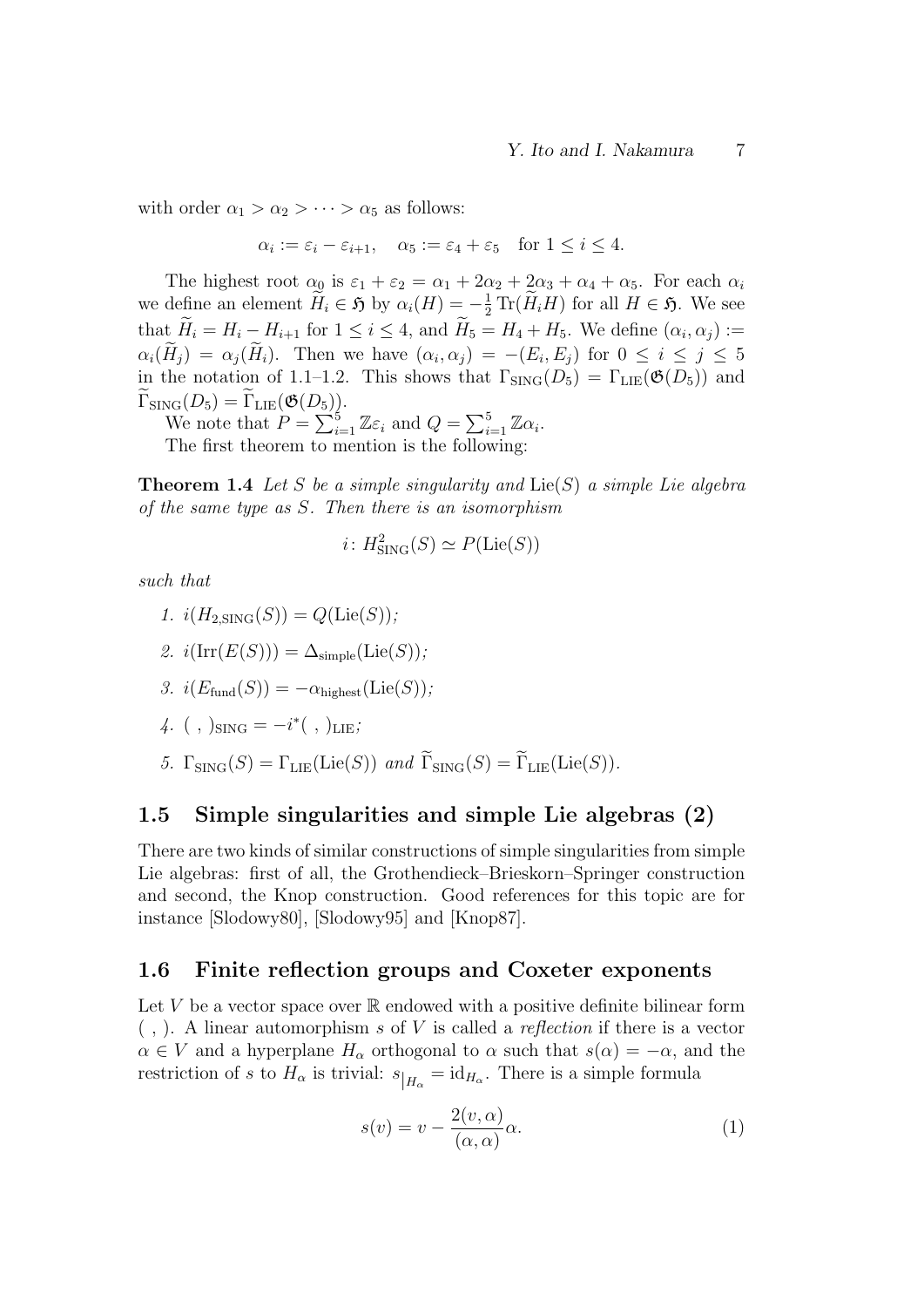A finite group generated by reflections is called a finite reflection group. For instance, let Q be the root lattice of a simple Lie algebra  $\mathfrak{G}$  over  $\mathbb{C},$  $($ ,  $)$ <sub>LIE</sub> its Cartan–Killing form, and set  $V = Q \otimes \mathbb{C}$ . For any simple root  $\alpha_i \in \Delta_{\text{simple}}$ , we define a reflection  $s_i := s_{\alpha_i}$  of V by the formula (1). The group W generated by all reflections  $s_{\alpha}$  for  $\alpha \in \Delta_{\text{simple}}$  is finite, and is called the Weyl group of  $\mathfrak{G}$ . The Weyl group W acts on the polynomial ring  $\mathbb{C}[V^*]$ generated by  $V^* := \text{Hom}_{\mathbb{Z}}(V, \mathbb{Z})$ , the dual of V.

The product  $s = \prod_{i=1}^r s_i$  of reflections for all the simple roots is called a Coxeter element of W. All s defined in this way for different choices of lexicographical order of the roots are conjugate in  $W$ . Therefore the order of s in W is uniquely determined, and we denote it by  $h$  and we call it the Coxeter number of  $\mathfrak{G}$ .

**Theorem 1.7 ([Chevalley55])** Let W be the Weyl group of a simple Lie algebra  $\mathfrak{G}$  over  $\mathbb{C}$ , and r the rank of  $\mathfrak{G}$ . Then

- 1. the invariant ring  $\mathbb{C}[V^*]^W$  is generated by r algebraically independent homogeneous polynomials  $f_1, f_2, \ldots, f_r$ . We order the  $f_i$  so that  $\deg f_i$ is monotonically increasing.
- 2. For any choice of the generators  $f_i$  as above, the sequence of degrees  $(\deg f_1, \ldots, \deg f_r)$  is uniquely determined.

**Definition 1.8** We define the *Coxeter exponents*  $e_i$  by  $e_i := \deg f_i - 1$  for  $1 \leq i \leq r$ .

**Theorem 1.9** Let  $\mathfrak{G}$  be a simple Lie algebra, h its Coxeter number, and  $e_i$ its Coxeter exponents. Then we have

- 1.  $e_i + e_{r-i} = h$  for all i;
- 2.  $|W| = \prod_{i=1}^{r} (e_i + 1)$ .

For the proof, see [Humphreys90], Orlik and Terao [OT92] and [Bourbaki].

Let us look at the  $D_5$  case. From the root system given in 1.2–1.3 we see easily that the Weyl group  $W(D_5)$  is a group of order  $2^4 \cdot 5! = 1920$  fitting in the exact sequences

$$
1 \to W(D_5) \to G \stackrel{\psi}{\to} \mathbb{Z}/2\mathbb{Z} \to 1
$$

and

$$
1 \to (\mathbb{Z}/2\mathbb{Z})^{\oplus 5} \to G \stackrel{\varphi}{\to} S_5 \to 1.
$$

The group G, hence the Weyl group  $W(D_5)$  as a subgroup of G, acts on  $\mathbb{C}[\mathfrak{H}(D_5)^*] \simeq \mathbb{C}[x_1,\ldots,x_5]$  by

$$
\sigma^*(x_i) = \varepsilon_i x_{\varphi(\sigma)(i)},
$$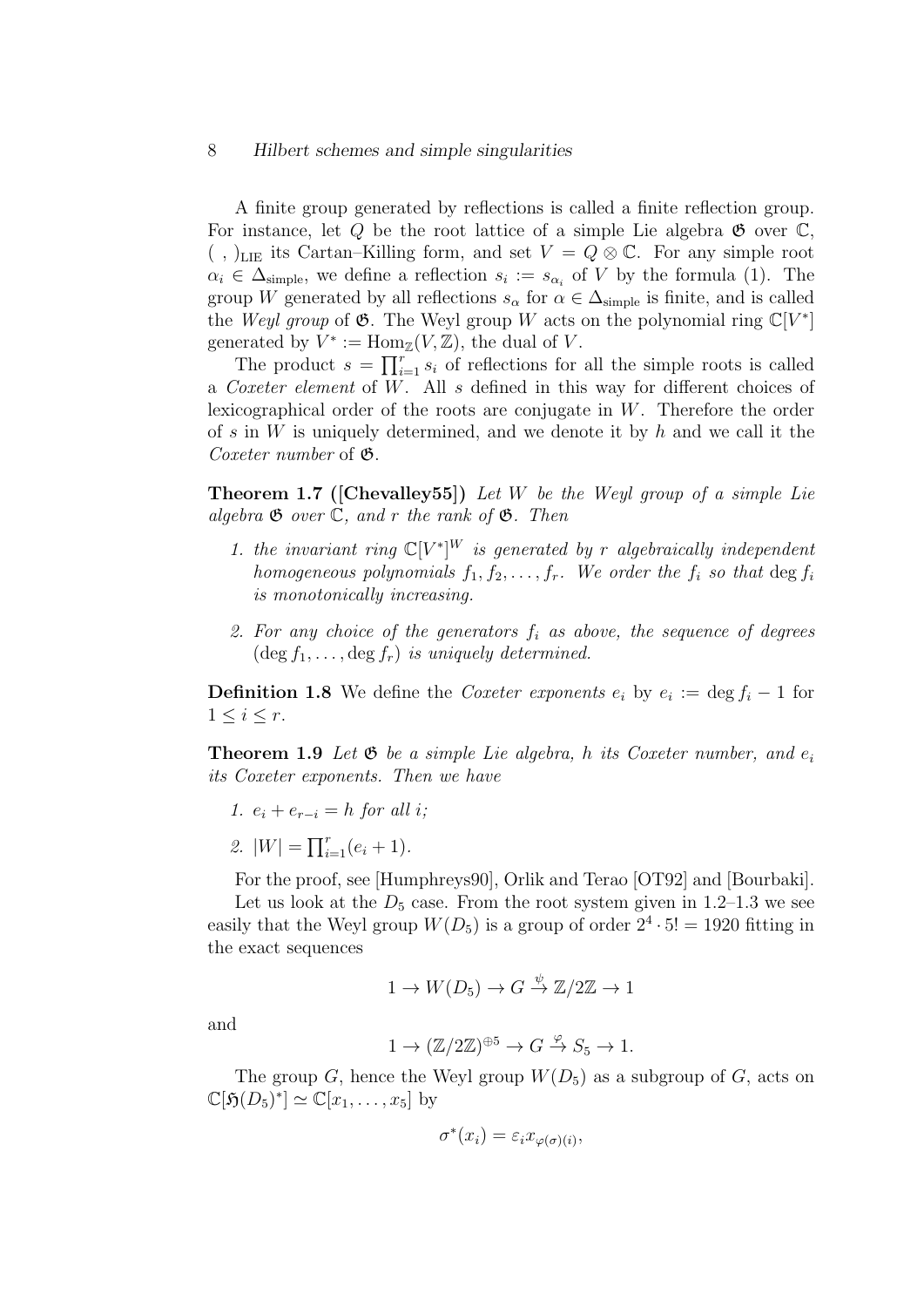where  $\sigma \in G$ ,  $\varepsilon_i = \pm 1$  and  $\psi(\sigma) = \varepsilon_1 \cdots \varepsilon_5$ . Write  $f_j$  for the *j*th elementary symmetric function of 5 variables. Then  $\mathbb{C}[\mathfrak{H}(D_5)^*]^{W(D_5)}$  is generated by  $g_j := f_j(x_1^2, \ldots, x_5^2)$  for  $j = 1, 2, 3, 4$  and  $g_5 := f_5 = x_1 \cdots x_5$ . It follows that  $\{\deg g_i\} = (2, 4, 6, 8, 5)$  so that the Coxeter exponents are  $1, 3, 5, 7, 4$ . Since the Coxeter number  $h(D_5)$  equals 8, we have  $8 = 1 + 7 = 3 + 5 = 4 + 4$ . Moreover  $|W(D_5)| = 1920 = 2 \cdot 4 \cdot 6 \cdot 8 \cdot 5$ .

| 'Type |                  | $e_1, e_2, e_3, \ldots, e_{r-1}, e_r$ | h,     |
|-------|------------------|---------------------------------------|--------|
| $A_n$ | $\boldsymbol{n}$ | $1, 2, \ldots, n-1, n$                | $n+1$  |
| $D_n$ | $\, n$           | $1, 3, 5, \ldots, 2n-3, n-1$          | $2n-2$ |
| $E_6$ | 6                | 1, 4, 5, 7, 8, 11                     | 12     |
| E7    |                  | 1, 5, 7, 9, 11, 13, 17                | 18     |
| Еs    |                  | 1, 7, 11, 13, 17, 19, 23, 29          | 30     |

Table 2: Coxeter exponents and Coxeter numbers

### 1.10 Quivers  $(=$  oriented graphs) of finite type

Let  $\Gamma$  be a connected oriented graph. It consists of a finite set of vertices and (simple) oriented edges joining two vertices. Write  $v(\Gamma)$  and  $e(\Gamma)$  for the set of vertices and edges of  $\Gamma$ .

For an edge  $\ell$ , we define  $\partial(\ell) = \beta(\ell) - \alpha(\ell)$ , where  $\alpha(\ell)$  and  $\beta(\ell)$  are the starting and end points of  $\ell$ .

**Definition 1.11 ([Gabriel72])** A representation  $V := \{V_{\alpha}, \varphi_{\ell}\}\$  of  $\Gamma$  is a set of finite dimensional vector spaces  $V_{\alpha}$ , one for each  $\alpha \in v(\Gamma)$ , coupled with a set of homomorphisms  $\varphi_{\ell} \colon V_{\alpha(\ell)} \to V_{\beta(\ell)}$  for all  $\ell \in e(\Gamma)$ . We define the dimension vector of a representation V to be  $\mathbf{v} = \dim V := \{\dim V_{\alpha}; \alpha \in$  $v(\Gamma)$ .

Two representations  $\mathbf{V} = \{V_{\alpha}, \varphi_{\ell}\}\$ and  $\mathbf{W} = \{W_{\alpha}, \psi_{\ell}\}\$ are equivalent if there are isomorphisms  $f_{\alpha} : V_{\alpha} \to W_{\alpha}$  such that  $\psi_{\ell} \cdot f_{\alpha(\ell)} = f_{\beta(\ell)} \cdot \varphi_{\ell}$  for any  $\ell \in e(\Gamma)$ . Two equivalent representations have the same dimension vector.

We say that  $\Gamma$  is a *quiver of finite type* if there are only finitely many equivalence classes of representations of  $\Gamma$  for any fixed dimension vector. This notion is independent of the choice of orientation of Γ.

**Theorem 1.12 ([Gabriel72])** Let  $\Gamma$  be a quiver of finite type. Then  $\Gamma$  with orientation forgotten is one of  $A_n$ ,  $D_n$  and  $E_n$ . Conversely, if  $\Gamma$  is one of these types, it is a quiver of finite type.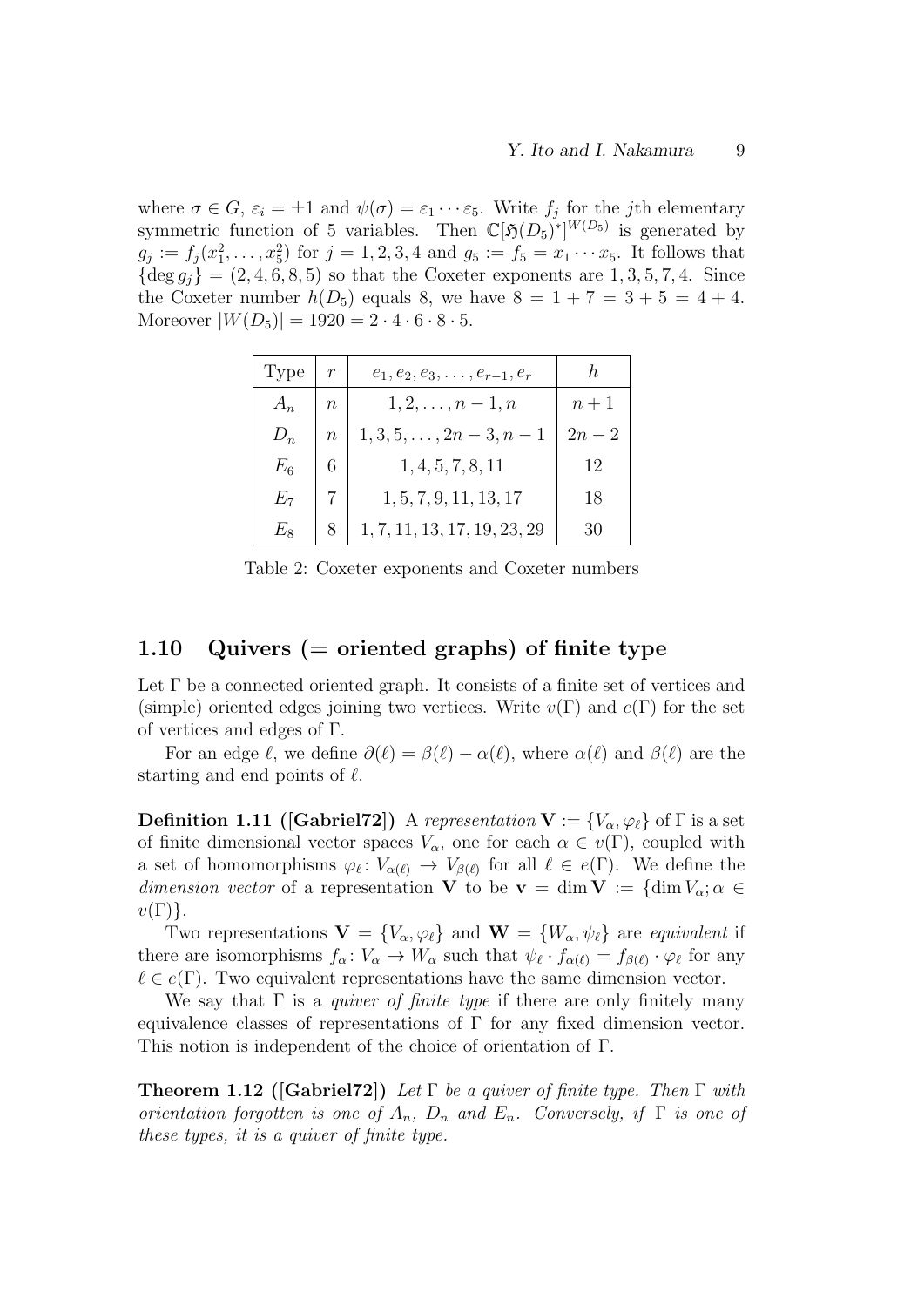**Proof** (Outline) Suppose that  $\Gamma$  is of finite type. Let  $\mathbf{v} = (n_{\alpha})_{\alpha \in v(\Gamma)}$  be a vector with positive integer coefficients  $n_{\alpha}$ . We choose and fix a representation  $\mathbf{V} := \{V_{\alpha}, \varphi_{\ell}\}\$  of Γ. Hence  $n_{\alpha} = \dim V_{\alpha}$ . Then the set of representations of  $\Gamma$  is the set  $M := \prod_{\ell \in e(\Gamma)} \text{Hom}(V_{\alpha(\ell)}, V_{\beta(\ell)})$ . Let  $G := \prod_{\alpha \in v(\Gamma)} \text{End}(V_{\alpha})$ . Then  $G$  acts on  $M$  by

$$
(\varphi_{\ell}) \mapsto (g_{\beta(\ell)} \cdot \varphi_{\ell} \cdot g_{\alpha(\ell)}^{-1}) \quad \text{for } g_{\alpha} \in \text{End}(V_{\alpha}).
$$

The set of equivalence classes of representations of  $\Gamma$  with fixed dim  $V = v$ is the quotient of M by the action of G. Since  $\Gamma$  is connected, the centre of G consists of scalar matrices. Therefore dim  $M \leq \dim G - 1$  by assumption. It follows that  $\sum_{\ell \in e(\Gamma)} n_{\alpha} n_{\beta} \leq \sum_{\alpha \in v(\Gamma)} n_{\alpha}^2 - 1$ . Since this holds for any  $\mathbf{v} \in (\mathbb{Z}_+)^{\mathrm{Card}(v(\Gamma))}$ , the bilinear form  $\sum_{\alpha \in v(\Gamma)} x_\alpha^2 - \sum_{\ell \in e(\Gamma)} x_{\alpha(\ell)} x_{\beta(\ell)}$  is positive definite. It follows from the same argument as in the classification of simple Lie algebras that the graph  $\Gamma$  is one of ADE.  $\Box$ 

**Theorem 1.13 ([Gabriel72])** Let  $\Gamma$  be a quiver of finite type. Then the map  $V \mapsto \text{dim } V$  is a bijective correspondence between the set of equivalence classes of indecomposable representations and the set of positive roots of the root system corresponding to  $\Gamma$ .

## 2 Conformal field theory

### 2.1 Background from physics

In the study of conformal field theories, under certain physically natural assumptions, if we consider the theory on a real two dimensional torus, or equivalently the theory periodic in one time direction and one space direction, the system turns out to fit into an ADE classification.

We start by telling in very rough terms a story that physicists take for granted. Suppose given an infinite dimensional vector space  $\mathcal H$  and a finite set of operators  $A_i$  on H. The space H is supposed to be a realization of various physical states. The operators  $A_j$  are supposed to be selfadjoint insofar as they correspond to actual physical operators or "observables". In this sense, the vector space  $\mathcal{H}$  is required to have a Hermitian inner product, namely, we require  $\mathcal H$  to be unitary. Rather surprisingly, we will soon see that the unitary assumption picks up mathematically interesting objects.

If we have a kind of Hamiltonian operator in the algebra  $A$ , the eigenvalue of the operator would be the energy of the (eigen)-state, and in general any state is an infinite linear combination of eigenstates, like a Fourier series expansion. The operators  $A_i$  are supposed to correspond to physical observables such as energy of particles in the system, and they correspond in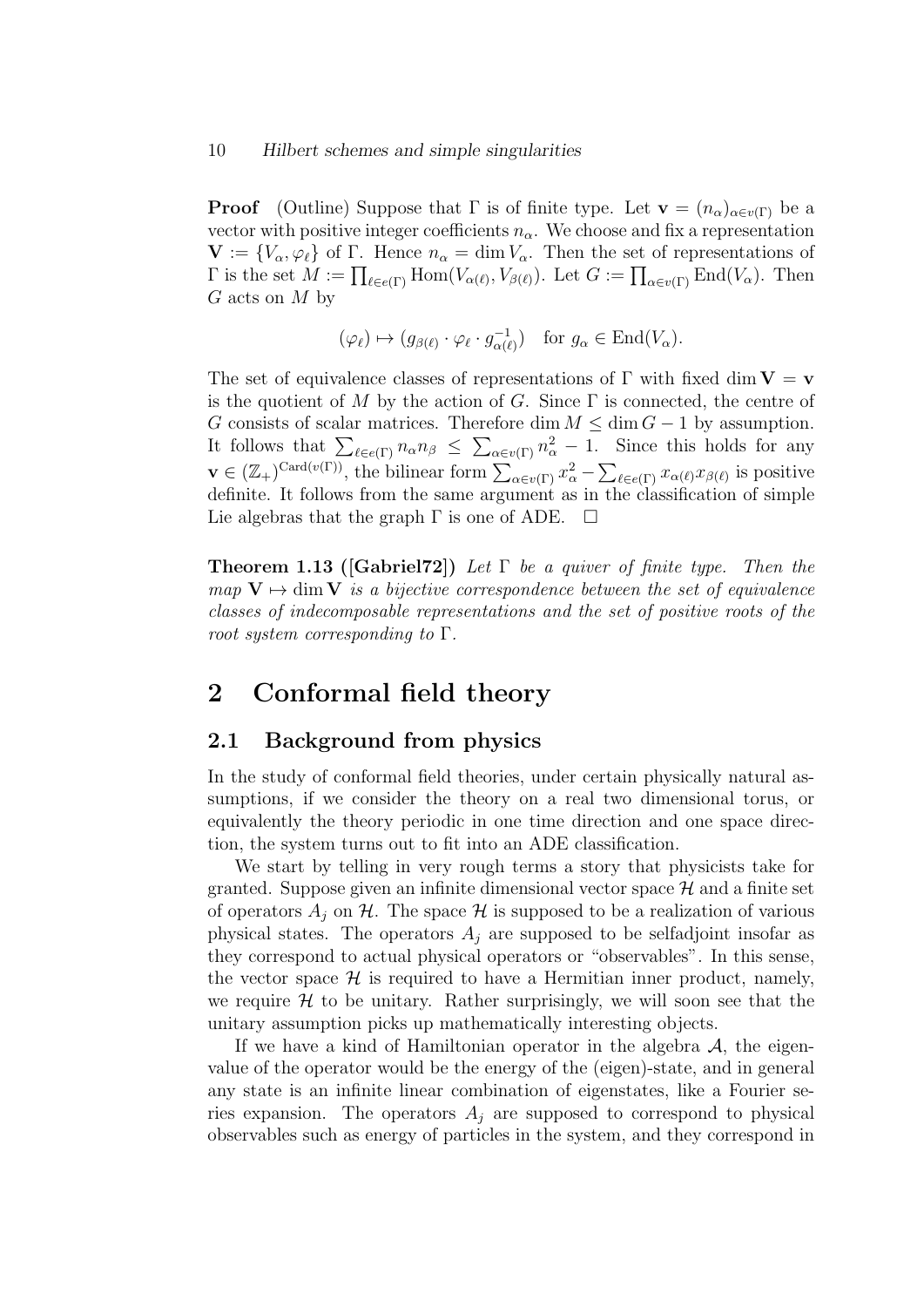mathematical terms to irreducible representations of some algebra  $\mathcal A$  on  $\mathcal H$ , where the system is said to admit  $\mathcal{A}$ -symmetry.

The system  $\{A, A_j, \mathcal{H}\}$  is called a *conformal field theory* if the algebra  $\mathcal A$ contains a Virasoro algebra acting nontrivially on H.

The distribution of various energy levels is captured by the so-called partition function of the system, which in mathematical terms is the generating function of  $\mathcal H$  weighted by the values of energy. If the system has space-time symmetry, one proves by a physical argument that the partition function is  $SL(2, \mathbb{Z})$ -invariant.

The problem is to determine all possible systems admitting space-time symmetry; hence, as a first step, we consider the problem of classifying all possible modular invariant partition functions, namely  $SL(2, \mathbb{Z})$ -invariant partition functions in certain restricted situations. In the situations we are interested in, the algebra A is either the affine Lie algebra  $A_1^{(1)}$  $1^{(1)}$  or the minimal unitary series of Virasoro algebras with central charge  $c = 1 - 6/m(m + 1)$ for  $m > 3$ . Although the minimal unitary series is more interesting, the partition function for  $A_1^{(1)}$  $_1^{(1)}$  is easier to write down and more coherent to the ADE classification. Therefore we limit ourselves to  $A_1^{(1)}$  $1^{(1)}$ . It is not known whether the modular invariant partition functions in the subsequent table (Table 3) are partition functions of some conformal field theory admitting space-time symmetry.

We now rephrase all this in more mathematically rigorous terms.

#### Definition 2.2 Write

$$
e = \begin{pmatrix} 0 & 1 \\ 0 & 0 \end{pmatrix}, \quad f = \begin{pmatrix} 0 & 0 \\ 1 & 0 \end{pmatrix}, \quad h = \begin{pmatrix} 1 & 0 \\ 0 & -1 \end{pmatrix}
$$

for the standard generators of  $\mathfrak{sl}_2(\mathbb{C})$ . The Cartan–Killing form of  $\mathfrak{sl}_2(\mathbb{C})$ is given by  $(x, y)_{\text{LIE}} = \text{Tr}(xy)$ . The affine Lie algebra  $A_1^{(1)}$  $i_1^{(1)}$  is an infinite dimensional Lie algebra A over  $\mathbb C$  spanned by  $\mathfrak{sl}_2(\mathbb C)\otimes \mathbb C[t,t^{-1}],$  together with a central element c, subject to the relations

$$
[x(m), y(n)] = [x, y](m+n) + mc\delta_{m+n,0}(x, y)_{\text{LIE}} \text{ and } [c, x(m)] = 0,
$$

for all  $m, n \in \mathbb{Z}$ ; here t is an indeterminate, and we write  $x(m) := x \otimes t^m$  for  $x \in \mathfrak{sl}_2(\mathbb{C}).$ 

**Theorem 2.3** Let k be a positive integer and s an integer with  $0 \leq s \leq k$ . We define an  $A_1^{(1)}$  $1^{(1)}$ -module  $V(s,k) := A_1^{(1)}$  $y_1^{(1)} \cdot v(s,k)$  by

$$
x(n)v(s, k) = 0
$$
,  $e(0)v(s, k) = 0$  for  $x \in \mathfrak{sl}_2(\mathbb{C})$  and  $n \ge 1$ ,  
\n $h(0)v(s, k) = sv(s, k)$ ,  $cv(s, k) = kv(s, k)$ .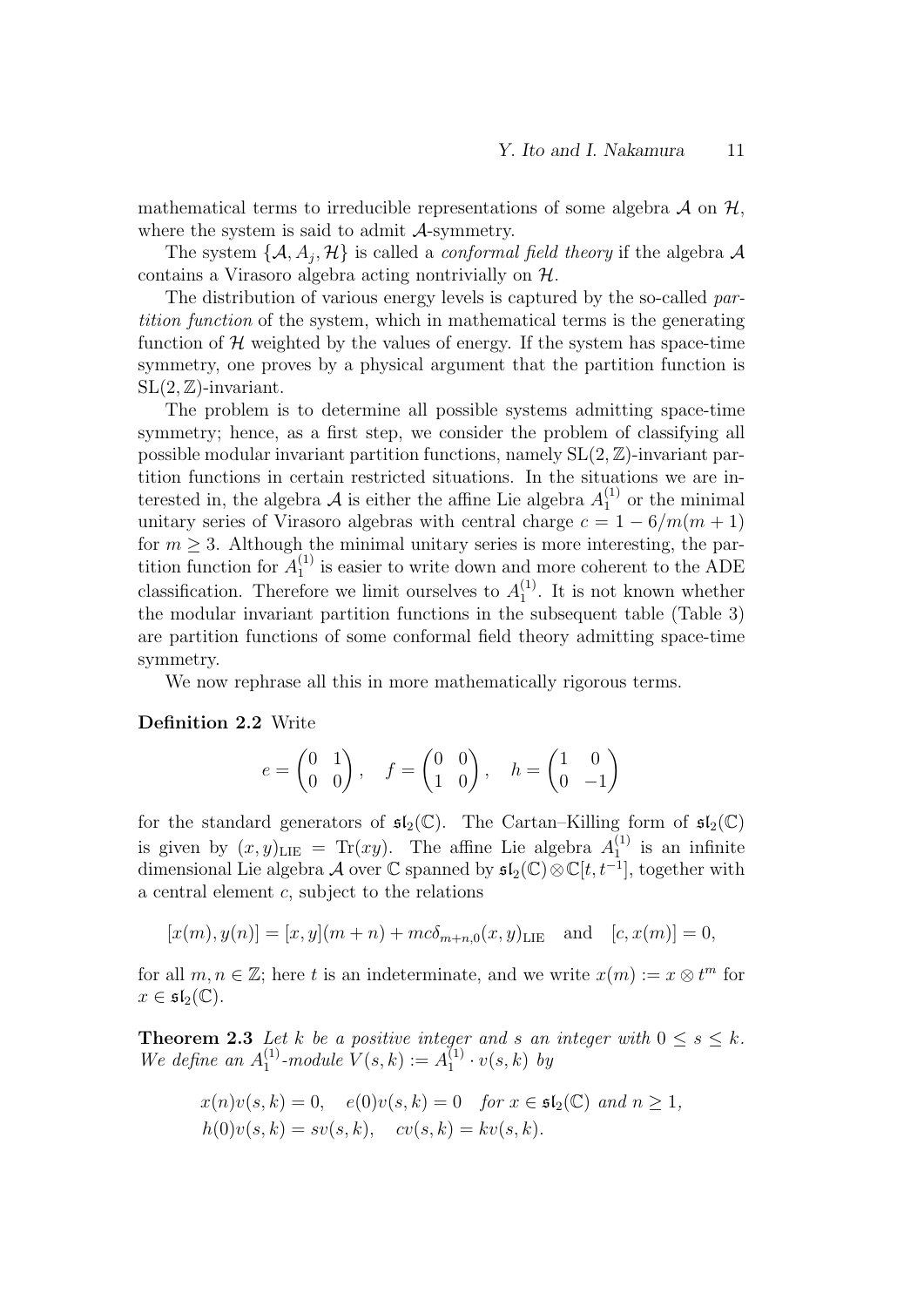Then  $V(s,k)$  is a unitary integrable irreducible  $A_1^{(1)}$  $1^{(1)}$ -module having highest weight vector  $v(s, k)$ . Conversely, any unitary irreducible integrable highest weight  $A_1^{(1)}$  $_1^{(1)}$ -module V is isomorphic to  $V(s,k)$  for some pair  $(s,k)$  as above.

By convention, we write  $v(s, k)$  as the ket  $|s, k\rangle$ . The integer k is called the *level* of the  $A_1^{(1)}$  $_1^{(1)}$ -module  $V(s, k)$ . By the Kac–Weyl character formula, we have

**Theorem 2.4** The character of  $V(s, k)$  is given by

$$
\chi_{s,k}(q,\theta) = \sum_{m \in \mathbb{Z}} q^{(k+2)m^2 + (s+1)m} \left( e^{\sqrt{-1}\theta((k+2)m + \frac{s}{2})} - e^{-\sqrt{-1}\theta((k+2)m + \frac{s}{2} + 1)} \right) / D,
$$

where the denominator is  $D = (1 - e^{-\sqrt{-1}\theta})\varphi(\tau)\varphi_+(\tau)\varphi_-(\tau)$ , and

$$
\varphi(q) = \prod_{n \ge 1} (1 - q^n), \quad \varphi_{\pm}(q, \theta) = \prod_{n \ge 1} (1 - e^{\pm \sqrt{-1}\theta} q^n).
$$

Although this may look different from the usual form of the Kac–Weyl formula, the above form of the character is adjusted to the expression used by physicists to write down partition functions. In Kac's notation ([Kac90], Chapter 6 and p. 173) and the notation in 2.6

$$
\chi_{s,k} = \chi_{L((k-s)\Lambda_0 + s\Lambda_1))}
$$
  
= Tr<sub>L((k-s)\Lambda\_0 + s\Lambda\_1)(q^{(k+2)L\_0}e^{\sqrt{-1}(k+2)\theta h(0)/2}).</sub>

We note that  $L_0 = -d$  and  $c = K$  in the notation of [Kac90], Chapters 6–7.

**Definition 2.5** The Virasoro algebra  $Vir_c$  with central charge c is the infinite dimensional Lie algebra over  $\mathbb C$  generated by  $L_n$  for  $n \in \mathbb Z$  and c, subject to the following relations

$$
[L_m, L_n] = (m - n)L_{m+n} + \frac{c}{12}(m^3 - m)\delta_{m+n,0},
$$
  

$$
[L_n, c] = 0 \text{ for all } n, m.
$$

There is a way of constructing  $L_n$  from the affine Lie algebra  $A_1^{(1)}$  $\binom{1}{1}$ , called the Segal–Sugawara construction:

$$
L_n = \frac{1}{2(k+2)} \sum_{m \in \mathbb{Z}} \Big( :e(n-m)f(m) : + :f(n-m)e(m) : + \frac{1}{2} :h(n-m)h(m) : \Big).
$$

Here : : is the normal ordering defined by

$$
:x(m)y(n): = \begin{cases} x(m)y(n) & \text{if } m < n, \\ \frac{1}{2}(x(m)y(n) + y(n)x(m)) & \text{if } m = n, \\ y(n)x(m) & \text{if } m > n. \end{cases}
$$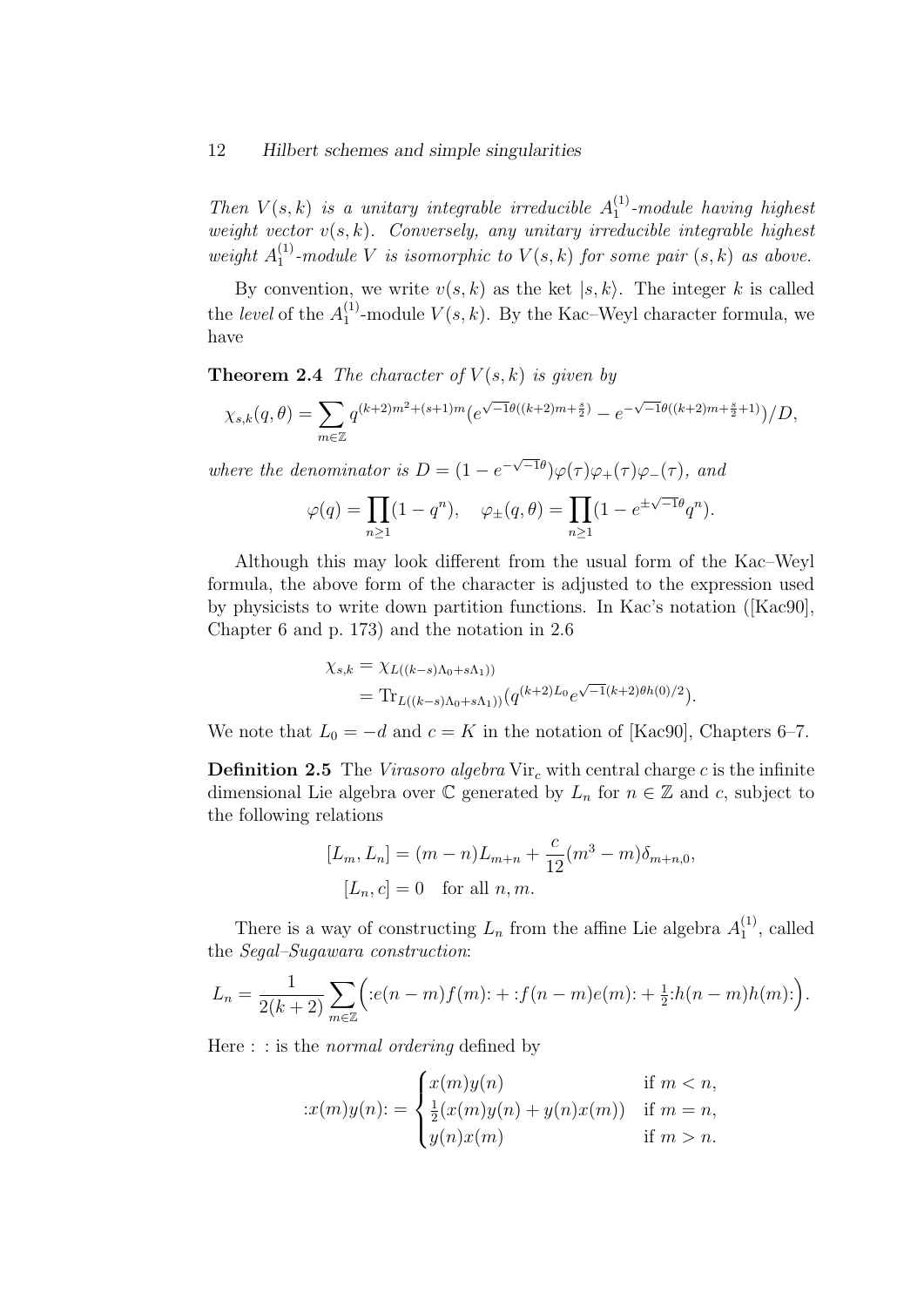Then we infer the relations

$$
[L_m, L_n] = (m - n)L_{m+n} + \frac{1}{12} \cdot \frac{3k}{k+2}(m^3 - m)\delta_{m+n,0},
$$
  

$$
[L_m, x(n)] = -nx(m+n) \text{ and } [L_0, x(-n)] = nx(-n)
$$

for all  $m, n \in \mathbb{Z}$  and  $x \in \mathfrak{sl}_2(\mathbb{C})$ .

Thus given a system having  $A_1^{(1)}$  $_1^{(1)}$  symmetry of level k, the system admits a Virasoro algebra Vir<sub>c</sub> symmetry with  $c = 3k/(k+2)$ . Write  $v :=$  $x(-n_1)x(-n_2)\cdots x(-n_p)|s,k\rangle$ ; note that  $V(s,k)$  is spanned by vectors v of this form for various  $n_i > 0$ . The element  $L_0$  acts on v by

$$
L_0(v) = \left\{ \frac{1}{4(k+2)}(s^2+2s) + (n_1 + n_2 + \dots + n_p) \right\} v
$$

This shows that  $L_0$  behaves as if it measures the *energy* of the state v.

### 2.6 Modular invariant partition functions

Write A for the affine Lie algebra  $A_1^{(1)}$  $1^{(1)}$ , and  $\mathcal{A}^*$  for its complex conjugate. We fix the level k, and consider only unitary irreducible integrable  $A$  or  $A^*$ modules of level k. We consider the following particular  $\mathcal{A} \otimes \mathcal{A}^*$ -module:

$$
\mathcal{H}=\bigoplus_{\ell,\ell'}m_{\ell,\ell'}V(\ell,k)\otimes (V(\ell',k))^*,
$$

where  $m_{\ell,\ell'}$  is the multiplicity of the copy  $V(\ell, k) \otimes (V(\ell', k))^*$ .

This is what physicists call Hilbert spaces in such a situation, without further qualifications. We only need to take the completion of  $\mathcal H$  in order to be mathematically rigorous. Mathematicians might guess why we have to choose  $\mathcal H$  as above. This is a special case of the factorization principle widely accepted by physicists. Now  $L_0$  is supposed to play the same role as the Hamiltonian operator of the system, and therefore the eigenvalues of  $L_0$ should express the energies. For the (physical) theory it is always important to know the energy level distribution inside the system. Thus it is important to know the eigenvalues of  $L_0$  and to *count* the dimension of the eigenspaces, in other words to determine the partition function Z of the system. The partition function Z of the system (= the  $A_1^{(1)}$ )  $1^{(1)}$ -module) H is defined by

$$
Z(q, \theta, \bar{q}, \bar{\theta}) := \text{Tr}_{\mathcal{H}} \Big( q^{(k+2)L_0} e^{\sqrt{-1}(k+2)\theta h(0)/2} \bar{q}^{(k+2)\bar{L}_0} e^{-\sqrt{-1}(k+2)\bar{\theta}\bar{h}(0)/2} \Big)
$$
  
= 
$$
\sum_{\ell, \ell'} m_{\ell, \ell'} \chi_{\ell, k} \chi_{\ell', k}^*,
$$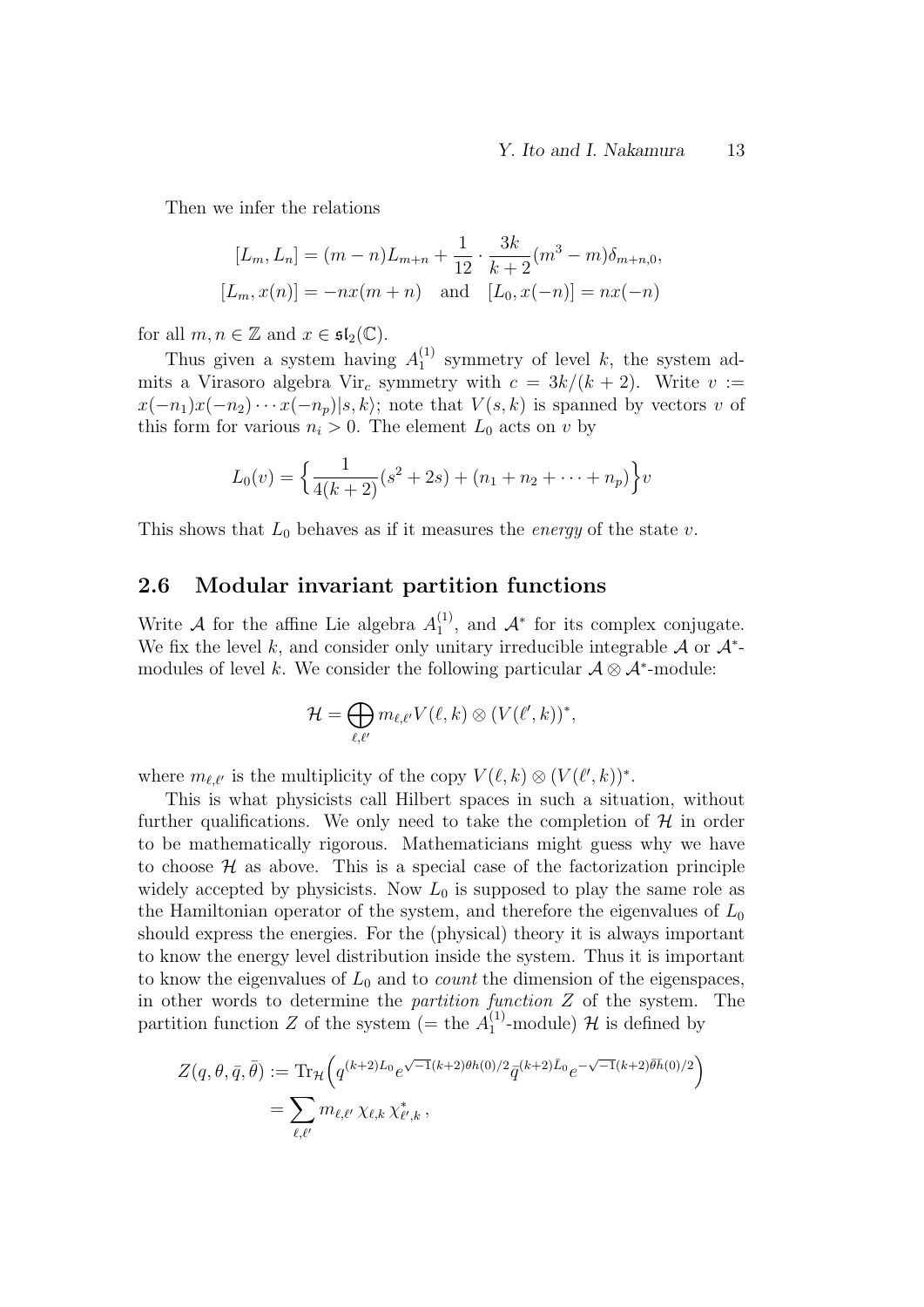where  $q = e^{2\pi\sqrt{-1}\tau}$  with  $\tau$  in the upper half plane, and  $\theta$  is a real parameter. When  $\tau$  is pure imaginary,  $-i\tau$  equals the ratio of sizes of time and one dimensional space. For more details see [Cardy88] and [EY89].

In this situation, the physicists assume

- 1.  $m_{0.0} = 1$ ;
- 2.  $Z(q, \theta, \bar{q}, \bar{\theta})$  is  $SL(2, \mathbb{Z})$ -invariant.

Condition (1) means that the system has a unique state of lowest energy, usually called the vacuum. This is one of the principles that physicists take for granted. We therefore follow the physicists' tradition, doing as the Romans do. Next,  $(2)$  is the condition of discrete space-time symmetry. It means that Z is invariant under the transformations  $\tau \mapsto -1/\tau$  and  $\theta \mapsto \theta + 1$ . See [Cardy86] and [Cardy88] for more details. These assumptions have very surprising consequences.

Theorem 2.7 Modular invariant partition functions are classified as in Table 3. Write the partition function  $Z = \sum a_{ij} \chi_i \chi_j^*$  in terms of  $A_1^{(1)}$  $1^{(1)}$ -characters. Then the indices i with nonzero  $a_{ii}$  are Coxeter exponents of the Lie algebra of the same type. Moreover the value  $k + 2$  is equal to the Coxeter number.

| Type       | $k+2$  | partition function $Z(q, \theta, \bar{q}, \theta)$                                                                                                                 |
|------------|--------|--------------------------------------------------------------------------------------------------------------------------------------------------------------------|
| $A_n$      |        | $\left  n+1 \right  \sum_{\lambda=1}^n  \chi_\lambda ^2$                                                                                                           |
| $D_{2r}$   | $4r-2$ | $\sum_{\lambda=1}^{r-1}  \chi_{2\lambda-1} + \chi_{4r+1-2\lambda} ^2 + 2 \chi_{2r-1} ^2$                                                                           |
| $D_{2r+1}$ | $4r$   | $\sum_{\lambda=1}^{2r} \chi_{2\lambda-1} ^2+\sum_{\lambda=1}^{r-1}(\chi_{2\lambda}\bar{\chi}_{4r-2\lambda}+\bar{\chi}_{2\lambda}\chi_{4r-2\lambda})+ \chi_{2r} ^2$ |
| $E_6$      | 12     | $ x_1 + x_7 ^2 +  x_4 + x_8 ^2 +  x_5 + x_{11} ^2$                                                                                                                 |
| $E_7$      | 18     | $ \chi_1 + \chi_{17} ^2 +  \chi_5 + \chi_{13} ^2 +  \chi_7 + \chi_{11} ^2$                                                                                         |
|            |        | $+ \chi_9 ^2 + (\chi_3 + \chi_{15})\bar{\chi}_9 + \chi_9(\bar{\chi}_3 + \bar{\chi}_{15})$                                                                          |
| $E_8$      | 30     | $ \chi_1 + \chi_{11} + \chi_{19} + \chi_{29} ^2 +  \chi_7 + \chi_{13} + \chi_{17} + \chi_{23} ^2$                                                                  |

Table 3: Modular invariant partition functions

For example, for  $k = 6$  there are two modular invariant partition functions:

$$
Z(A_7) = |\chi_1|^2 + |\chi_2|^2 + \dots + |\chi_6|^2 + |\chi_7|^2,
$$
  

$$
Z(D_5) = \sum_{\lambda} |\chi_{2\lambda - 1}|^2 + (\chi_2 \chi_6^* + \chi_2^* \chi_6) + |\chi_4|^2,
$$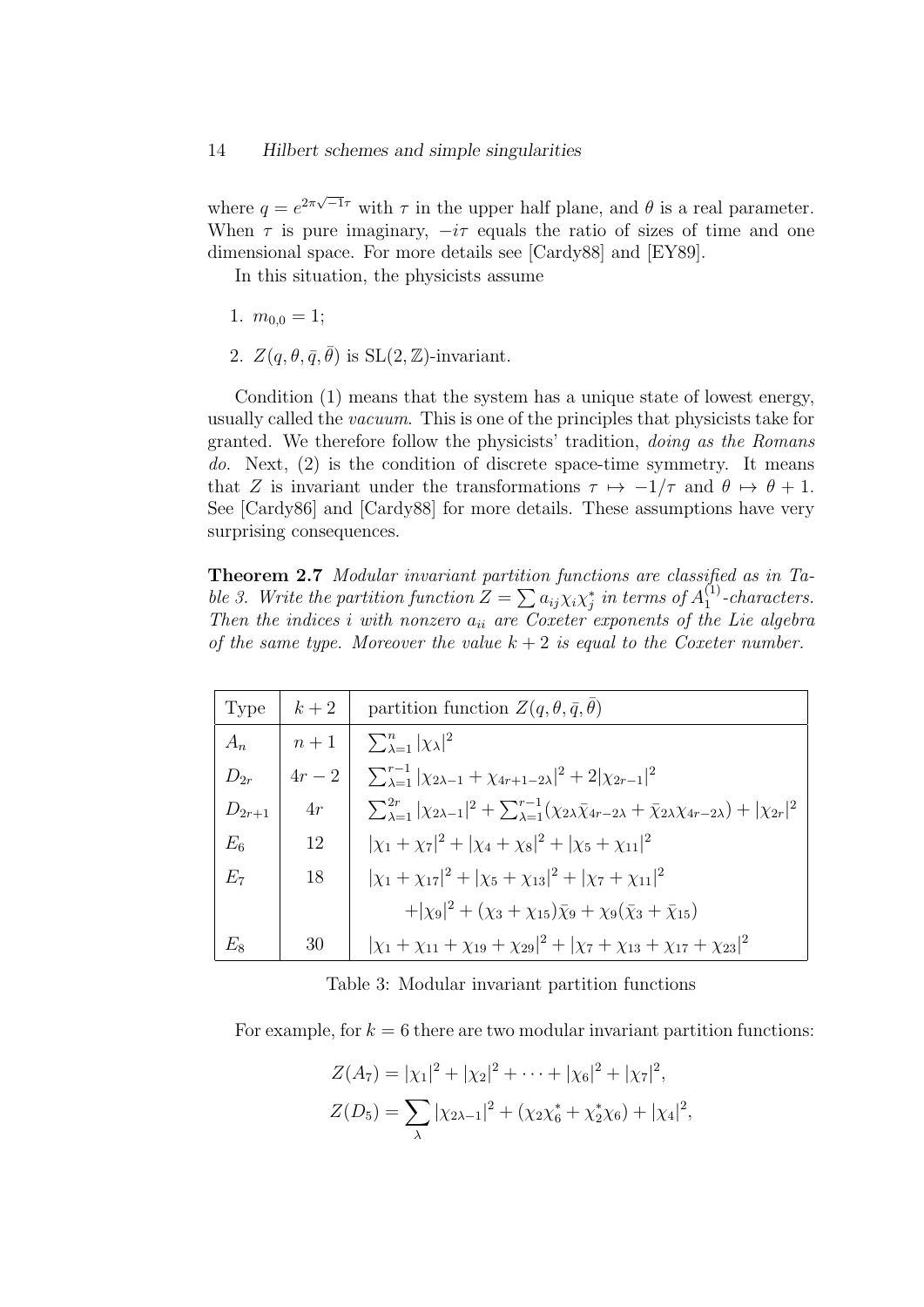where  $A_7$  (respectively  $D_5$ ) has Coxeter exponents  $\{1, 2, \ldots, 6, 7\}$  (respectively  $\{1, 3, 5, 7, 4\}$ . Note that the indices 2,6 are not among the Coxeter exponents of  $D_5$ . For  $k = 10$ , there are three types of modular invariant partition functions  $Z(A_{11}), Z(D_7)$  and  $Z(E_6)$ .

For more details, see Capelli, Itzykson and Zuber [CIZ87], Kato [Kato87], Gepner and Witten [GW86] and Kac and Wakimoto [KW88]. Compare also [Slodowy90]. Pasquier [Pasquier87a] and [Pasquier87b] used Dynkin diagrams to construct some lattice models and rediscovered a series of associative algebras (called the Temperly–Lieb algebras) which are expected to appear as some algebra of operators on the Hilbert space in the continuum limit of the models. See also 3.4 and [GHJ89], p. 87, p. 259. Although the relation of the models with modular invariant partition functions remains obscure, the partition function of Pasquier's model is expected to coincide in some sense with those classified in Table 3. See [Zuber90]. The connection of CFT with graphs is studied by Petkova and Zuber [PZ96].

### 2.8  $N = 2$  super conformal field theories

There are other series of conformal field theories – the  $N = 2$  superconformal field theories or (induced) topological conformal field theories, which are more intimately related to the theory of ADE singularities. However, these are a priori close to the theory of singularities. See Blok and Varchenko [BV92].

The following result might be worth mentioning here.

**Theorem 2.9** Suppose that there exists an irreducible unitary  $Vir<sub>c</sub>$ -module, namely an irreducible  $Vir_c$ -module admitting a  $Vir_c$ -invariant Hermitian inner product. Then  $c \geq 1$  or  $c = 1 - 6/m(m + 1)$  for some  $m \in \mathbb{Z}, m \geq 3$ .

### 2.10 Minimal unitary series

Virasoro algebras of the second type are called the minimal  $c < 1$  unitary series of Virasoro algebras. They attract attention because of their exceptional characters. There is a series of von Neumann algebras with indices equal to similar values  $4\cos^2(\pi/h)$  for  $h = 3, 4, \ldots$ , where h is the Coxeter number in a suitable interpretation. Conjecturally, the minimal unitary  $c < 1$  series of CFTs are deeply related to the class of subfactors which will be introduced in §3. Much is already known about this topic. See [GHJ89], [Jones91], [EK97].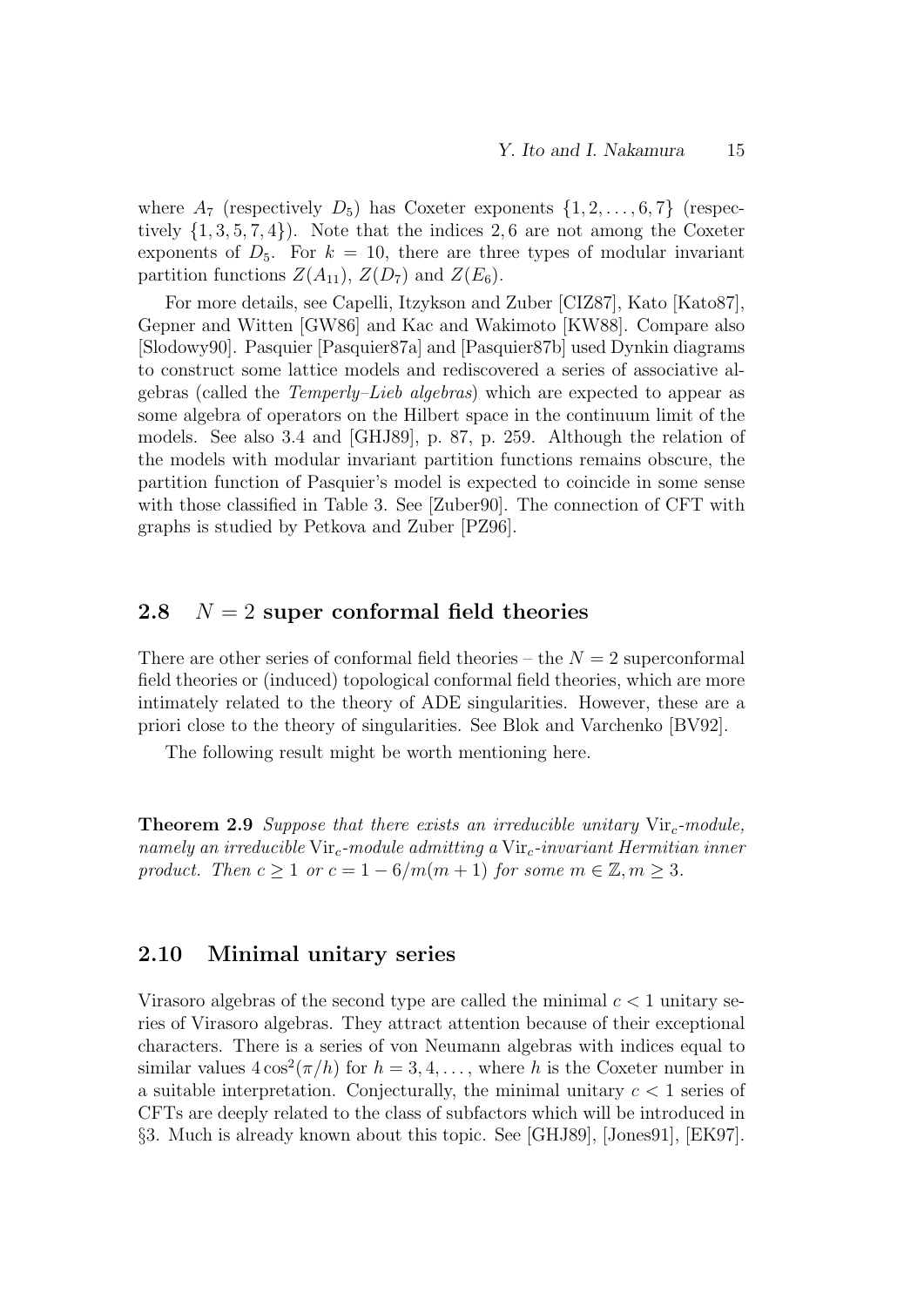## 3 Von Neumann algebras

### 3.1 Factors and subfactors

We give a brief explanation of von Neumann algebras,  $II_1$  factors of finite type, and subfactors. The reader is invited to refer, for instance, to [GHJ89], [Jones91], [EK97]. Let  $\mathcal H$  be a Hilbert space over  $\mathbb C$  and  $B(\mathcal H)$  the space of all bounded  $\mathbb{C}$ -linear operators on  $\mathcal{H}$  endowed with an operator seminorm in some suitable sense. A von Neumann algebra M is by definition a closed subalgebra of  $B(\mathcal{H})$  containing the identity and stable under conjugation  $x \mapsto x^*$ . This is equivalent to saying that M is  $*$ -stable and is equal to its bicommutant. This is von Neumann's bicommutant theorem. See [Jones91], p. 2. The commutant of a subset S of  $B(\mathcal{H})$  is by definition the centralizer of S in  $B(\mathcal{H})$ . The bicommutant of M is the commutant of the commutant of M. If M is a  $\ast$ -stable subset of  $B(\mathcal{H})$ , then the bicommutant of M is the smallest von Neumann algebra containing M.

A factor is defined to be a von Neumann algebra M with centre  $Z_M$ consisting only of constant multiples of the identity. Let M be a factor. A factor N is called a *subfactor* of M if it is a closed  $*$ -stable  $\mathbb{C}$ -subalgebra of M. A  $II_1$  factor is by definition an infinite dimensional factor M which admits a C-linear map tr:  $M \to \mathbb{C}$  (called the *normalized trace*) such that

- 1.  $tr(id) = 1$ ,
- 2.  $tr(xy) = tr(yx)$  for all  $x, y \in M$ ,
- 3.  $tr(x^*x) > 0$  for all  $0 \neq x \in M$ .

We note that the above normalized trace is unique. Let  $L^2(M)$  be the Hilbert space obtained by completing  $M$  with respect to the inner product  $\langle x | y \rangle := \text{tr}(x^*y)$  for  $x, y \in M$ . The normalized trace induces a trace (not necessarily normalized)  $Tr_{M'}$  on the commutant M' of M in  $B(H)$ , called the natural trace. If  $\mathcal{H} = L^2(M)$ , then  $\text{Tr}_{M'}(JxJ) = \text{tr}_M(x)$  for all  $x \in M$  where *J* is the extension to  $L^2(M)$  of the conjugation  $J(z) = z^*$  of M.

A finite factor M is either a  $II_1$  factor or  $B(\mathcal{H})$  for a finite dimensional Hilbert space  $\mathcal H$ . Let M be a finite factor, and N a subfactor of M. Then the *Jones index* [M : N] is defined to be  $\dim_N L^2(M) := \text{Tr}_{N'}(\text{id}_{L^2(M)})$ , where N' is the commutant of N. In general  $[M : N] \in [1, \infty]$  is a (possibly irrational) positive number.

For instance,  $M = \text{End}_{\mathbb{C}}(W)$  is a factor (a simple algebra) for any finite dimensional C-vector space W. If  $N = \text{End}_{\mathbb{C}}(V)$  is a subfactor of M, then we have a representation of  $N = \text{End}_{\mathbb{C}}(V)$  on W, in other words, W is an  $\text{End}_{\mathbb{C}}(V)$ -module. We recall that

1. any  $\text{End}_{\mathbb{C}}(V)$ -module is completely reducible, and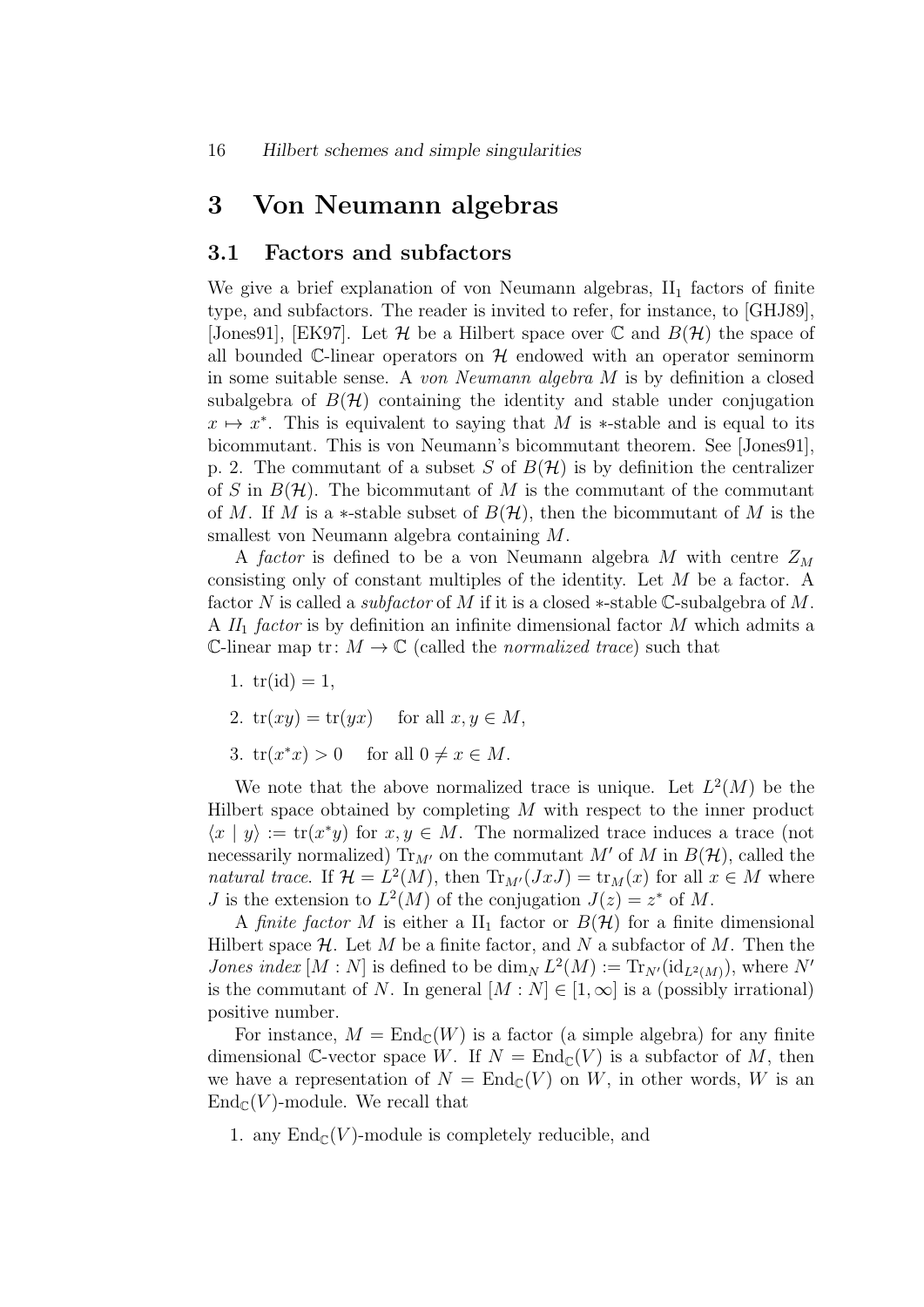2. V is a unique nontrivial irreducible  $\text{End}_{\mathbb{C}}(V)$ -module up to isomorphism.

Therefore  $W \simeq V \otimes_{\mathbb{C}} U$  for some C-vector space U. Hence  $\dim_{\mathbb{C}} W$  is divisible by  $\dim_{\mathbb{C}} V$ . Since M is complete with respect to the inner product, we have  $[M : N] = \dim_N L^2(M) = \dim_N M = (\dim_{\mathbb{C}} M)(\dim_{\mathbb{C}} N)^{-1} = (\dim_{\mathbb{C}} U)^2$ , a square integer. See [GHJ89], p. 38.

The importance of the index  $[M : N]$  is explained by the following result:

**Theorem 3.2 ([GHJ89], p. 138)** Suppose that M is a finite factor, and let  $H$  and  $H'$  be  $M$ -modules which are separable Hilbert spaces. Then

- 1.  $\dim_M H = \dim_M H'$  if and only if H and H' are isomorphic as Mmodules.
- 2. dim<sub>M</sub>  $H = 1$  if and only if  $H = L<sup>2</sup>(M)$ .
- 3. dim<sub>M</sub> H is finite if and only if  $\text{End}_M(H)$  is a finite factor.

Theorem 3.3 ([GHJ89], p. 186) Suppose that  $N \subset M$  is a pair of  $II_1$ factors whose principal graph is finite.

- 1. If  $[M : N] < 4$  then  $[M : N] = 4 \cos^2(\pi/h)$  for some integer  $h \geq 3$ .
- 2. If  $[M : N] = 4\cos^2(\pi/h) < 4$ , the principal graph of the pair  $N \subset M$ is one of the Dynkin diagrams  $A_n$ ,  $D_n$  and  $E_n$  with Coxeter number h. (Only  $A_n$ ,  $D_{2n}$ ,  $E_6$  and  $E_8$  can appear, see [Izumi91], p. 972. This was proved independently by Kawahigashi and Izumi.)
- 3. If  $[M : N] = 4$  then the principal graph of the pair  $N \subset M$  is one of the extended Dynkin diagrams  $A_n$ ,  $D_n$  and  $E_n$ .
- 4. Conversely for any value  $\lambda = 4$  or  $4\cos^2(\pi/h)$ , there exists a pair of  $II_1$ factors  $N \subset M$  with  $[M : N] = \lambda$ .

See [GHJ89], [Jones91], p. 35. See [GHJ89], p. 186 for principal graphs. See also 3.8-3.10 where to each tower of finite-dimensional semisimple algebras we associate a finite graph  $\Gamma$  analogous to a principal graph for a pair of factors. This will help us to guess principal graphs for factors.

## 3.4 The fundamental construction and Temperly–Lieb algebras

Why do the constants  $4\cos^2(\pi/h)$  appear? Let us explain this briefly.

Given a pair of finite II<sub>1</sub> factors  $N \subset M$  with  $\beta := [M : N] < \infty$ , there exists a tower of finite II<sub>1</sub> factors  $M_k$  for  $k = 0, 1, 2, \ldots$  such that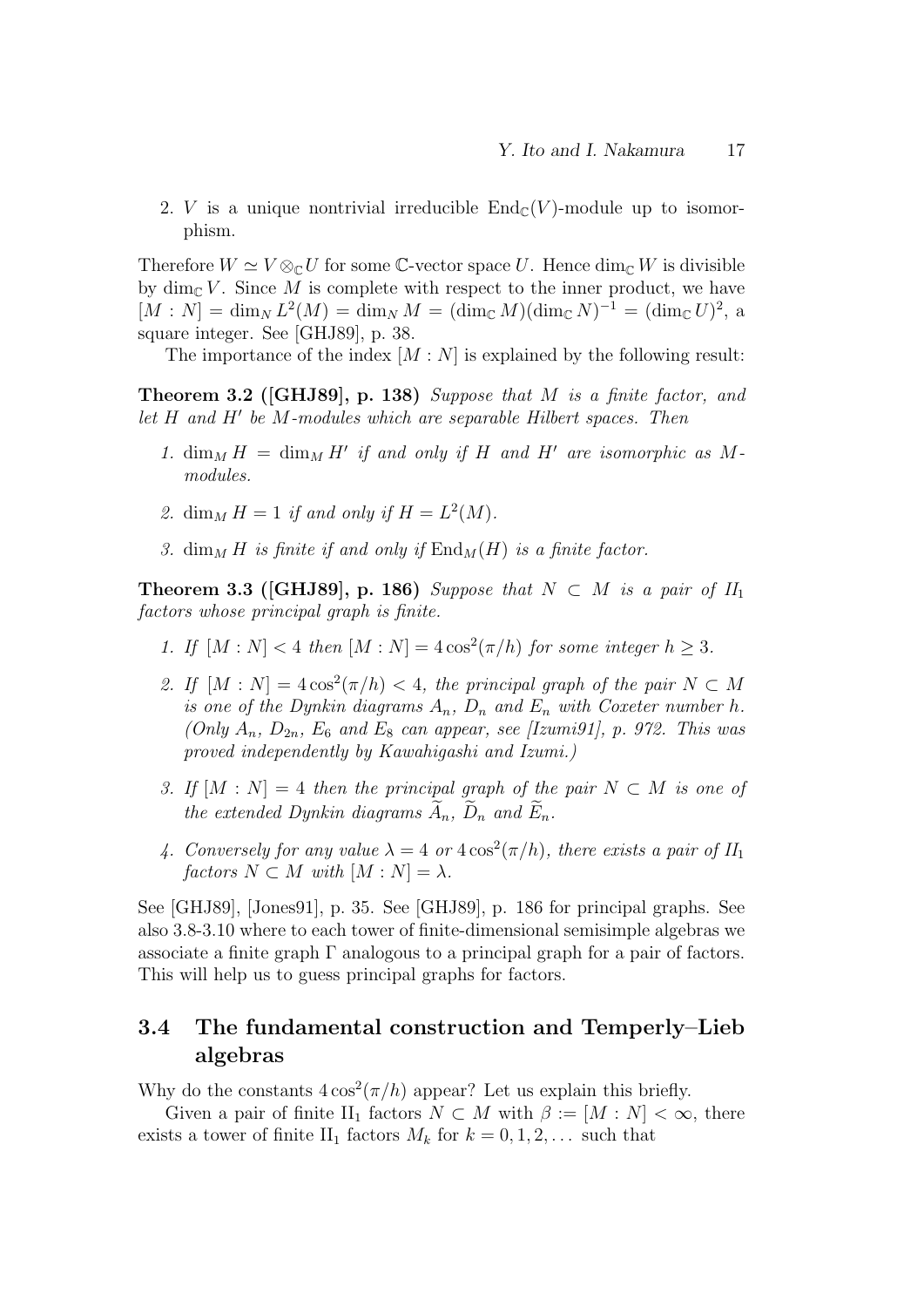- 1.  $M_0 = N$ ,  $M_1 = M$ ,
- 2.  $M_{k+1} := \text{End}_{M_{k-1}} M_k$  is the von Neumann algebra of operators on  $L^2(M_k)$  generated by  $M_k$  and an orthogonal projection  $e_k: L^2(M_k) \to$  $L^2(M_{k-1})$  for any  $k \geq 1$ , where  $M_k$  is viewed as a subalgebra of  $M_{k+1}$ under right multiplication.

By Theorem 3.2, (3),  $M_{k+1}$  is a finite  $II_1$  factor. The sequence  $\{e_k\}_{k=1,2,\dots}$ of projections on  $M_{\infty} := \bigcup_{k \geq 0} M_k$  satisfies the relations

$$
e_i^2 = e_i, \quad e_i^* = e_i,
$$
  
\n
$$
e_i = \beta e_i e_j e_i \quad \text{for} \quad |i - j| = 1,
$$
  
\n
$$
e_i e_j = e_j e_i \quad \text{for} \quad |i - j| \ge 2.
$$

We define  $A_{\beta,k}$  to be the C-algebra generated by  $1, e_1, \ldots, e_{k-1}$  subject to the above relations, and  $A_{\beta} := \bigcup_{k=1}^{\infty} A_{\beta,k}$ . The algebra  $A_{\beta}$  is called the Temperly–Lieb algebra. Compare also [GHJ89], p. 259.

Thus given a pair of  $II_1$  factors, the fundamental construction gives rise to a unitary representation of the Temperly–Lieb algebra. However, the condition that the representation is unitary restricts the possible values of  $\beta$ , as Theorem 3.5 shows.

Theorem 3.3, (1) follows from the following result

**Theorem 3.5 ([Wenzl87])** Suppose given an infinite sequence  $\{e_k\}_{k=1,2,\dots}$ of projections on a complex Hilbert space satisfying the following relations:

$$
e_i^2 = e_i
$$
,  $e_i^* = e_i$ ,  
\n $e_i = \beta e_i e_j e_i$  for  $|i - j| = 1$ ,  
\n $e_i e_j = e_j e_i$  for  $|i - j| \ge 2$ .

If  $e_1 \neq 0$ , then  $\beta \geq 4$  or  $\beta = 4 \cos^2(\pi/\ell)$  for an integer  $\ell \geq 3$ .

**Proof** We give an idea of the proof of Theorem 3.5. Suppose we are given a homomorphism  $\varphi: A_{\beta} \to B(\mathcal{H})$  for some Hilbert space  $\mathcal{H}$ , that is, a unitary representation of  $A_\beta$ . For simplicity we identify  $\varphi(x)$  with x for  $x \in A_\beta$ .

First we see that  $0 \le e_1^* e_1 = e_1^2 = e_1 = \beta e_1 e_2 e_1 = \beta (e_2 e_1)^* (e_2 e_1)$ . Hence  $\beta \geq 0$ . If  $\beta = 0$  then  $e_1 = 0$ , contradicting the assumption. Hence  $\beta > 0$ .

Next we assume  $0 < \beta < 1$  to derive a contradiction by using  $A_{\beta,3}$ . Let  $\delta_2 := 1 - e_1$ . Then the assumptions of Theorem 3.5 imply  $\delta_2^* = \delta_2$ ,  $\delta_2^2 = \delta_2$ . Hence

$$
0 \le (\delta_2 e_2 \delta_2)^* (\delta_2 e_2 \delta_2) = (\delta_2 e_2 \delta_2)^2 = (1 - \beta^{-1})(\delta_2 e_2 \delta_2) \le 0,
$$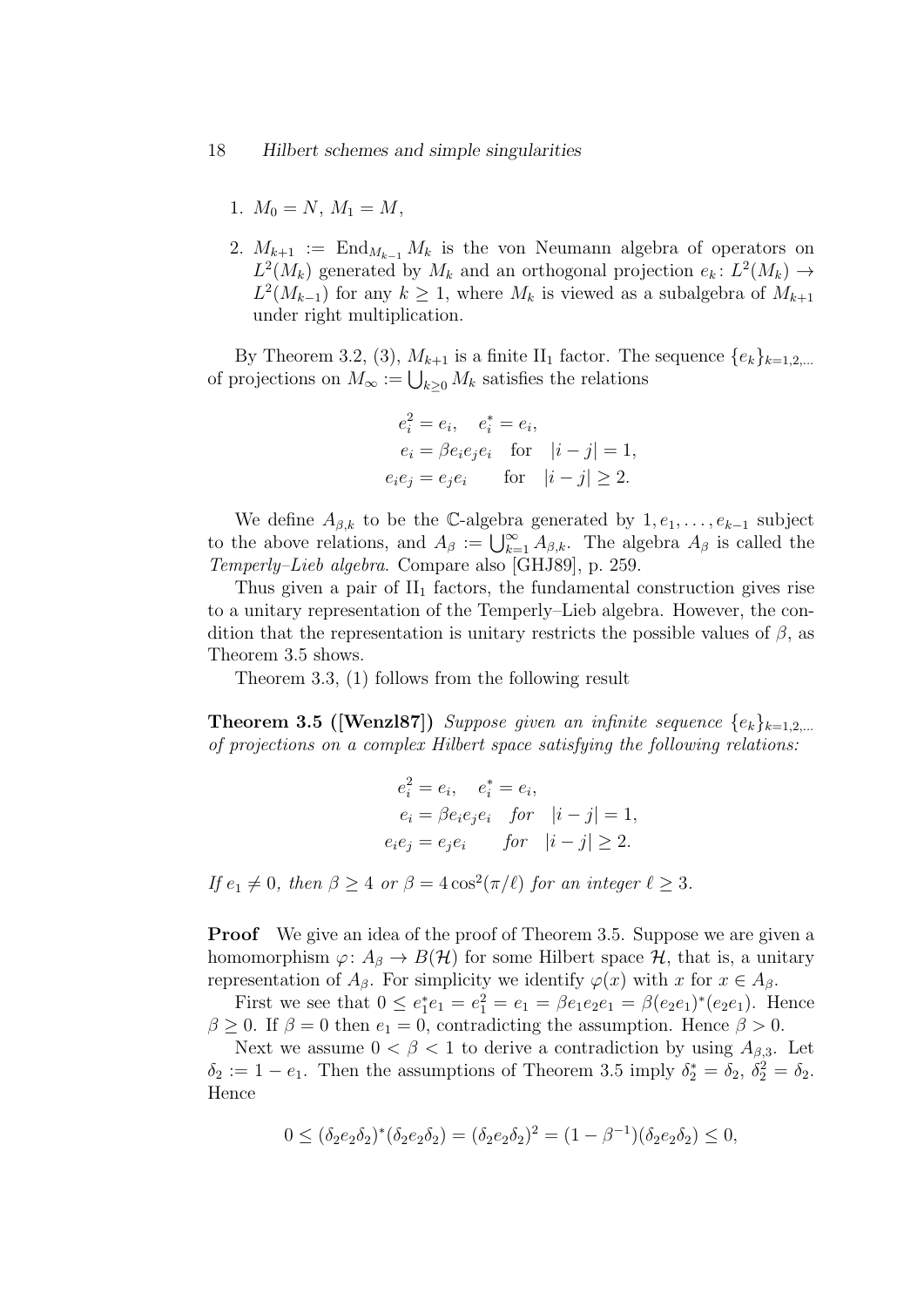because  $\delta_2 e_2 \delta_2 = (e_2 \delta_2)^* (e_2 \delta_2) \geq 0$ . Thus  $e_2 \delta_2 = 0$ . It follows that  $e_2 = e_1 e_2$ , and  $e_2 = e_2^2 = e_2 e_1 e_2 = \beta^{-1} e_2$ , so that  $e_2 = 0$ . Therefore  $e_1 = \beta e_1 e_2 e_1 = 0$ , contradicting the assumption. If  $4\cos^2(\pi/\ell) < \beta < 4\cos^2(\pi/(\ell+1))$ , then we derive a contradiction by using  $A_{\beta,\ell+1}$ . See [GHJ89], pp. 272–273.  $\Box$ 

### 3.6 Bipartite graphs

A *bipartite graph*  $\Gamma$  with multiple edges is a (finite, connected) graph with black and white vertices and multiple edges such that any edge connects a white and black vertex, starting from a white one (see, for example, Figure 3). If any edge is simple, then  $\Gamma$  is an oriented graph (a quiver) in the sense of Section 1. Let Γ be a connected bipartite finite graph with multiple oriented edges. Let  $w(\Gamma)$  (respectively  $b(\Gamma)$ ) be the number of white (respectively black) vertices of Γ. We define the *adjacency matrix*  $\Lambda := \Lambda(\Gamma)$  of size  $b(\Gamma) \times$  $w(\Gamma)$  by

$$
\Lambda_{b,w} = \begin{cases} m(e) & \text{if there exists } e \text{ s.t. } \partial e = b - w; \\ 0 & \text{otherwise.} \end{cases}
$$

where  $m(e)$  is the multiplicity of the edge e.

We define the norm  $\|\Gamma\|$  as follows,

$$
||X|| = \max\{||Xx||_{\text{EUCL}}; ||x||_{\text{EUCL}} \le 1\};
$$
  

$$
||\Gamma|| = ||\Lambda(\Gamma)|| = ||\begin{pmatrix} 0 & \Lambda(\Gamma) \\ \Lambda(\Gamma)^t & 0 \end{pmatrix}||,
$$

where X is a matrix, x a vector and  $\|$   $\|$ <sub>EUCL</sub> the Euclidean norm. We note that when X is a square matrix,  $||X||$  is the maximum of the absolute values of eigenvalues of X.



Figure 3: The Dynkin diagram  $D_5$  as a bipartite graph

**Lemma 3.7** Assume  $\Gamma$  is a connected finite graph with multiple edges. Then

- 1. if  $\|\Gamma\| \leq 2$  and if  $\Gamma$  has a multiple edge,  $\|\Gamma\| = 2$  and  $\Gamma = \widetilde{A}_1$ .
- 2.  $\|\Gamma\| < 2$  if and only if  $\Gamma$  is one of the Dynkin diagrams A, D, E. In this case  $\|\Gamma\| = 2 \cos(\pi/h)$ , where h is the Coxeter number of  $\Gamma$ .
- 3.  $\|\Gamma\| = 2$  if and only if  $\Gamma$  is one of the extended Dynkin diagrams  $A, D, E.$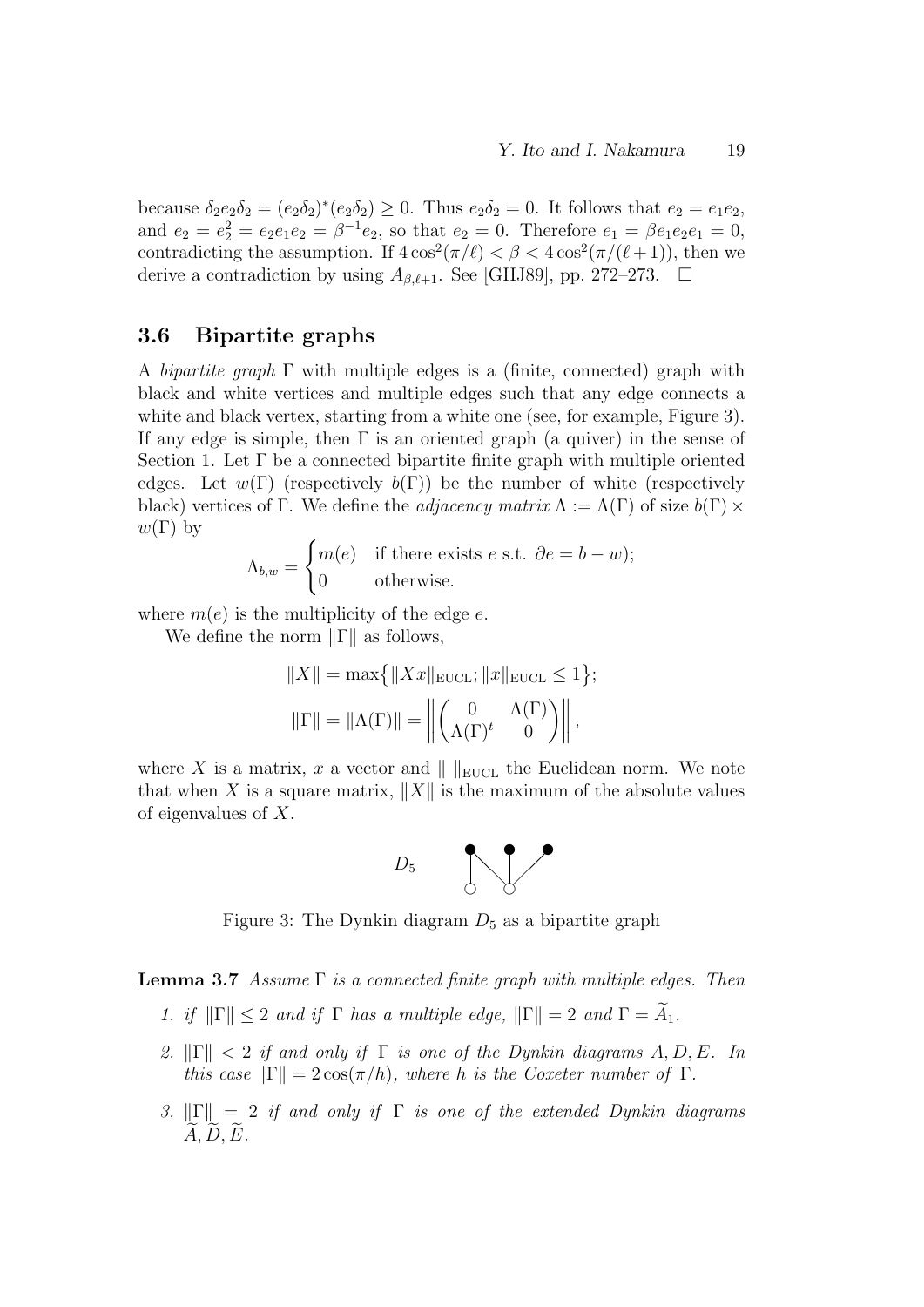Lemma 3.7 is easy to prove. For instance, if there is a row or column vector of Γ with norm a, then  $\|\Gamma\| \ge a$ . See also [GHJ89], p. 19.

### 3.8 The tower of semisimple algebras

Why is Theorem 3.3, (2) true? The interested reader is invited to see [GHJ89]. Here we explain it in a much simpler situation.

Recall that a matrix algebra of finite rank is a finite factor by definition. This is an elementary analogue of a finite  $II_1$  factor with a finite dimensional Hilbert space. So let us see what happens if we consider the fundamental construction for a pair  $N \subset M$  of (sums of) matrix algebras. We call N and M (a pair of) semisimple algebras (over  $\mathbb{C}$ ).

Let  $\Gamma$  be a connected bipartite graph with multiple edges,  $v(\Gamma)$  and  $e(\Gamma)$ its set of vertices and edges. Let  $W(w)$  be a C-vector space for a white vertex w. Let  $W(b, w)$  be a C-vector space for an edge e with  $\partial e = b - w$  and  $V(b) = \bigoplus_{\partial e = b-w} W(b, w) \otimes W(w)$  for a black vertex b, where the sum runs over all edges of  $\Gamma$  ending at b. Set

$$
N := \bigoplus_{w:\text{white}} \text{End}_{\mathbb{C}}(W(w)),
$$
  

$$
M := \bigoplus_{b:\text{black}} \text{End}_{\mathbb{C}}(V(b)),
$$
  

$$
= \bigoplus_{b:\text{black}} \bigoplus_{\partial e=b-w} \text{End}_{\mathbb{C}}(W(b,w)) \otimes \text{End}_{\mathbb{C}}(W(w)).
$$

Now let  $\varphi_0\colon N\to M$  be the homomorphism defined by

$$
\varphi_0 = \bigoplus_b \varphi_{0,b}, \quad \varphi_{0,b} = \bigoplus_{\partial e = b - w} \operatorname{id}_{W(b,w)} \otimes \operatorname{id}_{\operatorname{End}(W(w))},
$$

where  $\mathrm{id}_{W(b,w)}$  is the identity homomorphism of  $W(b, w)$ . This is a representation of the oriented graph  $\Gamma$  in the sense of Definition 1.11 if  $m(e)$  $\dim W(b, w) \leq 1$  for any edge e.

Let  $\Lambda(M, N) := \Lambda(\Gamma)$ . We call it the inclusion matrix of M in N.

Let us consider a tower of semisimple algebras arising from the fundamental construction for the pair  $N \subset M$ . We define  $M_0 = N$ ,  $M_1 = M$  and  $M_{k+1} := \text{End}_{M_{k-1}}(M_k)$  inductively.

Let  $M_2 = \text{End}_N M$ ,  $\varphi_1$  the monomorphism of  $M_1$  into  $M_2$  by right multi-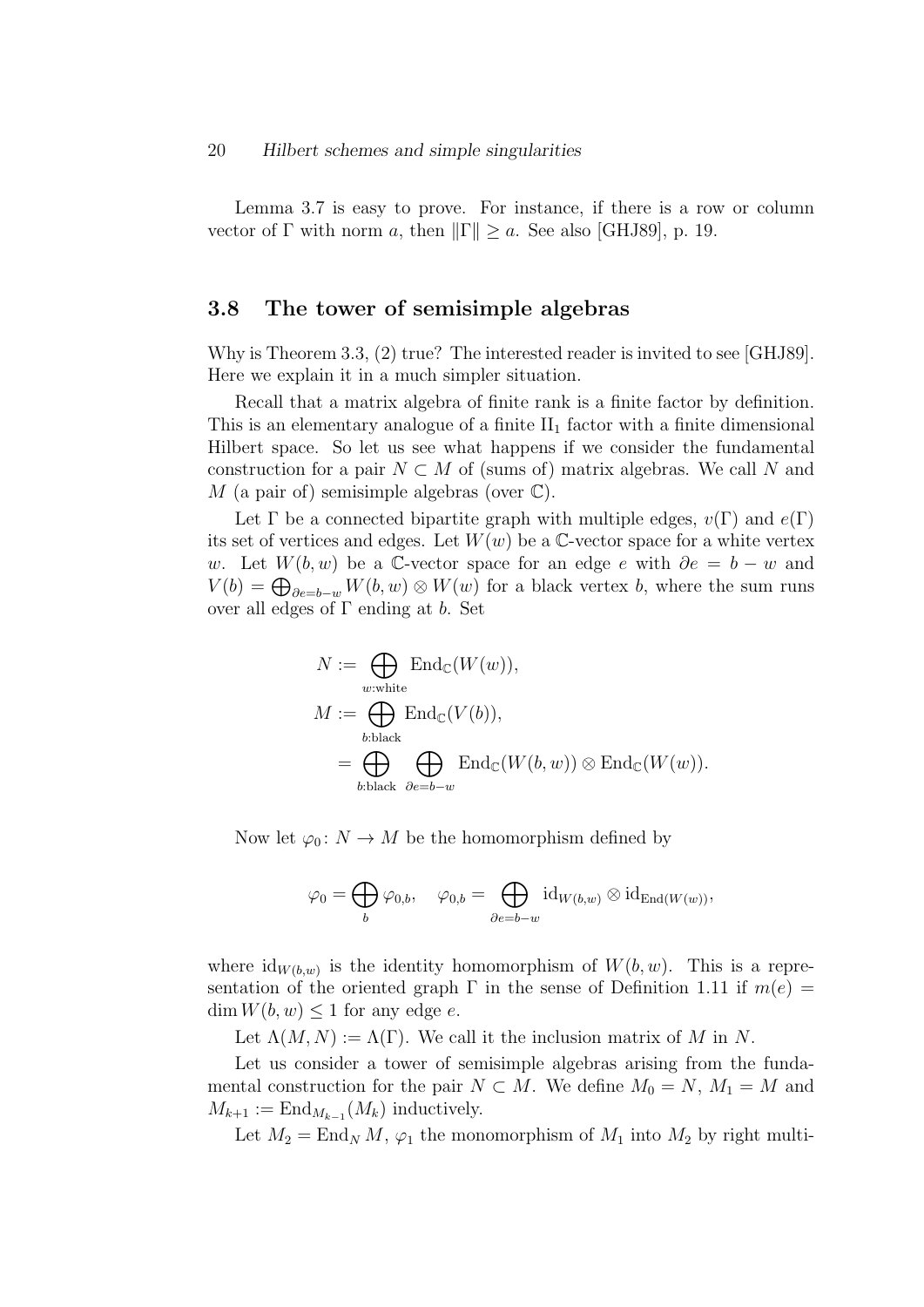plication. Let  $V(b, w) = \text{End}_{\mathbb{C}}(W(b, w))$ . Then we see that

End<sub>N</sub> 
$$
M = \bigoplus_{w:\text{white}}
$$
  $U(w)$ ,  
\n
$$
U(w) := \bigoplus_{\partial e = b-w} \text{End}_{W(w)} V(b)
$$
\n
$$
= \bigoplus_{\partial e = b-w} \text{End}_{\mathbb{C}}(V(b, w)) \otimes \text{End}_{\mathbb{C}}(W(w)),
$$
\n
$$
\varphi_1 = \bigoplus_{w} \varphi_{1,w}, \quad \varphi_{1,w} = \bigoplus_{\partial e = b-w} \text{right mult.}_{V(b,w)} \otimes \text{id}_{\text{End}(W(w))}.
$$

The construction shows that the graph  $\Gamma$  describe the inclusion of  $M_{k-1}$ into  $M_k$  by interchanging the roles of white and black vertices, and reversing the orientation of edges at each step. We see  $\Lambda(M_{2k+1}, M_{2k}) = \Lambda(M, N)^t$ ,  $\Lambda(M_{2k},M_{2k-1})=\Lambda(M,N).$ 

We set  $[M : N] := \lim_{k \to \infty} (\dim M_k / \dim M_0)^{1/k}$ . (This is one of the equivalent definitions of the Jones index  $[M : N]$ .) We compute this in the simplest case when  $\Gamma$  is a connected graph with two vertices and a single edge e. Let  $m(e)$  be the multiplicity of e, and  $\partial e = b - w$ . Then we see that

$$
M_0 = N = \text{End}_{\mathbb{C}}(W(w)),
$$
  
\n
$$
M_1 = M = \text{End}_{\mathbb{C}}(V(b)) \simeq \text{End}_{\mathbb{C}}(W(b, w)) \otimes M_0,
$$
  
\n
$$
M_2 = \text{End}_{\mathbb{C}}(\text{End}_{\mathbb{C}}(W(b, w))) \otimes \text{End}_{\mathbb{C}}(W(w)),
$$
  
\n
$$
\simeq \text{End}_{\mathbb{C}}(W(b, w)) \otimes \text{End}_{\mathbb{C}}(V(b)) \simeq \text{End}_{\mathbb{C}}(W(b, w)) \otimes M_1.
$$

Hence we see that  $\dim_{\mathbb{C}} M_k/M_{k-1} = \dim_{\mathbb{C}} \text{End}_{\mathbb{C}}(W(b, w)) = \dim_{\mathbb{C}} (M/N)$ . It follows readily that  $[M : N] = \dim_{\mathbb{C}}(M/N)$ , as was remarked in 3.1.

In this situation, the following result is proved.

#### **Theorem 3.9 ([GHJ89], pp. 32–33)** 1. The following are equivalent:

- (a) there exists a row  $b(\Gamma)$ -vector s and  $\beta \in \mathbb{C}^*$  with  $s \Lambda \Lambda^t = \beta s$  such that every coordinate of s and  $s\Lambda$  is nonzero,
- (b) there exist  $\mathbb{C}\text{-linear maps } e_k: M_k \to M_{k-1}$  such that  $e_k^2 = e_k$  and
	- (i)  $M_k$  is generated by  $M_{k-1}$  and  $e_k$ ,
	- (ii)  $e_k$  satisfies  $e_i = \beta e_i e_j e_i$  if  $|i j| = 1$  and  $e_i e_j = e_j e_i$  if  $|i - j| \geq 2$ .
- 2. If one of the equivalent conditions in (1) holds, then

$$
\beta = \|\Lambda(\Gamma)\Lambda(\Gamma)^t\| = \|\Lambda(\Gamma)\|^2 = [M:N].
$$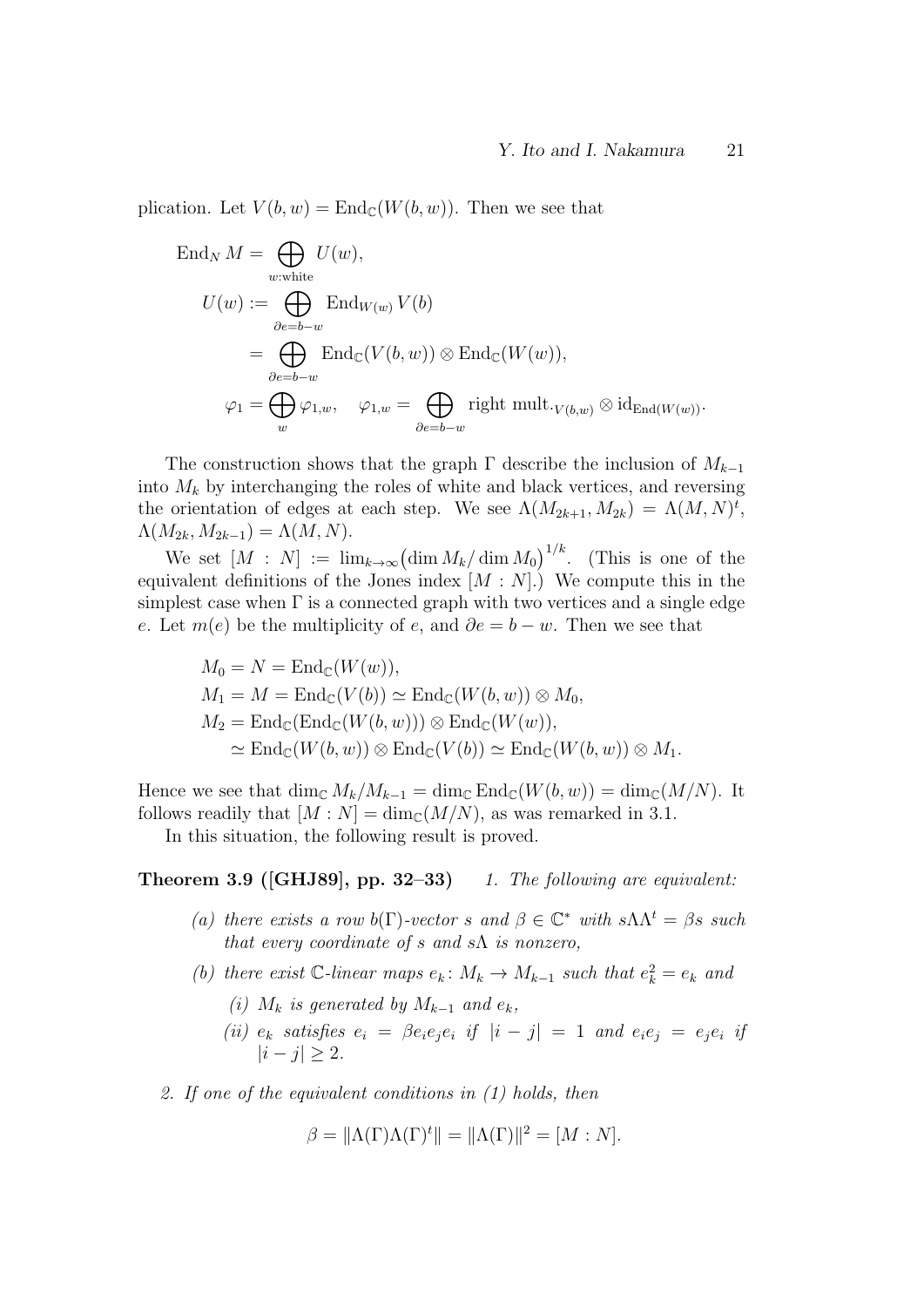This is nontrivial, but is just linear algebra. By Theorem 3.9, we have a situation similar to a pair of  $II_1$  factors  $N \subset M$  as well as a Temperly–Lieb algebra  $A_\beta$ .

From Lemma 3.7, we infer the following result.

Corollary 3.10 Let  $M_0 = N \subset M_1 = M \subset \cdots \subset M_k \subset \cdots$  be a tower of semisimple algebras. We have a Temperly–Lieb algebra  $A_\beta$  from the tower if and only if  $\beta = [M : N]$  and  $\beta \geq 4$  or  $\beta = 4 \cos^2(\pi/h)$  for  $h = 3, 4, 5, \dots$ . Moreover

1. if  $\beta = 4\cos^2(\pi/h)$ , then the graph  $\Gamma$  is one of A, D, E;

2. if  $\beta = 4$ , then the graph  $\Gamma$  is one of  $\widetilde{A}$ ,  $\widetilde{D}$ ,  $\widetilde{E}$ .

For a pair of II<sub>1</sub> factors  $N \subset M$ , we can always carry out the same construction as for a pair of semisimple algebras, and we find the same graphs (principal graphs), because the pair in fact satisfies the stronger restrictions of (infinite dimensional)  $II_1$  factors. As a consequence, the cases  $D_{odd}$  and  $E_7$ are excluded.

## 4 Two dimensional McKay correspondence

### 4.1 Finite subgroups of  $SL(2, \mathbb{C})$

Up to conjugacy, any finite subgroup of  $SL(2,\mathbb{C})$  is one of the subgroups listed in Table 4; see [Klein]. The triple  $(d_1, d_2, d_3)$  specifies the degrees of the generators of the G-invariant polynomial ring (compare Section 11).

| Type    |                    | name               | order    | h      | $(d_1, d_2, d_3)$ |
|---------|--------------------|--------------------|----------|--------|-------------------|
| $A_n$   | $\mathbb{Z}_{n+1}$ | cyclic             | $n+1$    | $n+1$  | $(2, n+1, n+1)$   |
| $D_n$   | $\mathbb{D}_{n-2}$ | binary dihedral    | $4(n-2)$ | $2n-2$ | $(4, 2n-4, 2n-2)$ |
| $E_{6}$ | $\mathbb T$        | binary tetrahedral | 24       | 12     | (6, 8, 12)        |
| $E_7\,$ | $\mathbb{O}$       | binary octahedral  | 48       | 18     | (8, 12, 18)       |
| $E_{8}$ | $\mathbb I$        | binary icosahedral | 120      | 30     | (12, 20, 30)      |

Table 4: Finite subgroups of  $SL(2, \mathbb{C})$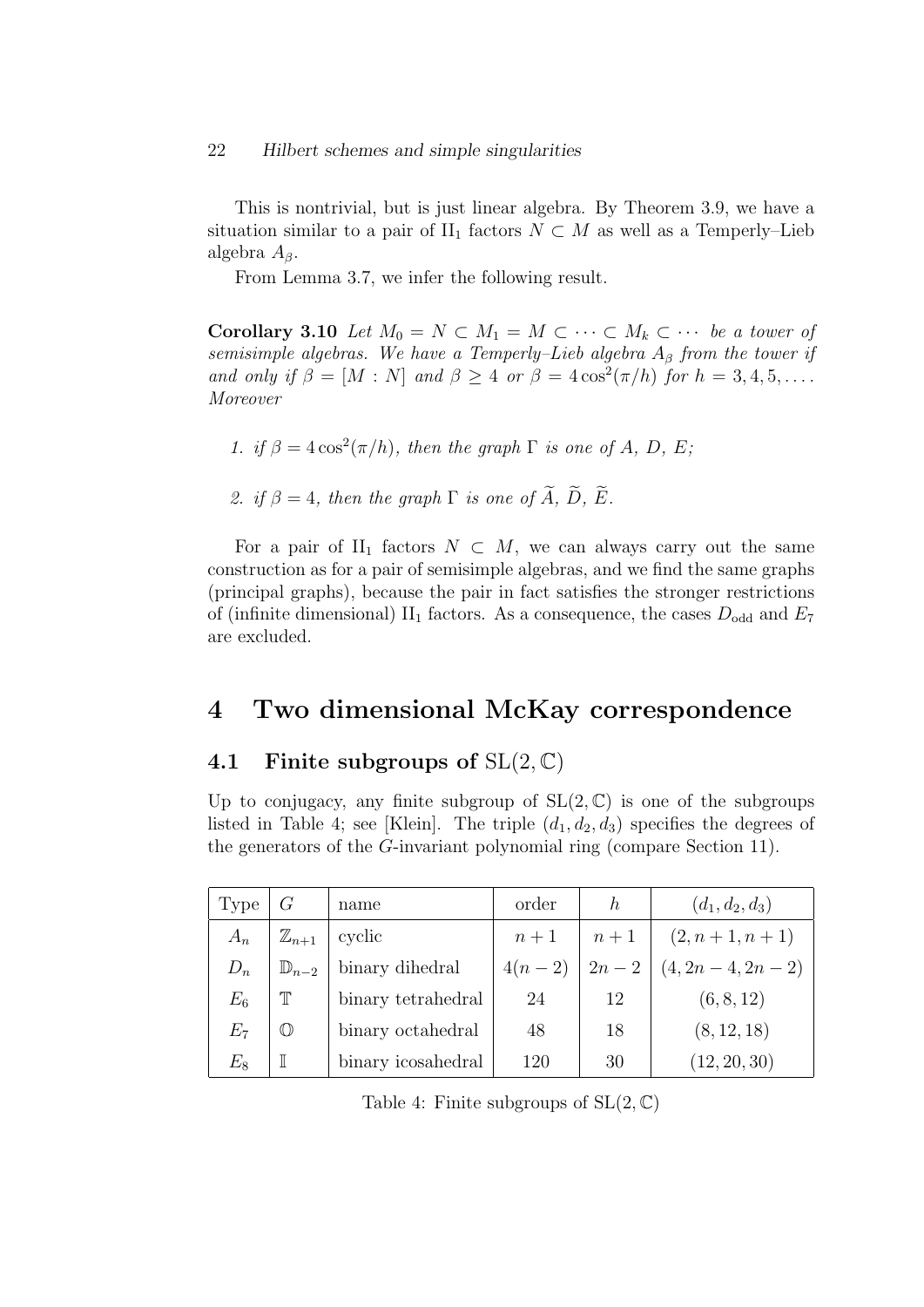#### 4.2 McKay's observation

As we mentioned in Section 1, any simple singularity is a quotient singularity by a finite subgroup G of  $SL(2,\mathbb{C})$ , and so has a corresponding Dynkin diagram. McKay [McKay80] showed how one can recover the same graph purely in terms of the representation theory of  $G$ , without passing through the geometry of  $\mathbb{A}^2/G$ .

To be more precise, let G be a finite subgroup of  $SL(2,\mathbb{C})$ . Clearly, G has a two dimensional representation, which maps G injectively into  $SL(2, \mathbb{C});$ we call this the natural representation  $\rho_{\text{nat}}$ . Let Irr<sub>\*</sub> G, respectively Irr G, be the set of all equivalence classes of irreducible representations, respectively nontrivial ones. (Caution: note that this goes against the familiar notation of group theory.) Thus by definition,  $\text{Irr}_{*} G = \text{Irr } G \cup \{\rho_0\}$ , where  $\rho_0$  is the one dimensional trivial representation. Any representation of  $G$  over  $\mathbb C$  is completely reducible, that is, is a direct sum of irreducible representations up to equivalence. Therefore for any  $\rho \in \text{Irr}_{*} G$ , we have

$$
\rho\otimes\rho_{\mathrm{nat}}=\sum_{\rho'\in\operatorname{Irr}_*G}a_{\rho,\rho'}\rho'
$$

where  $a_{\rho,\rho'}$  are certain nonnegative integers. In our situation, we see that  $a_{\rho,\rho'}=0$  or 1 (except for the case  $A_1$ , when  $a_{\rho,\rho'}=0$  or 2).

Let us look at the example  $D_5$ , the case of a binary dihedral group  $G := \mathbb{D}_3$ of order 12. The group G is generated by  $\sigma$  and  $\tau$ :

$$
\sigma = \begin{pmatrix} \varepsilon & 0 \\ 0 & \varepsilon^{-1} \end{pmatrix}, \quad \tau = \begin{pmatrix} 0 & 1 \\ -1 & 0 \end{pmatrix} \quad \text{where } \varepsilon = e^{2\pi\sqrt{-1}/6}.
$$

We note that  $Tr(\sigma) = 1$ ,  $Tr(\tau) = 0$ , hence in this case, the natural representation is  $\rho_2$  in Table 5.

| $\rho$   | $\text{Tr}\,\rho$ | 1              | $\sigma$    | $\tau$      |
|----------|-------------------|----------------|-------------|-------------|
| $\rho_0$ | $\chi_0$          | 1              | 1           | 1           |
| $\rho_1$ | $\chi_1$          | 1              | 1           | $-1$        |
| $\rho_2$ | $\chi_2$          | $\overline{2}$ | 1           | 0           |
| $\rho_3$ | $\chi_3$          | $\overline{2}$ | $^{\rm -1}$ | 0           |
| $\rho_4$ | $\chi_4$          | 1              | $^{\rm -1}$ | $\sqrt{-1}$ |
| $\rho_5$ | $\chi_5$          | 1              | -1          | $-1$        |

Table 5: Character table of  $D_5$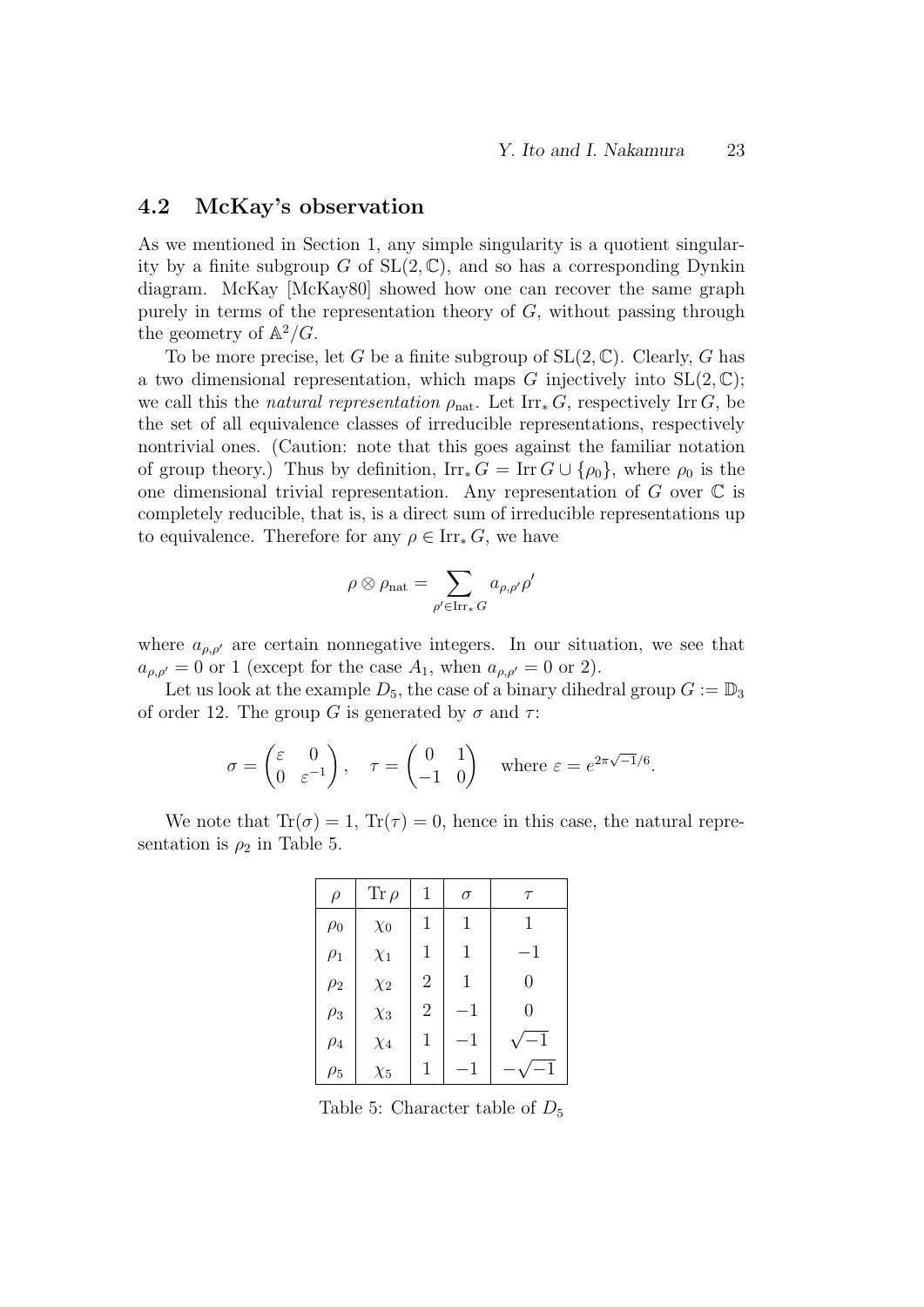**Definition 4.3** The graph  $\Gamma_{\text{GROUP}}(G)$  is defined to be the graph consisting of vertices  $v(\rho)$  for  $\rho \in \text{Irr}_{*} G$ , and simple edges connecting any pair of vertices  $v(\rho)$  and  $v(\rho')$  with  $a_{\rho,\rho'} = 1$ . We denote by  $\Gamma_{\text{GROUP}}(G)$  the full subgraph of  $\Gamma_{\text{GROUP}}(G)$  consisting of the vertices  $v(\rho)$  for  $\rho \in \text{Irr } G$  and all the edges between them.

For example, let us look at the  $D_5$  case. Let  $\chi_j := \text{Tr}(\rho_j)$  be the character of  $\rho_j$ . Then from Table 5 we see that

$$
\chi_2(g)\chi_2(g) = \chi_0(g) + \chi_1(g) + \chi_3(g), \quad \text{for } g = 1, \sigma \text{ or } \tau.
$$

Hence  $\chi_2 \chi_2 = \chi_0 + \chi_1 + \chi_3$ . General representation theory says that an irreducible representation of  $G$  is uniquely determined up to equivalence by its character. Therefore  $\rho_2 \otimes \rho_2 = \rho_0 + \rho_1 + \rho_3$ . Hence  $a_{\rho_2,\rho_j} = 1$  for  $j = 0,1,3$ and  $a_{\rho_2,\rho_j} = 0$  for  $j = 2, 4, 5$ . Similarly, we see that

$$
\chi_0 \chi_2 = \chi_2, \quad \chi_1 \chi_2 = \chi_2,
$$
  
\n
$$
\chi_3 \chi_2 = \chi_0 + \chi_1 + \chi_4,
$$
  
\n
$$
\chi_4 \chi_2 = \chi_3 \quad \text{and} \quad \chi_5 \chi_2 = \chi_3.
$$

In this way we obtain a graph – the extended Dynkin diagram  $\tilde{D}_5$  of Figure 4. It is also interesting to note that the degrees of the characters deg  $\rho_i = \chi_i(1)$ are equal to the multiplicities of the fundamental cycle we computed in Section 1. This is true in the other cases. Namely the graph  $\Gamma_{\text{GROUP}}(G)$  turns out to be one of the Dynkin diagrams ADE, while  $\Gamma_{\text{GROUP}}(G)$  is the corresponding extended Dynkin diagram (see Figure 5). This is the observation of [McKay80].



Figure 4: McKay correspondence for  $\widetilde{D}_5$ 

#### 4.4 The Gonzalez-Sprinberg–Verdier construction

Let G be a finite subgroup of  $SL(2,\mathbb{C})$ , X the minimal resolution of  $S :=$  $\mathbb{A}^2/G$ , and E the exceptional set. Gonzalez-Sprinberg and Verdier [GSV83] constructed a locally free sheaf  $V_{\rho}$  on X for any  $\rho \in \text{Irr } G$  such that there exists a unique  $E_{\rho} \in \text{Irr } E$  satisfying

$$
\deg(c_1(V_{\rho})_{|E_{\rho}}) = 1 \text{ and } \deg(c_1(V_{\rho})_{|E'}) = 0 \text{ for } E' \neq E_{\rho}, E' \in \text{Irr } E.
$$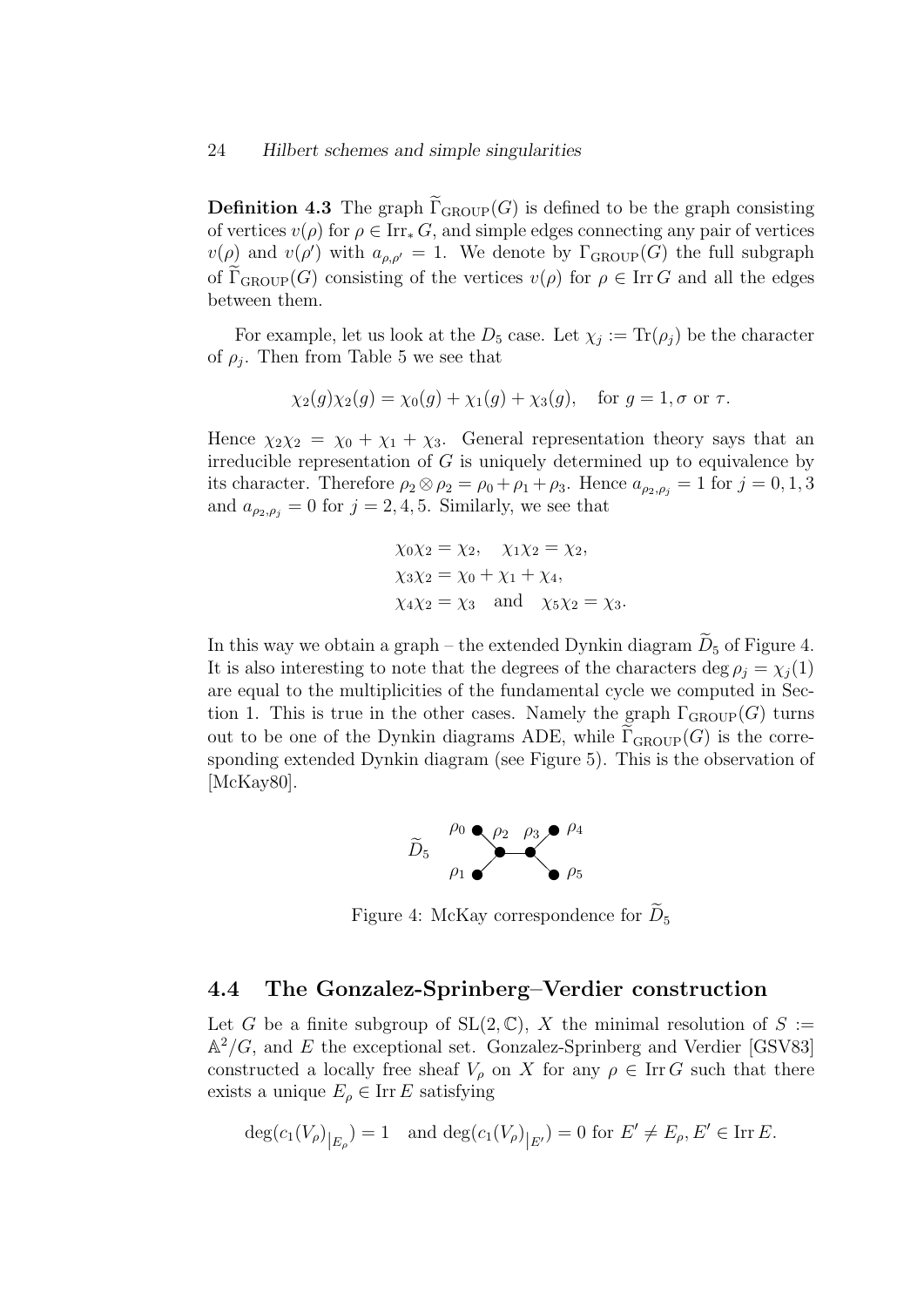Thus the map  $\rho \mapsto E_{\rho}$  turns out to be a bijection from Irr G onto Irr E.

Their construction of  $V_\rho$  is essentially as follows [Knörrer85], p. 178. Let  $\rho: G \to GL(V(\rho))$  be a nontrivial irreducible representation of G. Then the associated free  $\mathcal{O}_{\mathbb{A}^2}$ -module  $\mathcal{V}(\rho) := \mathcal{O}_{\mathbb{A}^2} \otimes_{\mathbb{C}} V(\rho)$  admits a canonical G-action defined by  $g \cdot (x, v) = (gx, gv)$ . Let  $V(\rho)^G$  be the  $\mathcal{O}_S$ -module consisting of G-invariant sections in  $\mathcal{V}(\rho)$ . The (locally free)  $\mathcal{O}_X$ -module  $V_\rho$  is defined to be

$$
V_{\rho} := \mathcal{O}_X \otimes_{\mathcal{O}_S} \mathcal{V}(\rho)^G / \mathcal{O}_X
$$
-torsion.

**Theorem 4.5** Let G be a finite subgroup of  $SL(2, \mathbb{C})$ ,  $S = \mathbb{A}^2/G$ , X the minimal resolution of  $S$  and  $E$  the exceptional set. Then there is a bijection j of Irr $_{*}$  G to Irr $_{*}$  E such that

- 1.  $j(\rho_0) = E_0 =: E_{\rho_0}$  and  $j(\rho) = E_{\rho}$  for  $\rho \in \text{Irr } G$ ;
- 2.  $\deg(\rho) = m_{E_{\rho}}^{\text{SING}}$  for all  $\rho \in \text{Irr}_{*} G$ ;
- 3.  $a_{\rho,\rho'} = (E_{\rho}, E_{\rho'})$ SING for  $\rho \neq \rho' \in \text{Irr}_{*} G$ .

In particular:

Corollary 4.6  $\Gamma_{\text{GROUP}}(G) = \Gamma_{\text{SING}}(\mathbb{A}^2/G)$  and  $\widetilde{\Gamma}_{\text{GROUP}}(G) = \widetilde{\Gamma}_{\text{SING}}(\mathbb{A}^2/G)$ .

See [McKay80] and [GSV83]. Using invariant theory, [Knörrer85] gave a different proof of Theorem 4.5 based on the construction in [GSV83]. We discuss again the construction of [GSV83] from the viewpoint of Hilbert schemes in Sections 8–16, and give there our own proof of Theorem 4.5.

## 5 Missing links and problems

### 5.1 Known links

We review briefly what is known about links between any pair of the objects  $(a)$ – $(f)$  – namely,

- (a) simple singularities, (b) finite subgroups of  $SL(2,\mathbb{C})$ ,
- (c) simple Lie algebras, (d) quivers, (e) CFT, (f) subfactors.

A very deep understanding of the link from (c) to (a) is provided by work of Grothendieck, Brieskorn, Slodowy and Springer. See [Slodowy80]. However, no intrinsic converse construction of simple Lie algebras starting from (a) is known.

The link from (b) to (a) is on the one hand the obvious quotient singularity construction, and on the other the very nontrivial McKay correspondence.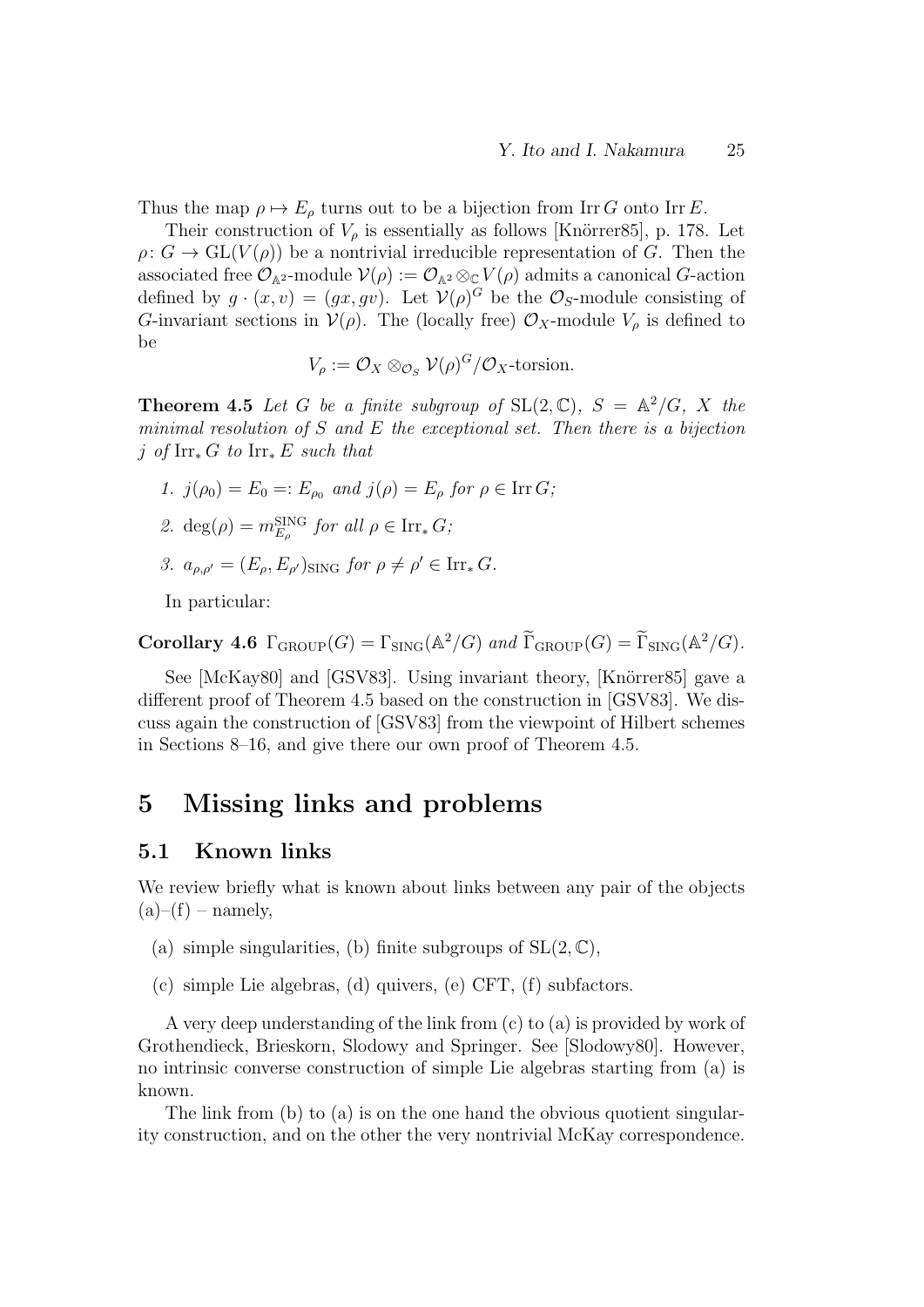The construction of [GSV83] gives an explanation for the McKay correspondence. See also [Knörrer85] and Section 4. We will show a new way of understanding the link (the McKay correspondence) in Sections 8-16. Quivers of finite type appear in the course of this, which provides a link from (b) to (d) alongside the link from (b) to (a). This path has already been found in [Kronheimer89] in a slightly different manner.

For a given pair of  $II_1$  factors one can construct a tower of  $II_1$  factors by a certain procedure which specialists call mirror image transformations. In order to have an ADE classification we had better look at the same tower construction for a pair of semisimple algebras (semisimple algebras over C are sums of matrix algebras). In the tower of semisimple algebras the initial pair  $N \subset M$  is described as a representation of an ADE quiver, while the rest of the tower is generated automatically from this. Therefore the link between (d) and (f) is firmly established, though the subfactors are only possible with the exception of  $D_{odd}$  and  $E_7$ . The link between (e) and (f) does not seem to be perfectly known. See [EK97].

Infinite dimensional Heisenberg/Clifford algebras and their representations on Fock space enter the theory of Hilbert schemes. See [Nakajima96b], [Grojnowski96] and Section 6. This strongly suggests as yet unrevealed relations between the theory of Hilbert schemes with modular invariant partitions and  $II_1$  (sub)factors.

The most desirable outcome would be a theory in which all six kinds of objects (a)–(f) arise naturally in various forms from one and the same object, for instance, from a finite subgroup of  $SL(2, \mathbb{C})$ .

### 5.2 Problems

The following problems are worth further investigation.

- 1. What are the Coxeter exponents and the Coxeter number for a finite subgroup of  $SL(2, \mathbb{C})$ , and why? (It is known that the Coxeter number equals the largest degree of the three homogeneous generators of the G-invariant polynomial ring. But why?)
- 2. What are the multiplicities of the highest weight for (e) and (f)?
- 3. Why do indices other than Coxeter exponents appear in Table 3 of Theorem 2.7?
- 4. The link from (b) to (c)? Can we recover the Lie algebras?
- 5. The link from (a) to (c)? Can we recover the Lie algebras?
- 6. The links from (b) to (e) and (f)?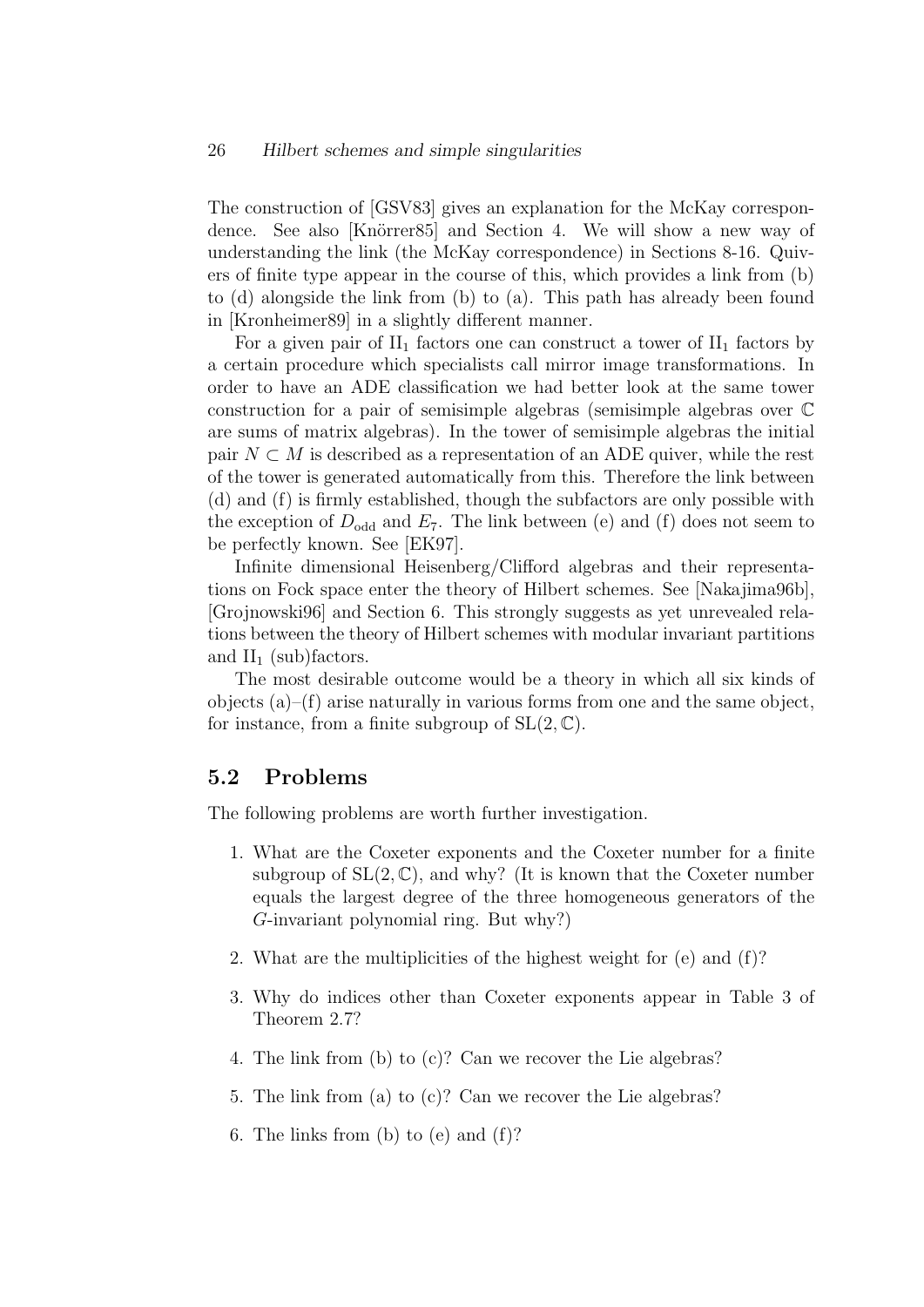7. Theorem 2.9 and Theorem 3.3 hint at an ADE classification of  $c < 1$ minimal unitary series. If so, what do they look like? What is the link from (e) to (f) via this route?

## 6 Hilbert schemes of  $n$  points

#### 6.1 Projectivity

Let X be a projective scheme of dimension k over  $\mathbb{C}$ . Then  $\mathrm{Hilb}_X^n$  is by definition the universal scheme parametrizing all zero-dimensional subschemes Z of X such that  $h^0(Z, \mathcal{O}_Z) = \dim(\mathcal{O}_Z) = n$ , which does exist by a theorem of Grothendieck [FGA] Exposé 221. See Theorem 6.2. Set-theoretically

$$
Hilb_X^n = \{ Z \subset X; \dim(\mathcal{O}_Z) = n \}
$$
  
  $\simeq \{ I \subset \mathcal{O}_X; I \text{ an ideal of } \mathcal{O}_X, \dim(\mathcal{O}_X/I) = n \}$ 

Let us show very roughly that  $\mathrm{Hilb}_X^n$  is a projective scheme.

Let  $\mathcal{O}_X(1)$  be a very ample invertible sheaf on X and  $\mathcal{O}_X(m) := \mathcal{O}_X(1)^{\otimes m}$ . Let us prove first that for any large  $m$  fixed  $Hilb_X^n$  is regarded as a subset of the Grassman variety of *n*-codimensional subspaces of  $H^0(X, \mathcal{O}_X(m))$ .

Let  $Z \in \text{Hilb}_X^n$  be a zero-dimensional subscheme, I the ideal of  $\mathcal{O}_X$  defining Z with  $h^0(Z, \mathcal{O}_Z) = \dim \mathcal{O}_X/I = n$ . Then we have an exact sequence

$$
0 \to I\mathcal{O}_X(m) \to \mathcal{O}_X(m) \to \mathcal{O}_Z(m) \; (\simeq \mathcal{O}_Z) \to 0
$$

If the support of Z is  $P_1, \cdots, P_s$   $(s \leq n)$ , then we see easily  $\mathfrak{m}_1^{kn} \cdots \mathfrak{m}_s^{kn} \subset I$ where  $\mathfrak{m}_i$  is the maximal ideal of  $\mathcal{O}_{X,P_i}$ . If  $H^1(\mathfrak{m}_1^{kn} \cdots \mathfrak{m}_s^{kn} \mathcal{O}_X(m)) = 0$ , then we see that the natural homomorphism

$$
H^0(\mathcal{O}_X(m)) \to H^0(\mathcal{O}_X(m)/\mathfrak{m}_1^{kn-1} \cdots \mathfrak{m}_s^{kn} \mathcal{O}_X(m)) \to H^0(\mathcal{O}_X(m)/I\mathcal{O}_X(m))
$$

is surjective. Since all the ideals  $\mathfrak{m}_1^{kn} \cdots \mathfrak{m}_s^{kn}$  is parametrized by an open subscheme  $\{(P_1, \dots, P_s) \in X^s; P_i \neq P_j, i \neq j\}$  of  $X^s$   $(s \leq n)$ , there is a constant  $m_0$  by Serre vanishing and the upper semi-continuity of dim  $H<sup>1</sup>$ such that  $H^1(\mathfrak{m}_1^{kn} \cdots \mathfrak{m}_s^{kn} \mathcal{O}_X(m)) = 0$  for any  $m \geq m_0$ . This constant  $m_0$  depends only on n and X. It follows that the natural homomorphism  $H^0(\mathcal{O}_X(m)) \to H^0(\mathcal{O}_Z)$  is surjective for any  $Z \in \text{Hilb}_X^n$  and any  $m \geq m_0$ . Thus to each  $Z \in \text{Hilb}_X^n$  is associated a point  $\text{Grass}^m(Z)$  of the Grassmann variety Grass $(H^0(\mathcal{O}_X(m)), n)$ . Let  $n_i = \dim \mathcal{O}_{Z,P_i}$ . Then since  $\mathfrak{m}_i^{kn} \subset I$  at  $P_i$  it is clear that Z is parametrized by  $P_i$  and  $Grass(\mathcal{O}_{X,P_i}/\mathfrak{m}_i^{kn}, n_i)$ , the Grassman variety of  $n_i$ -codimensional subspaces of  $\mathcal{O}_{X,P_i}/\mathfrak{m}_i^{kn}$ . Therefore again by Serre vanishing plus some standard arguments we may assume that the natural homomorphism  $H^0(I\mathcal{O}_X(m))\otimes \mathcal{O}_X \to I\mathcal{O}_X(m)$  is surjective for  $m \geq m_1 \ (\geq m_0)$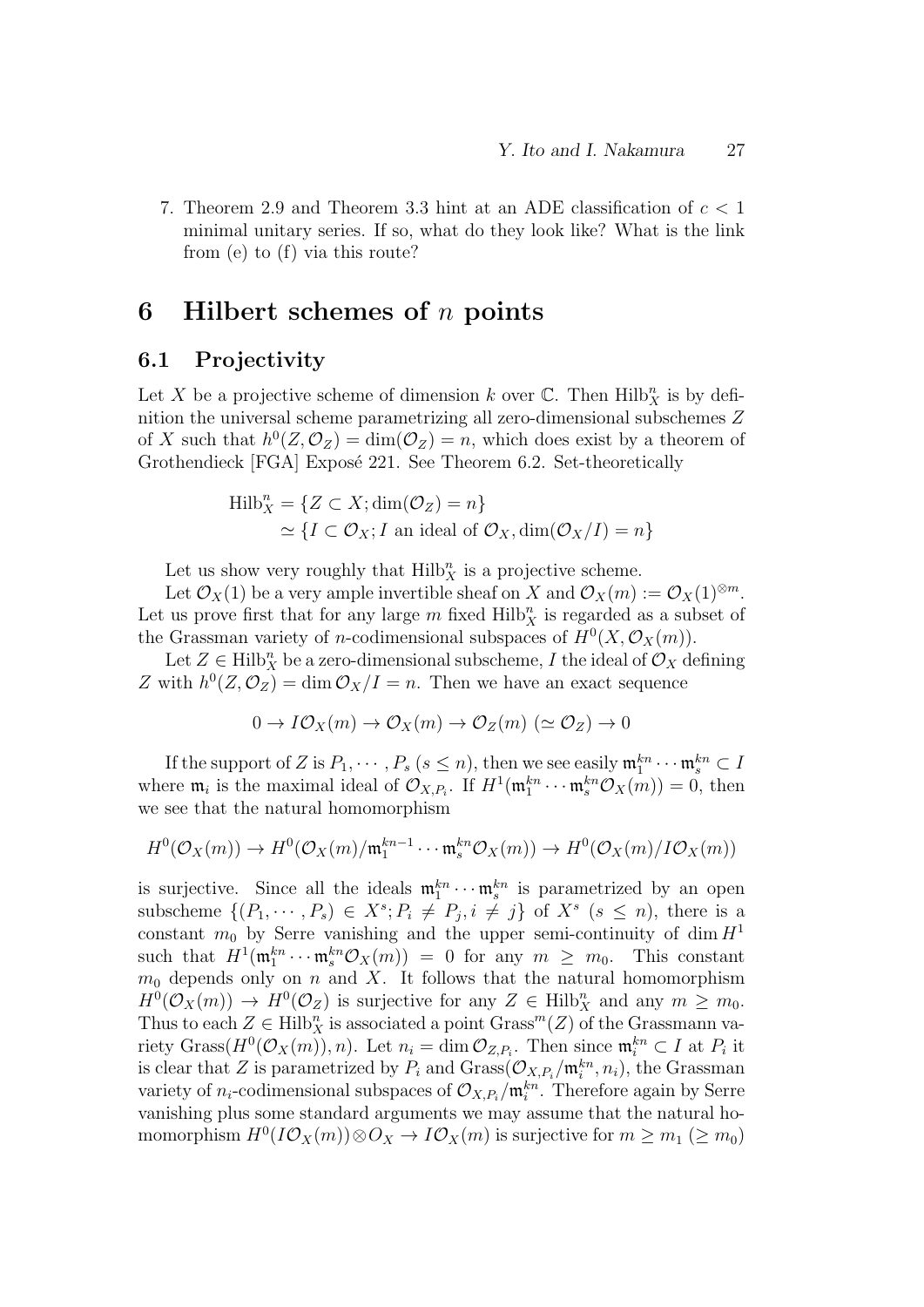by choosing a larger  $m_1$  if necessary. We may assume that this  $m_1$  depends only on  $n$  and  $X$ .

Since  $H^0(I\mathcal{O}_X(m))$  is the kernel of the restriction map  $H^0(\mathcal{O}_X(m)) \to$  $H^0(\mathcal{O}_X(m) \otimes \mathcal{O}_Z) \simeq H^0(\mathcal{O}_Z)$ , Grass<sup>m</sup>(Z) determines  $H^0(I\mathcal{O}_X(m))$  uniquely. Since  $H^0(I\mathcal{O}_X(m))\otimes \mathcal{O}_X\to I\mathcal{O}_X(m)$  is surjective,  $H^0(I\mathcal{O}_X(m))$  determines  $IO_X(m)$  uniquely, hence Grass<sup>m</sup>(Z) determines Z uniquely. In other words, if  $m \geq m_1$ , then for any pair of subschemes Z and Z' in  $\text{Hilb}_X^n$ ,  $\text{Grass}^m(Z)$  = Grass<sup>m</sup>(Z') if and only if  $Z = Z'$ . This shows roughly that  $Hilb_X^n$  is a subscheme of the Grassman variety.

Next we give a rough proof that  $Hilb_X^n$  in is a closed subscheme of the Grassman variety. In fact, if we are given a one parameter flat family of subschemes  $Z_t \in \text{Hilb}_X^n$  (say,  $0 \neq t \in D := \{|t| < 1\}$ ), then we have a one parameter family of ideals  $I_t$  defining  $Z_t$  and a one parameter family of subspaces  $H^0(I_t\mathcal{O}_X(m))$  of  $H^0(\mathcal{O}_X(m))$ . Hence we have a one parameter family of points  $Grass^m(Z_t)$  in  $Grass(H^0(\mathcal{O}_X(m)), n)$  for any  $m \geq$  $m_1$ . Since Grass $(H^0(X, \mathcal{O}_X(m)), n)$  is projective, there is a limit  $V_m =$  $\lim_{t\to 0} H^0(I_t\mathcal{O}_X(m))$  in  $Grass(H^0(\mathcal{O}_X(m)), n)$  (without taking a nontrivial finite cover of D because dim  $D = 1$ . Let  $I_m := V_m \mathcal{O}_X(-m)$ . Then  $I_m$  is an ideal of  $\mathcal{O}_X$ . We see  $I_m \subset I_{m+1}$  because  $V_m H^0(\mathcal{O}_X(1)) \subset V_{m+1}$ . Since the increasing sequence  $I_m$  is stationary by the noetherian property of  $\mathcal{O}_X$ , there exists  $m_2 \ (\ge m_1)$  such that we have  $I_m = I_{m+1} = \cdots$  for any  $m \ge m_2$ . Let  $I = I_m = I_{m+1} = \cdots$  and  $\mathcal{O}_Z := \mathcal{O}_X/I$ . As usual we have an exact sequence

$$
0 \to I\mathcal{O}_X(m) \to \mathcal{O}_X(m) \to \mathcal{O}_Z(m) \to 0
$$

By Serre vanishing there exists  $m_3 \geq m_2$  such that  $H^1(I\mathcal{O}_X(m)) = 0$ for any  $m \geq m_3$ . By their definitions  $V_m \subset H^0(I\mathcal{O}_X(m))$ . It follows from  $H^1(I\mathcal{O}_X(m)) = 0$  that  $\dim H^0(\mathcal{O}_Z(m)) \leq n$  for any  $m \geq m_3$ , hence Z is zero-dimensional. But we can do the same construction of I as above in relative version because dim  $H^0(I_t \mathcal{O}_X(m))$  is constant and equal to dim  $V_m$ . As a consequence we see that there exists an ideal sheaf  $\mathcal I$  of  $\mathcal O_{X\times D}$  such that  $\mathcal{I}_{|X \times t} = I_t$   $(t \neq 0)$  and  $\mathcal{I}_{|X \times 0} = I$ . Therefore by the upper semicontinuity of dim  $H^0$  we see dim  $H^0(\mathcal{O}_Z) = n$ . Thus I is the ideal sheaf of  $\mathcal{O}_X$  with  $\dim \mathcal{O}_X/I = n$ , and  $Z \in Hilb_X^n$ . This shows that  $Hilb_X^n$  is a projective scheme.

Let U be an open subscheme of X. Then  $\mathrm{Hilb}_U^n$  is an open subscheme of  $Hilb_X^n$  consisting of the subschemes of X whose supports are contained in U. We call  $Hilb_U^n$  the *Hilbert scheme of n points in U*. Refer [FGA] Exposé 221 for the details on Hilbert schemes.

For later use we quote the theorem of Grothendieck guaranteeing existence and universality of  $Hilb_{X}^n$ . This theorem will be made use of to determine the precise structure of  $\text{Hilb}_X^G$  defined in § 8 by their universal property.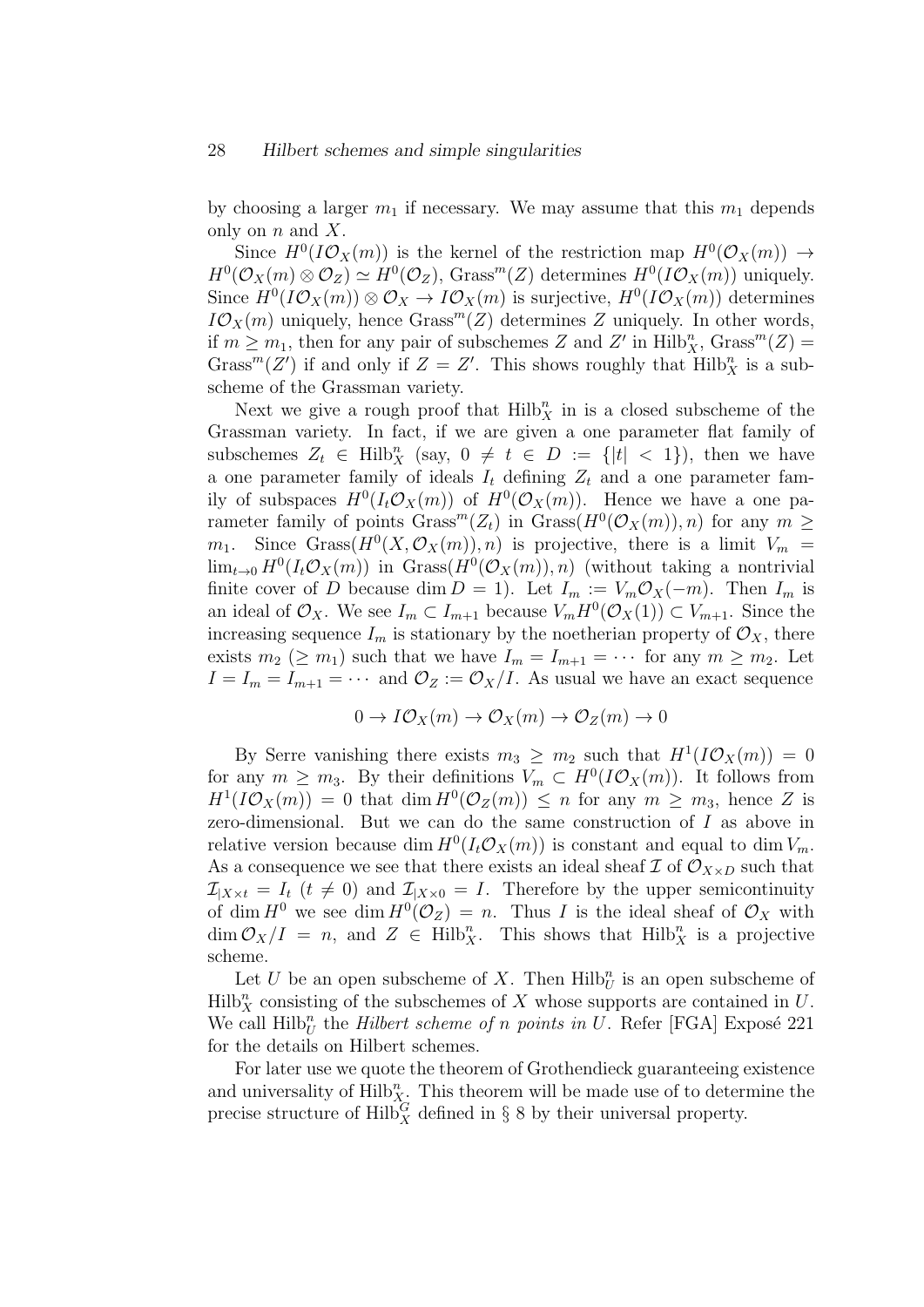**Theorem 6.2** Let X be any projective scheme and n any positive integer. Then there exist a projective scheme  $Hilb_X^n$  (possibly with finitely many irreducible components) and a universal proper flat family  $\pi_{\text{univ}}$ :  $Z^n \to \text{Hilb}_X^n$  of zero-dimensional subschemes of X such that

- 1. any fibre of  $\pi_{\text{univ}}$  belongs to  $\text{Hilb}_X^n$ ,
- 2.  $Z_t^n = Z_s^n$  if and only if  $t = s$ , where  $Z_t^n := \pi_{\text{univ}}^{-1}(t)$  for  $t \in \text{Hilb}_X^n$ ,
- 3. given any flat family  $\pi: Y \to S$  of zero-dimensional subschemes of X with length n, there exists a unique morphism  $\varphi: S \to \text{Hilb}_X^n$  such that  $(Y, \pi) \simeq \varphi^*(Z^n, \pi_{\text{univ}}).$

### 6.3 Hilbert-Chow morphism

Write  $S^n(\mathbb{A}^2)$  for the *n*th symmetric product of the affine plane  $\mathbb{A}^2$ . This is by definition the quotient of the products of  $n$  copies of  $\mathbb{A}^2$  by the natural permutation action of the symmetric group  $S_n$  on n letters. It is the set of formal sums of  $n$  points, in other words, the set of unordered  $n$ -tuples of points.

We call  $\text{Hilb}^n(\mathbb{A}^2)$  the *Hilbert scheme of n points in*  $\mathbb{A}^2$ . It is a quasiprojective scheme of dimension  $2n$ . Any  $Z \in \text{Hilb}^n(\mathbb{A}^2)$  is a zero dimensional subscheme with  $h^0(Z, \mathcal{O}_Z) = \dim(\mathcal{O}_Z) = n$ . Suppose that Z is reduced. Then Z is a union of n distinct points. Since being reduced is an open and generic condition,  $\text{Hilb}^n(\mathbb{A}^2)$  contains a Zariski open subset consisting of formal sums of *n* distinct points. This is why we call  $Hilb^{n}(\mathbb{A}^{2})$  the Hilbert scheme of *n* points on  $\mathbb{A}^2$ .

We have a natural morphism  $\pi$  from Hilb<sup>n</sup>( $\mathbb{A}^2$ ) onto  $S^n(\mathbb{A}^2)$  defined by

$$
\pi\colon Z\mapsto \sum_{p\in \mathrm{Supp}(Z)}\dim(\mathcal{O}_{Z,p})p
$$

We call  $\pi$  the Hilbert-Chow morphism (of  $\mathbb{A}^2$ ). Let D be the subset of  $S<sup>n</sup>(A<sup>2</sup>)$  consisting of formal sums of *n* points with at least two coincident points. It is clear that  $\pi$  is the identity over  $S^{n}(\mathbb{A}^{2})\setminus D$ , hence is birational. If  $n = 2$  and if Z is nonreduced with  $\text{Supp}(Z)$  the origin, then Z is a subscheme defined by the ideal

$$
I = (ax + by, x^2, xy, y^2)
$$
, where  $(a, b) \neq (0, 0)$ .

Thus the set of these subschemes is  $\mathbb{P}^1$  parametrizing the ratios  $a:b$ . It follows that Hilb<sup>2</sup>( $\mathbb{A}^2$ ) is the quotient by the symmetric group  $S_2$  of the blowup of the nonsingular fourfold  $\mathbb{A}^2 \times \mathbb{A}^2$  along the diagonal  $\mathbb{A}^2$ . For all *n* there is a relatively simple description, due to Barth, of  $\text{Hilb}^n_{\mathbb{A}^2}$  as a scheme, in terms of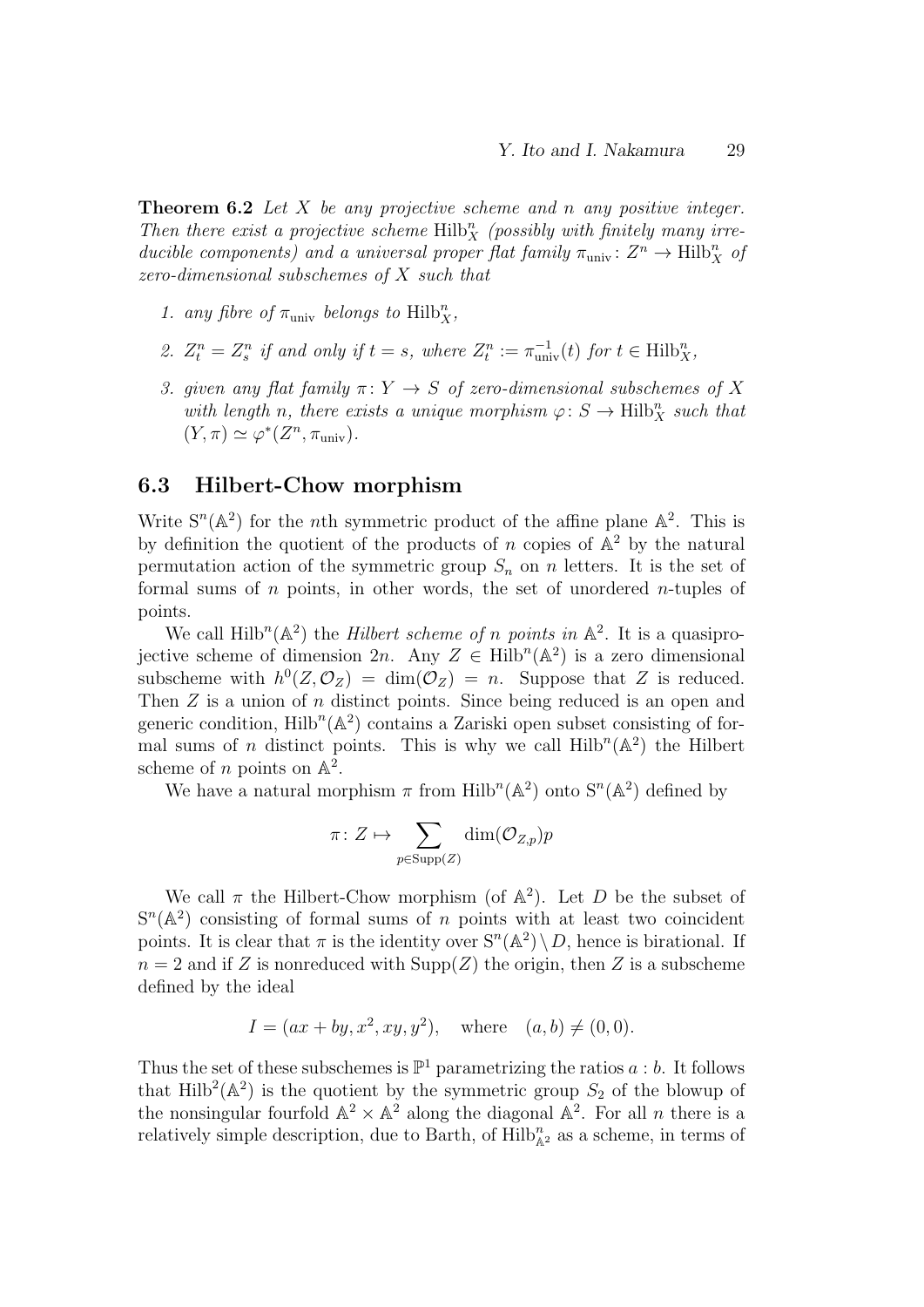monads. See [OSS80] and [Nakajima96b], Chapter 2. We write some of these down explicitly in Sections 12–16.

One of the most remarkable features of  $Hilb^{n}(\mathbb{A}^{2})$  is the following result.

**Theorem 6.4 ([Fogarty68])** Hilb<sup>n</sup>( $\mathbb{A}^2$ ) is a smooth quasiprojective scheme, and  $\pi$ : Hilb<sup>n</sup>( $\mathbb{A}^2$ )  $\rightarrow$  S<sup>n</sup>( $\mathbb{A}^2$ ) is a resolution of singularities of the symmetric product.

A simpler proof of Theorem 6.4 is given in [Nakajima96b]. We note that smoothness of Hilb<sup>n</sup>( $\mathbb{A}^2$ ) is peculiar to dim  $\mathbb{A}^2 = 2$ . If  $n \geq 3$ , then a subscheme  $Z \subset \mathbb{A}^n$  can be very complicated in general [Göttsche91]. See [Iarrobino77], [Briançon77]. [Göttsche91], p. 60 writes that  $Hilb^{n}(\mathbb{A}^{k})$  is known to be singular for  $k \geq 3$  and  $n \geq 4$  while it is smooth for any k if  $n = 3$ . Hilb<sup>n</sup>( $\mathbb{A}^k$ ) is connected for any  $n$  and  $k$  by [Fogarty68], while it is reducible hence singular for any k and any large  $n >> k$  by [Iarrobino72].

Besides smoothness,  $Hilb^{n}(\mathbb{A}^{2})$  has various mysterious nice properties. Among others, the following is relevant to our subsequent study of  $\text{Hilb}^G(\mathbb{A}^2)$ .

## **Theorem 6.5 ([Beauville83])** Hilb<sup>n</sup>( $\mathbb{A}^2$ ) admits a holomorphic symplectic structure.

**Proof** See also [Fujiki83] for  $n = 2$ , and [Mukai84] for a more general case. The sketch proof below, mostly taken from [Beauville83], shows that the theorem also holds for  $\text{Hilb}^n(S)$  if S is a smooth complex surface with a nowhere vanishing holomorphic two form. Let  $\omega$  be a nowhere vanishing closed holomorphic 2-form on  $S := \mathbb{A}^2$ , say dx  $\wedge$  dy in terms of the linear coordinates on S. The product  $S<sup>n</sup>$  of n copies of S has the holomorphic 2form  $\psi := \sum_{i=1}^n p_i^*(\omega)$ , where  $p_i$  is the *i*<sup>th</sup> projection. We show that  $\psi$  induces a symplectic form on  $S^{[n]} := \text{Hilb}^n(S)$ .

Let  $S^{(n)} = S^n(S)$  for the *n*th symmetric product of S, that is, by definition the quotient of the products of n copies of  $S$  by the natural permutation action of the symmetric group  $S_n$  on n letters. Let  $\varepsilon: S^n \to S^{(n)}$  be the natural morphism. Let  $D_*$  be the open subset of D consisting of all 0-cycles of the form  $2x_1+x_2+\cdots+x_{n-1}$  with all the  $x_i$  distinct. We set  $S_*^{(n)} := S^{(n)} \setminus (D \setminus D_*)$ ,  $S^{[n]}_* = \pi^{-1}(S^{(n)}_*)$ ,  $S^n_* := \varepsilon^{-1}(S^{(n)}_*)$  and  $\Delta_* = \varepsilon^{-1}(D_*)$ . Then  $\Delta_*$  is smooth and of codimension 2 in  $S^{(n)}_*$ . Then by [Beauville83], p. 766,  $S^{[n]}_*$  is isomorphic to the quotient of the blowup of  $\text{Bl}_{\Delta_*}(S_*^{(n)})$  of  $S_*^{(n)}$  along  $\Delta_*$  by the symmetric group  $S_n$ . Hence we have a natural morphism  $\rho: \text{ Bl}_D(S_*^{(n)}) \to S_*^{[n]}$ . We see easily that  $\psi$  induces a holomorphic 2-form  $\varphi$  on  $S_{*}^{[n]}$ , which extends to  $S^{[n]}$ because the codimension of the inverse image of  $S^{[n]} \setminus S^{[n]}_*$  in  $S^{[n]}$  is greater than one.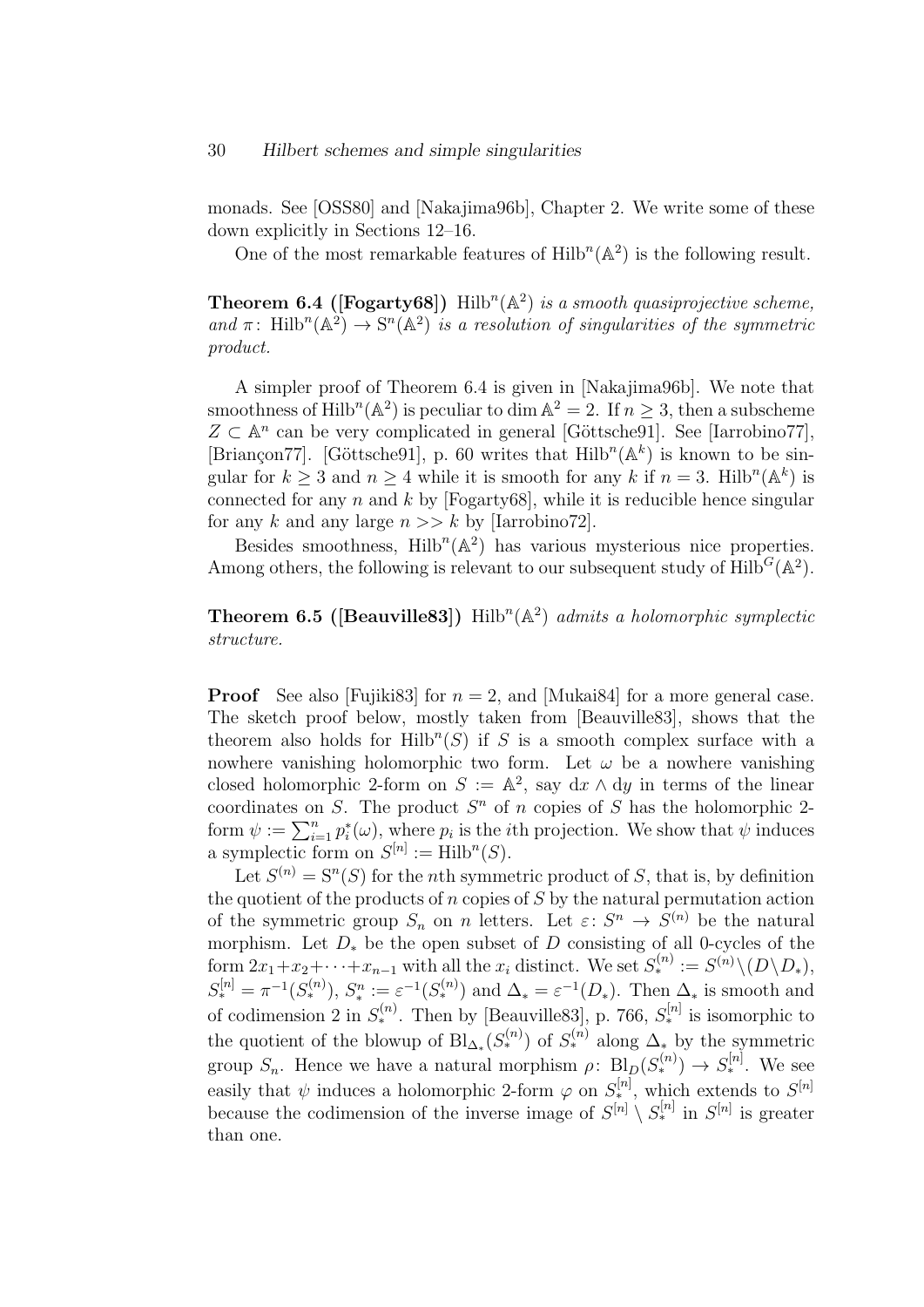Let  $E_*$  be the inverse image of  $\Delta_*$  in  $\text{Bl}_{\Delta_*}(S_*^{(n)})$ . Then the canonical bundle of  $\text{Bl}_{\Delta_*}(S^{(n)}_*)$  is  $E_*$ , because that of  $S^n$  is trivial. On the other hand, it is the sum of the divisor  $\rho^*(\varphi^n)$  and the ramification divisor R of  $\rho$ . Since  $R = E_*$  on  $\text{Bl}_{\Delta_*}(S_*^{(n)})$ , we see that  $(\varphi)^n$  is everywhere nonvanishing on  $S_*^{[n]}$ , hence also on  $S^{[n]}$  [Beauville83]. Thus  $\varphi$  is a nowhere degenerate 2-form, that is, a holomorphic symplectic form on  $S^{[n]}$ .  $\Box$ 

**Definition 6.6** The *infinite dimensional Heisenberg algebra* **s** is by definition the Lie algebra generated by  $p_i$ ,  $q_i$  for  $i \geq 1$  and c, subject to the relations

$$
[p_i, q_j] = c\delta_{ij}, \quad [p_i, p_j] = [q_i, q_j] = [p_i, c] = [q_i, c] = 0.
$$

It is known that for any  $a \in \mathbb{C}^*$ , the Lie algebra  $\mathfrak s$  has the *canonical* commutation relations representation  $\sigma_a$  on Fock space  $R := \mathbb{C}[x_1, x_2, \dots],$ that is, the ring of polynomials in infinitely many indeterminates  $x_i$ ; the representation is defined by

$$
\sigma_a(p_i) = a \frac{\partial}{\partial x_i}, \quad \sigma_a(q_i) = x_i, \quad \sigma_a(c) = a \cdot id_R.
$$

We denote this  $\mathfrak{s}$ -module by  $R_a$ . We also define a derivation  $d_0$  of  $\mathfrak{s}$  by

 $[d_0, q_i] = iq_i, \quad [d_0, p_i] = -ip_i, \quad [d_0, c] = 0.$ 

The following fact is important (see [Kac90], pp. 162–163):

**Theorem 6.7** An irreducible  $\mathfrak{s}\text{-module with generator } v_0$  is isomorphic to  $R_a$ if  $p_i(v_0) = 0$  for all i and  $c(v_0) = av_0$  for some  $a \neq 0$ . The character of  $R_a$  is given by

$$
\text{Tr}_{R_a}(q^{d_0}) = \prod_{i=1}^{\infty} (1 - q^i)^{-1}.
$$

The vector  $v_0$  in the above theorem is called a vacuum vector of V. We quote one of the surprising results of [Nakajima96b].

Theorem 6.8 Let s be the infinite dimensional Heisenberg algebra. Then the direct sum of all the cohomology groups  $\bigoplus_{n\geq 0} H^*(\text{Hilb}^n(\mathbb{A}^2), \mathbb{C})$  is an irreducible  $\mathfrak{s}\text{-module with }a=1$  whose vacuum vector  $v_0$  is a generator of  $H^0(\mathrm{Hilb}^0(\mathbb{A}^2), \mathbb{C}).$ 

By Theorem 6.7, the above theorem gives in a sense the complete structure of the s-module. However we should mention that its irreducibility follows from comparison with the following Theorem 6.9.

[Nakajima96b] derives a similar conclusion when A 2 is replaced by a smooth quasiprojective complex surface X. Then  $\bigoplus_{n\geq 0} H^*(\mathrm{Hilb}^n(X),\mathbb{C})$  is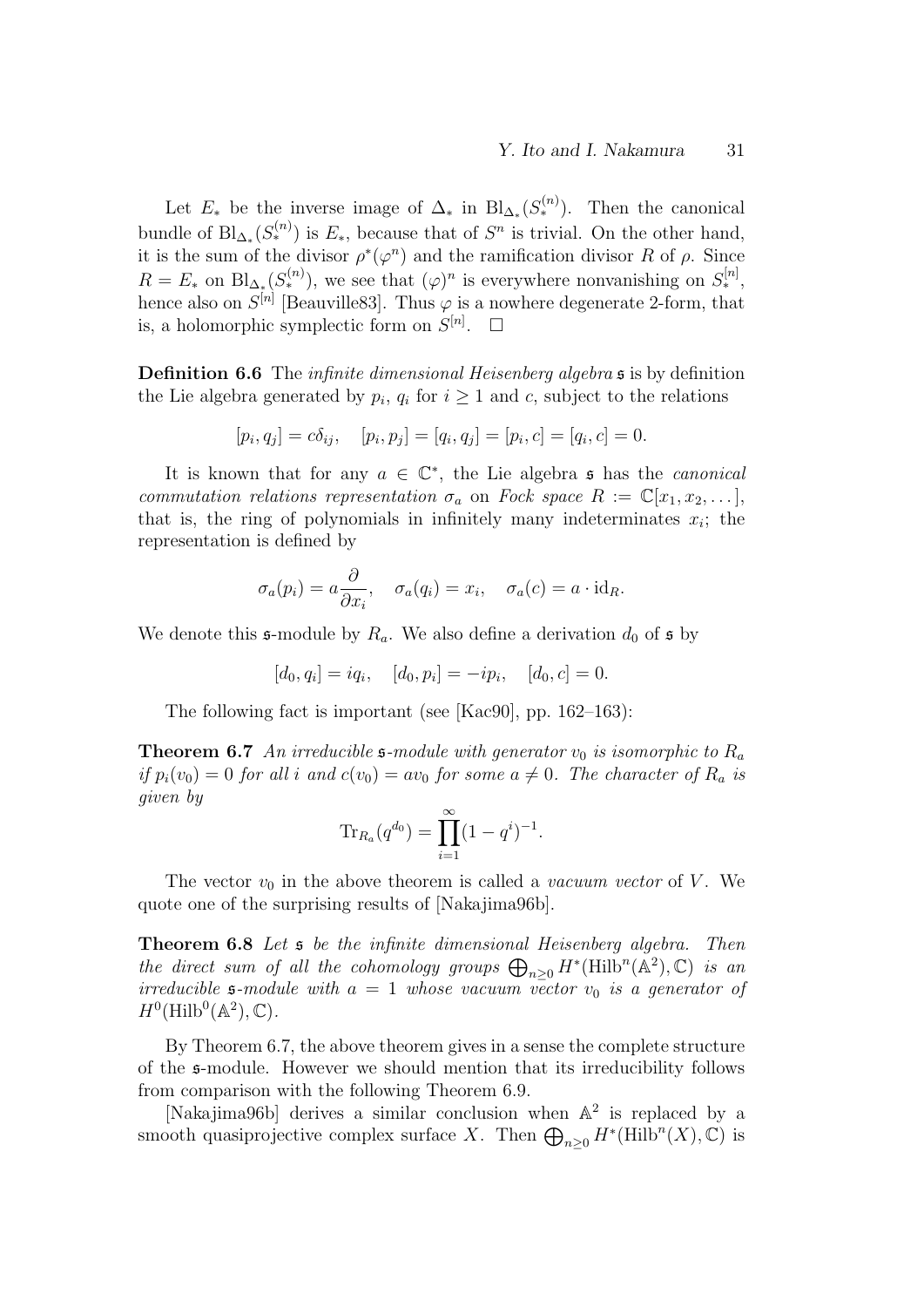an infinite dimensional Heisenberg/Clifford algebra module. Its irreducibility again follows from Theorem 6.9.

Cell decompositions of  $\text{Hilb}^n(\mathbb{P}^2)$  and  $\text{Hilb}^n(\mathbb{A}^2)$ , and hence complete formulas for the Betti numbers of  $\text{Hilb}^n(\mathbb{P}^2)$  and  $\text{Hilb}^n(\mathbb{A}^2)$ , are known by Ellingsrud and Strømme [ES87]. The formulas for the Betti numbers of  $Hilb^{n}(\mathbb{P}^{2})$ and  $Hilb^{n}(\mathbb{A}^{2})$  are written by [Göttsche91] more generally in the following beautiful manner.

To state the theorem, we define the Poincaré polynomial  $p(X, z)$  of a smooth complex variety X by  $p(X, z) := \sum_{i=0}^{\infty} \dim \overline{H}^i(X, \mathbb{Q}) z^i$ . Moreover we define  $p(X, z, t) := \sum_{n=0}^{\infty} p(Hilb^n(X), z)t^n$  for a smooth complex surface X.

**Theorem 6.9 ([Göttsche91])** Let X be a smooth projective complex surface. Then

$$
p(X, z, t) = \prod_{m=1}^{\infty} \frac{(1 + z^{2m-1}t^m)^{b_1(X)}(1 + z^{2m+1}t^m)^{b_3(X)}}{(1 - z^{2m-2}t^m)^{b_0(X)}(1 - z^{2m}t^m)^{b_2(X)}(1 - z^{2m+2}t^m)^{b_4(X)}},
$$

where  $b_i(S)$  is the ith Betti number of S.

## 7 Three dimensional quotient singularities

### 7.1 Classification of finite subgroups of  $SL(3, \mathbb{C})$

Threefold Gorenstein quotient singularities have attracted the attention of both mathematicians and physicists in connection with Calabi–Yau threefolds, mirror symmetry and superstring theory. For a finite subgroup G of  $GL(n,\mathbb{C})$ , the quotient  $\mathbb{A}^n/G$  is Gorenstein if and only if  $G \subset SL(n,\mathbb{C})$ ; see [Khinich76] and [Watanabe74].

Now we review the classification of finite subgroups of  $SL(3,\mathbb{C})$  from the very classical works of [Blichfeldt17], and Miller, Blichfeldt and Dickson [MBD16]. In these works they nearly completed the classification of finite subgroups of  $SL(3,\mathbb{C})$  up to conjugacy. Unfortunately, however, there were two missing classes, which were supplemented later by Stephen S.-T. Yau and Y. Yu [YY93], p. 2.

There is an obvious series of finite subgroups coming from subgroups of  $GL(2,\mathbb{C})$ . In fact, associating  $(\det g)^{-1} \oplus g$  to each  $g \in GL(2,\mathbb{C})$ , we have a finite subgroup of  $SL(3, \mathbb{C})$  for any subgroup of  $GL(2, \mathbb{C})$ . Including this series, there are exactly four infinite series of finite subgroups of  $SL(3, \mathbb{C})$ :

1. diagonal Abelian groups;

2. groups coming from finite subgroups in  $GL(2, \mathbb{C});$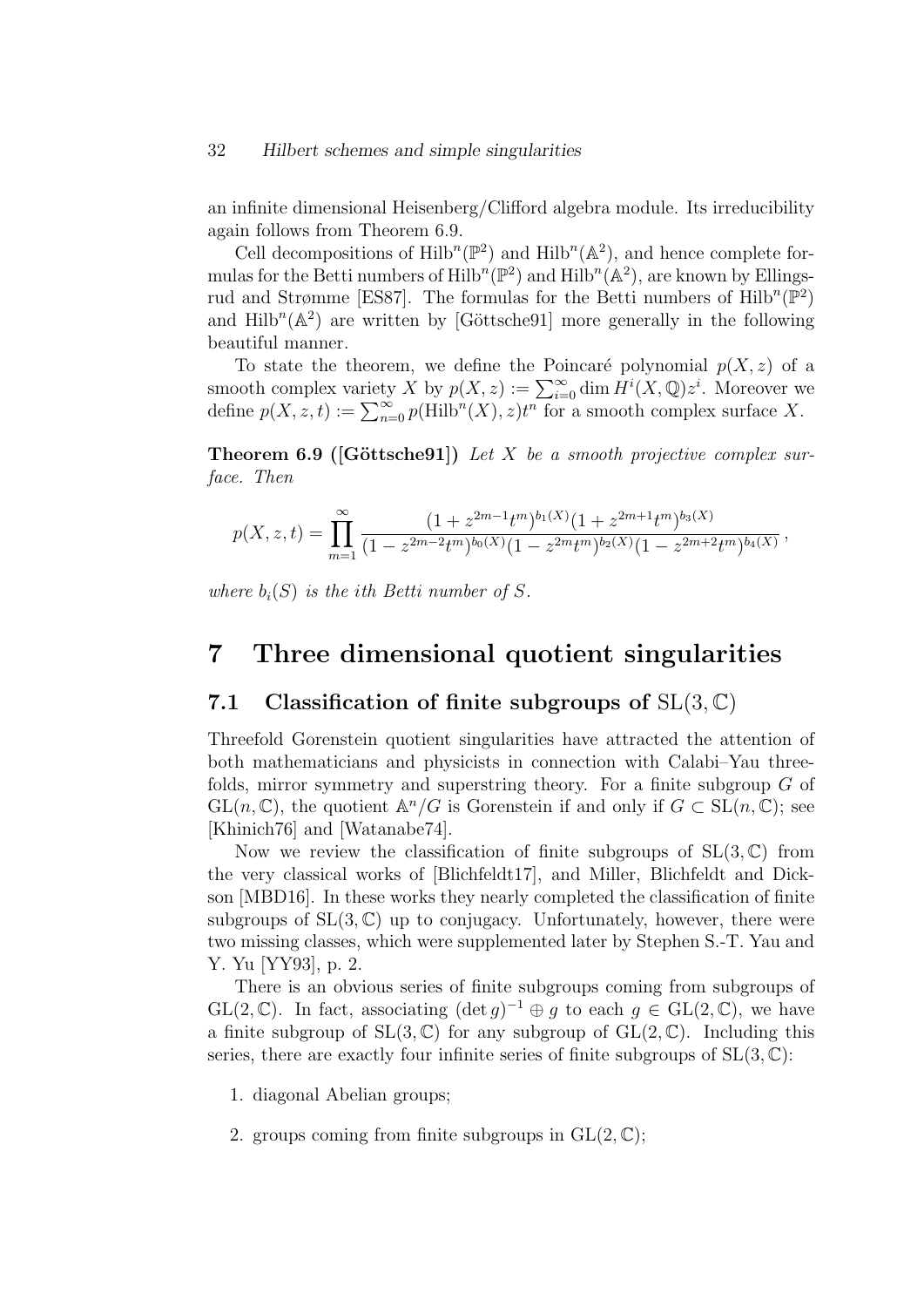3. groups generated by  $(1)$  and  $T$ ;

4. groups generated by (3) and Q.

Here

$$
T = \begin{pmatrix} 0 & 1 & 0 \\ 0 & 0 & 1 \\ 1 & 0 & 0 \end{pmatrix}, \quad Q = \frac{1}{\sqrt{-3}} \begin{pmatrix} 1 & 1 & 1 \\ 1 & \omega & \omega^2 \\ 1 & \omega^2 & \omega \end{pmatrix}, \quad \text{where } \omega := e^{2\pi\sqrt{-1}/3}.
$$

There are exactly eight sporadic classes, each of which contains a unique finite subgroup up to conjugacy, of order 108, 216, 648, 60, 168, 180, 504 and 1080 respectively. Only two finite simple groups appear:  $A_5 \approx \text{PSL}(2, \mathbb{F}_5)$ of order 60, and  $PSL(2, \mathbb{F}_7)$  of order 168.

The subgroup  $PSL(2, \mathbb{F}_7)$  of  $SL(3, \mathbb{C})$  is the automorphism group of the Klein quartic curve  $x_0^3x_1 + x_1^3x_2 + x_2^3x_0 = 0$ . On the other hand,  $A_5$  is realized as a subgroup of  $SL(3, \mathbb{C})$  as follows. Let G be the binary icosahedral subgroup of  $SL(2,\mathbb{C})$  of order 120 (compare Section 16). This acts on the space of polynomials of homogeneous degree two on  $\mathbb{A}^2$ , with  $\pm 1 \in G$  acting trivially. Therefore this is an irreducible representation of  $G/{\{\pm 1\}} \; (\simeq A_5)$ of rank three. This realizes  $A_5$  as a finite subgroup of  $SL(3,\mathbb{C})$ . Or, more simply,  $A_5 \subset SO(3)$  is the group of automorphisms of the icosahedron.

In the case of order 108, the quotient  $\mathbb{A}^3/G$  is a complete intersection defined by two equations, while it is a hypersurface in the remaining seven cases. The defining equations are completely known; in contrast with the two dimensional case, they are not all weighted homogeneous. The weighted homogeneous ones are the cases of order 108, 648, 60, 180 and 1080 [YY93].

All finite subgroups of  $GL(2, \mathbb{C})$  are known by Behnke and Riemenschneider [BR95]. We note that in the easiest series (1) the quotients are torus embeddings. Therefore their smooth resolutions are constructed through torus embeddings. See [Roan89].

Outstanding in this area is the following theorem, which generalizes the two dimensional McKay correspondence to some extent.

**Theorem 7.2** For any finite subgroup G of  $SL(3,\mathbb{C})$ , there exists a smooth resolution X of the quotient  $\mathbb{A}^3/G$  such that the canonical bundle of X is trivial (X is then called a crepant resolution of  $\mathbb{A}^{3}/G$ ). For any such resolution  $X, H^*(X, \mathbb{Z})$  is a free  $\mathbb{Z}$ -module of rank equal to the number of the conjugacy classes of G.

[Ito95a], [Ito95b], [Markushevich92], [Roan94] and [Roan96] contribute to the proof of this theorem. It seems desirable to simplify the proofs for the complicated sporadic classes. Ito and Reid [IR96] generalized the theorem and sharpened it especially in dimension three by finding a bijective correspondence between irreducible exceptional divisors of the resolution and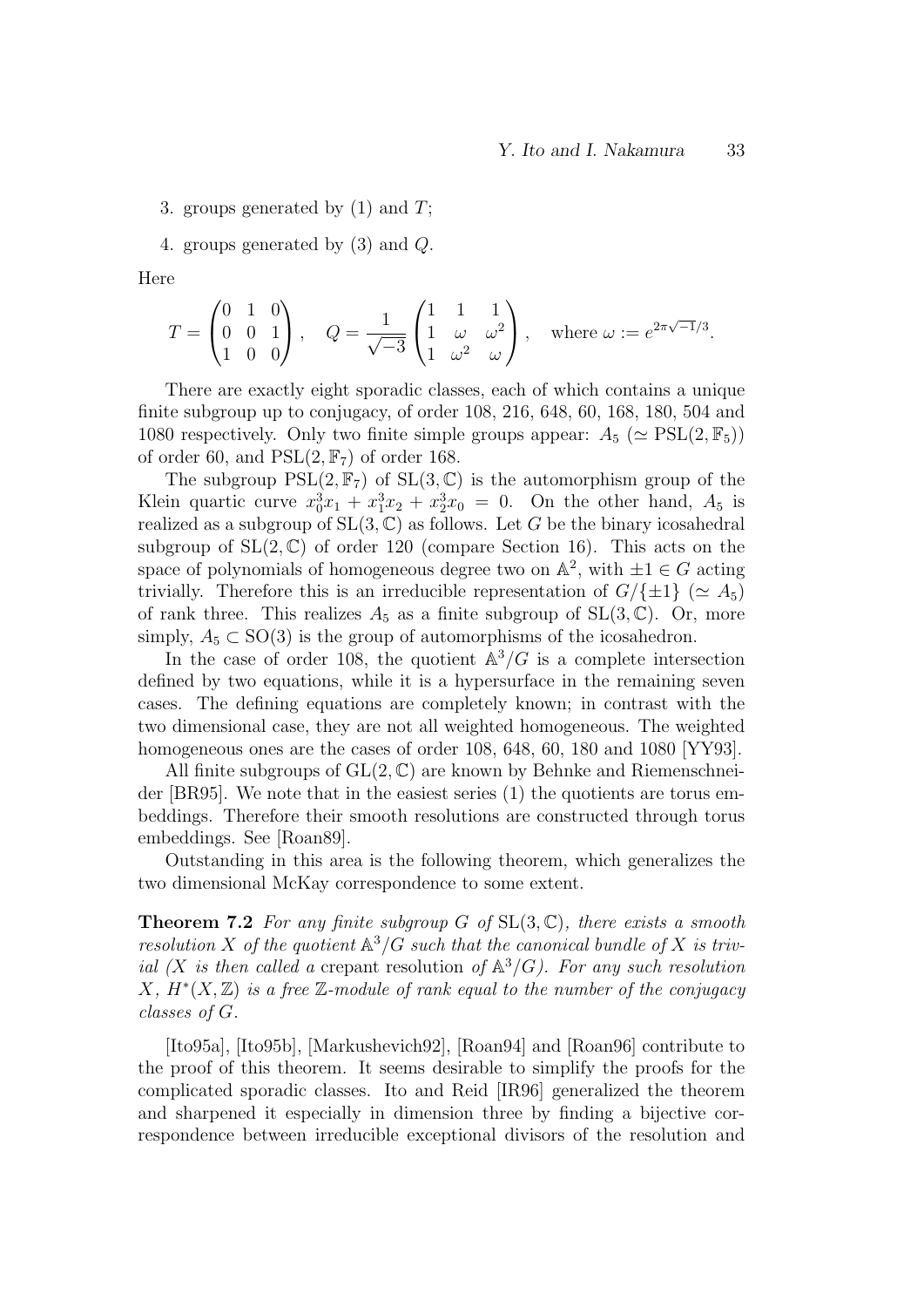conjugacy classes of G (called junior) with certain type of eigenvalues: they defined the notion of age of a conjugacy class; the junior conjugacy classes are those of age equal to one. The junior ones play a more important role in the study of crepant resolutions.

# 8 Hilbert schemes and simple singularities Introduction

The second half of the article starts here. In it, we study the link from (b) to (a).

## 8.1 Abstract

For any finite subgroup G of  $SL(2, \mathbb{C})$  of order n, we consider the G-orbit Hilbert scheme, namely, a certain subscheme  $\text{Hilb}^G(\mathbb{A}^2)$  of  $\text{Hilb}^n(\mathbb{A}^2)$  that parametrizes G-invariant subschemes. We first give a direct proof, independent of the classification of finite subgroups of  $SL(2, \mathbb{C})$ , that  $Hilb<sup>G</sup>(\mathbb{A}^2)$  is a minimal resolution of a simple singularity  $\mathbb{A}^2/G$ . Any point of the exceptional set E is a G-invariant 0-dimensional subscheme Z of  $\mathbb{A}^2$  with support the origin. Let  $I$  be the ideal sheaf defining  $Z$ . Then  $I$  is an infinite dimensional G-module. Dividing it by a natural G-submodule of I gives a finite G-module  $V(I)$ , which turns out to be either an irreducible G-module or the sum of two inequivalent irreducible G-modules. This gives the McKay correspondence as described in Section 4.

## 8.2 Summary of main results

We explain in a little more detail. Let  $S^n(\mathbb{A}^2)$  be the *n*th symmetric product of  $\mathbb{A}^2$  (that is, the Chow variety Chow<sup>n</sup>( $\mathbb{A}^2$ )), and Hilb<sup>n</sup>( $\mathbb{A}^2$ ) the Hilbert scheme of *n* points of  $\mathbb{A}^2$ . By Theorems 6.4 and 6.5, Hilb<sup>n</sup>( $\mathbb{A}^2$ ) is a crepant resolution of  $S^n(A^2)$  with a holomorphic symplectic structure.

Let G be an arbitrary finite subgroup of  $SL(2,\mathbb{C})$ ; it acts on  $\mathbb{A}^2$ , and therefore has a canonical action on both  $\text{Hilb}^n(\mathbb{A}^2)$  and  $\text{S}^n(\mathbb{A}^2)$ . Now we consider the particular case where  $n$  equals the order of  $G$ . Then it is easy to see that the G-fixed point set  $S^n(\mathbb{A}^2)^G$  in  $S^n(\mathbb{A}^2)$  is isomorphic to the quotient  $\mathbb{A}^2/G$ . The G-fixed point set  $\text{Hilb}^n(\mathbb{A}^2)^G$  in  $\text{Hilb}^n(\mathbb{A}^2)$  is always nonsingular, but could a priori be disconnected. There is however a unique irreducible component of  $\text{Hilb}^n(\mathbb{A}^2)^G$  dominating  $\mathbb{S}^n(\mathbb{A}^2)^G$ , which we denote by Hilb<sup>G</sup>( $\mathbb{A}^2$ ). Since Hilb<sup>G</sup>( $\mathbb{A}^2$ ) inherits a holomorphic symplectic structure from Hilb<sup>n</sup>( $\mathbb{A}^2$ ), Hilb<sup>G</sup>( $\mathbb{A}^2$ ) is a crepant (that is, minimal) resolution of  $\mathbb{A}^2/G$ (see Theorem 9.3).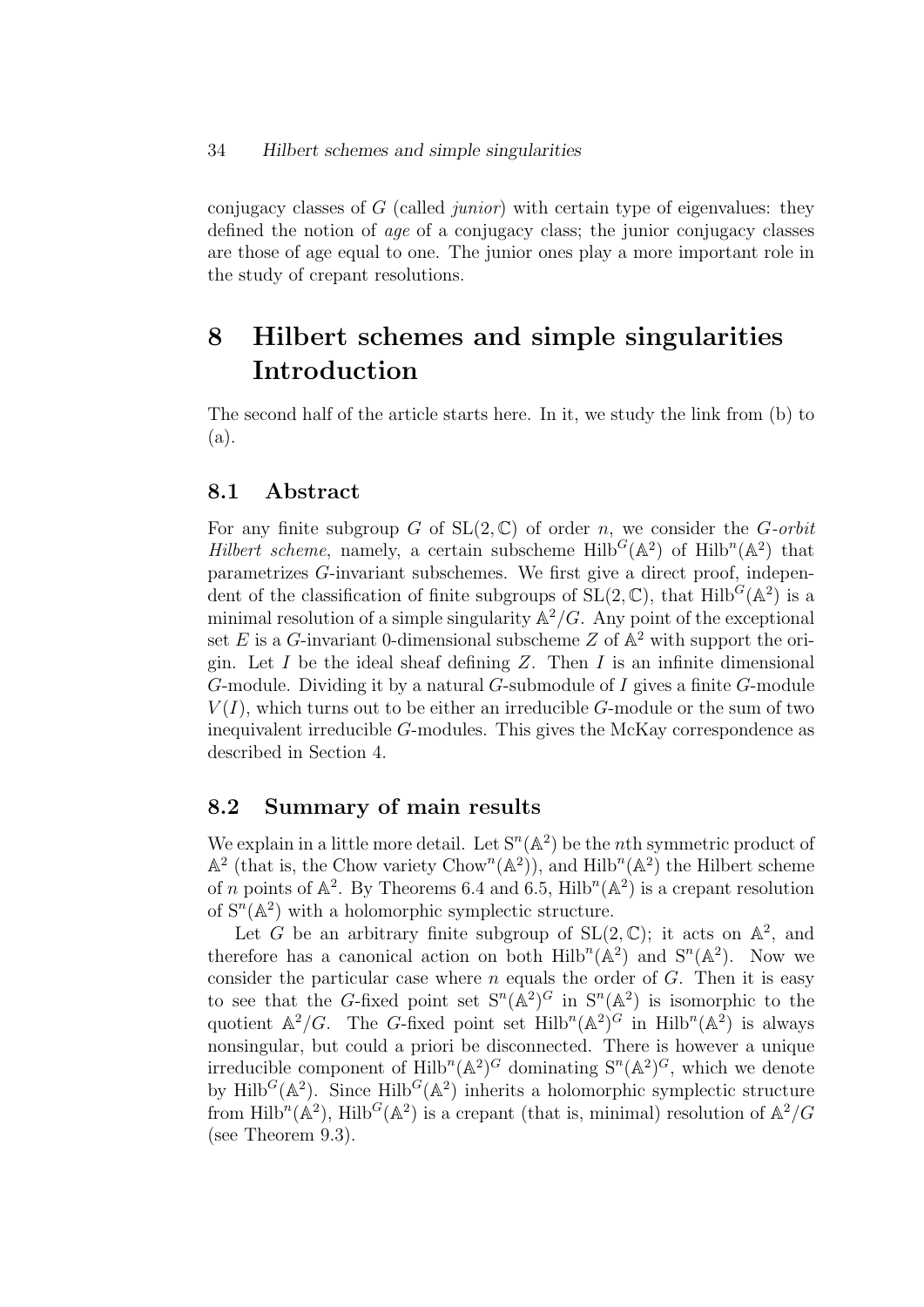Our aim in this part is to study in detail the structure of  $\text{Hilb}^G(\mathbb{A}^2)$  using representations of G defined in terms of spaces of homogeneous polynomials or symmetric tensors.

Let  $\mathfrak{m}$  (respectively  $\mathfrak{m}_S$ ) be the maximal ideal of the origin of  $\mathbb{A}^2$  (respectively  $S := \mathbb{A}^2/G$  and set  $\mathfrak{n} = \mathfrak{m}_S \mathcal{O}_{\mathbb{A}^2}$ . A point  $\mathfrak{p}$  of Hilb<sup>G</sup>( $\mathbb{A}^2$ ) is a G-invariant 0-dimensional subscheme  $Z$  of  $\mathbb{A}^2$ , and to it we associate the G-invariant ideal subsheaf  $I$  defining  $Z$ , and the exact sequence

$$
0 \to I \to \mathcal{O}_{\mathbb{A}^2} \to \mathcal{O}_Z \to 0.
$$

We assume that **p** is in the exceptional set E of Hilb<sup>G</sup>( $\mathbb{A}^2$ ); since G acts freely outside the origin, Z is then supported at the origin, and  $I \subset \mathfrak{m}$ . As is easily shown, I contains **n** (Corollary 9.6). Let  $V(I) := I/(\mathfrak{m}I + \mathfrak{n})$ . The finite G-module  $V(I)$  is isomorphic to a minimal G-submodule of  $I/\mathfrak{n}$  generating the  $\mathcal{O}_{\mathbb{A}^2}$ -module  $I/\mathfrak{n}$ .

If **p** is a smooth point of E, we prove that  $V(I)$  is a nontrivial irreducible G-module; while if  $\mathfrak{p} \in E$  is a singular point,  $V(I)$  is the direct sum of two inequivalent nontrivial irreducible G-modules. For any equivalence class of a nontrivial irreducible G-module  $\rho$  we define the subset  $E(\rho)$  of E consisting of all  $I \in \text{Hilb}^G(\mathbb{A}^2)$  such that  $V(I)$  contains  $\rho$  as a G-submodule. We will see that  $E(\rho)$  is naturally identified with the set of all nontrivial proper Gsubmodules of  $\rho^{\oplus 2}$ , which is isomorphic to a smooth rational curve by Schur's lemma (Theorem 10.7). The map  $\rho \mapsto E(\rho)$  gives a bijective correspondence (Theorem 10.4) between the set Irr  $G$  of all the equivalence classes of irreducible G-modules and the set Irr  $E$  of all the irreducible components of  $E$ , which turns out to be the classical McKay correspondence [McKay80].

We also give an explanation of why it is that tensoring by the natural representation appears as the key ingredient in the McKay correspondence. An outline of the story is given in 13.5. The most remarkable point, in addition to the McKay correspondence itself, is that there are two kinds of dualities (Theorems 10.6 and 12.4) in the G-module decomposition of the algebra  $\mathfrak{m}/\mathfrak{n}$ . (After completing the present work, we were informed by Shinoda that the dualities also follow from [Steinberg64].) It is the second duality (for instance, Theorem 10.6) that explains why tensoring by the natural representation appears in the McKay correspondence.

Our results hold also in characteristic p provided that the ground field  $k$ is algebraically closed and the order of  $G$  is coprime to  $p$ .

The research part of the article is organized as follows. In Section 9 we prove that  $\text{Hilb}^G(\mathbb{A}^2)$  is a crepant (or minimal) resolution of  $\mathbb{A}^2/G$ . We also give some elementary lemmas on representations of finite groups. In Section 10 we formulate our main theorem and relevant theorems. We give a complete description of the ideals corresponding to the points of the exceptional set E. In Section 11 we prove the dualities independently of the classi-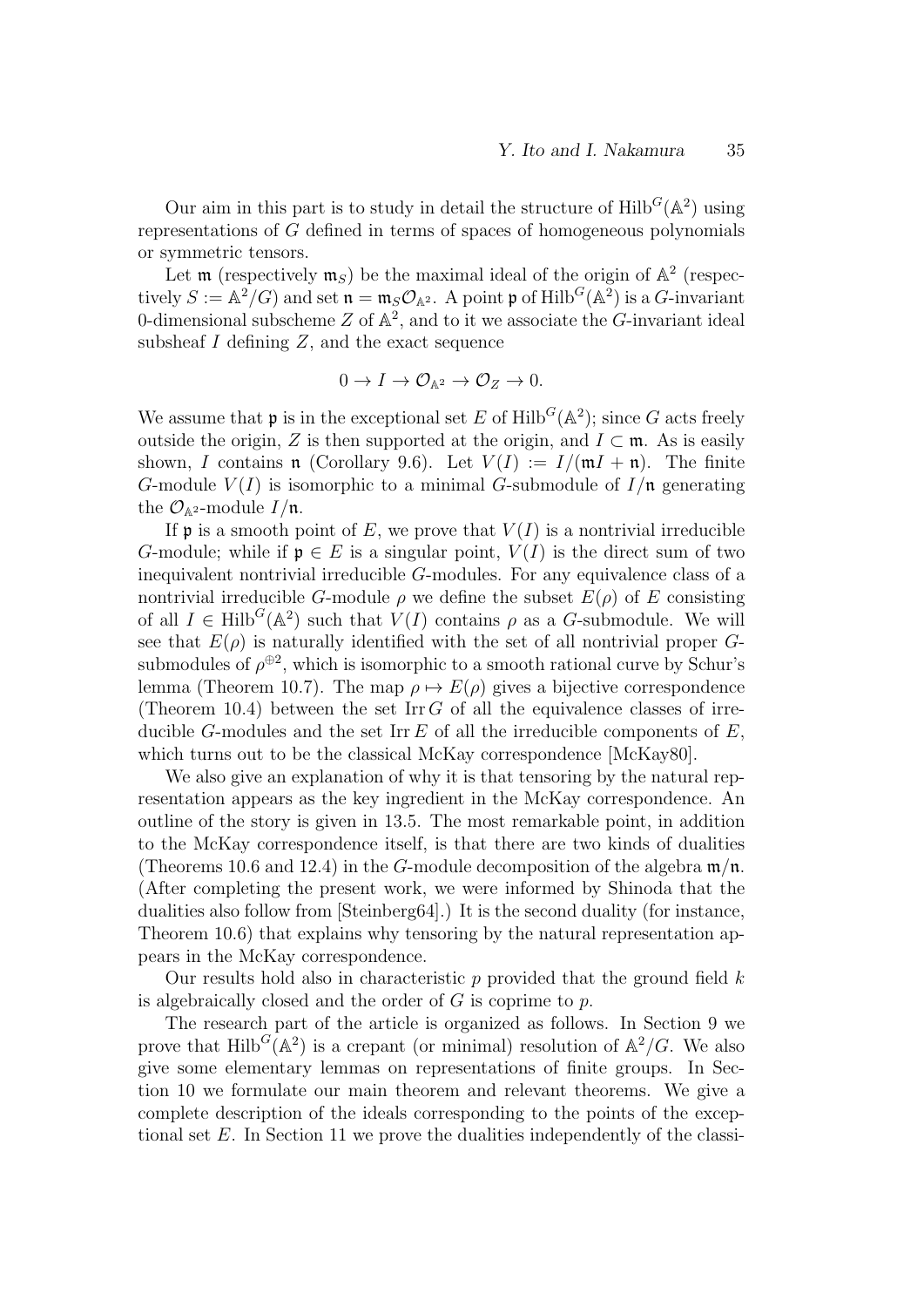fication of finite subgroups of  $SL(2, \mathbb{C})$ . In Sections 12–16 we study Hilb<sup>G</sup>( $\mathbb{A}^2$ ) and prove the main theorem separately in the cases  $A_n$ ,  $D_n$ ,  $E_6$ ,  $E_7$  and  $E_8$ respectively.

In Section 17, we raise some unsolved questions.

## 9 The crepant (minimal) resolution

**Lemma 9.1** Let G be a finite subgroup of  $GL(2, \mathbb{C})$ , and  $Hilb^{n}(\mathbb{A}^{2})^{G}$  the subset of Hilb<sup>n</sup>( $\mathbb{A}^2$ ) consisting of all points fixed by G. Then Hilb<sup>n</sup>( $\mathbb{A}^2$ )<sup>G</sup> is nonsingular.

**Proof** By Theorem 6.4,  $Hilb^{n}(\mathbb{A}^{2})$  is nonsingular. Let **p** be a point of  $Hilb^{n}(\mathbb{A}^{2})^{\tilde{G}}$ . Since the action of G on  $Hilb^{n}(\mathbb{A}^{2})$  at p is linearized. In other words we see that there exist local parameters  $x_i$  of  $Hilb^n(\mathbb{A}^2)$  at p and some constants  $a_{ij}(g) \in \mathbb{C}$  such that  $g^*x_i = \sum a_{ij}(g)x_j$  for any  $g \in G$ . The fixed locus Hilb<sup>n</sup>( $\mathbb{A}^2$ )<sup>*G*</sup> at **p** is by definition the reduced subscheme of Hilb<sup>n</sup>( $\mathbb{A}^2$ )<sup>*G*</sup> defined by  $x_i - \sum a_{ij}(g)x_j = 0 \ (\forall g \in G)$ . Hence it is nonsingular.  $\square$ 

**Lemma 9.2** Let G be a finite subgroup of  $SL(2, \mathbb{C})$  of order n, and  $S^{n}(\mathbb{A}^{2})^{G}$ the subset of  $S^n(A^2)$  consisting of all points of  $S^n(A^2)$  fixed by G. Then  $S^n(\mathbb{A}^2)^G \simeq \mathbb{A}^2/G.$ 

**Proof** Let  $0 \neq \mathfrak{q} \in \mathbb{A}^2$  be a point. Then since  $\mathfrak{q}$  is not fixed by any element of G other than the identity, the set  $G \cdot \mathfrak{q} := \{g(\mathfrak{q}); g \in G\}$  determines a point in  $S^n(\mathbb{A}^2)^G$ . Conversely, any point of  $S^n(\mathbb{A}^2)^G$  is an unordered Ginvariant set  $\Sigma$  in  $\mathbb{A}^2$ . If  $\Sigma$  contains a point  $\mathfrak{q} \neq 0$ , it must contain the set  $G \cdot \mathfrak{q}$ . Since  $|\Sigma| = n = |G|$ , we have  $\Sigma = G \cdot \mathfrak{q}$ . Note  $G \cdot \mathfrak{q} = G \cdot \mathfrak{q}'$  for a pair of points  $\mathfrak{q}, \mathfrak{q}' \neq 0$  if and only if  $\mathfrak{q}' \in G \cdot \mathfrak{q}$ . Therefore we have the isomorphism  $S^{n}(\mathbb{A}^2 \setminus \{0\})$ <sup>G</sup>  $\simeq (\mathbb{A}^2 \setminus \{0\})/G$ , which extends naturally to a bijective morphism of  $S^n(A^2)^G$  onto  $A^2/G$ . It follows that  $S^n(A^2)^G \simeq A^2/G$ because  $\mathbb{A}^2/G$  is normal.  $\square$ 

**Theorem 9.3** Let  $G \subset SL(2, \mathbb{C})$  be a finite subgroup of order n. Then there is a unique irreducible component  $\text{Hilb}^{\tilde{G}}(\mathbb{A}^2)$  of  $\text{Hilb}^n(\mathbb{A}^2)^G$  dominating  $\mathbb{A}^2/G$ , which is a crepant (or equivalently a minimal) resolution of  $\mathbb{A}^2/G$ .

**Proof** We have the Hilbert-Chow morphism of  $Hilb^{n}(\mathbb{A}^{2})$  onto  $S^{n}(\mathbb{A}^{2})$  defined by  $\pi(Z) = \text{Supp}(Z)$  (counted with the appropriate multiplicities) for a zero-dimensional subscheme Z of  $\mathbb{A}^2$ . Since Hilb<sup>n</sup>( $\mathbb{P}^2$ ) is a projective scheme by Theorem 6.2, the Hilbert-Chow morphism of  $\text{Hilb}^n(\mathbb{P}^2)$  is proper. Hence the Hilbert-Chow morphism of  $\text{Hilb}^n(\mathbb{A}^2)$  is proper because it is obtained by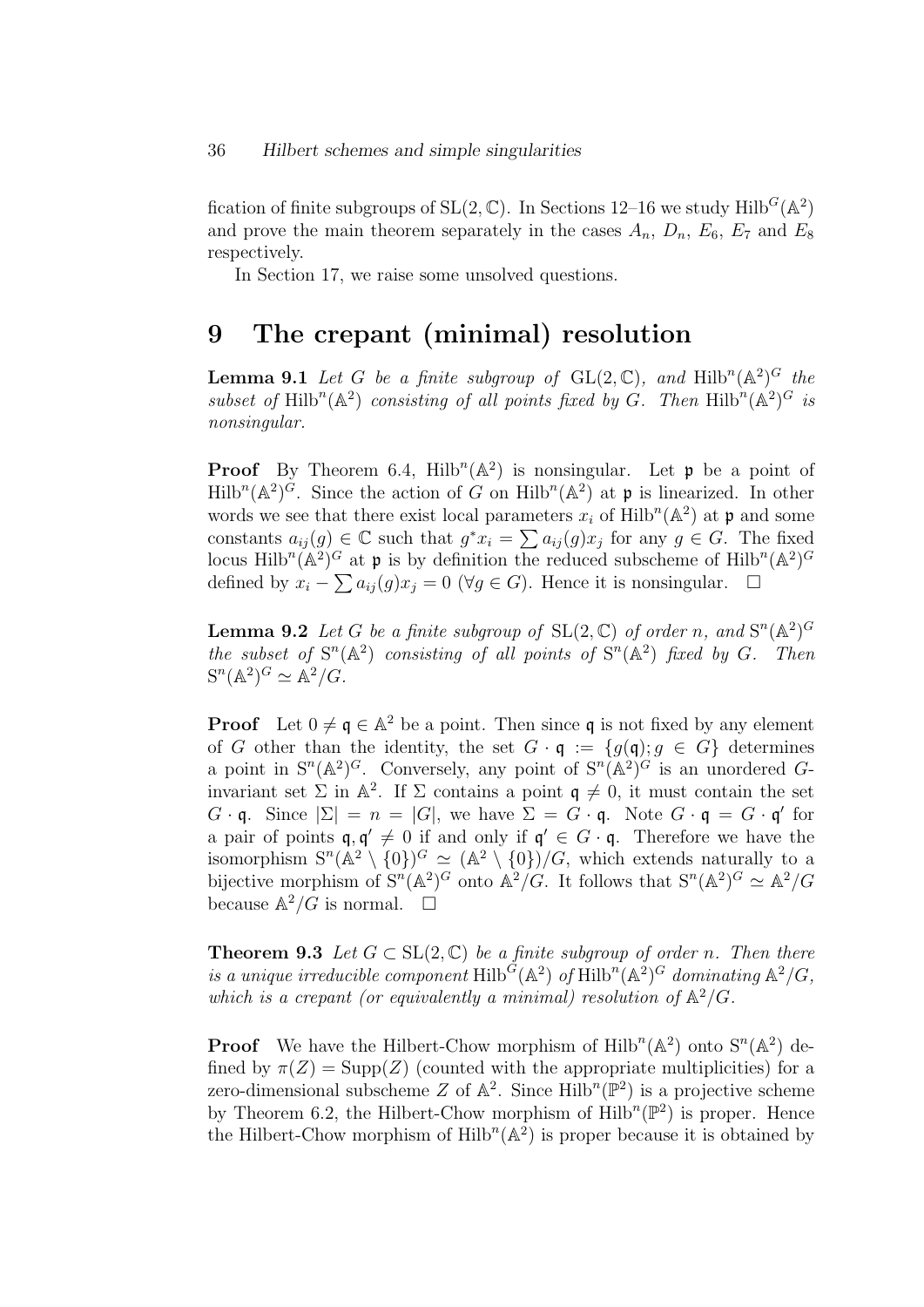restricting the image variety  $S^n(\mathbb{P}^2)$  to  $S^n(\mathbb{A}^2)$ . This induces a natural morphism of Hilb<sup>G</sup>( $\mathbb{A}^2$ ) onto  $S^n(\mathbb{A}^2)^G \simeq \mathbb{A}^2/G$ . Any point of  $S^n(\mathbb{A}^2)^G \setminus \{0\}$  is a G-orbit of a point  $0 \neq \mathfrak{p} \in \mathbb{A}^2$ , which is a reduced zero-dimensional subscheme invariant under G. It follows that  $\text{Hilb}^G(\mathbb{A}^2)$  is birationally equivalent to  $S^{n}(\mathbb{A}^{2})^{G}$ , so that it is a resolution of  $S^{n}(\mathbb{A}^{2})^{G} \simeq \mathbb{A}^{2}/G$ .

By [Fujiki83], Proposition 2.6,  $\text{Hilb}^G(\mathbb{A}^2)$  inherits a canonical holomorphic symplectic structure from Hilb( $\mathbb{A}^2$ ). Since dim Hilb<sup>G</sup>( $\mathbb{A}^2$ ) = dim  $\mathbb{A}^2/G = 2$ , this implies that the dualizing sheaf of  $Hilb<sup>G</sup>(A<sup>2</sup>)$  is trivial. This completes the proof.  $\Box$ 

**Lemma 9.4** Let G be a finite subgroup of  $GL(n, \mathbb{C})$ . Let S be a connected reduced scheme, and I an ideal of  $\mathcal{O}_{\mathbb{A}^n \times S}$  such that  $\mathcal{O}_{\mathbb{A}^n \times S}/\mathcal{I}$  is flat over S. Let  $\mathcal{I}_s := \mathcal{I} \otimes \mathcal{O}_{\mathbb{A}^n \times \{s\}}$ . Suppose that we are given a regular action of G on  $\mathbb{A}^n \times S$  possibly depending nontrivially on S. If  $\dim \text{Supp}(\mathcal{O}_{\mathbb{A}^n \times \{s\}}/\mathcal{I}_s) = 0$ for any  $s \in S$ , then the equivalence class of the G-module  $\mathcal{O}_{\mathbb{A}^n\times \{s\}}/\mathcal{I}_s$  is independent of s.

**Proof** By the assumption  $h^1(\mathcal{O}_{\mathbb{A}^n\times\{s\}}/\mathcal{I}_s)=0$ . Therefore  $h^0(\mathcal{O}_{\mathbb{A}^n\times\{s\}}/\mathcal{I}_s)$  is constant on S because  $\chi(\mathcal{O}_{\mathbb{A}^n\times f_s}/\mathcal{I}_s)$  is constant by [Hartshorne77], Chapter III. Hence again by [ibid.]  $\mathcal{O}_{\mathbb{A}^n\times S}/\mathcal{I}$  is a locally free sheaf of  $\mathcal{O}_S$ -modules of finite rank. Let  $E := \mathcal{O}_{\mathbb{A}^n \times S}/\mathcal{I}$  and  $\Delta(g, x) := \det(x \cdot id - T(g))$  be the characteristic polynomial of the action  $T(q)$  of  $q \in G$  on E. Clearly  $\Delta(q, x)$  is independent of a local trivialization of the sheaf E. It follows that  $\Delta(g, x) \in \text{Hom}(\det E, \det E)[x] \simeq \Gamma(\mathcal{O}_S)[x]$ , the polynomial ring of x over Γ( $\mathcal{O}_S$ ). Moreover coefficients of the polynomial  $\Delta(q, x)$  in x are elementary symmetric polynomials of eigenvalues of  $T(g)$ . Since all the eigenvalues of  $T(g)$  are *n*-th roots of unity where  $n = |G|$ , coefficients of  $\Delta(g, x)$  take values in a finite subset of  $\mathbb C$  over S. Since S is connected and reduced, they are constant. It follows that  $\Delta(q, x) \in \mathbb{C}[x]$ . In particular the character Tr  $T(q)$ , the coefficient of x in  $\Delta(g, x)$  is independent of  $s \in S$ . Since any finite G-module is uniquely determined up to equivalence by its character, the equivalence class of the G-module  $\mathcal{O}_{\mathbb{A}^n\times \{s\}}/\mathcal{I}_s$  is independent of  $s \in S$ .  $\Box$ 

**Corollary 9.5** Let G be a finite subgroup of  $SL(2, \mathbb{C})$ , and I an ideal of  $\mathcal{O}_{\mathbb{A}^2}$  with  $I \in \text{Hilb}^G(\mathbb{A}^2)$ . Then as G-modules  $\mathcal{O}_{\mathbb{A}^2}/I \simeq \mathbb{C}[G]$ , the regular representation of G.

**Corollary 9.6** Let I be an ideal of  $\mathcal{O}_{\mathbb{A}^2}$  with  $I \in \text{Hilb}^G(\mathbb{A}^2)$ . Any G-invariant function vanishing at the origin is contained in I.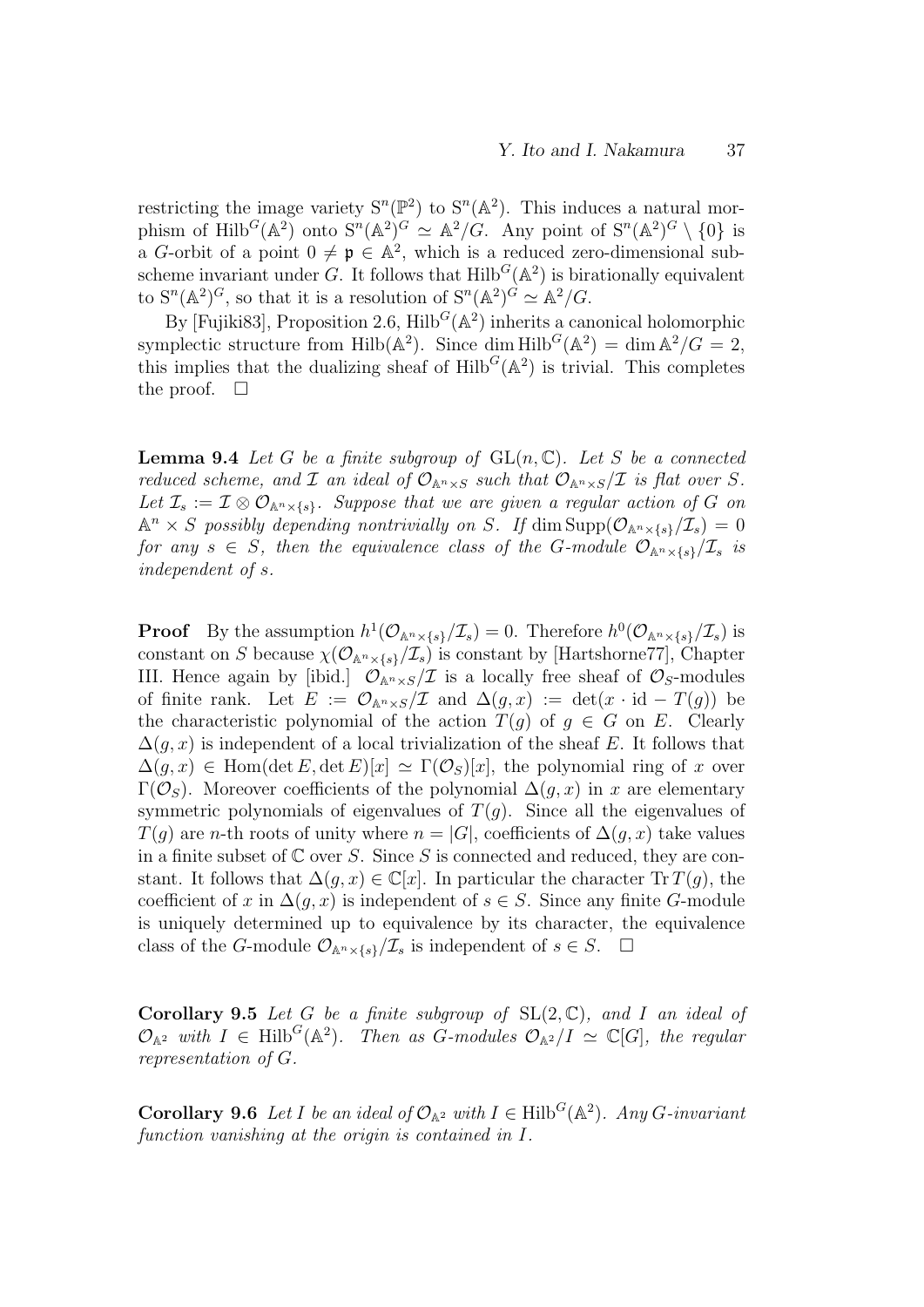**Proof**  $\mathcal{O}_{\mathbb{A}^2}/I \simeq \mathbb{C}[G]$  by Corollary 9.5. This implies that  $\mathcal{O}_{\mathbb{A}^2}/I$  has a unique trivial G-submodule spanned by constant functions of  $\mathbb{A}^2$ . It follows that any G-invariant function vanishing at the origin is contained in  $I$ .  $\Box$ 

**Remark 9.7** By [Nakajima96b], Theorem 4.4, for  $I \in \text{Hilb}^n(\mathbb{A}^2)$ , the following conditions are equivalent,

- 1.  $I \in \text{Hilb}^G(\mathbb{A}^2);$
- 2.  $\mathcal{O}_{\mathbb{A}^2}/I \simeq \mathbb{C}[G];$
- 3. Hom $_{\mathcal{O}_{\mathbb{A}^2}}(I,\mathcal{O}_{\mathbb{A}^2}/I)^G \neq 0$ .

# 10 The Main Theorem

# 10.1 Stratification of  $Hilb<sup>G</sup>(A<sup>2</sup>)$  by Irr G

Let G be a finite subgroup of  $SL(2, \mathbb{C})$ . As in Section 4.2, we write Irr G for the set of all the equivalence classes of nontrivial irreducible G-modules, and Irr<sub>∗</sub> G for the union of Irr G and the trivial one dimensional G-module. Let  $V(\rho) \in \text{Irr } G$  be a G-module, and  $\rho: G \to \text{GL}(V(\rho))$  the corresponding homomorphism.

Let  $X = X_G := \text{Hilb}^G(\mathbb{A}^2)$  and  $S = S_G := \mathbb{A}^2/G$ . Write m (respectively  $\mathfrak{m}_S$ ) for the maximal ideal of  $\mathbb{A}^2$  (respectively S) at the origin 0, and set  $\mathfrak{n} := \mathfrak{m}_S \mathcal{O}_{\mathbb{A}^2}$ . Let  $\pi \colon X \to S$  be the natural morphism and E the exceptional set of  $\pi$ . Let Irr E be the set of irreducible components of E. Any  $I \in X$ contained in  $E$  (to be exact, the subscheme defined by I belongs to  $X$ ) is a G-invariant ideal of  $\mathcal{O}_{\mathbb{A}^2}$  which contains **n** by Corollary 9.6. For any  $\rho$ ,  $\rho'$ , and  $\rho'' \in \text{Irr } G$ , we define

$$
V(I) := I/(\mathfrak{m}I + \mathfrak{n}),
$$
  
\n
$$
E(\rho) := \left\{ I \in \text{Hilb}^G(\mathbb{A}^2); V(I) \supset V(\rho) \right\},
$$
  
\n
$$
P(\rho, \rho') := \left\{ I \in \text{Hilb}^G(\mathbb{A}^2); V(I) \supset V(\rho) \oplus V(\rho') \right\},
$$
  
\n
$$
Q(\rho, \rho', \rho'') := \left\{ I \in \text{Hilb}^G(\mathbb{A}^2); V(I) \supset V(\rho) \oplus V(\rho') \oplus V(\rho'') \right\}.
$$

**Remark 10.2** Note that we allow  $\rho = \rho'$  in the definition of  $P(\rho, \rho')$ . Of course if  $\rho \neq \rho'$ , then  $P(\rho, \rho') = E(\rho) \cap E(\rho')$ .

**Definition 10.3** Two irreducible G-modules  $\rho$  and  $\rho'$  are said to be *adjacent* if  $\rho \otimes \rho_{\text{nat}}$  contains  $\rho'$  if and only if  $\rho' \otimes \rho_{\text{nat}}$  contains  $\rho$ .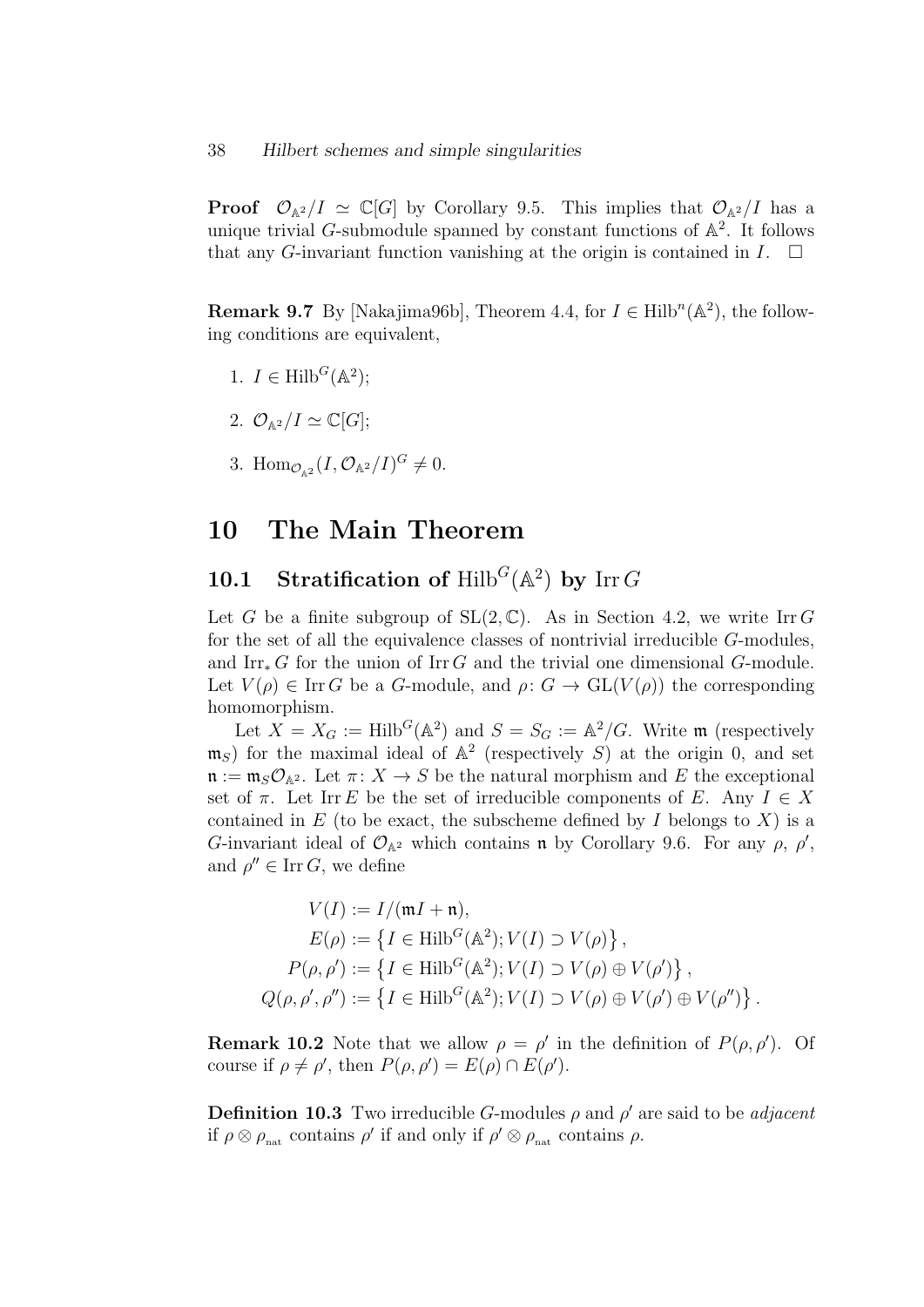In fact, since  $G \subset SL(2, \mathbb{C})$ , we have  $\chi_{\text{nat}}(x^{-1}) = \chi_{\text{nat}}(x)$  ( $\forall x \in G$ ) where  $\chi_{\text{nat}} := \text{Tr}(\rho_{\text{nat}})$ . Hence for any characters  $\chi$  and  $\chi'$  of G

$$
(\chi \chi_{\text{nat}}, \chi') = (1/|G|) \sum_{x \in G} \chi(x) \chi_{\text{nat}}(x) \chi'(x^{-1}) = (\chi, \chi' \chi_{\text{nat}}).
$$

Thus the multilicity of  $\rho'$  in  $\rho \otimes \rho_{\text{nat}}$  equals that of  $\rho$  in  $\rho' \otimes \rho_{\text{nat}}$ .

The Dynkin diagram  $\Gamma(\text{Irr } G)$  or the extended Dynkin diagram  $\Gamma(\text{Irr } G)$ of G is the graph whose vertices are Irr G or Irr<sub>\*</sub> G respectively, with  $\rho$  and  $\rho'$  joined by a simple edge if and only if  $\rho$  and  $\rho'$  are adjacent.



Figure 5: The extended Dynkin diagrams and representations

Then our main theorem is stated as follows.

**Theorem 10.4** Let G be a finite subgroup of  $SL(2, \mathbb{C})$ . Then

1. the map  $\rho \mapsto E(\rho)$  is a bijective correspondence between Irr G and Irr E;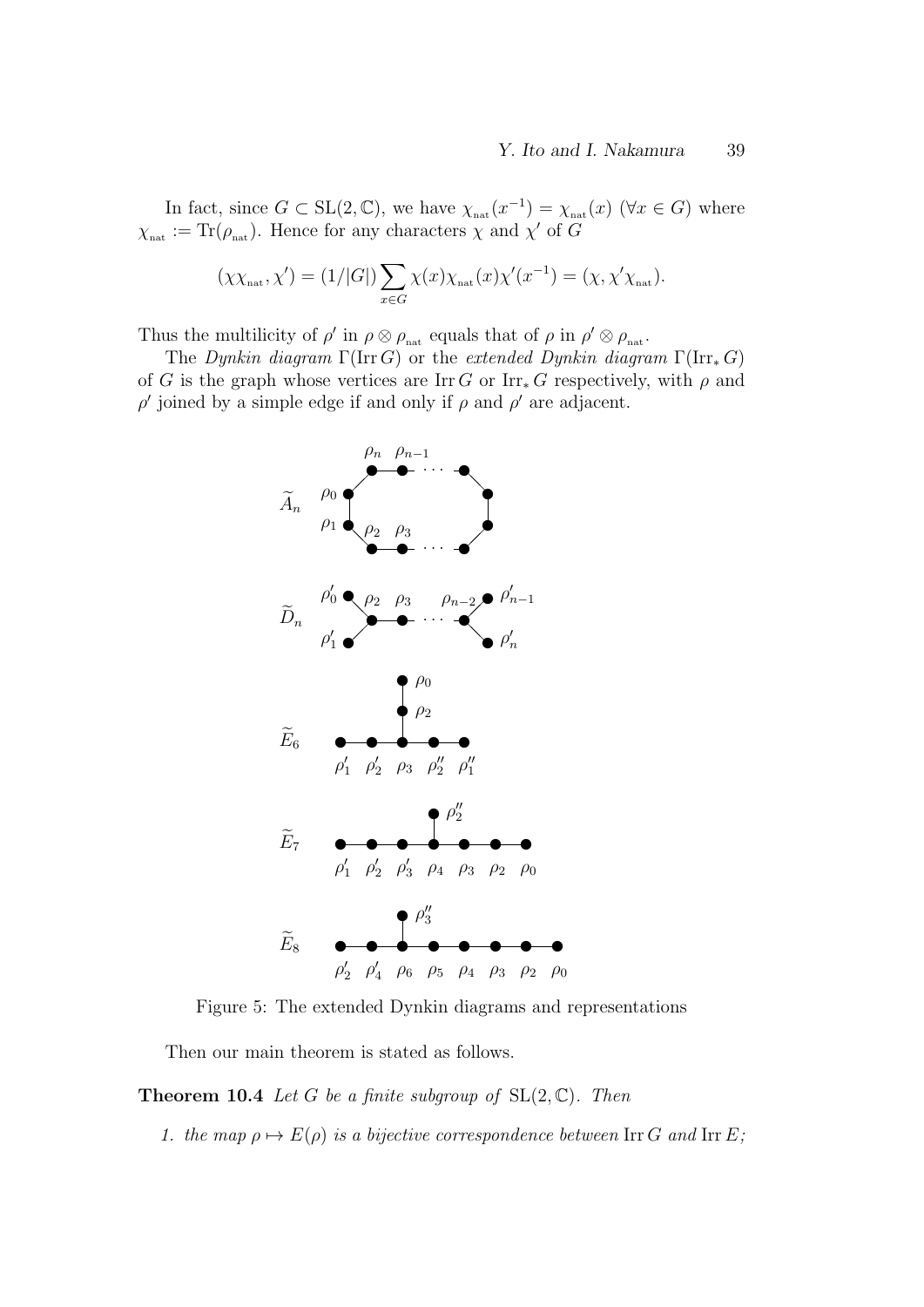#### 40 Hilbert schemes and simple singularities

- 2.  $E(\rho)$  is a smooth rational curve with  $E(\rho)^2 = -2$  for any  $\rho \in \text{Irr } G$ ;
- 3.  $P(\rho, \rho') \neq \emptyset$  if and only if  $\rho$  and  $\rho'$  are adjacent. In this case  $P(\rho, \rho')$  is a single (reduced) point, at which  $E(\rho)$  and  $E(\rho')$  intersect transversally;
- 4.  $P(\rho, \rho) = Q(\rho, \rho', \rho'') = \emptyset$  for any  $\rho, \rho', \rho'' \in \text{Irr } G$ .

In the  $A_n$  case Theorem 10.4 follows from Theorem 9.3 and Theorems in Section 12. In the other cases Theorem 10.4 follows from Theorem 9.3, Theorem 10.7 and Remark 10.8.

By Theorem 10.4, (3),  $\Gamma(\text{Irr } G)$  is the same thing as the dual graph  $\Gamma(\text{Irr } E)$ of E, in other words, the Dynkin diagram of the singularity  $S_G$ . Let h be the Coxeter number of  $\Gamma(\text{Irr } E)$ . We also call h the Coxeter number of G. See Table 2 and Subsection 11.1.

We define nonnegative integers  $d(\rho)$  for any  $\rho \in \text{Irr } G$  as follows. If G is cyclic, choose a character  $\chi$  of G such that  $\rho_{nat} = \chi \oplus \chi^{-1}$ , and define  $e(\chi^k) = k, d(\chi^k) = |\frac{n+1}{2} - k|$ . Although there are two choices of the generator  $\chi$ , the definition of the pair  $\left(\frac{h}{2} - d(\rho), \frac{h}{2} + d(\rho)\right) = \left(e(\rho), n + 1 - e(\rho)\right)$  is independent of the choice. If G is not cyclic, then  $\Gamma(\text{Irr }G)$  is star-shaped with a unique centre. For any  $\rho \in \text{Irr } G$ , we define  $d(\rho)$  to be the distance from the vertex  $\rho$  to the centre. It is obvious that  $d(\rho) = d(\rho') \pm 1$  if  $\rho$  and  $\rho' \in \text{Irr } G$  are adjacent. Also in the cyclic case if we define the centre to be the midpoint of the graph, then  $d(\rho)$  is the distance from the centre.

For any positive integer m let  $S_m := S_m(\rho_{nat})$  be the symmetric m-tensors of  $\rho_{nat}$ , that is, the space of homogeneous polynomials of degree m. We say that a G-submodule W of  $\mathfrak{m}/\mathfrak{n}$  is *homogeneous* of degree m if it is generated over  $\mathbb C$  by homogeneous polynomials of degree m.

The G-module  $\mathfrak{m}/\mathfrak{n}$  splits as a direct sum of irreducible homogeneous Gmodules. If  $W$  is a direct sum of homogeneous  $G$ -submodules, then we denote the homogeneous part of W of degree m by  $S_m(W)$ . For any G-module W in some  $S_m(\mathfrak{m}/\mathfrak{n})$ , we write  $S_j \cdot W$  for the G-submodule of  $S_{m+j}(\mathfrak{m}/\mathfrak{n})$  generated over C by the products of  $S_i(\mathfrak{m}/\mathfrak{n})$  and W. We denote by  $W[\rho]$  the  $\rho$  factor of W, that is, the sum of all the copies of  $\rho$  in W; and similarly, we denote by  $[W : \rho]$  the multiplicity of  $\rho \in \text{Irr } G$  in a G-module W.

We define

$$
S_{\text{McKay}}(\mathfrak{m}/\mathfrak{n}) = \sum_{\rho \in \text{Irr } G} S_{\frac{\hbar}{2} \pm d(\rho)}(\mathfrak{m}/\mathfrak{n})[\rho].
$$

Theorem 10.5 (First duality theorem) Let G be any finite subgroup of  $SL(2, \mathbb{C})$  and h its Coxeter number. Then as G-modules, we have

- 1.  $\mathfrak{m}/\mathfrak{n} = \sum_{\rho \in \text{Irr } G} 2(\deg \rho)\rho;$
- 2.  $S_{\text{McKay}}(\mathfrak{m}/\mathfrak{n}) \simeq \sum_{\rho \in \text{Irr } G} 2\rho;$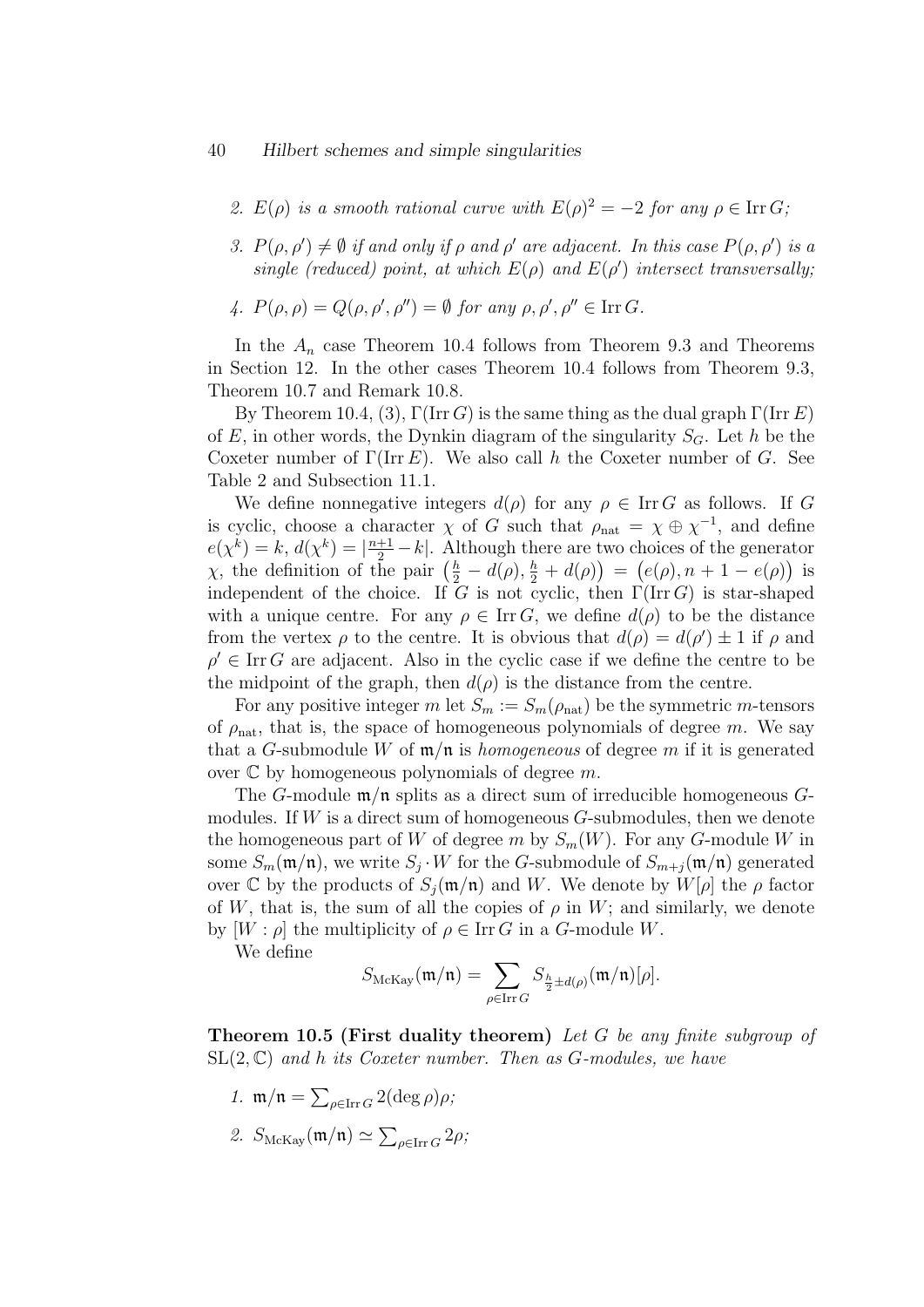3.  $S_{\frac{h}{2}-k}(\mathfrak{m}/\mathfrak{n}) \simeq S_{\frac{h}{2}+k}(\mathfrak{m}/\mathfrak{n})$  for any k; 4.  $S_k(\mathfrak{m}/\mathfrak{n}) = 0$  for  $k > h$ .

Theorem 10.6 (Second duality theorem) Assume that G is not cyclic. Let h be the Coxeter number of G and  $V_{\frac{h}{2} \pm d(\rho)}(\rho) := S_{\frac{h}{2} \pm d(\rho)}(\mathfrak{m}/\mathfrak{n})[\rho]$  for any  $\rho \in \text{Irr } G$ . Then

1. 
$$
V_{\frac{h}{2}-d(\rho)}(\rho) \simeq V_{\frac{h}{2}+d(\rho)}(\rho) \simeq \rho^{\oplus 2}
$$
 or  $\rho$  if  $d(\rho) = 0$ , respectively  $d(\rho) \ge 1$ .

2. If  $\rho$  and  $\rho'$  are adjacent with  $d(\rho') = d(\rho) + 1 \geq 2$ , then

$$
V_{\frac{h}{2}-d(\rho)}(\rho) = \{S_1 \cdot V_{\frac{h}{2}-d(\rho')}(\rho')\}[\rho],
$$
  
and 
$$
V_{\frac{h}{2}+d(\rho')}(\rho') = \{S_1 \cdot V_{\frac{h}{2}+d(\rho)}(\rho)\}[\rho'].
$$

3. If  $d(\rho) = 0$ , we write  $\rho_i \in \text{Irr } G$  for  $i = 1, 2, 3$  for the three irreducible representations adjacent to  $\rho$ ; then

$$
\{S_1 \cdot V_{\frac{h}{2}-1}(\rho_i)\}[\rho] \simeq \rho,
$$
  

$$
V_{\frac{h}{2}+1}(\rho_i) = \{S_1 \cdot V_{\frac{h}{2}}(\rho)\}[\rho_i] \simeq \rho_i \quad \text{for } i = 1, 2, 3; \text{ and}
$$
  

$$
V_{\frac{h}{2}}(\rho) = \{S_1 \cdot V_{\frac{h}{2}-1}(\rho_i)\}[\rho] + \{S_1 \cdot V_{\frac{h}{2}-1}(\rho_j)\}[\rho] \simeq \rho^{\oplus 2} \quad \text{for } i \neq j.
$$

See Section 11 for the proof of Theorems 10.5–10.6. It is the detailed form of the duality in Theorems 10.6 and 12.4 that we need for the explanation of the McKay observation in 13.5.

The exceptional sets of  $Hilb<sup>G</sup>(A<sup>2</sup>)$  are described in Theorems 10.7 and 12.3.

#### Theorem 10.7 Assume that G is not cyclic.

- 1. Assume that  $\rho$  is one of the endpoints of the Dynkin diagram. Then  $I \in E(\rho) \setminus \left( \bigcup_{\rho'} P(\rho, \rho') \right)$  if and only if  $V(I)$  is a nonzero irreducible G-submodule  $(\simeq \rho)$  of  $V_{\frac{h}{2}-d(\rho)}(\rho) \oplus V_{\frac{h}{2}+d(\rho)}(\rho)$  different from  $V_{\frac{h}{2}+d(\rho)}(\rho)$ .
- 2. Assume  $d(\rho) \geq 1$  and that  $\rho$  is none of the endpoints of the Dynkin diagram. Then  $I \in E(\rho) \setminus \left( \bigcup_{\rho'} P(\rho, \rho') \right)$  if and only if  $V(I)$  is a nonzero irreducible G-submodule  $(\simeq \rho)$  of  $V_{\frac{h}{2}-d(\rho)}(\rho) \oplus V_{\frac{h}{2}+d(\rho)}(\rho)$  different from  $V_{\frac{h}{2}-d(\rho)}(\rho)$  and  $V_{\frac{h}{2}+d(\rho)}(\rho)$ .
- 3. Let  $\rho$  and  $\rho'$  be an adjacent pair with  $d(\rho') = d(\rho) + 1 \geq 2$ . Then  $I \in P(\rho, \rho')$  if and only if

$$
V(I) = V_{\frac{h}{2} - d(\rho)}(\rho) \oplus V_{\frac{h}{2} + d(\rho')}(\rho').
$$

We define the latter to be  $W(\rho, \rho')$ .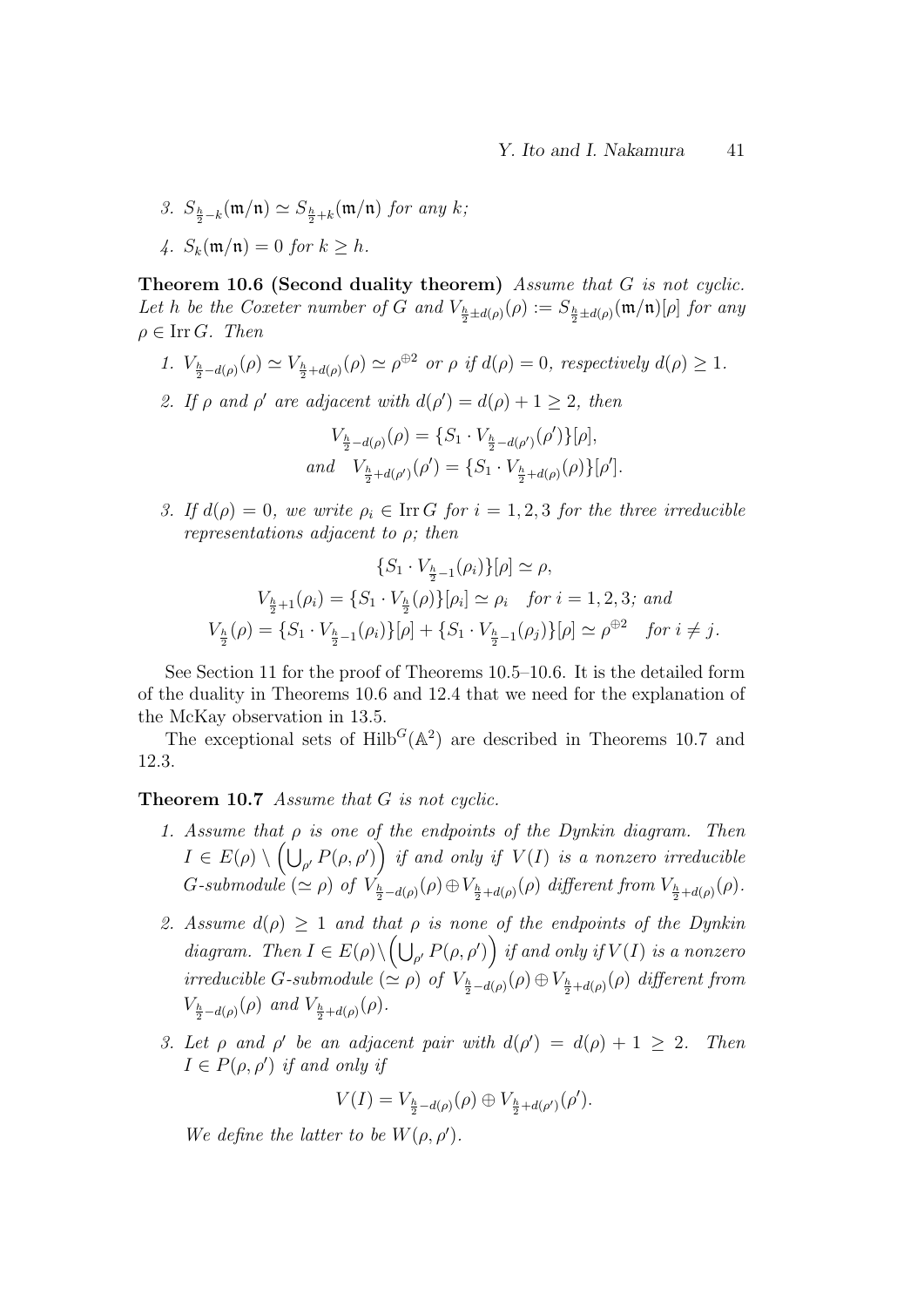#### 42 Hilbert schemes and simple singularities

- 4. Assume  $d(\rho) = 0$ .
	- (a)  $I \in E(\rho) \setminus \left( \bigcup_{\rho'} P(\rho, \rho') \right)$  if and only if  $V(I)$  is a nonzero irreducible G-module of  $V_{\frac{h}{2}}(\rho)$  different from  $\{S_1 \cdot V_{\frac{h}{2}-1}(\rho')\}[\rho]$  for any  $\rho'$  adjacent to  $\rho$  where we note  $V_{\frac{h}{2}}(\rho) \simeq \rho^{\oplus 2}$ .
	- (b)  $I \in P(\rho, \rho') \neq \emptyset$  if and only if

$$
V(I) = \{S_1 \cdot V_{\frac{h}{2}-1}(\rho')\}[\rho] \oplus V_{\frac{h}{2}+1}(\rho').
$$

We define the latter to be  $W(\rho, \rho')$ .

The proofs of Theorems 10.4–10.7 are given in Sections 12–16 in the respective cases.

**Remark 10.8** One can recover I from  $V(I)$  by defining  $I = V(I)\mathcal{O}_{A^2} + \mathfrak{n}$ . By Theorem 10.7, the curve  $E(\rho)$  is identified with  $\mathbb{P}(\rho \oplus \rho) \simeq \mathbb{P}^1$ , the projective space of nontrivial proper G-submodules  $\rho$  in  $\rho \oplus \rho$ .

**Remark 10.9** The relations in Theorem 10.6,  $(2)-(3)$  as well as the following observation explain why tensoring by  $\rho_{nat}$  enters the McKay correspondence. We observe

$$
W(\rho, \rho') = V_{\frac{h}{2} - d(\rho)}(\rho) \oplus V_{\frac{h}{2} + d(\rho')}(\rho') \quad \text{for } d(\rho) \ge 1, d(\rho') = d(\rho) + 1
$$
  
\n
$$
= \{S_1 \cdot V_{\frac{h}{2} - d(\rho')}(\rho')\}[\rho] \oplus V_{\frac{h}{2} + d(\rho')}(\rho')
$$
  
\n
$$
= V_{\frac{h}{2} - d(\rho)}(\rho) \oplus \{S_1 \cdot V_{\frac{h}{2} + d(\rho)}(\rho)\}[\rho'],
$$
  
\n
$$
W(\rho, \rho') = \{S_1 \cdot V_{\frac{h}{2} - 1}(\rho')\}[\rho] \oplus V_{\frac{h}{2} + 1}(\rho') \quad \text{for } d(\rho) = 0, d(\rho') = 1
$$
  
\n
$$
= \{S_1 \cdot V_{\frac{h}{2} - 1}(\rho')\}[\rho] \oplus \{S_1 \cdot V_{\frac{h}{2}}(\rho)\}[\rho'].
$$

## 11 Duality

### 11.1 Degrees of homogeneous generators

Let G be a noncyclic finite subgroup of  $SL(2,\mathbb{C})$ . In this section we prove Theorem 10.5, (3) and (4). Also assuming Theorem 10.6, (1) we prove Theorem 10.6, (2) and the first half of (3). Theorem 10.5, (2) follows readily from Theorem 10.6,  $(1)$ . It remains to prove Theorem 10.5,  $(1)$ , Theorem 10.6,  $(1)$ and the second half of  $(3)$ , which we prove by case by case examinations in Sections 13–16. The cyclic case is treated in Section 12.

There are three G-invariant homogeneous polynomials  $\varphi_i$  for  $i = 1, 2, 3$ which generate the ring of all G-invariant polynomials. Let  $d_i := \deg \varphi_i$ . We may assume that  $d_1 \leq d_2 \leq \deg d_3 = h$ , where h is the Coxeter number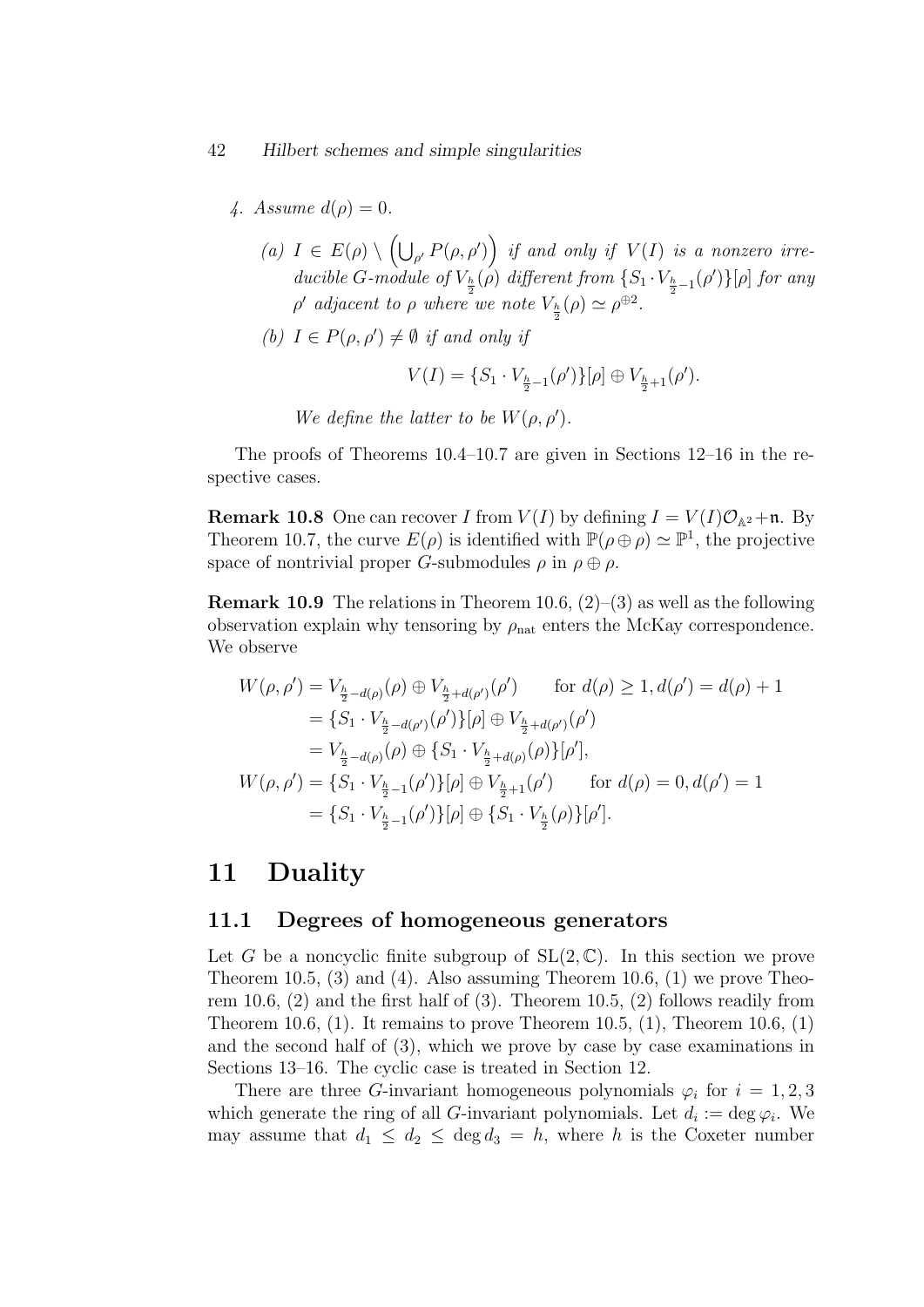of G. We know that  $d_1 + d_2 = d_3 + 2$ . We note that the triple  $d_i$  can computed without using the classification of  $G$ , using instead the method of [Pinkham80]. See Section 4, Table 4 for the values of the  $d_i$ . We set  $\overline{S}_m := S_m(\mathfrak{m}/\mathfrak{n}).$ 

**Lemma 11.2**  $\overline{S}_m \neq 0$  for  $1 \leq m \leq h-1$  and  $\overline{S}_m = 0$  for  $m \geq h$ .

**Proof** Choosing suitable  $\varphi_i$  we may assume that the quotient space  $\mathbb{A}^2/G$ is defined by the equation  $\varphi_3^2 = F(\varphi_1, \varphi_2)$  as given in Subsection 1.1. See [Klein] and [Pinkham80]. We also see  $h = \deg \varphi_3 = \deg \varphi_1 + \deg \varphi_2 - 2$  by [Pinkham80]. Now we prove that there are no trivial common factors of  $\varphi_1$ and  $\varphi_2$  as polynomials in x and y. For otherwise, there is  $\varphi \in \mathbb{C}[x, y]$  such that  $\deg \varphi < d_1$ , and  $\varphi$  divides  $\varphi_i$ . Therefore  $\varphi$  divides  $\varphi_3$  by the relation  $\varphi_3^2 = F(\varphi_1, \varphi_2)$ . This implies that a one-dimensional subscheme of  $\mathbb{A}^2$  defined by  $\varphi = 0$  is mapped to the origin of  $\mathbb{A}^2/G$ . This contradicts that  $\mathbb{A}^2$  is finite over  $\mathbb{A}^2/G$ .

Thus there are no common factors of  $\varphi_1$  and  $\varphi_2$ . Hence  $\varphi_1 S_{m-d_1} \cap$  $\varphi_2S_{m-d_2} = \varphi_1\varphi_2S_{m-d_1-d_2} = 0$  for  $m \leq h$ . Hence  $\dim \overline{S}_m = \dim S_m$  $\dim S_{m-d_1} - \dim S_{m-d_2}$  for  $m < h$ . It follows that

$$
\dim \overline{S}_m = \begin{cases} m+1 & \text{for } 1 \le m \le d_1 - 1, \\ d_1 & \text{for } d_1 \le m \le d_2 - 1, \\ d_1 + d_2 - m - 1 & \text{for } d_2 \le m \le d_3 - 1. \end{cases}
$$

Similarly we have

$$
\dim \overline{S}_h = \dim S_h / \mathbb{C}\varphi_3 - \dim S_{h-d_1} - \dim S_{h-d_2}
$$
  
=  $h - (h + 1 - d_1) - (h + 1 - d_2) = d_1 + d_2 - h - 2 = 0.$ 

 $\Box$ 

Corollary 11.3 dim  $m/n = d_1d_2 - 2 = 2|G| - 2$ .

This corollary is not used elsewhere.

**Proof** The first equality is clear from the proof of Lemma 11.2. The second  $d_1d_2 = 2|G|$  follows from the classfication of G.  $\Box$ 

# 11.4 The bilinear form  $(f, g)$  on  $m/n$

Let  $f, g \in \mathfrak{m}$  be homogeneous. Then we define a bilinear form  $(f, g)$  as follows. First we define  $(f, g) = 0$  if  $\deg(f) + \deg(g) \neq h$ . If  $\deg(f) + \deg(g) = h$ , then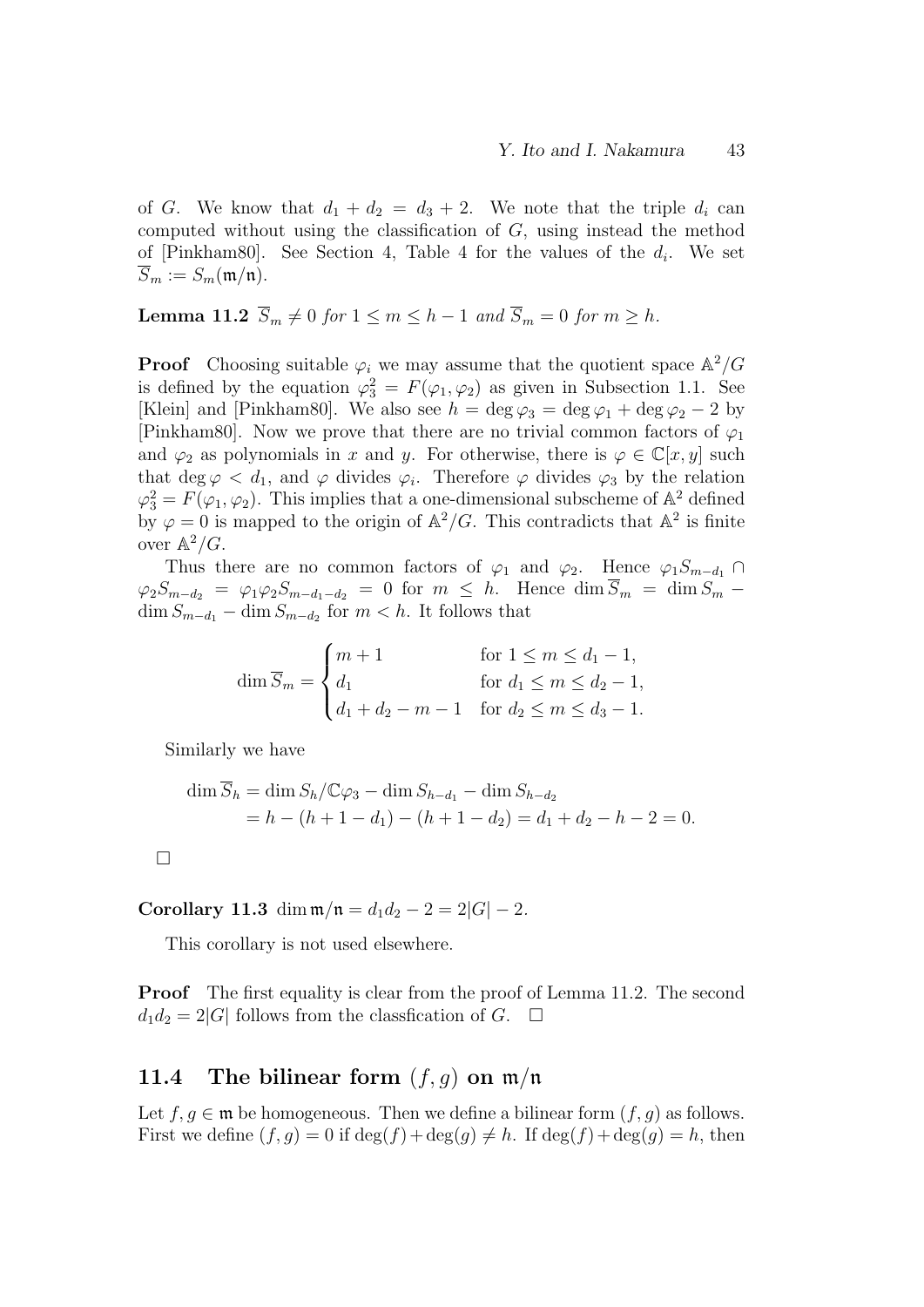in view of Lemma 11.2 we can express  $fg$  as a linear combination of  $\varphi_i$  with coefficients in  $\mathcal{O}_{A^2}$ , say  $fg = a_1\varphi_1 + a_2\varphi_2 + a_3\varphi_3$  where  $a_i$  is homogeneous and  $a_3$  is a constant. We define

$$
(f,g):=a_3.
$$

This is well defined. In fact, assume that  $fg = b_1\varphi_1 + b_2\varphi_2 + b_3\varphi_3$ . Then we have  $(a_3 - b_3)\varphi_3 = (b_1 - a_1)\varphi_1 + (b_2 - a_2)\varphi_2$ . By the proof of Lemma 11.2,  $\varphi_3$ is not a linear combination of  $\varphi_1$  and  $\varphi_2$  with coefficients in  $\mathcal{O}_{\mathbb{A}^2}$ . It follows that  $a_3 = b_3$ . Moreover if either  $f \in \mathfrak{n}$  or  $g \in \mathfrak{n}$ , then  $(f, g) = 0$ . Therefore the bilinear form is well defined on  $m/n$ .

**Lemma 11.5** 1.  $(fq, h) = (f, qh)$  for all  $f, q, h \in \mathfrak{m}$ ;

- 2.  $(f,g) = (\sigma^*(f), \sigma^*(g))$  and  $(\sigma^*(f), g) = (f, (\sigma^{-1})^*(g))$  for all  $f, g \in \mathfrak{m}$ , and all  $\sigma \in G$ :
- 3. (, ):  $f \times q \mapsto (f, q)$  is a nondegenerate bilinear form on  $\mathfrak{m}/\mathfrak{n}$ .

Proof (1) and (2) are clear. We prove (3). For it, we prove the following claim.

**Claim 11.6** Let  $f(x, y)$  be a homogeneous polynomial of degree  $p < h$ . If  $xf(x, y) = yf(x, y) = 0$  in  $\mathfrak{m}/\mathfrak{n}$ , then  $f(x, y) = 0$  in  $\mathfrak{m}/\mathfrak{n}$ .

In fact, by the assumption, there exist homogeneous  $a_i$  and  $b_i \in \mathfrak{m}$  such that  $xf = a_1\varphi_1 + a_2\varphi_2$  and  $yf = b_1\varphi_1 + b_2\varphi_2$ . Hence we have

$$
(ya_1 - xb_1)\varphi_1 + (ya_2 - xb_2)\varphi_2 = 0.
$$

We see that  $deg(ya_i - xb_i) = p + 2 - d_i < h + 2 - d_i \le d_1 + d_2 - d_i$  for  $i = 1, 2,$ because  $h + 2 = d_1 + d_2$ . Meanwhile  $\varphi_1$  and  $\varphi_2$  have no nontrivial common factors. It follows that  $ya_i - xb_i = 0$ . This implies that  $x \mid a_i$  and  $y \mid b_i$ . Hence  $f = 0$  in  $\mathfrak{m}/\mathfrak{n}$ .  $\Box$ 

We now proceed with the proof of Lemma 11.5, (3). Let  $f \in \mathfrak{m}$  be homogeneous. Assume that  $(f, q) = 0$  for any  $q \in \mathfrak{m}/\mathfrak{n}$ . We prove that  $f = 0$  in  $\mathfrak{m}/\mathfrak{n}$ by descending induction on  $p := \deg f$ . If  $p = h-1$ , then  $f = 0$  by Claim 11.6. Assume  $p < h - 1$ . By the assumption, we get  $(xf, g) = (f, xg) = 0$  and  $(yf, g) = (f, yg) = 0$  for any  $g \in \mathfrak{m}/\mathfrak{n}$ . By the induction hypothesis,  $xf = 0$ and  $y f = 0$  in  $\mathfrak{m}/\mathfrak{n}$ . Then by Claim 11.6 we have  $f = 0$  in  $\mathfrak{m}/\mathfrak{n}$ .  $\Box$ 

**Lemma 11.7** Let V be a G-submodule of  $\overline{S}_{(h/2)-k}$ , and V<sup>\*</sup> a G-submodule of  $\overline{S}_{(h/2)+k}$  dual to V with respect to the bilinear form (,), in the sense that  $( , )$  defines a perfect pairing between V and  $V^*$ . Then V is isomorphic to the complex conjugate of  $V^*$  as  $G$ -modules.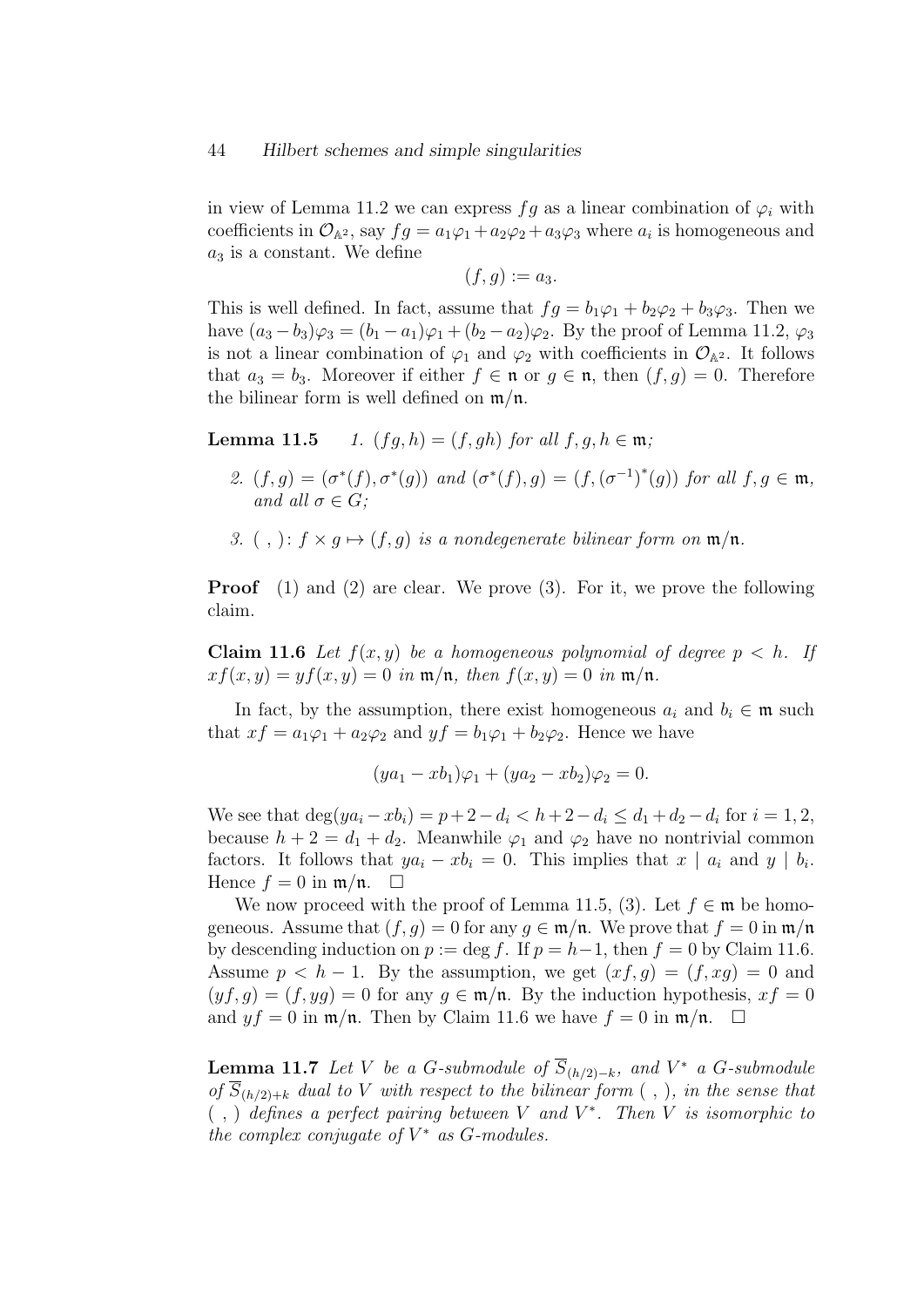**Proof** Let  $V^c$  be an arbitrary G-module of  $\overline{S}_{(h/2)-k}$  complementary to V. Then we define  $V^*$  to be the orthogonal complement in  $\overline{S}_{(h/2)+k}$  to  $V^c$ . By Lemma 11.5, (2),  $\sigma^*(V^*) \subset V^*$  for any  $\sigma \in G$ . Moreover by Lemma 11.5, (2)  $\text{Tr}(\sigma_{|V}^*) = \text{Tr}((\sigma^{-1})_{|V^*}^*)$ , which is equal to the complex conjugate of  $\text{Tr}(\sigma_{|V^*}^*)$ because any eigenvalue of  $\text{Tr}(\sigma_{|V^*}^*)$  is a root of unity. Although the definition of  $V^*$  depends on the choice of  $\dot{V}^c$ , we always have  $V \simeq$  the complex conjugate of  $V^*$ .  $\square$ 

Corollary 11.8 Let V, V' be G-submodules of  $m/n$ . If V and the complex conjugate of  $V'$  are not isomorphic as G-modules, then  $V$  and  $V'$  are orthogonal.

**Lemma 11.9** Let  $\rho$  and  $\rho'$  be equivalence classes of irreducible G-modules with  $\rho \neq \rho'$ . Let  $V \simeq \rho$  and  $W \simeq \rho'$  be G-submodules in  $\overline{S}_{(h/2)-k}$  and  $\overline{S}_{(h/2)-k+1}$  respectively, and  $W^* \simeq (\rho')^*$  a dual to W in  $\overline{S}_{(h/2)+k-1}$ . If  $W \subset$  $S_1 \cdot V$ , there is a G-submodule  $V^*$  of  $S_1 \cdot W^*$  dual to V. If  $[\rho_{nat} \otimes (\rho')^* : \rho] = 1$ , then  $V^*$  is uniquely determined.

**Proof** Let  $V^c$  and  $W^c$  be (homogeneous) complementary G-submodules to  $V$  and  $W$  respectively. Thus by definition,

$$
V \oplus V^c = \overline{S}_{(h/2)-k} \quad \text{and} \quad W \oplus W^c = \overline{S}_{(h/2)-k+1}.
$$

Let  $W^*$  be the orthogonal complement to  $W^c$  in  $\overline{S}_{(h/2)+k-1}$  with respect to (,). If  $W \subset S_1V$ , then there exists  $g, h \in V$  such that  $xg + yh \in W$ . By Lemma 11.5, (3), there exists  $f^* \in W^*$  such that  $(f^*, xg + yh) \neq 0$  so that we first assume that  $(x f^*, g) = (f^*, x g) \neq 0$ . Let U be a minimal G-submodule of  $\mathfrak{m}/\mathfrak{n}$  containing  $xf^*$ . Then U contains  $V^*$  dual to V by Lemma 11.5, (3) and  $(x f^*, g) \neq 0$ . Obviously  $V^* \subset S_1 W^*$  and  $V^* \simeq$  the complex conjugate of V by Lemma 11.7. If  $[S_1 \cdot W^* : \rho'] \leq [\rho_{nat} \otimes (\rho')^* : \rho] = 1$ , then uniqueness of  $V^*$  is clear. If  $(yf^*, g) = (f^*, yg) \neq 0$ , then we see the same by the same argument.  $\square$ 

**Remark 11.10** For any  $\rho'' \in \text{Irr } G$ ,  $\rho_{\text{nat}} \otimes \rho''$  is a sum of G-submodules with multiplicity one [McKay80] (recall that  $G \subset SL(2,\mathbb{C})$ ), so that  $\rho$  has multiplicity at most one in  $S_1 \cdot W^*$ . Therefore the dual  $V^*$  is uniquely determined and it is the orthogonal complement of  $V^c$  in  $(S_1 \cdot W^*) \cap \overline{S}_{(h/2)+k-1}$ .

Lemma 11.9 implies the following. In the case of  $E_6$ , since

 $S_1 \cdot \overline{S}_3[\rho'_2] = \overline{S}_4[\rho'_1] + \overline{S}_4[\rho_3]$  and  $S_1 \cdot \overline{S}_3[\rho''_2] = \overline{S}_4[\rho''_1] + \overline{S}_4[\rho_3],$ 

we have  $S_1 \cdot \overline{S}_8[\rho'_1] = \overline{S}_9[\rho'_2], S_1 \cdot \overline{S}_8[\rho''_1] = \overline{S}_9[\rho''_2]$  and  $S_1 \cdot \overline{S}_8[\rho_3] = \overline{S}_9[\rho'_2] + \overline{S}_9[\rho'_2]$ , and vice versa. See Section 14.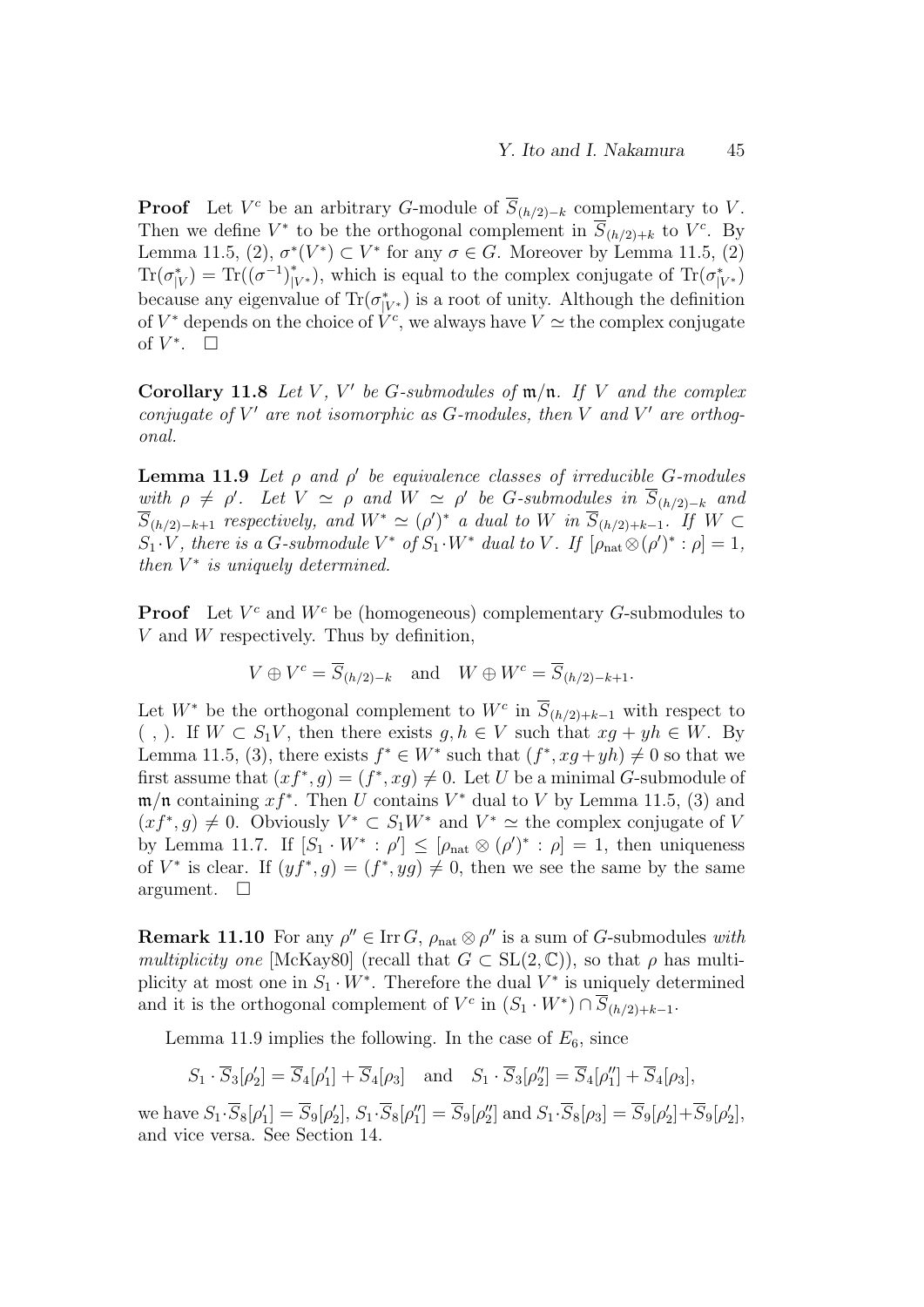### 11.11 Partial proofs of Theorems 10.5 and 10.6.

Since  $\text{Tr}_{\overline{S}_k}$  is real for any k,  $S_k$  contains any G-module and its complex conjugate with equal multiplicities. Theorem 10.5, (3) is clear from Lemma 11.5, (3) and Lemma 11.7. Theorem 10.5, (4) follows from Lemma 11.2. Theorem 10.6, (2) as well as the first half of (3) are clear from Lemma 11.9.

# 12 The cyclic groups  $A_n$

### 12.1 Characters

Let x, y be coordinates on  $\mathbb{A}^2$  and  $\mathfrak{m} = (x, y)$  be the maximal ideal of  $\mathbb{A}^2$  at the origin. Let G be the cyclic group of order  $n+1$  with generator  $\sigma$ . Let  $\varepsilon$ be a primitive  $(n + 1)$ st root of unity. We define the action of the generator  $\sigma$  on  $\mathbb{C}^2$  by  $(x, y) \mapsto (x, y)\sigma = (\varepsilon x, \varepsilon^{-1}y)$ . The simple singularity of type  $A_n$ is the quotient  $S_G = \mathbb{A}^2/G$ . Let  $\mathfrak{m}_S$  be the maximal ideal of  $S_G$  at the origin and  $\mathfrak{n} := \mathfrak{m}_S \mathcal{O}_{\mathbb{A}^2}$ .

The Coxeter number h of  $A_n$  is equal to  $n + 1$ . Let  $\rho_0$  be the trivial character, and  $\rho_i$  for  $1 \leq i \leq n$  the character with  $\rho_i(\sigma) = \varepsilon^i$ . Then  $e(\rho_i) = i$ and  $h - e(\rho_i) = n + 1 - i$ .

**Lemma 12.2** Any  $I \in \text{Hilb}^G(\mathbb{A}^2)$  is one of the following ideals of colength  $n+1$ :

$$
I(\Sigma):=\prod_{\mathfrak{p}\in\Sigma}\mathfrak{m}_{\mathfrak{p}}=(x^{n+1}-a^{n+1},xy-ab,y^{n+1}-b^{n+1}),
$$

where  $\Sigma = G \cdot (a, b)$  is a G-orbit of  $\mathbb{A}^2$  disjoint from the origin; or

$$
I_i(p_i:q_i) := (p_i x^i - q_i y^{n+1-i}, xy, x^{i+1}, y^{n+2-i}),
$$

for some  $1 \leq i \leq n$  and some  $[p_i, q_i] \in \mathbb{P}^1$ .

**Proof** Let  $I \in Hilb^G(\mathbb{A}^2)$  with  $I \subset \mathfrak{m}$ . Then by Corollary 9.5,  $\mathcal{O}_{\mathbb{A}^2}/I \simeq$  $\mathbb{C}[G] \simeq \bigoplus_{i=0}^n \rho_i$  as G-modules. Thanks to Corollary 9.6, we define  $N := \mathfrak{m}/\mathfrak{n}$ and  $M := I/\mathfrak{n}$ , and for each  $i \neq 0$ , let  $M[\rho_i]$  and  $N[\rho_i]$  be the  $\rho_i$ -part of M, respectively N. Then  $N[\rho_i] \simeq \rho_i^{\oplus 2}$  $\hat{y}^{2}$ , spanned by  $x^{i}$  and  $y^{n+1-i}$ , while  $M[\rho_i] \simeq \rho_i$  for all  $i \neq 0$ . It follows that for each i, there exists  $[p_i, q_i] \in \mathbb{P}^1$ such that  $p_i x^i - q_i y^{n+1-i} \in M$ . If  $p_i q_i \neq 0$  for some i, then setting  $u :=$  $p_i x^i - q_i y^{n+1-i}$ , we have  $M = (u) + \mathfrak{n}/\mathfrak{n}$  and  $I = (u, xy)$  where i is obviously uniquely determined by *I*. If M contains no  $p_i x^i - q_i y^{n+1-i}$  with  $p_i q_i \neq 0$  for any *i*, then  $I = (x^j, y^{n+2-j}, xy)$  for some *j*.  $\square$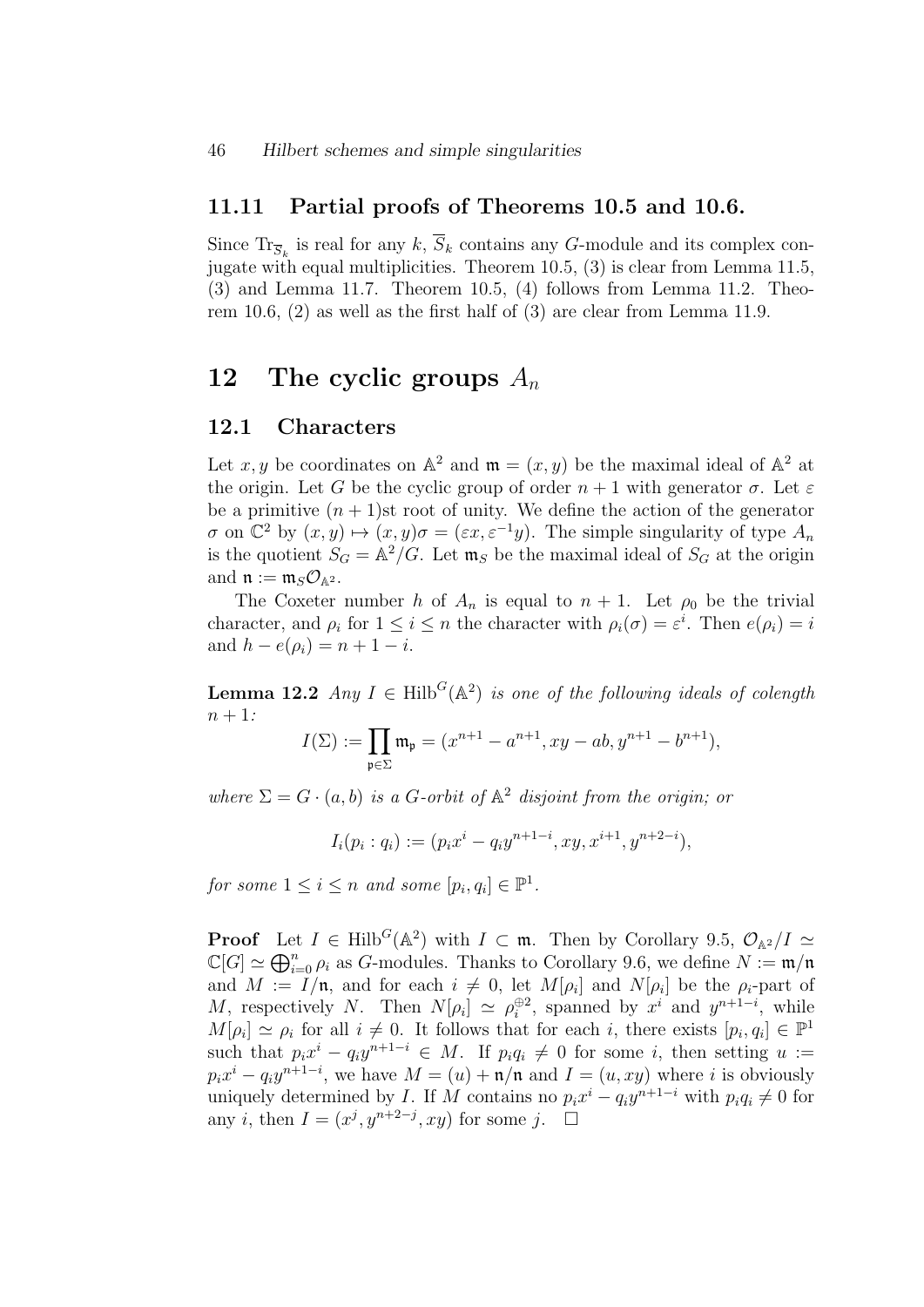**Theorem 12.3** Let a and b be the parameters of  $A^2$  on which the group G acts by  $g(a, b) = (\varepsilon a, \varepsilon^{-1} b).$ 

Let  $S = \mathbb{A}^2/G := \operatorname{Spec} \mathbb{C}[a^{n+1}, ab, b^{n+1}]$  and  $\widetilde{S} \to S$  its toric minimal resolution, with affine charts  $U_i$  defined by

$$
U_i := \operatorname{Spec} \mathbb{C}[s_i, t_i] \quad \text{for } 1 \le i \le n+1,
$$

where  $s_i := a^i/b^{n+1-i}$  and  $t_i := b^{n+2-i}/a^{i-1}$ . Then the isomorphism of Secondwith Hilb<sup>G</sup>( $\mathbb{A}^2$ ) is given by (the morphism defined by the universal property of  $\text{Hilb}^n(\mathbb{A}^2)$  from) two dimensional flat families of subschemes defined by the G-invariant ideals of  $\mathcal{O}_{\mathbb{A}^2}$ 

$$
\mathcal{I}_i(s_i, t_i) := (x^i - s_i y^{n+1-i}, xy - s_i t_i, y^{n+2-i} - t_i x^{i-1})
$$

for  $1 \le i \le n+1$ .

**Proof** Note first that  $\mathcal{I}_i(s_i, 0) = I_i(1 : s_i)$  and  $\mathcal{I}_i(0, t_i) = I_{i-1}(t_i : 1)$  for  $i \geq 2$ .

If  $ab = s_i t_i \neq 0$ , we see  $\mathcal{I}_i(s_i, t_i) = (x^{n+1} - a^{n+1}, xy - ab, y^{n+1} - b^{n+1}).$ In fact, let  $p = (a, b) \neq (0, 0) \in \mathbb{A}^2$  and  $\Sigma := \{p \cdot g : g \in G\}$ . It is clear that  $\mathcal{I}_i(s_i,t_i) \subset \mathfrak{m}_p$  so that  $\mathcal{I}_i(s_i,t_i) \subset I_{\Sigma}$  by the G-invariance of  $\mathcal{I}_i(s_i,t_i)$ . Since the colengths of  $\mathcal{I}_i(s_i, t_i)$  and  $I_\Sigma$  in  $\mathcal{O}_{\mathbb{A}^2}$  are equal to  $n+1$ ,  $\mathcal{I}_i(s_i, t_i) = I_\Sigma$  $(x^{n+1} - a^{n+1}, xy - ab, y^{n+1} - b^{n+1}).$ 

By the universality of  $Hilb^{n}(\mathbb{A}^{2})$  and by Lemma 12.2, we have a finite birational morphism of  $\widetilde{S}$  onto a smooth surface Hilb<sup>G</sup>( $\mathbb{A}^2$ ). It follows that  $\widetilde{S} \simeq \text{Hilb}^G(\mathbb{A}^2). \quad \Box$ 

**Theorem 12.4 (Duality for**  $A_n$ ) Assume that G is cyclic. Then for any  $\rho \in \text{Irr } G$  there exists a unique pair  $V_{el}^+$  $\mathcal{C}^+_{e(\rho)}(\rho)$  and  $V^-_{n+1}$  $\bar{r}_{n+1-e(\rho)}^{-}(\rho)$  of homogeneous G-submodules of  $S_{e(\rho)}(\mathfrak{m}/\mathfrak{n})[\rho]$  and  $S_{n+1-e(\rho)}(\mathfrak{m}/\mathfrak{n})[\rho]$  such that

- 1.  $V_{e}^{+}$  $V_{e(\rho)}^{+}(\rho) \simeq V_{n+}^{-}$  $\gamma_{n+1-e(\rho)}^{-}(\rho) \simeq \rho$ , and
- 2. if  $\rho$  and  $\rho'$  are adjacent with  $e(\rho) = e(\rho') + 1$ , then

$$
V_{e(\rho)}^+(\rho)=\{S_1\cdot V_{e(\rho')}^+(\rho')\}[\rho],\quad V_{n+1-e(\rho')}^-(\rho')=\{S_1\cdot V_{n+1-e(\rho)}^-(\rho)\}[\rho'].
$$

**Proof** First we prove uniqueness of  $V_i^{\pm}$  $S_1^{\pm}(\rho)$ . Since  $S_1 = \rho_1 \oplus \rho_n$ , we have unique choices  $V_1^+(\rho_1) = S_1[\rho_1] = \{x\}$  and  $V_1^-(\rho_n) = S_1[\rho_n] = \{y\}$ . Then we have

$$
V_{i+1}^+(\rho_{i+1}) = \{S_1 \cdot V_i^+(\rho_i)\}[\rho_{i+1}] = \{x^{i+1}\}
$$
  

$$
V_{n+1-i}^-(\rho_i) = \{S_1 \cdot V_{n-i}^-(\rho_{i+1})[\rho_i] = \{y^{n+1-i}\}.
$$

In fact, this follows from (2) by induction. This proves Theorem 12.4.  $\Box$ 

Theorem 10.4 for G cyclic follows from setting  $E(\rho_i) = E_i$ . There is a way of understanding  $I_i(p_i, q_i)$  similar to that of Theorem 10.7.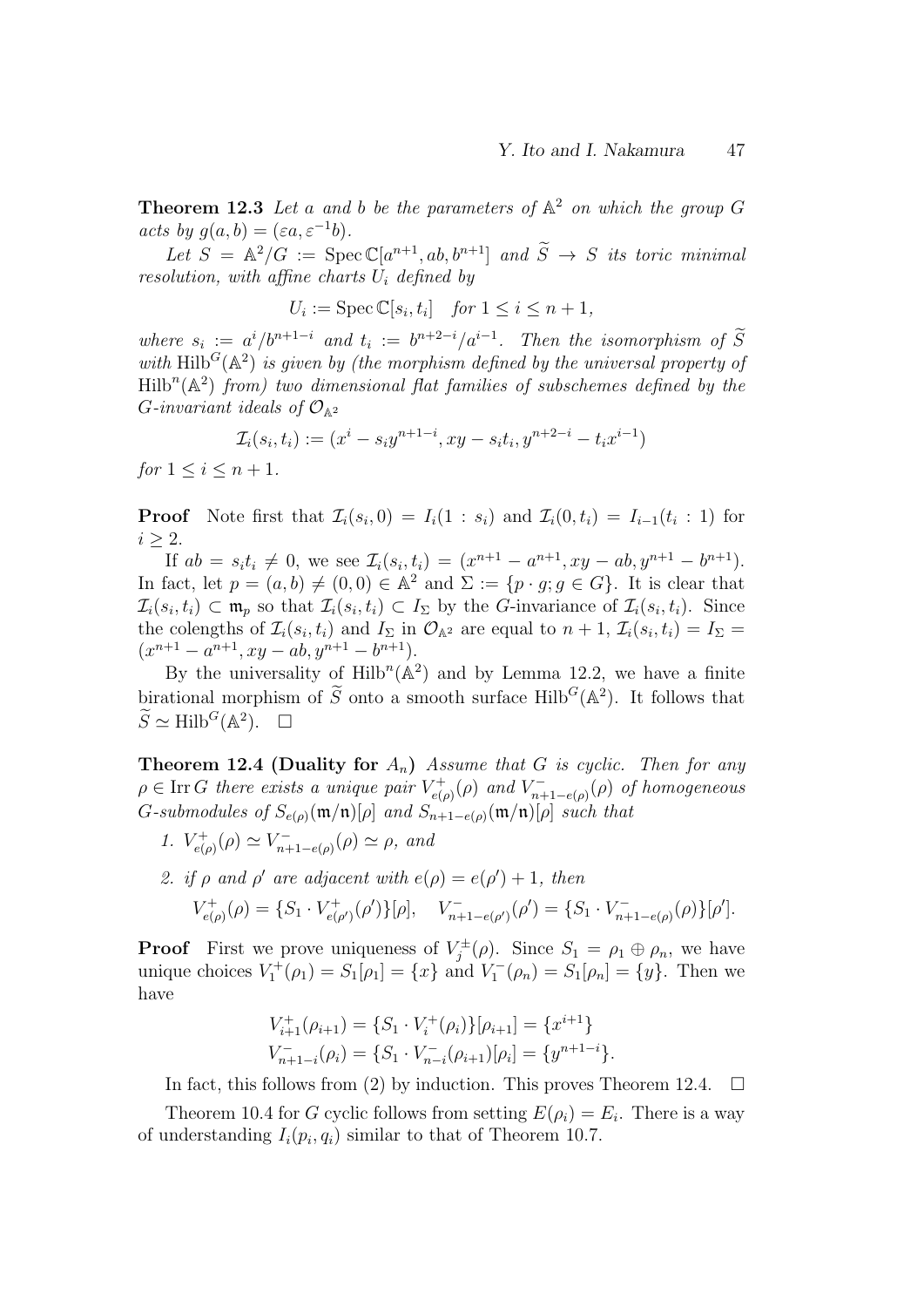# 13 The binary dihedral groups  $D_n$

### 13.1 Binary dihedral group

Let G be the subgroup of  $SL(2, \mathbb{C})$  of order  $4n-8$  generated by two elements  $\sigma$  and  $\tau$ :

$$
\sigma = \begin{pmatrix} \varepsilon, & 0 \\ 0, & \varepsilon^{-1} \end{pmatrix}, \quad \tau = \begin{pmatrix} 0, & 1 \\ -1, & 0 \end{pmatrix},
$$

where  $\varepsilon$  is a primitive  $\ell := (2n - 4)$ th root of unity. Then we have

$$
\sigma^{2n-4} = 1
$$
,  $\tau^4 = 1$ ,  $\sigma^{n-2} = \tau^2$ ,  $\tau \sigma \tau^{-1} = \sigma^{-1}$ .

The group G is called the *binary dihedral group*  $\mathbb{D}_{n-2}$ . The Coxeter number h of  $D_n$  is equal to  $2n-2$ . See Table 6 for the characters of  $D_n$ .

G acts on  $\mathbb{A}^2$  from the right by  $(x, y) \mapsto (x, y)g$  for  $g \in G$ . The ring of all G-invariant polynomials is generated by  $x^{\ell} + y^{\ell}$ ,  $xy(x^{\ell} - y^{\ell})$  and  $x^2y^2$ . By Theorem 9.3,  $X_G := \text{Hilb}^G(\mathbb{A}^2)$  is a minimal resolution of  $S_G := \mathbb{A}^2/G$  with a simple singularity of type  $D_n$ .

**Remark 13.2** We note that if we let  $H$  be the (normal) subgroup of  $G$ generated by  $\sigma$  and  $N := G/H$ , N acts on  $\text{Hilb}^H(\mathbb{A}^2)$  so that we have a minimal resolution  $\text{Hilb}^N(\text{Hilb}^H(\mathbb{A}^2))(\simeq X_G)$  of  $S_G$ .

### 13.3 Symmetric tensors modulo n

Recall  $\ell := 2n-4$ . Let  $S_m$  be the space of symmetric m-tensors of  $\rho_{nat} := \rho_2$ , that is, the space of homogeneous polynomials of degree m and  $\overline{S}_m$  the images of  $S_m$  in  $\mathfrak{m}/\mathfrak{n}$ . They decompose into irreducible G-modules as follows. Let  $\rho_1 := \rho'_0 + \rho'_1$ ,  $\rho_{n-1} := \rho'_{n-1} + \rho'_n$  and  $\rho_k := \rho_j$  if  $k \equiv j \mod 2n-4$ . Then we have

$$
S_m = \begin{cases} \rho'_0 + \rho_3 + \rho_5 + \dots + \rho_{m-1} + \rho_{m+1} & \text{for } m \equiv 0 \mod 4, \\ \rho'_1 + \rho_3 + \rho_5 + \dots + \rho_{m-1} + \rho_{m+1} & \text{for } m \equiv 2 \mod 4, \\ \rho_2 + \rho_4 + \rho_6 + \dots + \rho_{m-1} + \rho_{m+1} & \text{for } m \equiv 1,3 \mod 4. \end{cases}
$$

### 13.4

By Table 7 we see that  $\mathfrak{m}/\mathfrak{n} \simeq (\mathbb{C}[G] \ominus \rho_0)^{\oplus 2}$ . This isomorphism is realized by giving G-submodules  $2\rho'_i$  for  $i = 1, n - 1, n$  and  $4\rho_i$  for  $2 \le i \le n - 2$  explicitly as follows. We define a G-submodule of  $\mathfrak{m}/\mathfrak{n}$  by  $\bar{V}_i(\rho_j) := S_i(\mathfrak{m}/\mathfrak{n})[\rho_j]$ , and define  $V_i(\rho_j)$  to be a G-submodule of  $S_i$  such that  $V_i(\rho_j) \simeq \bar{V}_i(\rho_j)$  and  $V_i(\rho_j) \equiv$  $\bar{V}_i(\rho_j)$  mod **n**. We use  $V_i(\rho_j)$  and  $\bar{V}_i(\rho_j)$  interchangeably whenever this is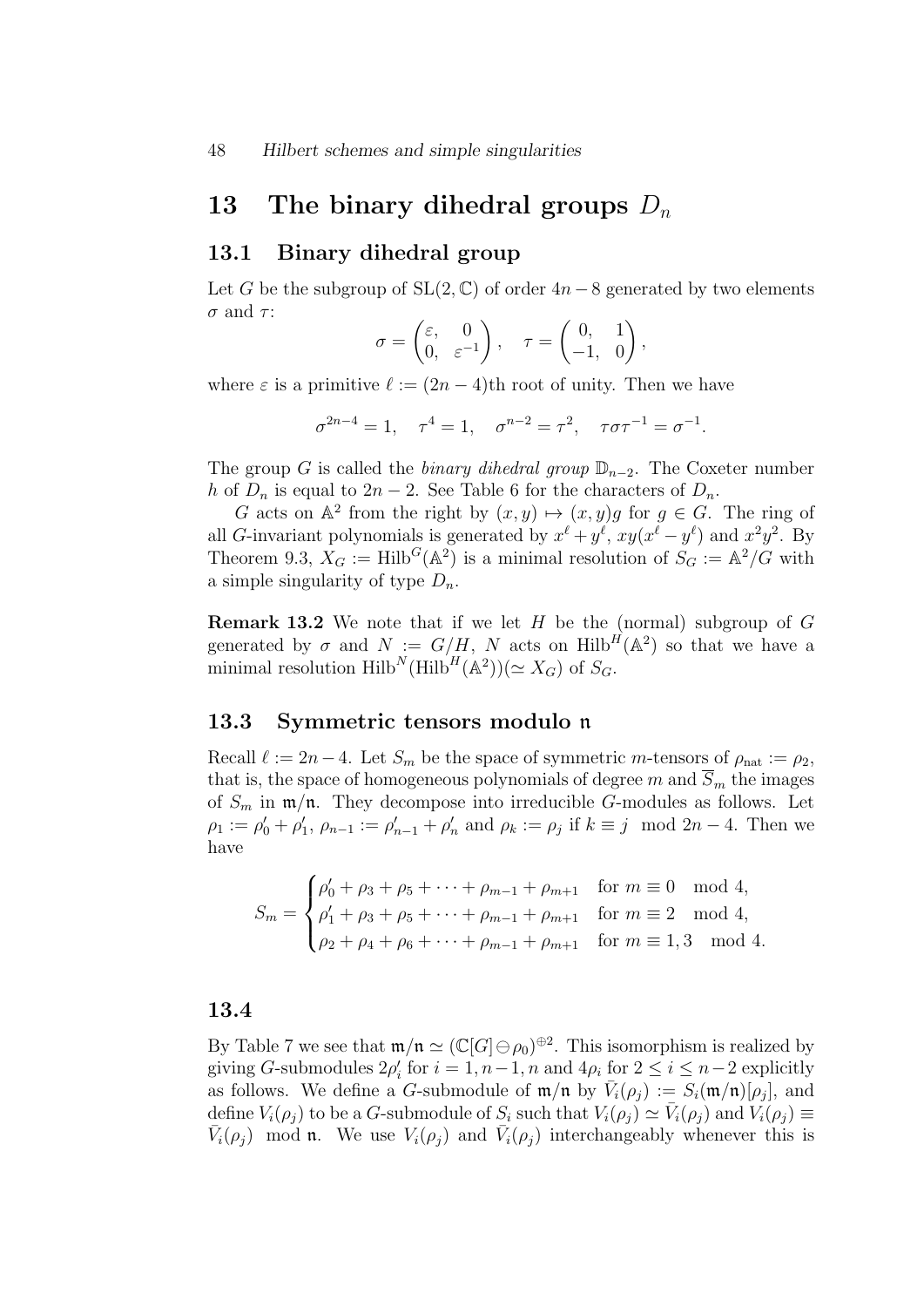| $\varrho$     | - 1            | $\sigma$                                   | $\tau$   | $\overline{d}$ | $(\frac{n}{2} \pm d)$ |
|---------------|----------------|--------------------------------------------|----------|----------------|-----------------------|
| $\rho'_0$     | -1             | $\overline{1}$                             |          | $(n-3)$        |                       |
| $\rho'_1$     |                | $\overline{1}$                             | $-1$     | $n-3$          | $(2,\ell)$            |
| $\rho_2$      |                | $\varepsilon + \varepsilon^{-1}$           | $\theta$ | $n-4$          | $(3, \ell - 1)$       |
| $\rho_k$      | $\overline{2}$ | $\varepsilon^{k-1} + \varepsilon^{-(k-1)}$ | $\theta$ | $n-2-k$        | $(k+1, \ell+1-k)$     |
| $\rho_{n-2}$  | 2              | $\varepsilon^{n-3} + \varepsilon^{-(n-3)}$ | $\theta$ | $\overline{0}$ | $(n-1,n-1)$           |
| $\rho'_{n-1}$ |                | $-1$                                       | $i^n$    |                | $(n-2,n)$             |
| $\rho'_n$     | -1             | $-1$                                       | $-i^n$   |                | $(n-2,n)$             |

Table 6: Character table of  $\mathcal{D}_n$ 

|                     | $m \overline{S}_m$                           |                   | $m \bar{S}_m$                                |
|---------------------|----------------------------------------------|-------------------|----------------------------------------------|
| 0                   | $\Omega$                                     | $\ell+2$ 0        |                                              |
| $\mathbf{1}$        | $\rho_2$                                     | $\ell+1$ $\rho_2$ |                                              |
|                     | 2 $\rho'_1 + \rho_3$                         |                   | $\ell$ $\rho'_1 + \rho_3$                    |
|                     | 3 $\rho_2 + \rho_4$                          |                   | $\ell - 1$ $\rho_2 + \rho_4$                 |
|                     |                                              |                   |                                              |
|                     | $k$ $\rho_{k-1} + \rho_{k+1}$                |                   | $\ell - k + 2$ $\rho_{k-1} + \rho_{k+1}$     |
|                     | $n-2$ $\rho_{n-3} + \rho'_{n-1} + \rho'_{n}$ |                   | $n \quad \rho_{n-3} + \rho'_{n-1} + \rho'_n$ |
| $n-1$ $2\rho_{n-2}$ |                                              |                   |                                              |

Table 7: Irreducible decompositions of  $\overline{S}_m(D_n)$ 

| $V_2(\rho'_1)$         | xy                                     |                                     | $V_{\ell}(\rho'_1)$ $x^{\ell} - y^{\ell}$             |
|------------------------|----------------------------------------|-------------------------------------|-------------------------------------------------------|
|                        |                                        |                                     |                                                       |
| $V_{k-1}(\rho_k)$      | $x^{k-1}, y^{k-1}$                     | $V_{k+1}(\rho_k)$                   | $x^k y, xy^k$                                         |
| $V_{\ell-k+1}(\rho_k)$ | $x^{\ell-k+1}, y^{\ell-k+1}$           |                                     | $V_{\ell-k+3}(\rho_k)$ $x^{\ell-k+2}y, xy^{\ell-k+2}$ |
|                        |                                        |                                     |                                                       |
| $V_{n-3}(\rho_{n-2})$  | $x^{n-3}, y^{n-3}$                     | $V_{n+1}(\rho_{n-2})$ $x^n y, xy^n$ |                                                       |
| $V_{n-1}(\rho_{n-2})$  | $x^{n-1}, y^{n-1}, x^{n-2}y, xy^{n-2}$ |                                     |                                                       |
| $V'_{n-1}(\rho_{n-2})$ | $x^{n-1}, y^{n-1}$                     | $V''_{n-1}(\rho_{n-2})$             | $x^{n-2}y, xy^{n-2}$                                  |
| $V_{n-2}(\rho'_{n-1})$ | $x^{n-2} - i^n y^{n-2}$                |                                     | $V_n(\rho'_{n-1})$ $xy(x^{n-2}+i^n y^{n-2})$          |
| $V_{n-2}(\rho'_n)$     | $x^{n-2} + i^n y^{n-2}$                | $V_n(\rho'_n)$                      | $xy(x^{n-2} - i^n y^{n-2})$                           |

Table 8:  $V_m(\rho)(D_n)$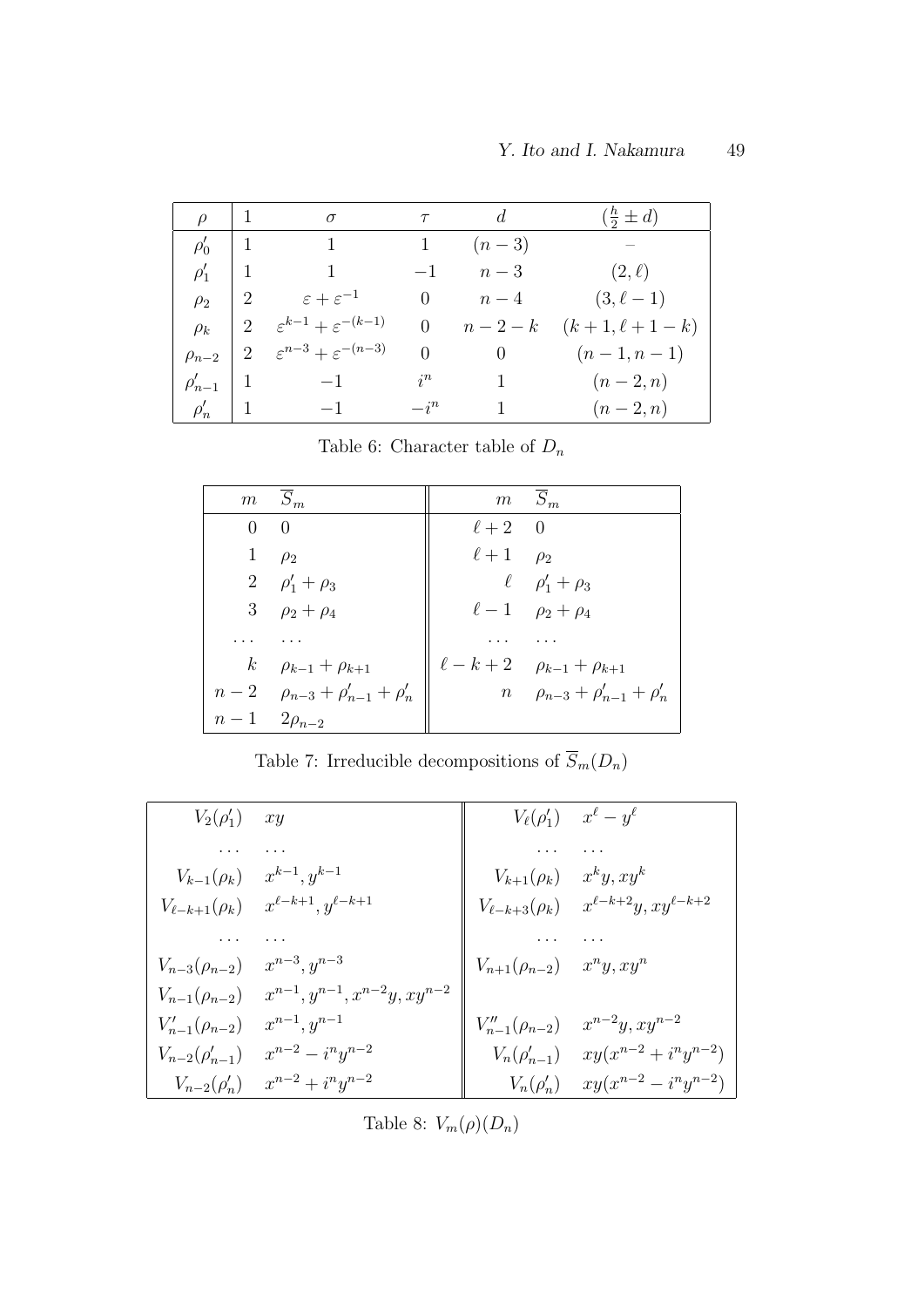#### 50 Hilbert schemes and simple singularities

harmless. We see easily that  $V_i(\rho_j) \simeq \rho_j$  or 0 except for  $(i, j) = (n-1, n-2)$ , while  $V_{n-1}(\rho_{n-2}) \simeq \rho_{n-2}^{\oplus 2}$ . We list the nonzero *G*-submodules of  $\mathfrak{m}/\mathfrak{n}$ .

It is easy to see that **n** is generated by  $x^{\ell} + y^{\ell}$ ,  $(x^{\ell} - y^{\ell})xy$  and  $x^2y^2$ . We also note that  $x^{\ell+2}$ ,  $y^{\ell+2} \in \mathfrak{n}$  and that  $\mathfrak{m}/\mathfrak{n}$  is spanned by  $x^i$ ,  $y^i$ ,  $x^iy$  and  $xy^i$  for  $1 \leq i \leq \ell$  with the single relation  $x^{\ell} + y^{\ell} \equiv 0 \mod \mathfrak{n}$ . Hence we see easily that  $\mathfrak{m}/\mathfrak{n}$  is the sum of the above  $V_i(\rho_j)$ . It follows that  $\mathfrak{m}/\mathfrak{n} \simeq$  $\sum_{\rho \in \text{Irr } G} 2 \deg(\rho) \rho \simeq (\mathbb{C}[G] \ominus \rho_0)^{\oplus 2}.$ 

#### 13.5 A sketch for  $D_5$

Before starting on the general case, we sketch the case of  $D_5$  without rigorous proofs. First we recall

$$
V_2(\rho'_1) = \{xy\}, \quad V_6(\rho'_1) = \{x^6 - y^6\},
$$
  
\n
$$
V_3(\rho_2) = \{x^2y, xy^2\}, \quad V_5(\rho_2) = \{x^5, y^5\}.
$$

We consider the case  $\mathcal{I}(W) \in E(\rho'_1) \setminus P(\rho'_1, \rho_2)$ . Let  $\mathcal{I}(W) := W\mathcal{O}_{\mathbb{A}^2} + \mathfrak{n}$ for any nonzero G-module  $W \in \mathbb{P}(V_2(\rho'_1) + V_6(\rho'_1)) = \mathbb{P}(\lbrace xy, x^6 - y^6 \rbrace)$  such that  $W \neq V_6(\rho'_1)$ , that is,  $W \neq \{x^6 - y^6\}$ . Then we see that

$$
\mathcal{I}(W)/\mathfrak{n} = W + \sum_{k=1}^{5} S_1 W + \mathfrak{n}/\mathfrak{n} = W + \sum_{k=1}^{5} S_k V_2(\rho'_1) + \mathfrak{n}/\mathfrak{n}
$$
  
\n
$$
\simeq W + \rho_2 + \rho_3 + (\rho'_4 + \rho'_5) + \rho_3 + \rho_2 \simeq \sum_{\rho \in \operatorname{Irr} G} \deg(\rho)\rho.
$$

Therefore  $\mathcal{I}(W) \in \text{Hilb}^G(\mathbb{A}^2)$ . It is clear  $V(\mathcal{I}(W)) := \mathcal{I}(W)/\mathfrak{m}\mathcal{I}(W) + \mathfrak{n} \simeq$  $W \simeq \rho'_1$ . It follows that  $\mathcal{I}(W) \in E(\rho'_1) \setminus P(\rho'_1, \rho_2)$ . Hence we have

$$
\lim_{W \to V_6(\rho'_1)} \mathcal{I}(W) = V_6(\rho'_1) + \sum_{k \ge 1} S_k V_2(\rho'_1)
$$
  
=  $\mathcal{I}(V_6(\rho'_1) \oplus S_1 V_2(\rho'_1)) = \mathcal{I}(V_6(\rho'_1) \oplus V_3(\rho_2)) \in P(\rho'_1, \rho_2),$ 

where  $S_1 \otimes V_2(\rho'_1) \simeq S_1V_2(\rho'_1) \simeq V_3(\rho_2) \simeq \rho_2$ . The factor  $S_1 \otimes V_2(\rho'_1) \simeq$  $\rho_2$  among generators of  $P(\rho'_1, \rho_2)$  explains the relation between tensoring by  $S_1 \simeq \rho_2$  and the intersection of  $E(\rho'_1)$  with  $E(\rho_2)$  in McKay's observation.

Next we consider  $W \in \mathbb{P}(V_3(\rho_2) \oplus V_5(\rho_2))$  with  $W \neq V_3(\rho_2), V_5(\rho_2)$ . We have

$$
\mathcal{I}(W)/\mathfrak{n} := W + \sum_{k \ge 1} S_k W + \mathfrak{n}/\mathfrak{n}
$$
  
=  $W + \sum_{k \ge 1}^2 S_k V_3(\rho_2) + \overline{S}_6 + \overline{S}_7 + \mathfrak{n}/\mathfrak{n}$   
 $\simeq W + \rho_3 + (\rho'_4 + \rho'_5) + (\rho'_1 + \rho_3) + \rho_2 \simeq \sum_{\rho \in \text{Irr } G} \text{deg}(\rho)\rho.$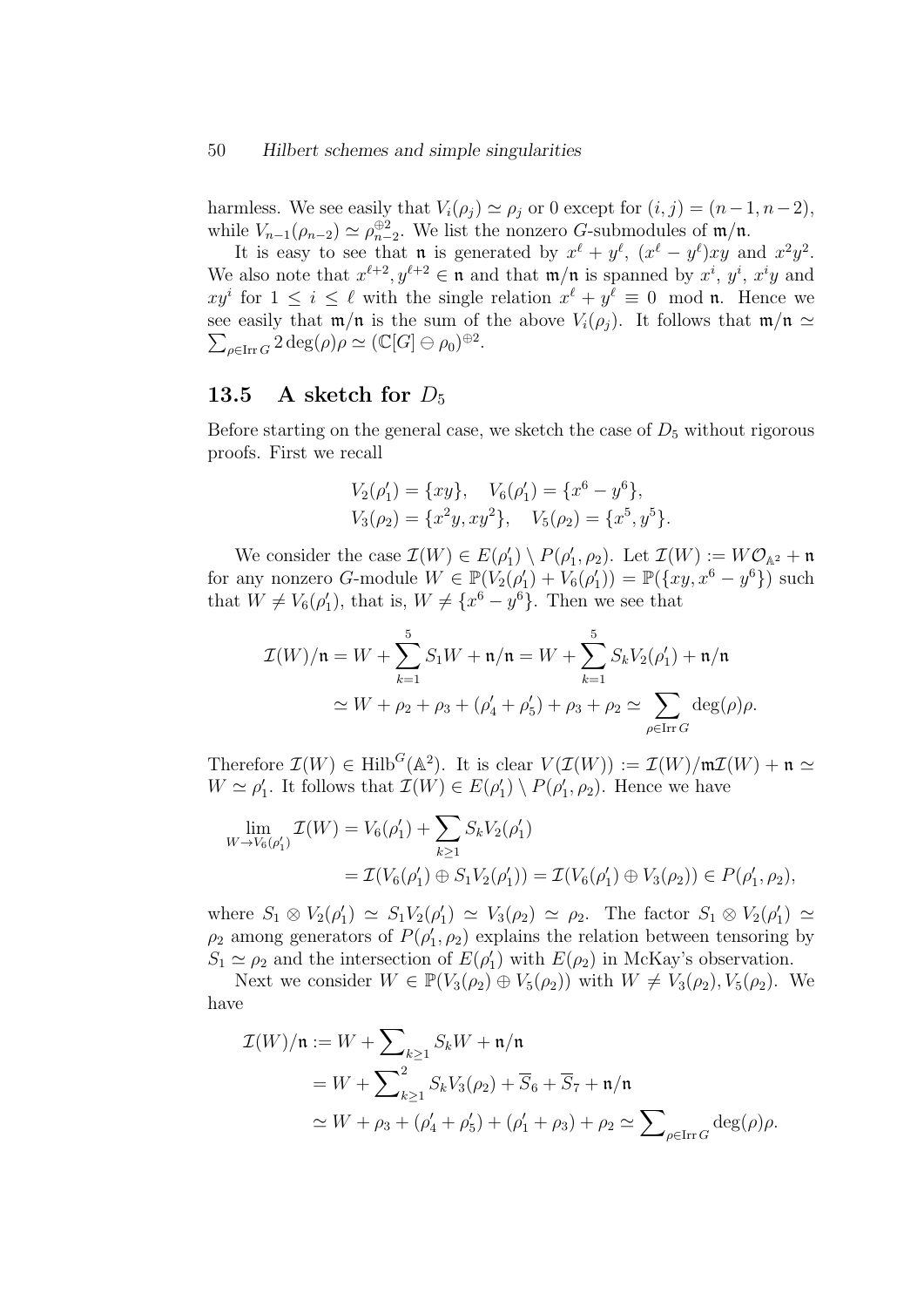Since  $\overline{S}_6 = V_6(\rho'_1) + S_3V_3(\rho_2) \neq S_3V_3(\rho_2)$ , we have

$$
\lim_{W \to V_3(\rho_2)} \mathcal{I}(W) = V_6(\rho'_1) + V_3(\rho_2) + \sum_{k \ge 1} S_k V_3(\rho_2)
$$
  
=  $\mathcal{I}(V_6(\rho'_1) \oplus V_3(\rho_2)) \in P(\rho'_1, \rho_2)$   
=  $\mathcal{I}(\{S_1 V_5(\rho_2)\}[\rho'_1] \oplus V_3(\rho_2)),$ 

where  $V_6(\rho'_1) = \{S_1V_5(\rho_2)\}[\rho'_1] \simeq \rho'_1$ , and  $\{S_1V_5(\rho_2)\}[\rho'_1] = V_6(\rho'_1) \simeq \rho'_1$  is by definition the sum of all the  $\rho'_1$  factors of  $S_1V_5(\rho_2) \simeq S_1 \otimes V_5(\rho_2)$ . Hence

$$
\lim_{\substack{W \to V_6(\rho'_1) \\ W \simeq \rho'_1}} \mathcal{I}(W) = \lim_{\substack{W \to V_3(\rho_2) \\ W \simeq \rho_2}} \mathcal{I}(W) \in P(\rho'_1, \rho_2).
$$

The above argument explains the relation between tensoring by  $\rho_2$  =  $\rho_{\text{nat}}$  and the intersection of two rational curves. The argument also shows that  $E(\rho)$  is naturally identified with  $\mathbb{P}(V_{4-d(\rho)}(\rho) + V_{4+d(\rho)}(\rho))$ , the set of all nontrivial proper G-submodules of  $V_{4-d(\rho)}(\rho) + V_{4+d(\rho)}(\rho) \simeq \rho^{\oplus 2}$ , which is isomorphic to  $\mathbb{P}^1$  by Schur's lemma.

Now we consider the general case. We restate Theorem 10.7 as follows.

**Theorem 13.6** Let E be the exceptional set of the morphism  $\pi: X_G \to S_G$ , and  $\text{Sing}(E)$  the singular points of E. Let  $E(\rho)$  be an irreducible component of E for  $\rho \in \text{Irr } G$  and  $E^0(\rho) := E(\rho) \setminus \text{Sing}(E)$ . Then  $E^0(\rho)$  and  $\text{Sing}(E)$ are as follows:

$$
E^{0}(\rho'_{1}) = \left\{ \mathcal{I}(W); \begin{aligned} &W \subset V_{2}(\rho'_{1}) \oplus V_{\ell}(\rho'_{1}) \\ &W \neq 0, V_{\ell}(\rho'_{1}) \end{aligned} \right\},
$$
  
\n
$$
E^{0}(\rho_{k}) = \left\{ \mathcal{I}(W); \begin{aligned} &W \subset V_{k+1}(\rho_{k}) \oplus V_{\ell-k+1}(\rho_{k}) \\ &W \neq 0, V_{k+1}(\rho_{k}), V_{\ell-k+1}(\rho_{k}) \end{aligned} \right\} \quad \text{for } 2 \leq k \leq n-3,
$$
  
\n
$$
E^{0}(\rho_{n-2}) = \left\{ \mathcal{I}(W); \begin{aligned} &W \subset V_{n-1}(\rho_{n-2}), W \neq 0, V_{n-1}''(\rho_{n-2}) \\ &W \neq S_{1} \cdot V_{n-2}(\rho'_{j}) \quad \text{for } j = n-1, n \end{aligned} \right\},
$$
  
\n
$$
E^{0}(\rho_{j}) = \left\{ \mathcal{I}(W); \begin{aligned} &W \subset V_{n-2}(\rho'_{j}) \oplus V_{n}(\rho'_{j}) \\ &W \neq 0, V_{n}(\rho'_{j}) \end{aligned} \right\} \quad \text{for } j = n-1, n;
$$

and

Sing(E) = 
$$
\begin{cases} P(\rho'_1, \rho_2), & P(\rho_k, \rho_{k+1}) & \text{for } 2 \leq k \leq n-3 \\ P(\rho_{n-2}, \rho'_{n-1}), & P(\rho_{n-2}, \rho'_n) \end{cases}
$$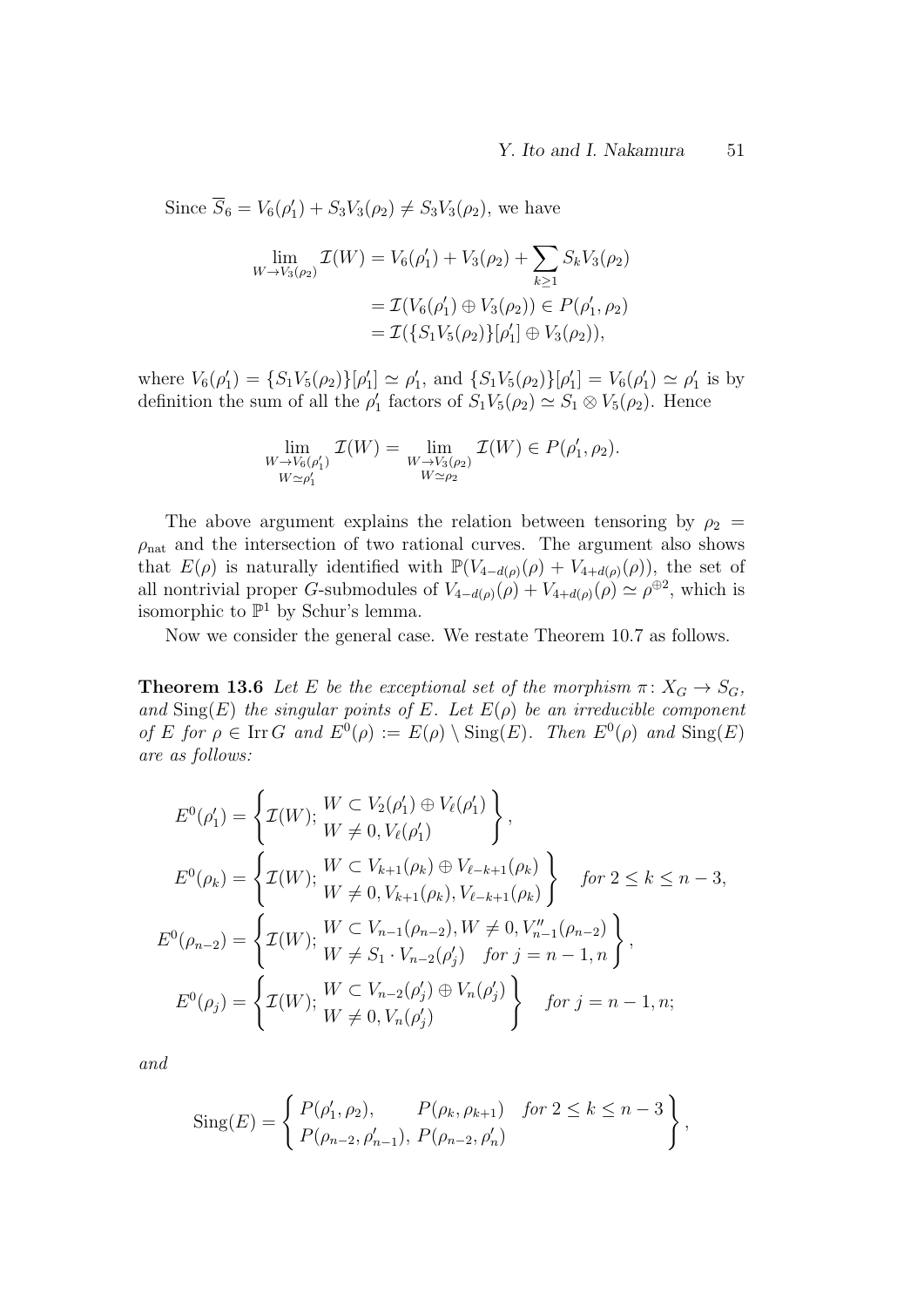where

$$
P(\rho'_1, \rho_2) = \mathcal{I}(V_{\ell}(\rho'_1) \oplus V_3(\rho_2)),
$$
  
\n
$$
P(\rho_k, \rho_{k+1}) = \mathcal{I}(V_{\ell-k+1}(\rho_k) \oplus V_{k+2}(\rho_{k+1})) \text{ for } 2 \le k \le n-4,
$$
  
\n
$$
P(\rho_{n-3}, \rho_{n-2}) = \mathcal{I}(V_n(\rho_{n-3}) \oplus V''_{n-1}(\rho_{n-2})),
$$
  
\n
$$
P(\rho_{n-2}, \rho'_j) = \mathcal{I}(S_1V_{n-2}(\rho'_j) \oplus V_n(\rho'_j)).
$$

### 13.7 Proof of Theorem 13.6 – Start

For  $2 \leq k \leq n-2$ , write  $C(\rho_k)$  for the set of all proper G-submodules of  $V_{k+1}(\rho_k) \oplus V_{\ell-k+1}(\rho_k)$ ; similarly, let  $C(\rho'_1)$  be the set of all proper Gsubmodules of  $V_2(\rho'_1) \oplus V_{\ell}(\rho'_1)$  and for  $i = n - 1, n$ , let  $C(\rho'_i)$  be the set of all proper G-submodules of  $V_{n-2}(\rho_i') \oplus V_n(\rho_i')$ . It is clear that the  $C(\rho_k)$  and  $C(\rho_i')$  are rational curves. As we will see in the sequel, they are embedded naturally into Grass $(\mathfrak{m}/\mathfrak{n}, 2\ell - 2)$ .

Case  $\mathcal{I}(W) \in E(\rho'_1) \setminus P(\rho'_1, \rho_2)$  Let  $\mathcal{I}(W) := W\mathcal{O}_{\mathbb{A}^2} + \mathfrak{n}$  for any nonzero G-module  $W \in C(\rho'_1)$  with  $W \neq V_{\ell}(\rho'_1)$ . First assume  $W = V_2(\rho'_1)$ . Then it is easy to see that  $\mathcal{I}(W)/\mathfrak{n}$  contains  $V_{k+1}(\rho_k)$ ,  $V_{\ell-k+3}(\rho_k)$ ,  $V''_{n-1}(\rho_{n-2})$  and  $V_{n+1}(\rho_{n-2})$  for any  $2 \leq k \leq n-3$ . Similarly  $\mathcal{I}(W)/\mathfrak{n}$  contains  $V_n(\rho'_{n-1})$  and  $V_n(\rho'_n)$  as well as  $W = V_2(\rho'_1)$ . It follows that

$$
\mathcal{I}(W)/\mathfrak{n} = W + \sum_{k=1}^{\ell-1} S_k \bar{V}_2(\rho'_1) = W + \sum_{k=1}^{\ell-2} S_k \bar{V}_2(\rho'_1) + \overline{S}_{\ell+1}
$$

In particular,  $\mathcal{I}(W)/\mathfrak{n} \simeq \sum_{\rho \in \text{Irr } G} \deg(\rho) \rho$ . Hence  $\mathcal{I}(W) \in \text{Hilb}^G(\mathbb{A}^2)$ . We see that

$$
V(\mathcal{I}(W)) := \mathcal{I}(W) / \{ \mathfrak{m} \mathcal{I}(W) + \mathfrak{n} \} \simeq W \simeq \rho'_1.
$$

It follows that  $\mathcal{I}(W) \in E(\rho'_1)$ .

Next we assume  $W \neq V_2(\rho'_1)$ ,  $V_{\ell}(\rho'_1)$ . Then we first see that  $x^3y \in \mathcal{I}(W)$ because  $x^3y - (x^3y - 2tx^{\ell+2}) = 2tx^{\ell+2} \in \mathfrak{n}$ . It follows that  $\mathcal{I}(W)/\mathfrak{n}$  contains  $V_{\ell+1}(\rho_2), V_{k+1}(\rho_k), V_{\ell-k+3}(\rho_k), V''_{n-1}(\rho_{n-2}), V_{n+1}(\rho_{n-2}), V_n(\rho'_{n-1})$  and  $V_n(\rho'_n)$ where  $3 \leq k \leq n-3$ . Since  $S_1 \cdot W + V_{\ell+1}(\rho_2) = V_3(\rho_2) + V_{\ell+1}(\rho_2) \simeq \rho_2^{\oplus 2}$ ,  $\mathcal{I}(W)/\mathfrak{n}$  also contains  $2\rho_2$ . It follows that

$$
\mathcal{I}(W)/\mathfrak{n} = W + \sum_{m \geq 0}^{\ell-2} S_m \bar{V}_2(\rho'_1) = W + \sum_{m=0}^{\ell-3} S_m \bar{V}_2(\rho'_1) + \overline{S}_{\ell+1}.
$$

Hence we have  $\mathcal{I}(W)/\mathfrak{n} \simeq \sum_{\rho \in \text{Irr } G} \deg(\rho) \rho$ . Therefore  $\mathcal{I}(W) \in \text{Hilb}^G(\mathbb{A}^2)$ . By the above structure of  $\mathcal{I}(\tilde{W})/\tilde{\mathfrak{n}}, V(\mathcal{I}(W)) \simeq W \simeq \rho'_1$ . It follows that  $\mathcal{I}(W) \in E(\rho'_1) \setminus P(\rho'_1, \rho_2).$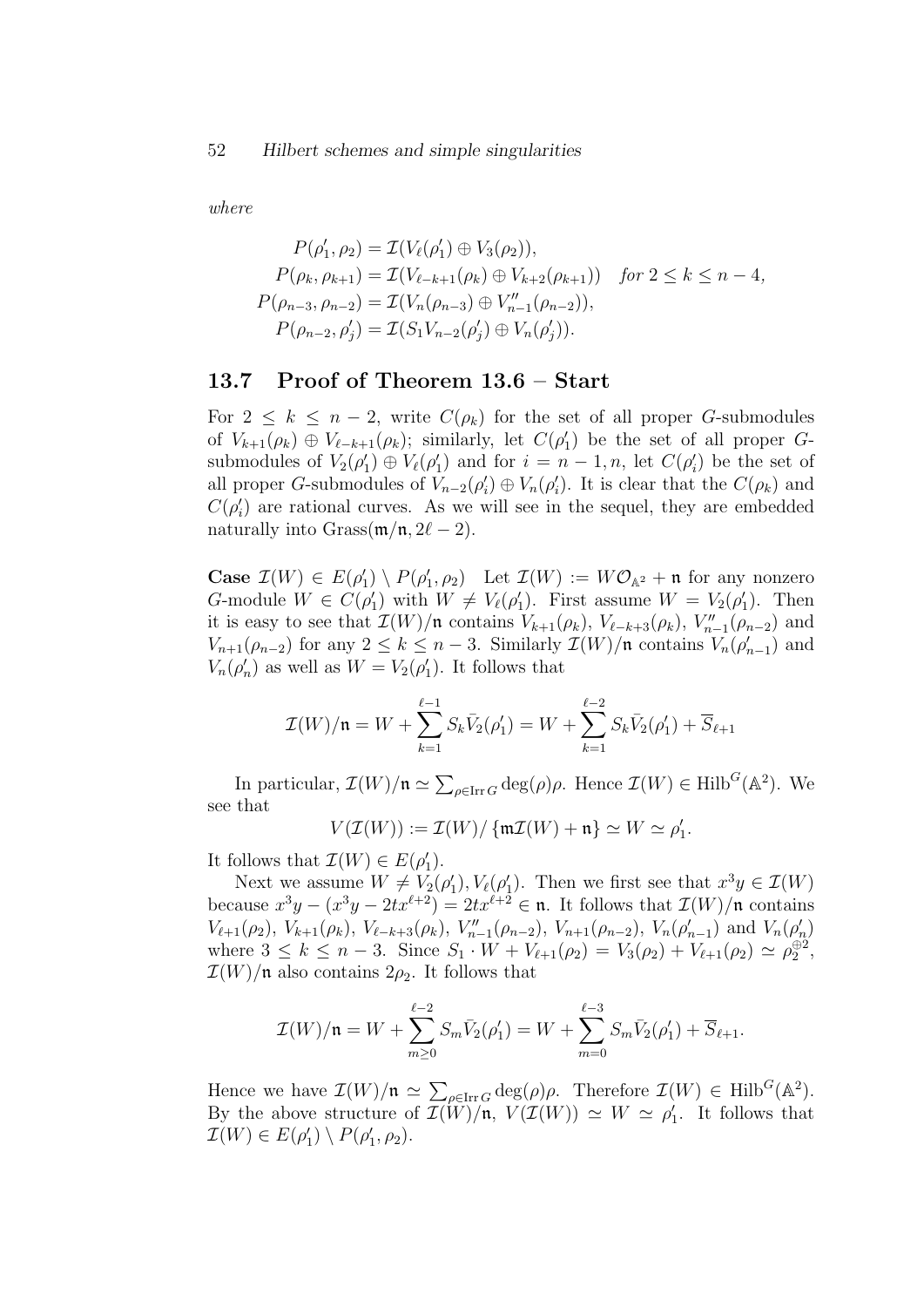Case  $\mathcal{I}(W) \in P(\rho'_1, \rho_2)$  Let  $W = W(\rho'_1, \rho_2) := V_{\ell}(\rho'_1) \oplus V_3(\rho_2)$ . Now  $\mathcal{I}(W)/\mathfrak{n}$  contains  $x^2y$  and  $xy^2$ , hence also  $V_{i+1}(\rho_i)$ ,  $V_{\ell-i+3}(\rho_i)$  for  $3 \leq i \leq$  $n-3, V_{\ell+1}(\rho_2), V_{n+1}(\rho_{n-2}), V_n(\rho'_{n-1})$  and  $V_n(\rho'_n)$ . Similarly,  $\mathcal{I}(W)/\mathfrak{n}$  contains  $V''_{n-1}(\rho_{n-2})$ . We note that  $\{\mathcal{I}(W)/\mathfrak{n}\}\,[\rho'_1] = W = V_{\ell}(\rho'_1) = \{S_1 \cdot V_{\ell-1}(\rho_2)\}\,[\rho'_1]$ and  $\{\mathcal{I}(W)/\mathfrak{n}\}\,[\rho_2] = V_3(\rho_2) \oplus V_{\ell+1}(\rho_2) = S_1 \cdot V_2(\rho'_1) \oplus V_{\ell+1}(\rho_2)$ . It follows that

$$
\mathcal{I}(W)/\mathfrak{n} = W + \sum_{m=0}^{\ell-2} S_m \bar{V}_3(\rho_2) = W + \sum_{m=0}^{\ell-3} S_m \bar{V}_3(\rho_2) + \overline{S}_{\ell+1}
$$

Hence we have  $\mathcal{I}(W)/\mathfrak{n} \simeq \sum_{\rho \in \text{Irr } G} \deg(\rho) \rho$ . Therefore  $\mathcal{I}(W) \in \text{Hilb}^G(\mathbb{A}^2)$ . We also see that  $\mathcal{I}(W) \in P(\rho'_1, \rho_2)$ , because

$$
V(\mathcal{I}(W)) = V_{\ell}(\rho'_1) \oplus \{S_1 \cdot V_2(\rho'_1)\} [\rho_2]
$$
  
=  $\{S_1 \cdot V_{\ell-1}(\rho_2)\} [\rho'_1] \oplus V_3(\rho_2) \simeq \rho'_1 \oplus \rho_2.$ 

**Case**  $\mathcal{I}(W) \in E(\rho_k) \setminus P(\rho_{k+1}, \rho_k)$  for  $2 \leq k \leq n-3$  We consider now  $W \in C(\rho_k) = \mathbb{P}(\rho_k \subset V_{k+1}(\rho_k) \oplus V_{\ell-k+1}(\rho_k))$  with  $W \neq V_{k+1}(\rho_k)$ ,  $V_{\ell-k+1}(\rho_k)$ . Let  $\mathcal{I}(W) = W\mathcal{O}_{\mathbb{A}^2} + \mathfrak{n}$ .

Hence we may assume that  $x^{k+1}y - ty^{\ell-k+1} \in W$  for a nonzero constant t. Since  $x^{k+3}y = x^2(x^{k+1}y - ty^{\ell-k+1}) + tx^2y^{\ell-k+1}$ , and  $x^2y^2 \in \mathfrak{n}, \mathcal{I}(W)$  contains  $x^{k+3}y$ . Similarly,  $ty^{\ell-k+2} = -y(x^{k+1}y - ty^{\ell-k+1}) + x^{k+1}y^2$  gives  $y^{\ell-k+2} \in$  $\mathcal{I}(W)$ . Hence we see that  $\mathcal{I}(W)/\mathfrak{n}$  contains  $V_{\ell-i+1}(\rho_i)$  for  $2 \leq i \leq k-1$ ,  $V_{i+1}(\rho_i)$  for  $k+2 \leq i \leq n-3$ ,  $V_{\ell-i+3}(\rho_i)$  for  $2 \leq i \leq n-3$ ,  $V'_{n-1}(\rho_{n-2})$ ,  $V''_{n-1}(\rho_{n-2}), V_{\ell}(\rho'_1), V_n(\rho'_{n-1})$  and  $V_n(\rho'_n)$ . Since  $xy^{\ell-k+1} \in V_{\ell-k+2}(\rho_{k+1}),$  we have  $V_{\ell-k+3}(\rho_k) \subset \mathcal{I}(W)/\mathfrak{n}$  and  $x^{k+2}y = x(x^{k+1}y - ty^{\ell-k+1}) + txy^{\ell-k+1} \in$  $\mathcal{I}(W)/\mathfrak{n}$ . Hence  $V_{k+2}(\rho_{k+1}) \subset \mathcal{I}(W)/\mathfrak{n}$  if  $k \leq n-4$ . It follows that

$$
\mathcal{I}(W)/\mathfrak{n} = W + \sum_{m=1}^{\ell-k} S_m \bar{V}_{k+1}(\rho_k) + \sum_{m=0}^{k-1} S_m \bar{V}_{\ell-k+2}(\rho_{k-1})
$$
  
=  $W + \sum_{m=1}^{\ell-2k} S_m \bar{V}_{k+1}(\rho_k) + \sum_{m=\ell-k+2}^{\ell+1} \overline{S}_m.$ 

It follows from  $W \simeq \rho_k$  that  $\mathcal{I}(W)/\mathfrak{n} \simeq \sum_{\rho \in \text{Irr } G} \text{deg}(\rho)\rho$ . Therefore  $\mathcal{I}(W) \in$  $\text{Hilb}^G(\mathbb{A}^2)$ . It is easy to see that  $V(\mathcal{I}(W)) \simeq W \simeq \rho_k$  so that  $\mathcal{I}(W) \in E(\rho_k)$ .

**Case**  $\mathcal{I}(W) \in P(\rho_k, \rho_{k+1})$  Let  $W = W(\rho_k, \rho_{k+1}) := V_{\ell-k+1}(\rho_k) \oplus V_{k+2}(\rho_{k+1})$ for  $2 \leq k \leq n-4$ . For  $k = n-3$ , set

$$
W = W(\rho_{n-3}, \rho_{n-2}) := V_n(\rho_{n-3}) \oplus V''_{n-1}(\rho_{n-2}).
$$

Now  $\mathcal{I}(W)/\mathfrak{n}$  contains  $V_{\ell-i+1}(\rho_i)$  for  $2 \leq i \leq k$ ,  $V_{i+1}(\rho_i)$  for  $k+1 \leq i \leq n-3$ ,  $V_{\ell-i+3}(\rho_i)$  for  $2 \le i \le n-2$ ,  $V''_{n-1}(\rho_{n-2})$  and  $V_n(\rho'_i)$  for  $i = n-1, n$ . Similarly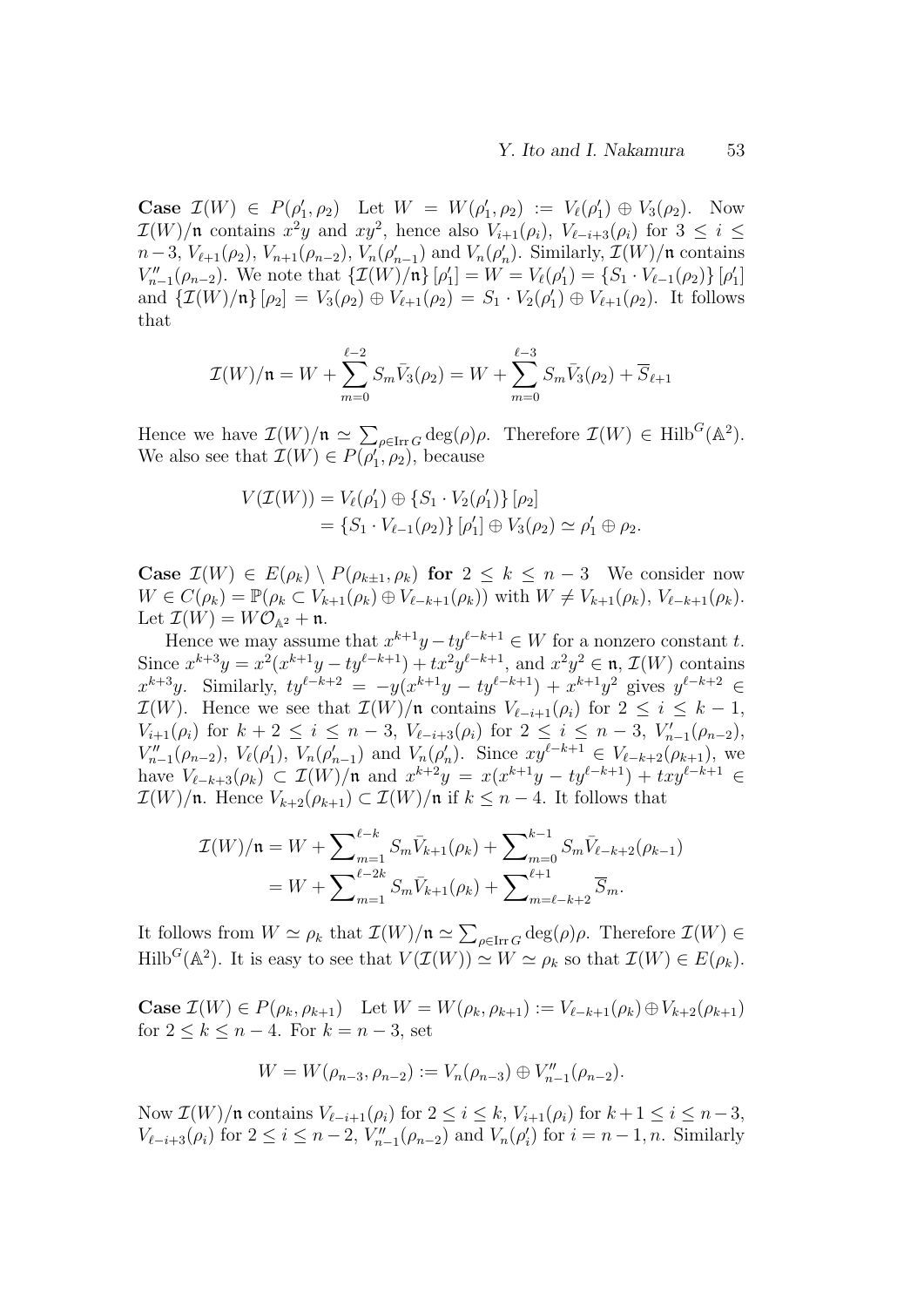#### 54 Hilbert schemes and simple singularities

$$
V_{\ell}(\rho'_1) \subset \mathcal{I}(W)/\mathfrak{n}.\text{ Hence }\mathcal{I}(W) \in P(\rho_k, \rho_{k+1}) \subset \text{Hilb}^G(\mathbb{A}^2). \text{ We also see that}
$$

$$
V(\mathcal{I}(W)) = \begin{cases} V_{\ell-k+1}(\rho_k) \oplus \{S_1 \cdot V_{k+1}(\rho_k)\} [\rho_{k+1}] & \text{for } 2 \le k \le n-4, \\ V_n(\rho_{n-3}) \oplus \{S_1 \cdot V_{n-2}(\rho_{n-3})\} [\rho_{n-2}] & \text{for } k = n-3 \end{cases}
$$

$$
= \begin{cases} \{S_1 \cdot V_{\ell-k}(\rho_{k+1})\} [\rho_k] \oplus V_{k+1}(\rho_k) \simeq \rho_k \oplus \rho_{k+1}, \\ \{S_1 \cdot V'_{n-1}(\rho_{n-2})\} [\rho_{n-3}] \oplus V''_{n-1}(\rho_{n-2}) \simeq \rho_{n-3} \oplus \rho_{n-2}.\end{cases}
$$

Case  $\mathcal{I}(W) \in E(\rho_{n-2}) \setminus (P(\rho_{n-2}, \rho_{n-3}) \cup P(\rho_{n-2}, \rho'_{n-1}) \cup P(\rho_{n-2}, \rho'_{n}))$ Let  $W \in C(\rho_{n-2}) = \mathbb{P}(V_{n-1}(\rho_{n-2}))$ , and define  $\mathcal{I}(W) := W\mathcal{O}_{\mathbb{A}^2} + \mathfrak{n}$ . Set

 $W_0 = S_1 \cdot V_{n-2}(\rho'_{n-1}), \quad W_{\infty} = S_1 \cdot V_{n-2}(\rho'_{n}) \quad \text{and} \quad W_1 = V''_{n-1}(\rho_{n-2}).$ 

Let  $H = x^{n-2} - i^{n/2}y^{n-2}$  and  $G = x^{n-2} + i^{n/2}y^{n-2}$ . Then  $W = \{xH - txG,$  $yH + tyG$  for some t. Assume  $t \neq 0, 1, \infty$ , or equivalently,  $W \neq W_\lambda$  for  $\lambda = 0, 1, \infty$ . Then  $x^n \in \mathcal{I}(W)/\mathfrak{n}$ , so that  $V_\ell(\rho'_1)$ ,  $V_{\ell-i+1}(\rho_i)$  for  $2 \leq i \leq n-3$ and  $V_{\ell-i+3}(\rho_i)$  for  $2 \leq i \leq n-2$  are contained in  $\mathcal{I}(W)/\mathfrak{n}$ . We also see that  $xyH \in V_n(\rho'_{n-1}) \subset \mathcal{I}(W)/\mathfrak{n}$  and  $xyG \in V_n(\rho'_n) \subset \mathcal{I}(W)/\mathfrak{n}$ . It follows that

$$
\mathcal{I}(W)/\mathfrak{n}=W+\sum_{m=n}^{\ell+1}\overline{S}_m.
$$

Since  $W \simeq \rho_{n-2}$ , we have  $\mathcal{I}(W)/\mathfrak{n} \simeq \sum_{\rho \in \text{Irr } G} \deg(\rho) \rho$  with  $V(\mathcal{I}(W)) \simeq W$ . It follows that  $\mathcal{I}(W) \in \text{Hilb}^G(\mathbb{A}^2)$ .

Case  $\mathcal{I}(W) \in E(\rho'_{n-1}) \setminus P(\rho_{n-2}, \rho'_{n-1})$  Let  $W \in C(\rho'_{n-1}) := \mathbb{P}(V_{n-2}(\rho'_{n-1}) \oplus$  $V_n(\rho'_{n-1})$ ). Assume  $W \neq V_n(\rho'_{n-1})$ . Then  $\mathcal{I}(W)/\mathfrak{n}$  contains  $x^n y$  and hence  $x^n$ . It follows that  $\mathcal{I}(W)/\mathfrak{n}$  contains  $V_{\ell-i+1}(\rho_i)$ ,  $V_{\ell-i+3}(\rho_i)$  for  $2 \leq i \leq n-3$ , and  $V_{n+1}(\rho_{n-2})$ . We also see that  $\mathcal{I}(W)/\mathfrak{n}$  contains  $x^{n-1} - i^{n/2}xy^{n-2}$  so that  $\{\mathcal{I}(W)/\mathfrak{n}\}\cap V_{n-1}(\rho_{n-2})\simeq \rho_{n-2}$ . Similarly we see easily that  $V_{\ell}(\rho'_1), V_n(\rho'_n)\subset$  $\mathcal{I}(W)/\mathfrak{n}$ . It follows that

$$
\mathcal{I}(W)/\mathfrak{n} = W + \sum_{m=1}^{2} S_m \bar{V}_{n-2}(\rho'_{n-1}) + \sum_{m=n+1}^{\ell+1} \overline{S}_m.
$$

Since  $W \simeq \rho'_{n-1}$ ,  $\mathcal{I}(W)/\mathfrak{n} \simeq \sum_{\rho \in \text{Irr } G} \deg(\rho) \rho$ . Therefore  $\mathcal{I}(W) \in E(\rho'_{n-1}) \subset$  $\mathrm{Hilb}^G(\mathbb{A}^2)$  with  $V(\mathcal{I}(W)) \simeq W$ .

**Case**  $\mathcal{I}(W) \in P(\rho_{n-2}, \rho'_{n-1})$  We consider

 $W = W(\rho_{n-2}, \rho'_{n-1}) := S_1 \cdot V_{n-2}(\rho'_{n-1})[\rho_{n-2}] \oplus V_n(\rho'_{n-1}) = W_0 \oplus V_n(\rho'_{n-1}).$ 

Then  $\mathcal{I}(W)/\mathfrak{n}$  contains  $x^n$ , therefore  $\mathcal{I}(W)/\mathfrak{n}$  contains  $V_{\ell}(\rho'_1)$ ,  $V_{\ell-i+1}(\rho_i)$ ,  $V_{\ell-i+3}(\rho_i)$  for  $2 \leq i \leq n-3$ ,  $V_{n+1}(\rho_{n-2})$  and  $V_n(\rho'_n)$ . Since  $W \subset \mathcal{I}(W)/\mathfrak{n}$ , we see that  $\mathcal{I}(W)/\mathfrak{n} \simeq \sum_{\rho \in \text{Irr } G} \deg(\rho) \rho$ . Hence  $\mathcal{I}(W) \in P(\rho_{n-2}, \rho'_{n-1}) \subset$  $\mathrm{Hilb}^G(\mathbb{A}^2)$  with  $V(\mathcal{I}(W)) \simeq W$ .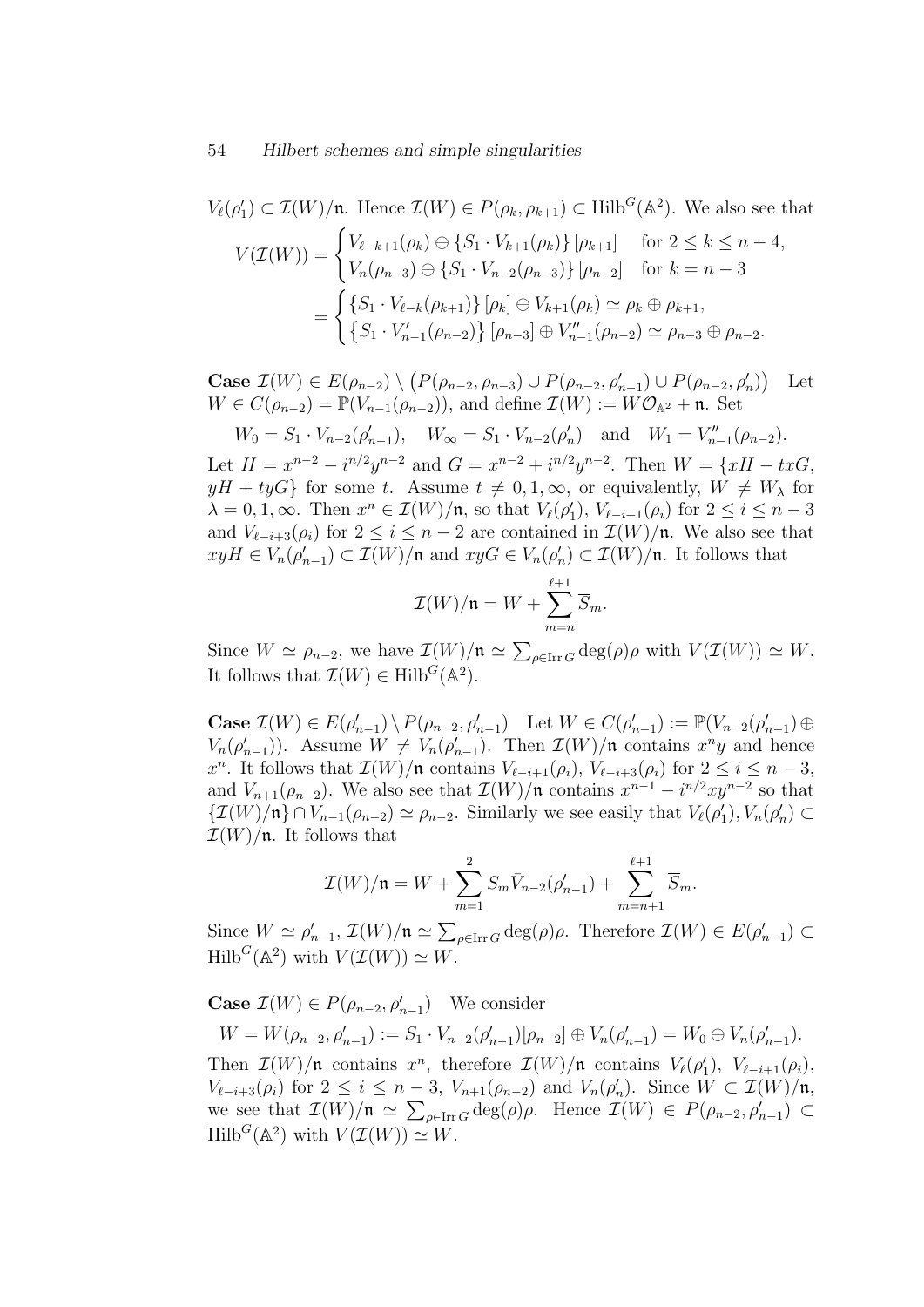Case  $\mathcal{I}(W) \in E(\rho'_n) \setminus P(\rho_{n-2}, \rho'_n)$  or  $\mathcal{I}(W) \in P(\rho_{n-2}, \rho'_n)$ ) This is similar to the above, and we omit the details.  $\Box$ 

**Lemma 13.8** For  $\rho'$  adjacent to  $\rho$ , the limit of  $\mathcal{I}(W)$  as  $\mathcal{I}(W) \in E(\rho)$  approaches  $P(\rho, \rho')$  is  $\mathcal{I}(W(\rho, \rho')).$ 

**Proof** We first consider  $W \in C(\rho'_1)$  with  $W \neq V_\ell(\rho'_1)$ . Then by 13.7 we see that  $\mathcal{I}(W) = W + V_3(\rho_2) + \sum_{m \geq 1} S_m V_3(\rho_2)$ . Hence we have

$$
\lim_{\substack{W \to V_{\ell}(\rho_1') \\ W \in C(\rho_1')}} \mathcal{I}(W) = V_{\ell}(\rho_1') + V_3(\rho_2) + \sum_{m \ge 1} S_m V_3(\rho_2)
$$
  
=  $\mathcal{I}(V_{\ell}(\rho_1') \oplus V_3(\rho_2)) = \mathcal{I}(W(\rho_1', \rho_2)).$ 

Next we consider  $W \in C(\rho_2)$  with  $W \neq V_3(\rho_2), V_{\ell-1}(\rho_2)$ . Then by 13.7 we have  $\mathcal{I}(W) = W + V_{\ell}(\rho'_1) + \sum_{m \geq 0} S_m V_4(\rho_3)$ . Since  $V_4(\rho_3) \subset S_1 V_3(\rho_2)$ , we have

$$
\lim_{\substack{W \to V_3(\rho_2) \\ W \in C(\rho_2)}} \mathcal{I}(W) = V_{\ell}(\rho_1') + V_3(\rho_2) + \sum_{m \ge 1} S_m V_3(\rho_2) \n= \mathcal{I}(W(\rho_1', \rho_2)) = \lim_{\substack{W \to V_{\ell}(\rho_1') \\ W \in C(\rho_1')}} \mathcal{I}(W).
$$

Suppose that  $W \in C(\rho_k) = \mathbb{P}(V_{\ell-k+1}(\rho_k) \oplus V_{k+1}(\rho_k))$  with  $W \neq V_{k+1}(\rho_k)$ ,  $V_{\ell-k+1}(\rho_k)$ . By 13.7 we see

$$
\mathcal{I}(W) = W + \sum_{m \geq 0} S_m V_{k+2}(\rho_{k+1}) + \sum_{m \geq 0} S_m V_{\ell-k+2}(\rho_{k-1}).
$$

Thus for  $2 \leq k \leq n-4$  we see that

$$
\lim_{W \to V_{\ell-k+1}(\rho_k)} \mathcal{I}(W) = \mathcal{I}(W(\rho_k, \rho_{k+1})) = \lim_{W \to V_{k+2}(\rho_{k+1})} \mathcal{I}(W).
$$

Similarly for  $W \in C(\rho_{n-2})$  with  $W \neq W_\lambda$  for  $\lambda = 0, 1, \infty$  we have

$$
\mathcal{I}(W) = W + \sum_{m \ge 0} S_m V_n(\rho_{n-3}) + \sum_{\substack{m \ge 0 \\ j = n-1, n}} S_m V_n(\rho'_j) = W + \sum_{m \ge n} S_m,
$$
  

$$
\lim_{W \to W_1} \mathcal{I}(W) = \sum_{m \ge 0} S_m V_n(\rho_{n-3}) + \sum_{m \ge 0} S_m W_1 = \mathcal{I}(W_1 \oplus V_n(\rho_{n-3})),
$$

because  $V_n(\rho_{n-3}) \subset S_1W_0 + \mathfrak{n}$ . Consequently

$$
\lim_{W' \to V_n(\rho_{n-3})} \mathcal{I}(W') = V_n(\rho_{n-3}) + \sum_{m \ge 0} S_m V_{n+1}(\rho_{n-4}) + \sum_{m \ge 0} S_m V''_{n-1}(\rho_{n-2})
$$
  
= 
$$
\sum_{m \ge 0} S_m V_n(\rho_{n-3}) + \sum_{m \ge 0} S_m W_1 = \lim_{W'' \to W_1} \mathcal{I}(W''),
$$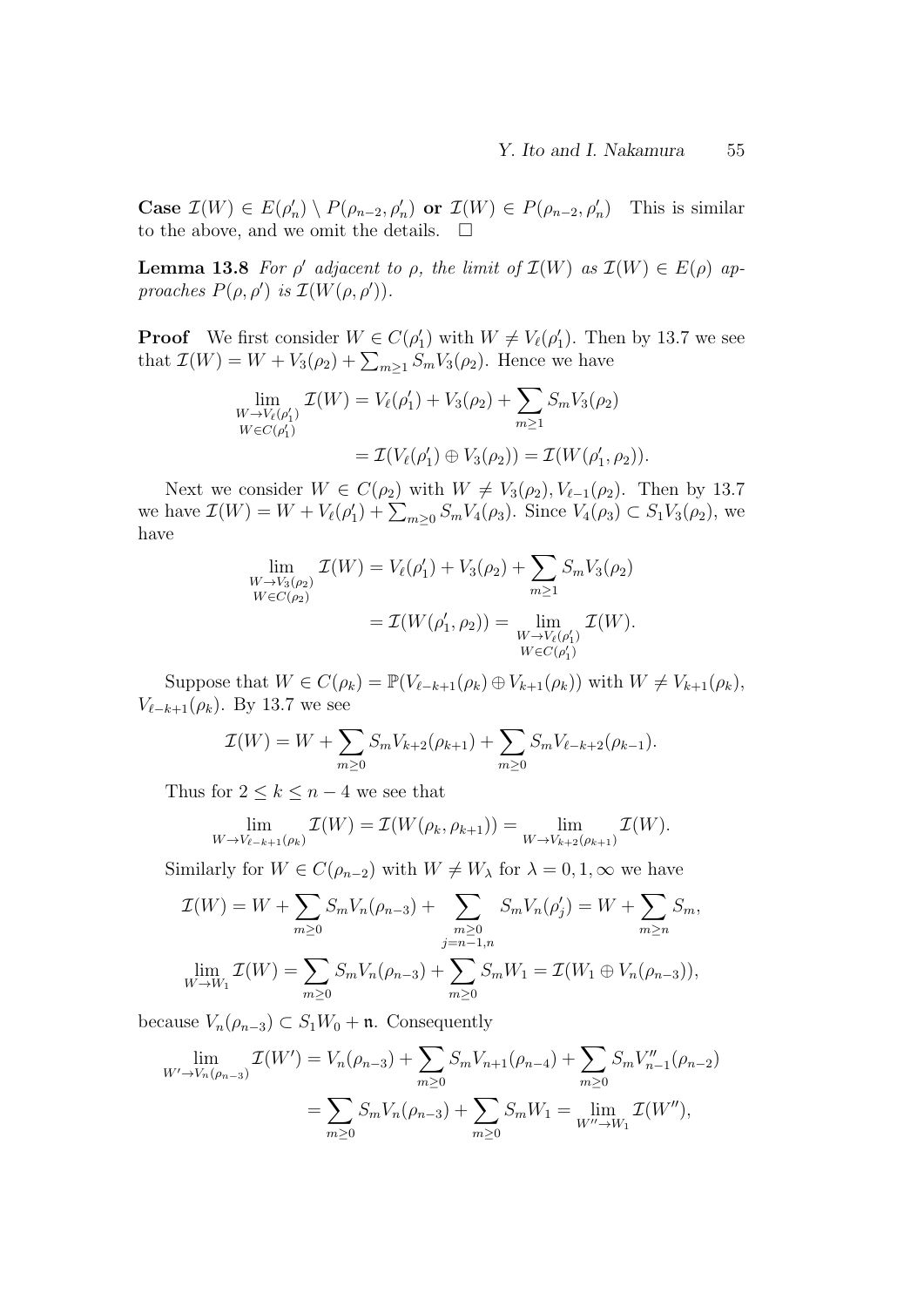where  $W' \in C(\rho_{n-3}), W'' \in C(\rho_{n-2})$ . The limit when W approaches  $W_0$  or  $W_{\infty}$  is similar.  $\square$ 

To complete the proofs of Theorem 13.6, we also need to prove:

**Lemma 13.9**  $E(\rho)$  and  $E(\rho')$  intersects at  $P(\rho, \rho')$  transversally if  $\rho$  and  $\rho'$ are adjacent.

**Proof** By the proof of Theorem 9.3,  $X_G = \text{Hilb}^G(\mathbb{A}^2)$  is smooth, with tangent space  $T_{[I]}(X_G)$  at [I] the G-invariant subspace  $\text{Hom}_{\mathcal{O}_{A^2}}(I,\mathcal{O}_{A^2}/I)^G$  of  $T_{[I]}(\mathrm{Hilb}^n(\mathbb{A}^2))$ , which is isomorphic to  $\mathrm{Hom}_{\mathcal{O}_{\mathbb{A}^2}}(I,\mathcal{O}_{\mathbb{A}^2}/I)$ , where  $n = |G|$ . Assume that  $\rho$  and  $\rho'$  are adjacent with  $d(\rho') = d(\rho) + 1$ . Let  $W(\rho, \rho') =$  $V_{\frac{h}{2}-d(\rho)}(\rho) \oplus V_{\frac{h}{2}-d(\rho')}(\rho').$  Then  $\mathcal{I}(W(\rho, \rho')) \in P(\rho, \rho').$  We prove the following formula

$$
T_{[I]}(X_G) \simeq \text{Hom}_{\mathcal{O}_{\mathbb{A}^2}}(I, \mathcal{O}_{\mathbb{A}^2}/I)^G \simeq
$$
  
 
$$
\text{Hom}_G(V_{\frac{h}{2}-d(\rho)}(\rho), V_{\frac{h}{2}+d(\rho)}(\rho)) \oplus \text{Hom}_G(V_{\frac{h}{2}+d(\rho')}(\rho'), V_{\frac{h}{2}-d(\rho')}(\rho')),
$$

where  $I = \mathcal{I}(W(\rho, \rho'))$ . First assume  $\rho = \rho_2$  and  $\rho' = \rho'_1$ . Then

$$
\text{Hom}_{\mathcal{O}_{\mathbb{A}^2}}(I, \mathcal{O}_{\mathbb{A}^2}/I)^G \subset \text{Hom}_G(V_{\ell}(\rho'_1), V_2(\rho'_1)) \oplus \text{Hom}_G(V_3(\rho_2), V_1(\rho_2) \oplus V_{\ell-1}(\rho_2))
$$

Let  $\varphi$  be any element of  $\text{Hom}_{\mathcal{O}_{\mathbb{A}^2}}(I,\mathcal{O}_{\mathbb{A}^2}/I)^G$ . A nontrivial G-isomorphism  $\varphi_0$  of  $V_3(\rho_2)$  onto  $V_1(\rho_2)$  is given by  $\varphi_0(x^2y) = x$ ,  $\varphi_0(xy^2) = -y$ . Therefore we may assume  $\varphi = c\varphi_0 \mod V_{\ell-1}(\rho_2)$  for some constant c. Since  $\varphi$  defines an  $\mathcal{O}_{A^2}$ -homomorphism, we have  $y\varphi(x^2y) = x\varphi(xy^2)$ , so that  $2cxy = 0$  in  $\mathcal{O}_{\mathbb{A}^2}/I$ . It follows that  $c = 0$ , and  $\varphi(V_3(\rho_2)) \subset V_{\ell-1}(\rho_2)$ . Thus the formula for  $I = \mathcal{I}(W(\rho'_1, \rho_2))$  is proved.

Now we consider the general case. By 13.7 we see that  $\{\mathfrak{m}/I\}[\rho]$  contains  $V_{\bar{h}+d(\rho)}(\rho)$  as a nontrivial factor, while  $\{\mathfrak{m}/I\}[\rho']$  contains  $V_{\bar{h}-d(\rho')}(\rho')$ similarly. Moreover by the proof in 13.7 we see that either of the linear subspaces  $\text{Hom}_G(V_{\frac{h}{2}-d(\rho)}(\rho), V_{\frac{h}{2}+d(\rho)}(\rho))$  and  $\text{Hom}_G(V_{\frac{h}{2}+d(\rho')}(\rho'), V_{\frac{h}{2}-d(\rho')}(\rho'))$ yield nontrivial deformations of the ideal  $I$  inside the exceptional set  $E$ . Since dim  $T_{[I]}(X_G) = 2$  by Theorem 9.3, these linear subspaces span  $T_{[I]}(X_G)$ . Hence we have

$$
T_{[I]}(X_G) \simeq \text{Hom}_G(V_{\frac{h}{2}-d(\rho)}(\rho), V_{\frac{h}{2}+d(\rho)}(\rho)) \oplus \text{Hom}_G(V_{\frac{h}{2}+d(\rho')}(\rho'), V_{\frac{h}{2}-d(\rho')}(\rho')),
$$

with

$$
T_{[I]}(E(\rho)) \simeq \text{Hom}_G(V_{\frac{h}{2}-d(\rho)}(\rho), V_{\frac{h}{2}+d(\rho)}(\rho)),
$$
  

$$
T_{[I]}(E(\rho')) \simeq \text{Hom}_G(V_{\frac{h}{2}+d(\rho')}(\rho'), V_{\frac{h}{2}-d(\rho')}(\rho')).
$$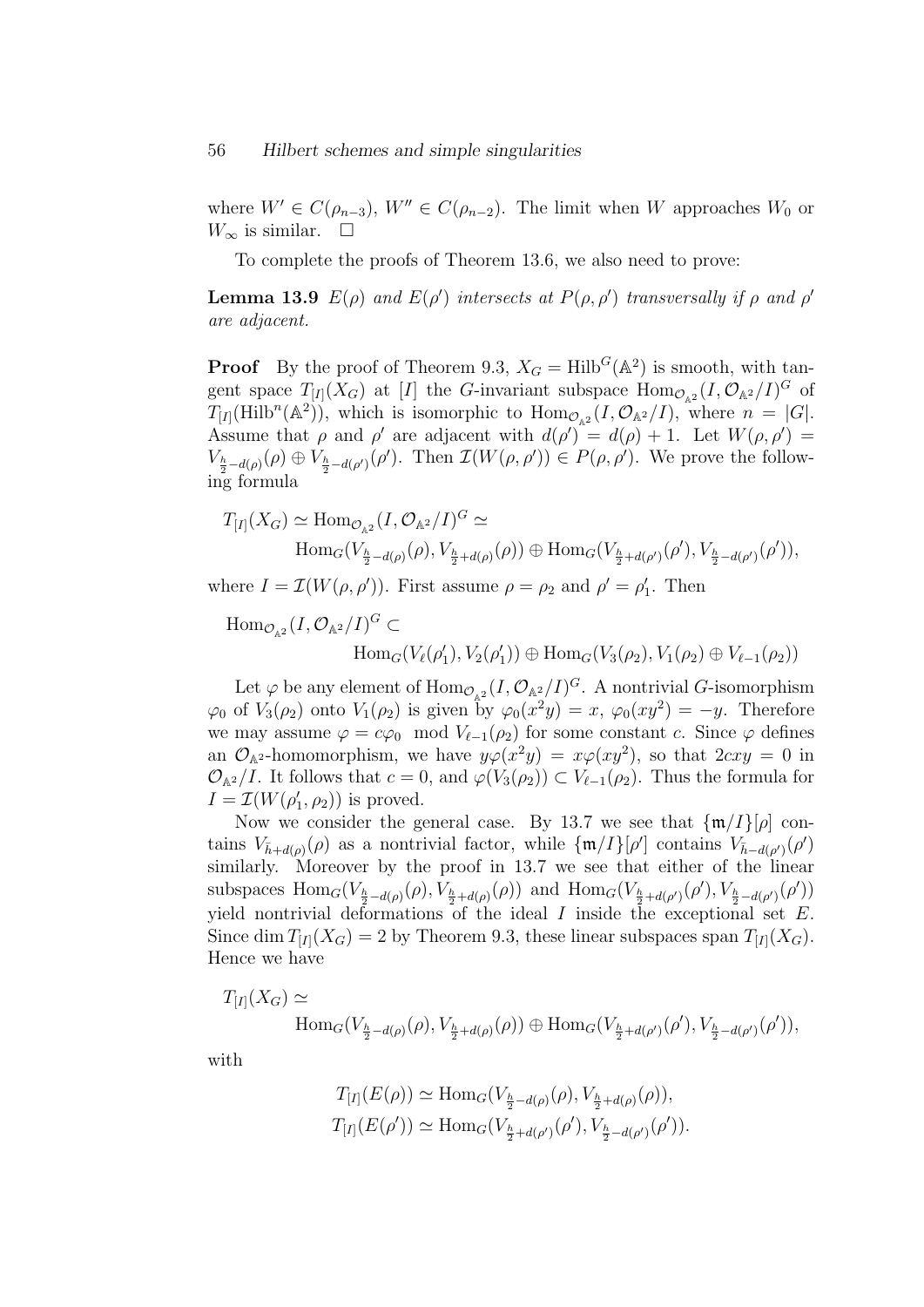This completes the proof of Lemma 13.9 for  $\rho, \rho' \neq \rho_{n-2}$ . The cases  $\rho = \rho_{n-2}$ are proved similarly.  $\square$ 

**Lemma 13.10** Let  $E^*(\rho)$  be the closure in E of the set

$$
\left\{\mathcal{I}(W); W \in C(\rho), W \neq V_{\frac{h}{2} \pm d(\rho)}\right\}.
$$

Then  $E^*(\rho)$  is a smooth rational curve.

**Proof** By Lemma 13.9,  $E^*(\rho)$  is smooth at  $\mathcal{I}(W(\rho, \rho'))$  for  $\rho'$  adjacent to  $\rho$ . It remains to prove the assertion elsewhere on  $E^*(\rho)$ .

Let  $C^0(\rho) := \{ W \in C(\rho) ; W \neq V_{\frac{h}{2} \pm d(\rho)} \}$  and  $I := \mathcal{I}(W)$  for  $W \in C^0(\rho)$ . Since we have a flat family of ideals  $\mathcal{I}(W)$  for  $W \in C^{0}(\rho)$ , we have a natural morphism  $\iota: C^0(\rho) \to \text{Hilb}^G(\mathbb{A}^2)$ , and a natural homomorphism  $(d\iota)_*: T_{[W]}(C(\rho)) \to T_{[I]}(\text{Hilb}^G(\mathbb{A}^2)).$  Equivalently there is a homomorphism

$$
(d\iota)_* \colon \operatorname{Hom}(W, V_{\frac{h}{2}-d(\rho)}(\rho) + V_{\frac{h}{2}+d(\rho)}(\rho)/W) \to \operatorname{Hom}_{\mathcal{O}_{\mathbb{A}^2}}(I, \mathcal{O}_{\mathbb{A}^2}/I)^G
$$

Let  $\varphi \in T_{[W]}(C(\rho))$ . Then  $(d\iota)_*(\varphi)(I) \subset \mathfrak{m}/I$  because  $C(\rho) \subset E$ . Recall that  $\{\mathfrak{m}/I\}[\rho_0] = 0$  by Corollary 9.6. Hence  $(d\iota)_*(\varphi)(\mathfrak{n}) = 0$ . Since  $I/\mathfrak{n}$  is generated by W by 13.7,  $(d\iota)_*(\varphi)$  is induced from  $\varphi$  by extending it to  $\bigoplus S_kW$ as an  $\mathcal{O}_{A^2}$ -homomorphism. Note that we have

$$
V_{\frac{h}{2}-d(\rho)}(\rho) + V_{\frac{h}{2}+d(\rho)}(\rho)/W \subset \mathfrak{m}/I.
$$

It follows that  $(d\iota)_*$  is injective and that  $C^0(\rho)$  is immersed at  $\mathcal{I}(W)$ . The same argument applies as well when  $W = V_{\frac{h}{2} + d(\rho)}$  if there is no adjacent  $\rho'$ with  $d(\rho') > d(\rho)$ . Hence  $E^*(\rho)$  is a smooth rational curve.  $\Box$ 

We will see  $E(\rho) = E^*(\rho)$  soon in 13.11.

### 13.11 Proof of Theorem 13.6 – Conclusion

Let E be the exceptional set of  $\pi$ , and  $E^*$  the union of all  $E^*(\rho)$  for  $\rho \in \text{Irr } G$ . Since  $E^*(\rho) \subset E(\rho)$  by 13.7,  $E^*$  is a subset of E. Since  $\pi$  is a birational morphism, E is connected and it is set theoretically the total fiber  $\pi^{-1}(0)$ over the singular point  $0 \in S_G$ . Hence in particular  $P(\rho, \rho') \subset E$  for any  $\rho, \rho'$ . By Lemma 13.9, the dual graph of  $E^*$  is the same as the Dynkin diagram  $\Gamma(\text{Irr } G)$  of Irr G. Hence  $E^*$  is connected because  $\Gamma(\text{Irr } G)$  is connected. By Lemma 13.10  $E^*$  is smooth except at  $\mathcal{I}(W(\rho, \rho'))$ , while  $E^*$  has two smooth irreducible components  $E^*(\rho)$  and  $E^*(\rho')$  meeting transversally at  $\mathcal{I}(W(\rho, \rho'))$  by Lemma 13.9. It follows that  $E^*$  is a connected component of E. Hence  $E^* = E$ . It follows that  $E(\rho) = E^*(\rho)$  for all  $\rho \in \text{Irr } G$ ,  $P(\rho, \rho') = \{ \mathcal{I}(W(\rho, \rho')) \}$  for  $\rho, \rho'$  adjacent, and  $P(\rho, \rho') = \emptyset$  otherwise. Similarly  $Q(\rho, \rho', \rho'') = \emptyset$ . Thus Theorem 13.6 is proved.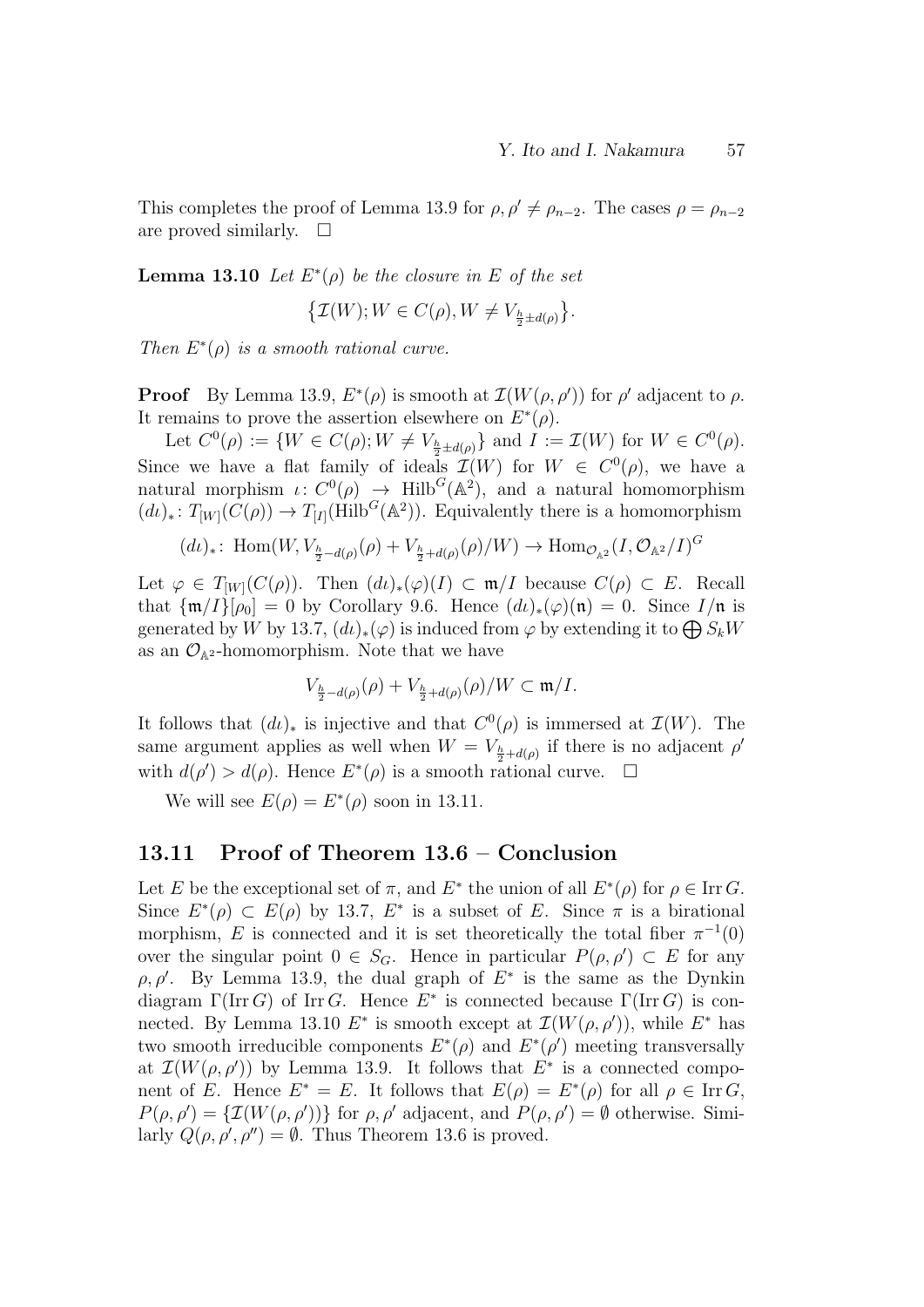### 13.12 Conclusion

The proof of Theorem 13.6 proves also Theorems 10.4 and 10.7 automatically. Theorems 10.5–10.6 are clear from Tables 7–8. Since any subscheme in  $\text{Hilb}^G(\mathbb{A}^2)$  with support outside the exceptional set E is a G-orbit of  $|G|$  distinct points in  $\mathbb{A}^2 \setminus \{0\}$ , the defining ideal I of it is given by using G-invariant functions as follows

$$
I = (F(x, y) - F(a, b), G(x, y) - G(a, b), H(x, y) - H(a, b)),
$$

where  $F(x, y) = x^{\ell} + y^{\ell}$ ,  $G(x, y) = xy(x^{\ell} - y^{\ell})$ ,  $H(x, y) = x^{2}y^{2}$  and  $(a, b) \neq$  $(0,0)$ . Thus we obtain a complete description of the ideals in Hilb<sup>G</sup>( $\mathbb{A}^2$ ).

## 14 The binary tetrahedral group  $E_6$

### 14.1 Character table

The binary tetrahedral group  $G = \mathbb{T}$  is defined as the subgroup of  $SL(2, \mathbb{C})$ of order 24 generated by  $\mathbb{D}_2 = \langle \sigma, \tau \rangle$  and  $\mu$ :

$$
\sigma = \begin{pmatrix} i, & 0 \\ 0, & -i \end{pmatrix}, \quad \tau = \begin{pmatrix} 0, & 1 \\ -1, & 0 \end{pmatrix}, \quad \mu = \frac{1}{\sqrt{2}} \begin{pmatrix} \varepsilon^7, & \varepsilon^7 \\ \varepsilon^5, & \varepsilon \end{pmatrix},
$$

where  $\varepsilon = e^{2\pi i/8}$  [Slodowy80], p. 74. G acts on  $\mathbb{A}^2$  from the right by  $(x, y) \mapsto$ 

| $\rho$     | 1              | $\overline{2}$ | 3                | 4                | $\overline{5}$   | $\,6$            | 7              | $\boldsymbol{d}$ | $(\frac{h}{2} \pm d)$ |
|------------|----------------|----------------|------------------|------------------|------------------|------------------|----------------|------------------|-----------------------|
|            | 1              | $-1$           | $\tau$           | $\mu$            | $\mu^2$          | $\mu^4$          | $\mu^5$        |                  |                       |
| $(\sharp)$ | 1              | $\mathbf{1}$   | 6                | $\overline{4}$   | 4                | 4                | $\overline{4}$ |                  |                       |
| $\rho_0$   | 1              | $\mathbf{1}$   | 1                | $\mathbf{1}$     | $\mathbf{1}$     | $\mathbf{1}$     | $\mathbf{1}$   | (2)              |                       |
| $\rho_2$   | $\overline{2}$ | $-2$           | $\theta$         | $\mathbf 1$      | $-1$             | $-1$             | 1              | $\mathbf{1}$     | (5, 7)                |
| $\rho_3$   | 3              | 3              | $-1$             | $\boldsymbol{0}$ | $\boldsymbol{0}$ | $\boldsymbol{0}$ | $\theta$       | $\boldsymbol{0}$ | (6, 6)                |
| $\rho'_2$  | $\overline{2}$ | $-2$           | $\theta$         | $\omega^2$       | $-\omega$        | $-\omega^2$      | $\omega$       | 1                | (5, 7)                |
| $\rho'_1$  | 1              | 1              | $\mathbf{1}$     | $\omega^2$       | $\omega$         | $\omega^2$       | $\omega$       | $\overline{2}$   | (4, 8)                |
| $\rho''_2$ | $\overline{2}$ | $-2$           | $\boldsymbol{0}$ | $\omega$         | $-\omega^2$      | $-\omega$        | $\omega^2$     | 1                | (5, 7)                |
| $\rho_1''$ | 1              | 1              | $\mathbf{1}$     | $\omega$         | $\omega^2$       | $\omega$         | $\omega^2$     | $\overline{2}$   | (4, 8)                |

Table 9: Character table of  $E_6$ 

 $(x, y)g$  for  $g \in G$ .  $\mathbb{D}_2$  is a normal subgroup of G and the following is exact:

$$
1 \to \mathbb{D}_2 \to G \to \mathbb{Z}/3\mathbb{Z} \to 1.
$$

See Table 9 for the character table of G [Schur07] and the other relevant See Table 9 for the character table of G [Schur $U$ ] and the other relevant<br>invariants. The Coxeter number h of  $E_6$  is equal to 12. Let  $\omega = (-1+\sqrt{3}i)/2$ .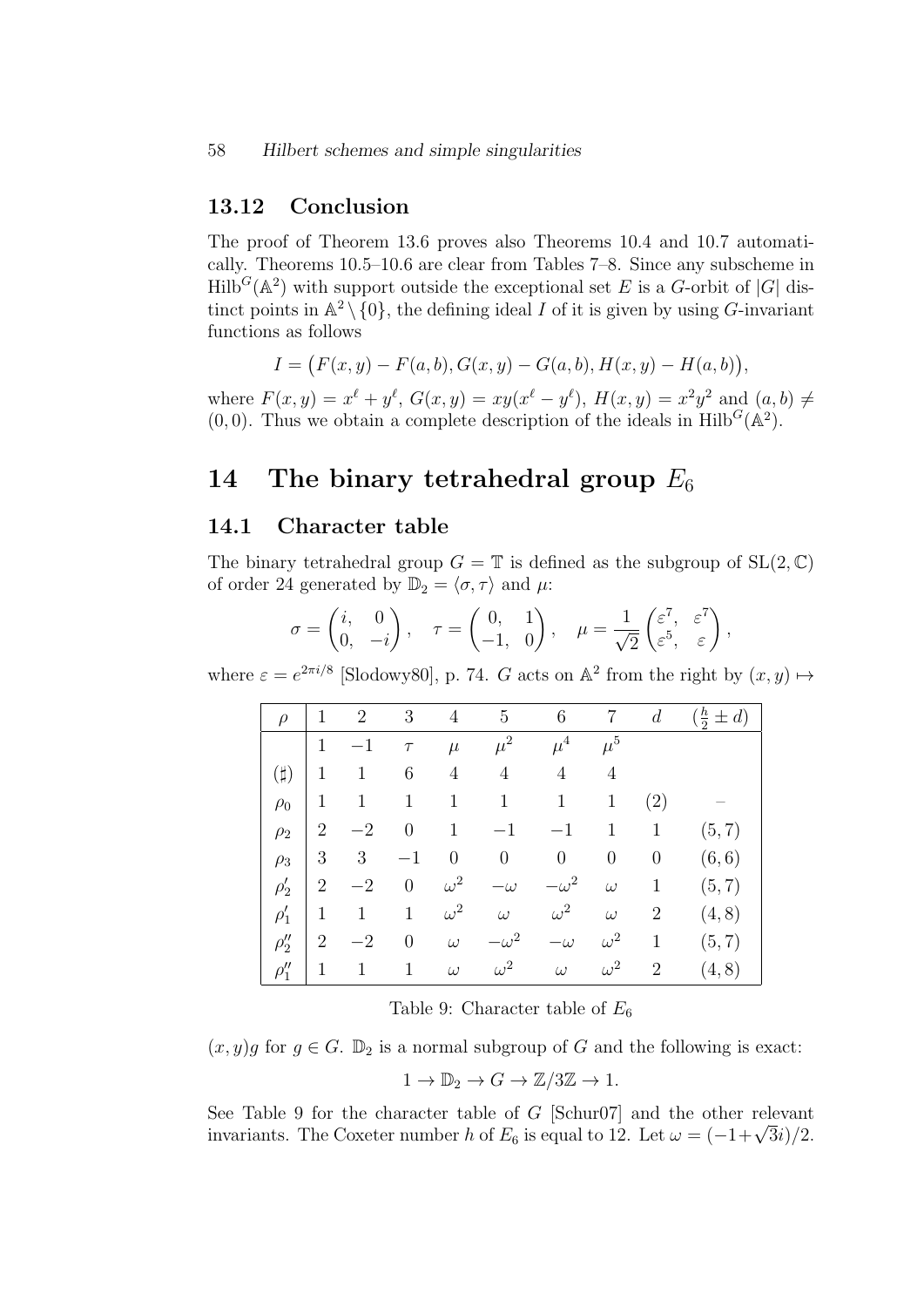#### 14.2 Symmetric tensors modulo n

Let  $S_m$  be the space of homogeneous polynomials in x and y of degree m. The G-modules  $S_m$  and  $S_m := S_m(\mathfrak{m}/\mathfrak{n})$  by  $\rho_2$  decompose into irreducible G-modules. We define a G-submodule of  $\mathfrak{m}/\mathfrak{n}$  by  $\bar{V}_i(\rho_j) := S_i(\mathfrak{m}/\mathfrak{n})[\rho_j]$  the sum of all copies of  $\rho$  in  $S_i(\mathfrak{m}/\mathfrak{n})$ , and define  $V_i(\rho_i)$  to be a G-submodule of  $S_i$ such that  $V_i(\rho_j) \simeq \bar{V}_i(\rho_j)$ ,  $V_i(\rho_j) \equiv \bar{V}_i(\rho_j)$  mod n. We use  $V_i(\rho_j)$  and  $\bar{V}_i(\rho_j)$ interchangeably whenever this is harmless. For a G-module W we define  $W[\rho]$ to be the sum of all the copies of  $\rho$  in W.

It is known by [Klein], p. 51 that there are G-invariant polynomials  $A_6$ ,  $A_8$ ,  $A_6^2$  and  $A_{12}$  respectively of homogeneous degrees 6, 8, 12 and 12. In his notation, we may assume that  $A_6 = T$ ,  $A_8 = W$  and  $A_{12} = \varphi^3$ . See 14.3.

The decomposition of  $S_m$  and  $\overline{S}_m$  for small values of m are given in Table 10. The factors of  $\overline{S}_m$  in brackets are those in  $S_{\text{McKay}}$ . We see by Table 10 that  $V_{6\pm d(\rho)}(\rho) \simeq \rho^{\oplus 2}$  if  $d(\rho) = 0$ , or  $\rho$  if  $d(\rho) \geq 1$ . We also see that  $\overline{S}_{6-k} \simeq \overline{S}_{6+k}$  for any k. Thus Theorems 10.5–10.6 for  $E_6$  follows from Table 10 immediately.

## 14.3 Generators of  $V_i(\rho)$

We prepare some notation for Table 11. Let

$$
p_1 = x^2 - y^2, \quad p_2 = x^2 + y^2, \quad p_3 = xy
$$
  
\n
$$
q_1 = x^3 + (2\omega + 1)xy^2, \quad q_2 = y^3 + (2\omega + 1)x^2y,
$$
  
\n
$$
s_1 = x^3 + (2\omega^2 + 1)xy^2, \quad s_2 = y^3 + (2\omega^2 + 1)x^2y
$$
  
\n
$$
\gamma_1 = x^5 - 5xy^4, \quad \gamma_2 = y^5 - 5x^4y, \quad T = p_1p_2p_3,
$$
  
\n
$$
\varphi = p_2^2 + 4\omega p_3^2, \quad \psi = p_2^2 + 4\omega^2 p_3^2, \quad W = \varphi \psi.
$$

We note that **n** is generated by T, W and  $\varphi^3$  (or  $\psi^3$ ) by [Klein], p. 51.

Computations give Table 11. We note the relations

$$
\rho'_2 = \rho'_1 \cdot \rho_2 = \rho''_1 \cdot \rho''_2, \qquad \rho''_2 = \rho'_1 \cdot \rho'_2 = \rho''_1 \cdot \rho_2, \n\rho_2 = \rho'_1 \cdot \rho''_2 = \rho''_1 \cdot \rho'_2, \qquad \rho_3 = \rho'_1 \cdot \rho_3 = \rho''_1 \cdot \rho_3.
$$

In view of Table 10, each irreducible G factor appears in  $\overline{S}_m$  with multiplicity at most one except when  $m = 6$ ,  $\rho = \rho_3$ . Therefore the following congruence of  $G$ -modules modulo  $\mathfrak n$  are clear from the fact that these  $G$ modules are nontrivial modulo n.

$$
V_3(\rho_2'')\varphi \equiv V_3(\rho_2')\psi, \qquad V_4(\rho_3)\varphi \equiv V_4(\rho_3)\psi, V_1(\rho_2)\varphi^2 \equiv V_5(\rho_2)\psi, \qquad V_5(\rho_2)\varphi \equiv V_1(\rho_2)\psi^2, V_2(\rho_3)\varphi^2 \equiv V_2(\rho_3)\psi^2, \qquad V_3(\rho_2')\varphi^2 \equiv V_3(\rho_2'')\psi^2.
$$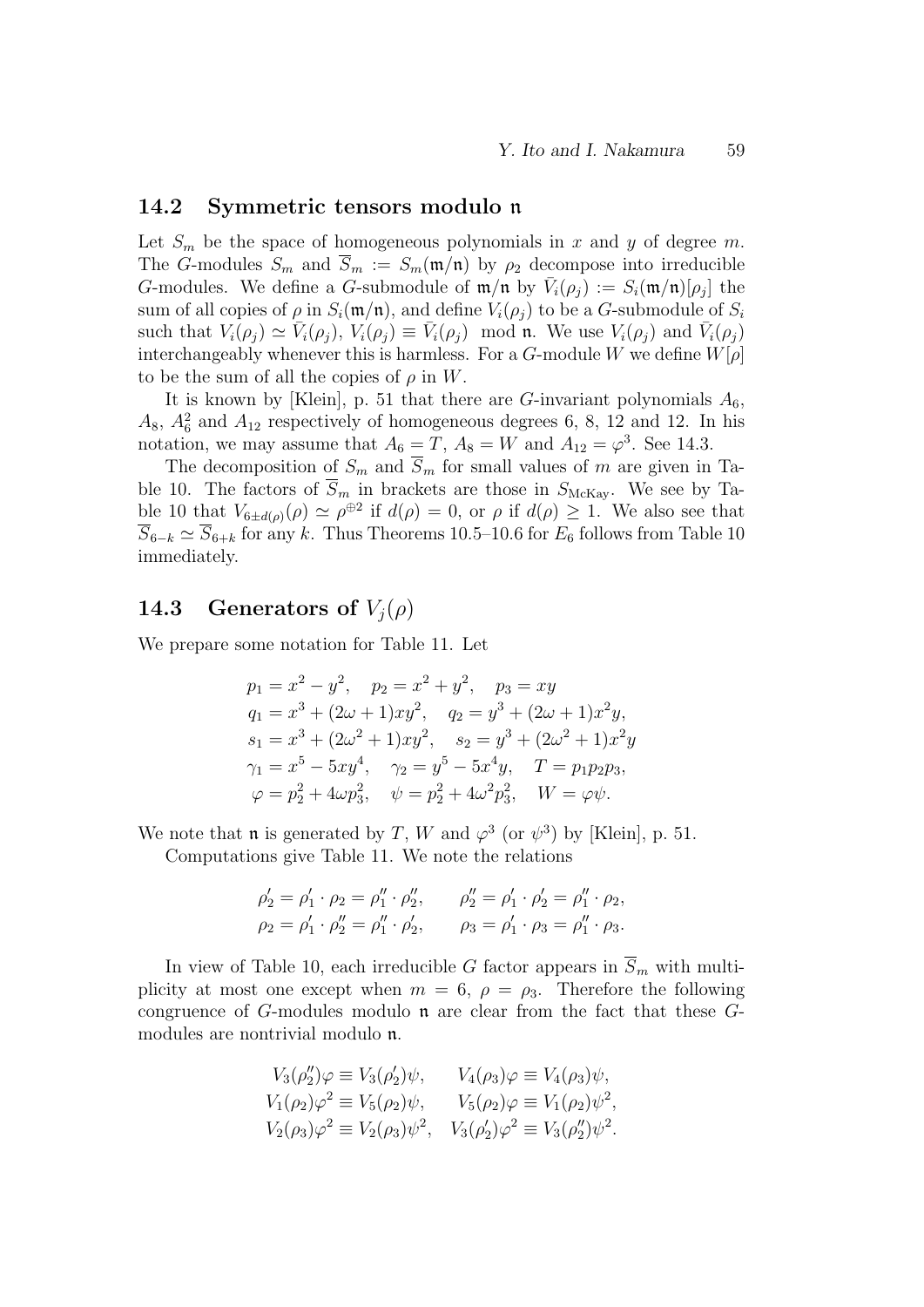| $\,m$          | $S_m$                                    | $\overline{S}_m$                |
|----------------|------------------------------------------|---------------------------------|
| $\overline{0}$ | $\rho_0$                                 | 0                               |
| 1              | $\rho_2$                                 | $\rho_2$                        |
| $\overline{2}$ | $\rho_3$                                 | $\rho_3$                        |
| 3              | $\rho'_{2} + \rho''_{2}$                 | $\rho'_2 + \rho''_2$            |
| 4              | $\rho'_1 + \rho''_1 + \rho_3$            | $(\rho'_1 + \rho''_1) + \rho_3$ |
| 5              | $\rho_2 + \rho'_2 + \rho''_2$            | $(\rho_2 + \rho'_2 + \rho''_2)$ |
| 6              | $\rho_0 + 2\rho_3$                       | $(2\rho_3)$                     |
| 7              | $2\rho_2 + \rho'_2 + \rho''_2$           | $(\rho_2 + \rho'_2 + \rho''_2)$ |
| 8              | $\rho_0 + \rho'_1 + \rho''_1 + 2\rho_3$  | $(\rho'_1 + \rho''_1) + \rho_3$ |
| 9              | $\rho_2 + 2\rho'_2 + 2\rho''_2$          | $\rho'_{2} + \rho''_{2}$        |
| 10             | $\rho'_1 + \rho''_1 + 3\rho_3$           | $\rho_3$                        |
| 11             | $2\rho_2 + 2\rho'_2 + 2\rho''_2$         | $\rho_2$                        |
| 12             | $2\rho_0 + \rho'_1 + \rho''_1 + 3\rho_3$ | 0                               |

Table 10: Irreducible decompositions of  $\overline{S}_m(E_6)$ 

| $m\,$          | $\rho$     | $V_m(\rho)$                                | m                | $\rho$     | $V_m(\rho)$                                      |
|----------------|------------|--------------------------------------------|------------------|------------|--------------------------------------------------|
| $\mathbf{1}$   | $\rho_2$   | x, y                                       | 7                | $\rho_2$   | $s_1\varphi, s_2\varphi$                         |
| $\overline{2}$ | $\rho_3$   | $x^2, xy, y^2$                             | $\overline{7}$   | $\rho'_2$  | $s_1\psi, s_2\psi$                               |
| 3              | $\rho'_2$  | $q_1, q_2$                                 | $\overline{7}$   | $\rho''_2$ | $q_1\varphi, q_2\varphi$                         |
| 3              | $\rho''_2$ | $s_1, s_2$                                 | 8                | $\rho'_1$  | $\psi^2$                                         |
| $\overline{4}$ | $\rho'_1$  | $\varphi$                                  | 8                | $\rho''_1$ | $\varphi^2$                                      |
| $\overline{4}$ | $\rho''_1$ | $\psi$                                     | 8                | $\rho_3$   | $p_1p_2\varphi, p_2p_3\varphi, p_3p_1\varphi$    |
| $\overline{4}$ | $\rho_3$   | $p_1p_2, p_2p_3, p_3p_1$                   | $\boldsymbol{9}$ |            | $\rho'_2$ $x\psi^2, y\psi^2$                     |
| $\mathbf 5$    | $\rho_2$   | $\gamma_1, \gamma_2$                       | 9                |            | $\rho_2''$ $x\varphi^2, y\varphi^2$              |
| $\bf 5$        | $\rho'_2$  | $x\varphi, y\varphi$                       | 10               |            | $ho_3$ $x^2\varphi^2, xy\varphi^2, y^2\varphi^2$ |
| $\overline{5}$ | $\rho''_2$ | $x\psi, y\psi$                             | 11               | $\rho_2$   | $q_1\varphi^2, q_2\varphi^2$                     |
| 6              | $\rho_3$   | $V_2(\rho_3)\varphi\oplus V_2(\rho_3)\psi$ |                  |            |                                                  |

Table 11:  $V_m(\rho)(E_6)$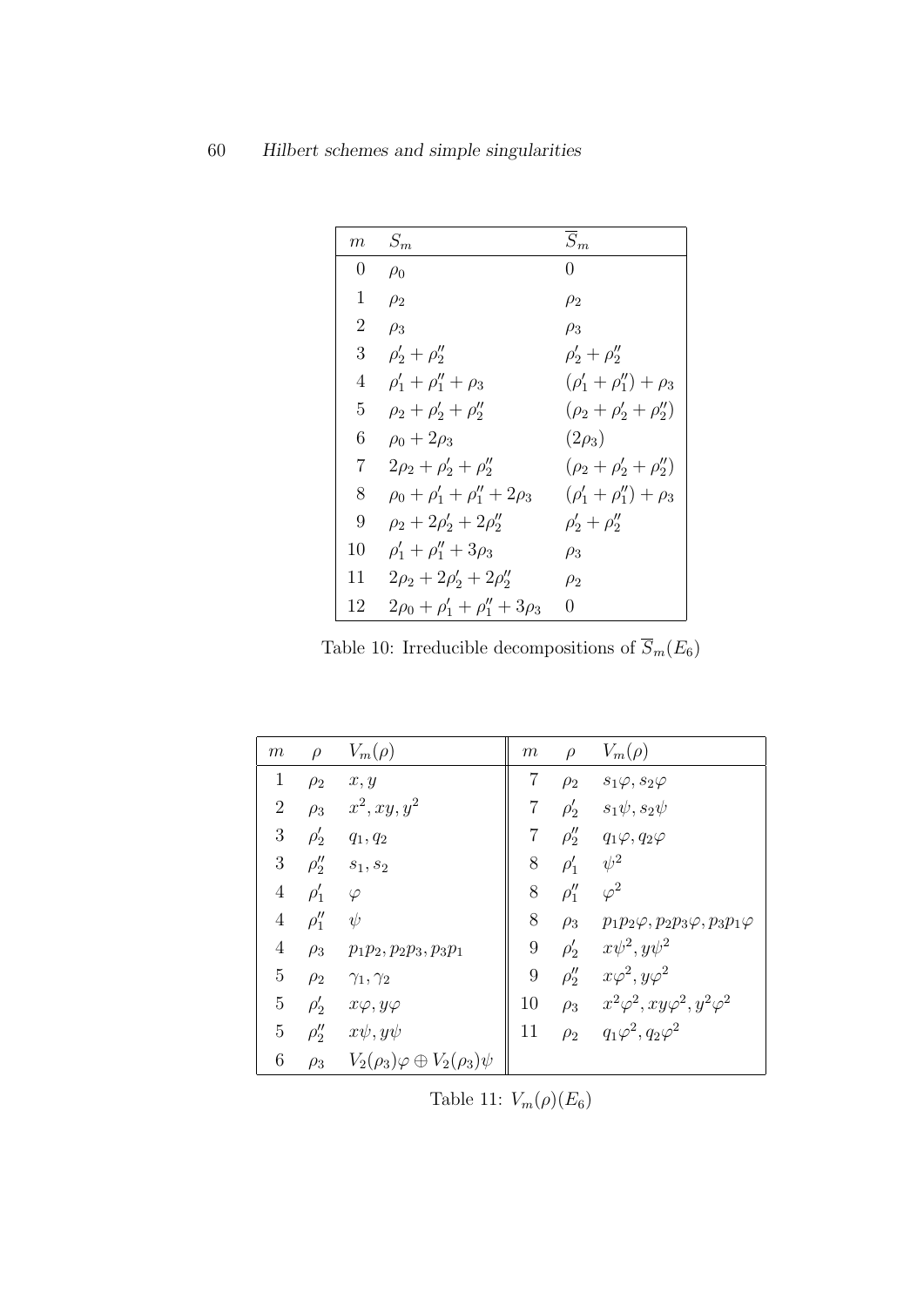For instance,  $s_i\varphi - q_i\psi \equiv 0 \mod T$ , so that  $V_3(\rho_2'')\varphi \equiv V_3(\rho_2')\psi$ . Since  $p_1p_2(\varphi - \psi) \equiv 0 \mod T$ ,  $p_2p_3(\varphi - \omega \psi) \equiv 0 \mod T$  and  $p_3p_1(\varphi - \omega^2 \psi) \equiv 0$ mod T so that  $V_4(\rho_3)\varphi \equiv V_4(\rho_3)\psi$ .

Lemma  $14.4$  1.

$$
S_m \bar{V}_4(\rho'_1) = \begin{cases} \rho'_2 & \text{for } m = 1, \\ \rho_3 & \text{for } m = 2, \\ \rho_2 + \rho''_2 & \text{for } m = 3, \text{ and} \\ \rho''_1 + \rho_3 & \text{for } m = 4. \end{cases}
$$

\n- \n
$$
S_m \bar{V}_4(\rho'_1) = \overline{S}_{m+4}
$$
 for  $m \geq 5$ , and  $S_m \bar{V}_5(\rho'_2) = S_{m+1} \bar{V}_4(\rho'_1)$  for  $m \geq 1$ .\n
\n- \n $S_m \bar{V}_5(\rho_2) = \rho_3$  for  $m = 1$ ,  $\rho'_2 + \rho''_2$  for  $m = 2$ , and  $\overline{S}_{k+5}$  for  $m \geq 3$ .\n
\n- \n $S_1 \bar{V}_7(\rho'_2) = \rho'_1 + \rho_3$ .\n
\n

**Proof** (1) is clear for  $k = 1, 2$ . Next we consider  $S_3V_4(\rho'_1)$ . By Table 10  $S_3V_4(\rho'_1) \simeq S_3 \otimes V_4(\rho'_1) \simeq \rho''_2 + \rho_2$ . We prove  $S_1 \cdot A_6 \neq \{S_3V_4(\rho'_1)\}[\rho_2] =$  $V_3(\rho_2'')V_4(\rho_1')$ . For otherwise,  $A_6$  is divisible by  $\varphi \in V_4(\rho_1')$ , whence  $A_6/\varphi \in$  $V_2(\rho_1'') = \{0\}$ , a contradiction. Hence we have  $S_3\bar{V}_4(\rho_1') = \rho_2 + \rho_2''$ . Similarly  $S_4V_4(\rho'_1) = \rho_0 + \rho''_1 + \rho_3$  where  $\{S_4V_4(\rho'_1)\}[\rho_0] = S_0 \cdot A_8$ . The factors  $\rho''_1$  and  $\rho_3$ in  $S_4V_4(\rho'_1)$  are not divisible by  $A_6$ . In fact, otherwise  $\{S_4V_4(\rho'_1)\}[\rho_3] = S_2 \cdot A_6$ because  $S_2 \simeq \rho_3$ . It follows that  $A_6$  is divisible by  $\varphi$ , which is a contradiction. Therefore  $S_4\bar{V}_4(\rho'_1) = \rho''_1 + \rho_3$ . Finally we see  $S_5V_4(\rho'_1) = \rho_2 + \rho'_2 + \rho''_2$  where  $\{S_5V_4(\rho'_1)\}[\rho_2] = S_1 \cdot A_8$ . The factors  $\rho'_2$  and  $\rho''_2$  in  $S_5V_4(\rho'_1)$  are not divisible by  $A_6$ . For instance if  $\{S_5V_4(\rho'_1)\}[\rho'_2] = V_3(\rho'_2) \cdot A_6$ , then since the generators of  $V_3(\rho'_2)$  are coprime,  $A_6$  is divisible by  $\varphi$ , a contradiction. It follows that  $S_5\bar{V}_4(\rho'_1) = \rho'_2 + \rho''_2 = \bar{S}_9$ . The rest of (1) is clear. (2) is clear from (1).

Next, we prove that  $S_1\bar{V}_5(\rho_2) = \rho_3$ . First, Table 11 gives dim  $S_1\bar{V}_5(\rho_2) = 4$ . Thus  $S_1V_5(\rho_2) \simeq \rho_2 \otimes \rho_2 \simeq \rho_0 + \rho_3$ . Hence  $\{S_1V_5(\rho_2)\}[\rho_0] = S_0 \cdot A_6$ . It follows that  $S_1\bar{V}_5(\rho_2) = \rho_3$ . Now consider  $S_2V_5(\rho_2)$ . Since dim  $S_1 \otimes V_5(\rho_2) = 4$ , we have dim  $S_2 \otimes V_5(\rho_2) \geq 5$ . We see that  $S_2V_5(\rho_2) = S_2 \otimes V_5(\rho_2) = \rho_2 +$  $\rho'_2 + \rho''_2$ , and that  $\rho_2 \simeq S_1 \cdot A_6 \subset S_2V_5(\rho_2)$ ,  $V_3(\rho''_2)V_4(\rho''_1) = V_7(\rho'_2) \simeq \rho'_2$  and  $V_3(\rho'_2)V_4(\rho'_1) = V_7(\rho''_2) \simeq \rho''_2$ . Hence  $S_2\bar{V}_5(\rho_2) = \rho'_2 + \rho''_2$ .

On the other hand,  $S_1 V_3(\rho_2'') = S_1 \otimes V_3(\rho_2'') = \rho_1'' + \rho_3$ , so that  $S_1 V_7(\rho_2') =$  $S_1V_3(\rho_2'')V_4(\rho_1'') = \rho_1' + \rho_3$ . We prove that  $S_1\overline{V}_7(\rho_2') = \rho_1' + \rho_3$ . For otherwise, by Table 10, we have  $\{S_1\bar{V}_7(\rho'_2)\}[\rho_3] = 0$  so that  $\{S_1V_7(\rho'_2)\}[\rho_3] = S_2A_6$ .  $V_7(\rho'_2)$  is divisible by  $\psi$ , so that  $A_6$  is divisible by  $\psi$ . Hence  $A_6/\psi \in V_2(\rho'_1)$ , which contradicts  $S_2 = \rho_3$ . Therefore  $\{S_1 V_7(\rho'_2)\} [\rho_3] = \rho_3$  and  $S_1 \overline{V}_7(\rho'_2) =$  $\rho'_1 + \rho_3$ . Similarly  $S_1\bar{V}_7(\rho''_2) = \rho''_1 + \rho_3$ . This proves (4). Moreover  $S_3\bar{V}_5(\rho_2) =$  $S_1S_2\bar{V}_5(\rho_2) = S_1(\bar{V}_7(\rho_2') + \bar{V}_7(\rho_2''))$  so that  $S_3\bar{V}_5(\rho_2) \supset \rho_1' + \rho_1'' + \rho_3 = \bar{S}_8$ . This proves  $(3)$ .  $\Box$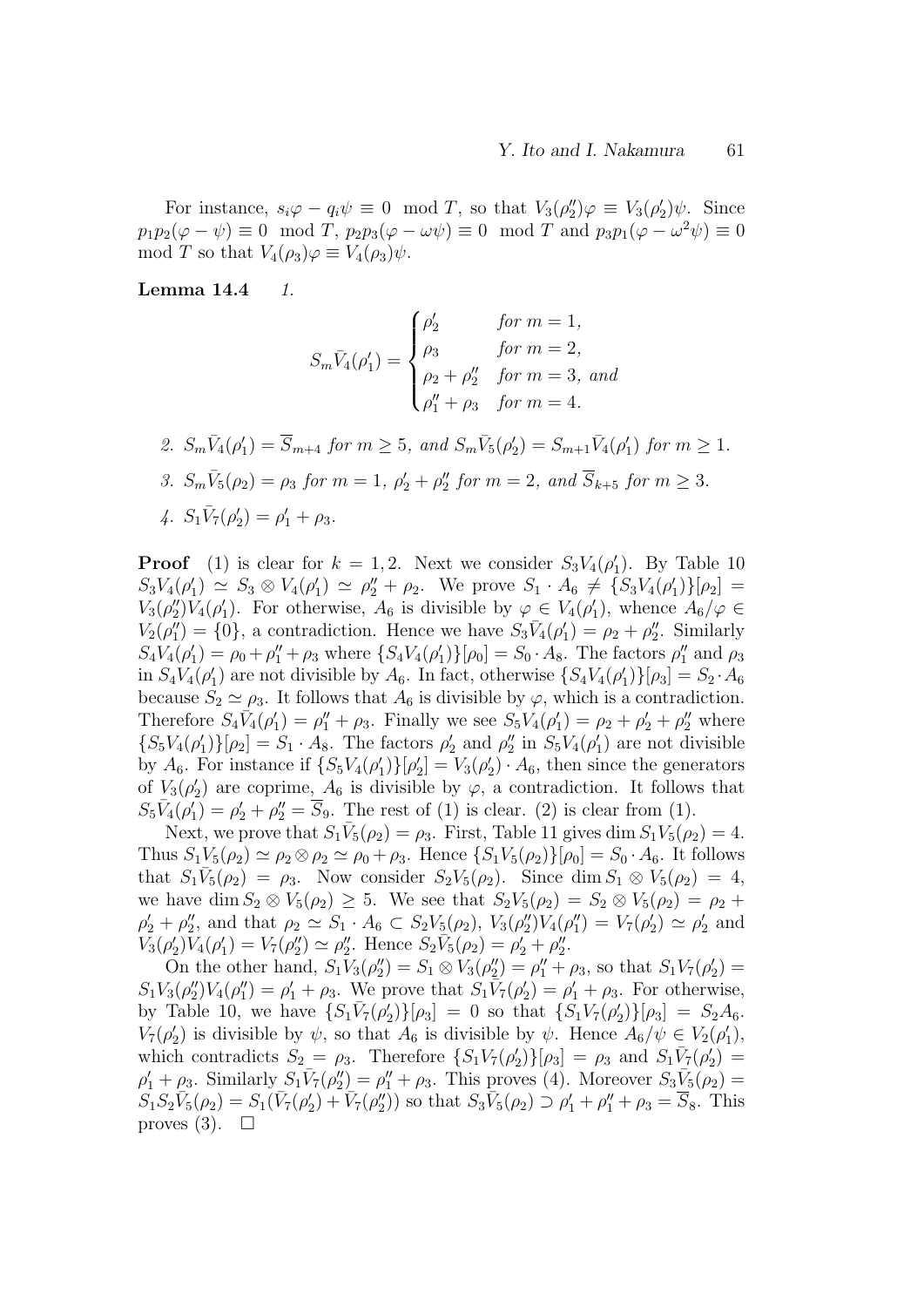${\bf Lemma \ 14.5 \ \ } Let \ W_k = S_1 \cdot \bar{V}_5(\rho_2^{(k)})$  $2^{(k)}_2$  ( $\simeq \rho_3$ ) for any  $k = 0, 1, 2$ , where  $\rho_2^{(k)} =$  $\rho_2, \rho'_2, \rho''_2$ . Let  $W \in \mathbb{P}(V_6(\rho_3))$ . Then  $S_1W = \rho_2 + \rho'_2 + \rho''_2$  if and only if  $W \neq W_k$  for  $k = 1, 2, 3$ .

**Proof** We see  $S_1 \cdot W_1 = S_2 \cdot \bar{V}_5(\rho'_2) = S_3 \cdot \bar{V}_4(\rho'_1) = \rho_2 + \rho''_2$  by Lemma 14.4. Similarly  $S_1 \cdot W_2 = S_3 \cdot \bar{V}_4(\rho_1'') = \rho_2 + \rho_2'$ . Also by Lemma 14.4, (3) we have  $S_1 \cdot W_0 = \rho'_2 + \rho''_2.$ 

Conversely assume  $W \neq W_k$  for any k. Choose and fix a G-module isomorphism  $h: W_1 \to W_2$ . For instance,  $h(p_k\varphi) = \omega^{-k}p_k\psi$ . Then h induces a natural isomorphism  $\{S_1 \otimes h\}[\rho_2]: \{S_1 \otimes W_1\}[\rho_2] \to \{S_1 \otimes W_2\}[\rho_2]$ , which induces an isomorphism  $\{S_1 \cdot h\}[\rho_2] : \{S_1 \cdot W_1\}[\rho_2] \rightarrow \{S_1 \cdot W_2\}[\rho_2]$ . Since  $\overline{S}_7$  contains a single  $\rho_2$ , we have  $\{S_1 \cdot W_1\}[\rho_2] \simeq \{S_1 \cdot W_2\}[\rho_2] \; (\simeq \rho_2)$  by  $\{S_1 \cdot h\}[\rho_2]$ . It follows that  $\{S_1 \cdot h\}[\rho_2]$  is a nonzero constant multiple of the identity. Since  $V_6(\rho_3) = W_1 \oplus W_2$ , this proves uniqueness of the G-submodule  $W \simeq \rho_3$  of  $V_6(\rho_3)$  such that  $\{S_1 \cdot W\}[\rho_2] = 0$ . Since  $\{S_1 \cdot W_0\}[\rho_2] = 0$ , we have  $\{S_1 \cdot W\}[\rho_2] \neq 0$  by the assumption  $W \neq W_0$ . Similarly there exists a unique proper G-submodule  $W \in V_6(\rho_3)$  such that  $\{S_1 \cdot W\}[\rho'_2] = 0$  or  $\{S_1 \cdot W\}[\rho''_2] = 0$ . As we saw above,  $\{S_1 \cdot W_1\}[\rho'_2] = 0$  and  $\{S_1 \cdot W_2\}[\rho''_2] = 0$ . Therefore  $S_1 \cdot W = \rho_2 + \rho_2' + \rho_2''$  if  $W \neq W_k$  for  $k = 0, 1, 2$ .

## 14.6 Proof of Theorem 10.7 in the  $E_6$  case

Consider  $I \in X_G$  in the exceptional set E, or equivalently,  $I \in X_G$  with  $I \subset \mathfrak{m}$ . For a finite submodule W of  $\mathfrak{m}$  we define  $\mathcal{I}(W) = W\mathcal{O}_{\mathbb{A}^2} + \mathfrak{n}$  and  $V(\mathcal{I}(W)) := \mathcal{I}(W)/m\mathcal{I}(W) + \mathfrak{n}$ . We write  $\equiv$  for congruence modulo  $\mathfrak{n}$ .

**Case**  $\mathcal{I}(W) \in E^0(\rho'_1)$  Let  $W \in \mathbb{P}(V_4(\rho'_1) \oplus V_8(\rho'_1))$ , so that  $W \simeq \rho'_1$ . Suppose that  $W \neq V_8(\rho'_1)$  and set  $\mathcal{I}(W) = W\mathcal{O}_{\mathbb{A}^2} + \mathfrak{n}$ . Since  $\overline{S}_{12} = 0$ , by Lemma 14.4 we have  $S_k \cdot W \equiv S_k \cdot \bar{V}_4(\rho'_1)$  for  $k \geq 4$ . Also by Lemma 14.4  $S_k \cdot \bar{V}_4(\rho'_1) = \overline{S}_{k+4}$ for  $k \ge 5$ . Hence  $\overline{S}_k \subset \mathcal{I}(W)/\mathfrak{n}$  for  $k \ge 9$ . Since  $S_k \cdot W = S_k \cdot \overline{V}_4(\rho'_1) \mod \overline{S}_9$ for  $k \geq 1$ , we deduce that

$$
\mathcal{I}(W)/\mathfrak{n} = W + \sum_{k \ge 1} S_k \cdot \bar{V}_4(\rho'_1) = W + \sum_{k=1}^4 S_k \cdot \bar{V}_4(\rho'_1) + \sum_{k=9}^{11} \overline{S}_k.
$$

We see by Lemma 14.4

$$
W + S_4 \bar{V}_4(\rho'_1) = \rho'_1 + \rho''_1 + \rho_3 = \frac{1}{2} (\overline{S}_4 + \overline{S}_8),
$$
  

$$
S_1 \bar{V}_4(\rho'_1) + S_3 \bar{V}_4(\rho'_1) = \rho_2 + \rho'_2 + \rho''_2 = \frac{1}{2} (\overline{S}_5 + \overline{S}_7),
$$
  

$$
S_2 \bar{V}_4(\rho'_1) = \rho_3 = \frac{1}{2} \overline{S}_6.
$$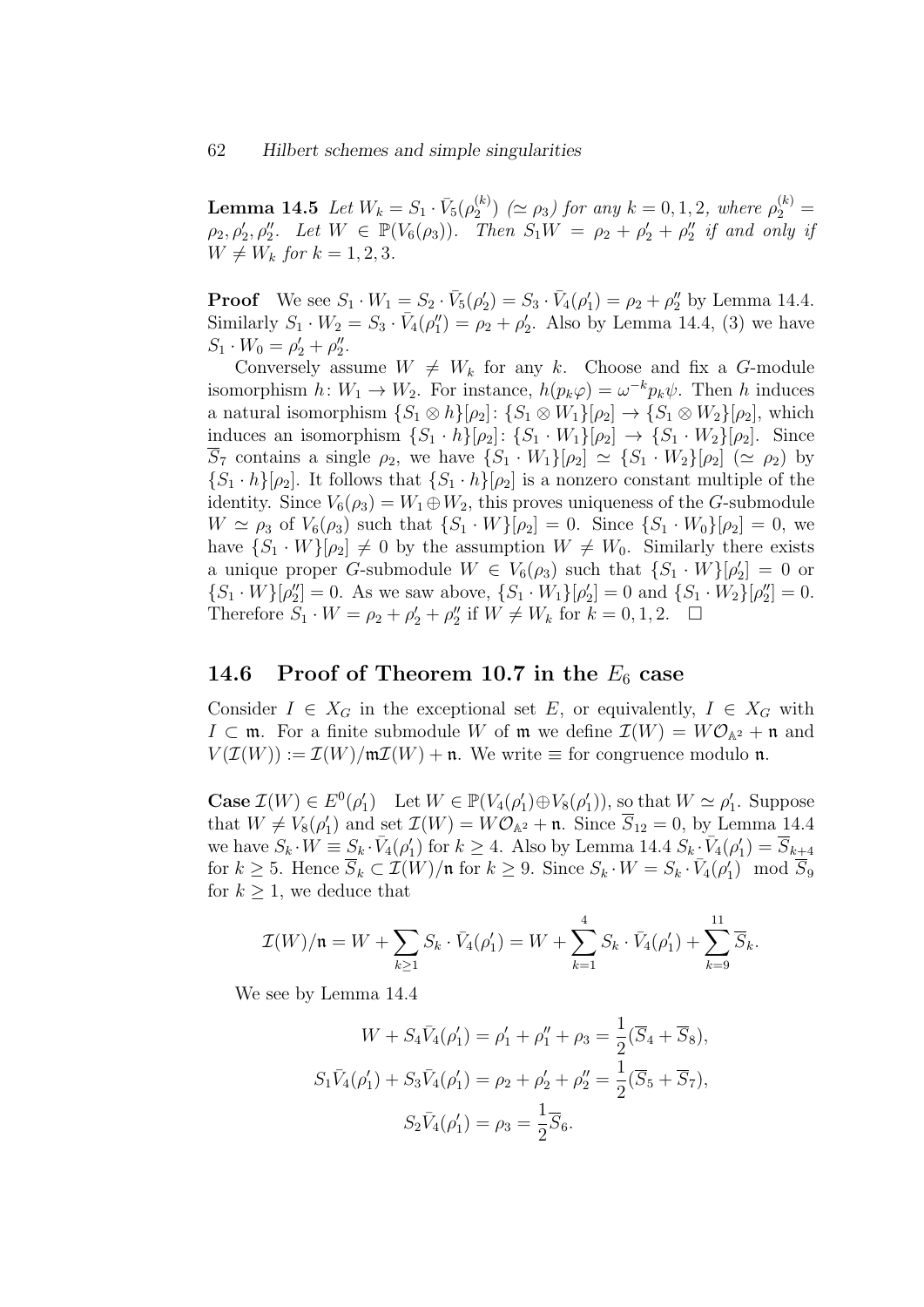By duality  $\mathcal{I}(W)/\mathfrak{n} = \sum_{\rho \in \text{Irr } G} \deg(\rho) \rho$ . Thus  $\mathcal{I}(W) \in X_G$  and  $V(\mathcal{I}(W)) \simeq$ W.

Case  $\mathcal{I}(W) \in E^0(\rho'_2)$  Let  $W \in \mathbb{P}(V_5(\rho'_2) \oplus V_7(\rho'_2))$  with  $W \simeq \rho'_2$ . Suppose  $W \neq V_5(\rho'_2), V_7(\rho'_2)$ . Since  $\overline{S}_{12} = 0$ , we have  $S_k \cdot \overline{W} \equiv S_k \cdot \overline{V}_5(\rho'_2) = \overline{S}_{k+5}$  for  $k \geq 5$  by the condition  $W \neq V_7((\rho'_2)$ . We also see that  $S_4 \cdot W = S_4 \cdot V_5(\rho'_2)$ mod  $\overline{S}_{11} = \overline{S}_9$ . Therefore  $\overline{S}_9 \subset \mathcal{I}(W)/\mathfrak{n}$ . Hence  $S_k \cdot W = S_k \cdot \overline{V}_5(\rho_2') \mod \overline{\overline{S}}_9$ for  $k \geq 2$ . Since  $S_1 \cdot \bar{V}_5(\rho'_2) = \rho_3$  and  $S_1 \cdot \bar{V}_7(\rho'_2) = \rho'_1 + \rho_3$ , we have  $S_1 \cdot W \equiv$  $\rho'_1 + \rho_3$  and  $\{S_1 \cdot W\}[\rho'_1] \equiv \bar{V}_8(\rho'_1) \subset \mathcal{I}(W)/\mathfrak{n}$  by the assumption  $W \neq V_5(\rho'_2)$ . Since  $S_3\bar{V}_5(\rho'_2) = \rho''_1 + \rho_3$ , we have  $\bar{S}_8 = \bar{V}_8(\rho'_1) \oplus S_3\bar{V}_5(\rho'_2) \subset \mathcal{I}(W)/\mathfrak{n}$ . It follows that

$$
\mathcal{I}(W)/\mathfrak{n} = W + \sum_{k \ge 1} S_k \cdot \bar{V}_5(\rho'_2) = W + \sum_{k=1}^2 S_k \cdot \bar{V}_5(\rho'_2) + \sum_{k=8}^{11} \overline{S}_k \text{ and}
$$
  
 
$$
W + S_1 \bar{V}_5(\rho'_2) + S_2 \bar{V}_5(\rho'_2) = \rho_2 + \rho'_2 + \rho''_2 + \rho_3 = \frac{1}{2} (\overline{S}_5 + \overline{S}_6 + \overline{S}_7).
$$

Hence  $\mathcal{I}(W)/\mathfrak{n} = \sum_{\rho \in \text{Irr } G} \deg(\rho)\rho$ . Thus  $\mathcal{I}(W) \in X_G$  with  $V(\mathcal{I}(W)) \simeq W$ .

**Case**  $\mathcal{I}(W) \in E^0(\rho_1'')$  or  $\mathcal{I}(W) \in E^0(\rho_2'')$  These cases are similar.

**Case**  $\mathcal{I}(W) \in E^0(\rho_2)$  Let  $W \in \mathbb{P}(V_5(\rho_2) \oplus V_7(\rho_2))$ , so that  $W \simeq \rho_2$ . Suppose that  $W \neq V_7(\rho_2)$ . As above, we see that  $\overline{S}_k \subset \mathcal{I}(W)/\mathfrak{n}$  for  $k \geq 10$ . It follows that  $S_3 \cdot W = S_3 \cdot \bar{V}_5(\rho_2) \mod \overline{S}_{10} = \overline{S}_8$ . Therefore  $\overline{S}_k \subset \mathcal{I}(W)/\mathfrak{n}$  for  $k \geq 8$ . Similarly  $S_2 \cdot W \equiv S_2 \cdot \bar{V}_5(\rho_2) = \rho_2' + \rho_2'' \mod \overline{S}_8$  and  $S_1 \cdot W \equiv S_1 \cdot \bar{V}_5(\rho_2) = \rho_3$ mod  $\overline{S}_8$ . It follows that

$$
\mathcal{I}(W)/\mathfrak{n} = W + \sum_{k \ge 1} S_k \cdot \bar{V}_5(\rho_2) = W + \sum_{k=1}^2 S_k \cdot \bar{V}_5(\rho_2) + \sum_{k=8}^{11} \overline{S}_k, \text{ and}
$$
  
 
$$
W + S_1 \bar{V}_5(\rho_2) + S_2 \bar{V}_5(\rho_2) = \rho_2 + \rho_2' + \rho_2'' + \rho_3 = \frac{1}{2} (\overline{S}_5 + \overline{S}_6 + \overline{S}_7).
$$

Hence  $\mathcal{I}(W)/\mathfrak{n} = \sum_{\rho \in \text{Irr } G} \deg(\rho)\rho$ . Thus  $\mathcal{I}(W) \in X_G$  with  $V(\mathcal{I}(W)) \simeq W$ .

**Case**  $\mathcal{I}(W) \in E^{0}(\rho_3)$  Let  $W \in \mathbb{P}(V_6(\rho_3))$ . Let  $W_k = S_1 \cdot V_5(\rho_2^{(k)})$  $2^{(\kappa)}$  for any  $k = 0, 1, 2$  where  $\rho_2^{(k)} = \rho_2, \rho_2', \rho_2''$ . Now we suppose that  $W \neq W_k$ . Then  $S_1 \cdot W \equiv S_7$  by Lemma 14.5 so that  $\mathcal{I}(W)$  contains  $S_k$  for any  $k \geq 7$ . It follows that 11

$$
\mathcal{I}(W)/\mathfrak{n} = W + \sum_{k \ge 1} S_k W = W + \sum_{k=7}^{11} \overline{S}_k.
$$

Hence  $\mathcal{I}(W)/\mathfrak{n} = \sum_{\rho \in \text{Irr } G} \deg(\rho)\rho$ , and so  $\mathcal{I}(W) \in X_G$  with  $V(\mathcal{I}(W)) \simeq W$ .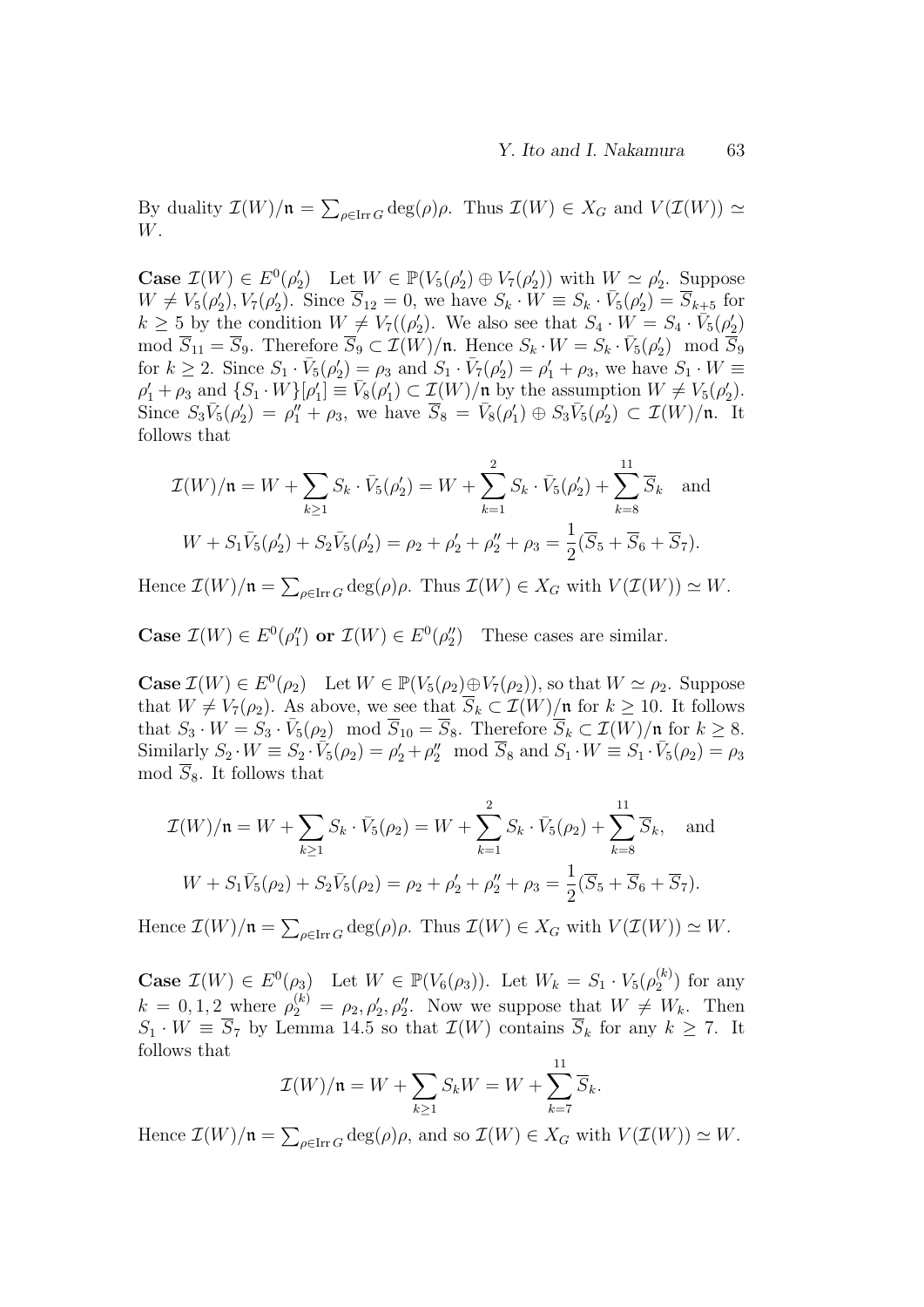#### 64 Hilbert schemes and simple singularities

Case  $\mathcal{I}(W) \in P(\rho'_1, \rho'_2)$  Let  $W = W(\rho'_1, \rho'_2) := V_8(\rho'_1) \oplus V_5(\rho'_2)$ . Recall that  $W = \{S_1 \cdot V_7(\rho'_2)\} [\rho'_1] \oplus V_5(\rho'_2) = V_8(\rho'_1) \oplus S_1 \cdot V_4(\rho'_1)$ . By Lemma 14.4, we see that  $S_1 \cdot \overline{V}_5(\rho'_2) = \rho_3$ ,  $S_2 \cdot \overline{V}_5(\rho'_2) = \rho_2 + \rho''_2$ ,  $S_3 \cdot \overline{V}_5(\rho'_2) = \rho''_1 + \rho_3$ and  $\overline{S}_k \subset \mathcal{I}(W)/\mathfrak{n}$  for  $k \geq 8$ . It follows that  $\mathcal{I}(W)/\mathfrak{n} = \sum_{\rho \in \text{Irr } G} \text{deg}(\rho) \rho$  by Table 10. Therefore  $\mathcal{I}(W) \in X_G$  with  $V(\mathcal{I}(W)) \simeq W$ .

Case  $\mathcal{I}(W) \in P(\rho'_2, \rho_3)$  Let  $W = W(\rho'_2, \rho_3) := V_7(\rho'_2) \oplus S_1 V_5(\rho'_2) = V_7(\rho'_2) \oplus$ W<sub>1</sub>. We recall that  $S_1 \cdot W_1 = \rho_2 + \rho_2''$ , so that  $\overline{S}_k \subset \mathcal{I}(W)/\mathfrak{n}$  for  $k \geq 7$ . Since  $W_1 = \rho_3$  we have  $\mathcal{I}(W)/\mathfrak{n} = \sum_{\rho \in \text{Irr } G} \text{deg}(\rho) \rho$  by Table 10. Therefore  $\mathcal{I}(W) \in X_G$  with  $V(\mathcal{I}(W)) \simeq W$ .

Cases  $\mathcal{I}(W) \in P(\rho_2, \rho_3)$  or  $\mathcal{I}(W) \in P(\rho_2'', \rho_3)$  Similar.

The following Lemma is proved in the same manner as before. It allows us to complete the proof of Theorem 10.7 by the same argument as in Section 13.

**Lemma 14.7** Each  $E(\rho)$  is a smooth rational curve. Moreover, if  $\rho$  and  $\rho'$ are adjacent then

- 1. as  $\mathcal{I}(W) \in E(\rho)$  approaches the point  $P(\rho, \rho')$ , the limit of  $\mathcal{I}(W)$  is  $\mathcal{I}(W(\rho,\rho'))$ ;
- 2.  $E(\rho)$  and  $E(\rho')$  intersect transversally at  $P(\rho, \rho')$ .

### 14.8 Conclusion

Theorem 10.4 also follows from the lemma. Theorem 10.7, (3) follows from Tables 10–11 and Lemma 14.5.

Let  $I \in X_G$ . If Supp $(\mathcal{O}_{A^2}/I)$  is not the origin, then

$$
I = (T(x, y) - T(a, b), \varphi^{3}(x, y) - \varphi^{3}(a, b), W(x, y) - W(a, b))
$$

where  $(a, b) \neq (0, 0)$ .

By the same argument as in Section 13 we thus obtain a complete description of the G-invariant ideals in  $X_G$ .

## 15 The binary octahedral group  $E_7$

#### 15.1 Character table

The binary octahedral group  $\mathbb O$  is defined as the subgroup of  $SL(2,\mathbb C)$  of order 48 generated by  $\mathbb{T} = \langle \sigma, \tau, \mu \rangle$  and  $\kappa$ :

$$
\sigma = \begin{pmatrix} i, & 0 \\ 0, & -i \end{pmatrix}, \ \tau = \begin{pmatrix} 0, & 1 \\ -1, & 0 \end{pmatrix}, \ \mu = \frac{1}{\sqrt{2}} \begin{pmatrix} \varepsilon^7, & \varepsilon^7 \\ \varepsilon^5, & \varepsilon \end{pmatrix}, \ \kappa = \begin{pmatrix} \varepsilon, & 0 \\ 0, & \varepsilon^7 \end{pmatrix},
$$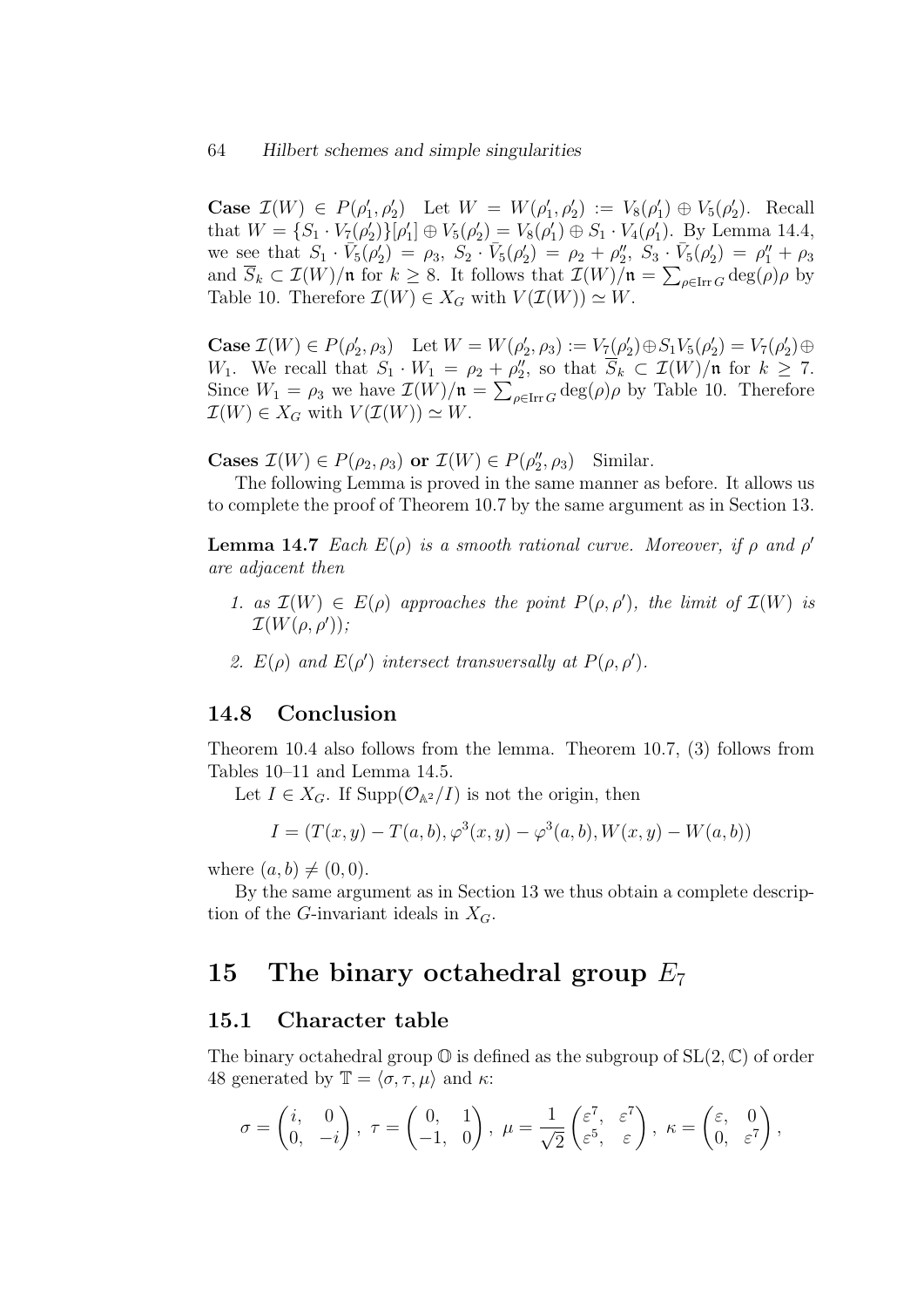where  $\varepsilon = e^{2\pi i/8}$  [Slodowy80], p. 73. G acts on  $\mathbb{A}^2$  from the right by  $(x, y) \mapsto$  $(x, y)$ g for  $g \in G$ .  $\mathbb{D}_2$  and  $\mathbb{T}$  are normal subgroups of G and the following sequences are exact:

$$
1 \to \mathbb{T} \to G \to \mathbb{Z}/2\mathbb{Z} \to 1
$$

and

$$
1 \to \mathbb{D}_2 \to G \to S_3 \to 1,
$$

where  $S_3$  is the symmetric group on 3 letters.

See Table 12 for the character table of G and other relevant invariants.  $E_7$  has Coxeter number  $h = 18$ .

#### 15.2 Symmetric tensors modulo n

The G-modules  $S_m$  and  $\overline{S}_m := S_m(\mathfrak{m}/\mathfrak{n})$  by  $\rho_{\text{nat}} := \rho_2$  for small values of m split into irreducible G-modules as in Table 13. The factors of  $\overline{S}_m$  in brackets are those in  $S_{\text{McKay}}$ . We use the same notation  $\bar{V}_m(\rho)$  and  $V_m(\rho)$  for  $\rho \in \text{Irr } G$  as before. Let  $\varphi = p_2^2 + 4\omega p_3^2$ ,  $\psi = p_2^2 + 4\omega^2 p_3^2$ ,  $T(x, y) = (x^4 - y^4)xy$ . In Table 14 we denote by  $W_j^{(i)} \simeq \rho_4$  the G-submodules of  $V_9(\rho_4) \simeq \rho_4^{\oplus 2}$ ;  $W_2'':= S_1 \cdot V_8(\rho_2''), W_3:= S_1 \cdot V_8(\rho_3), W_3':= S_1 \cdot V_8(\rho_3'),$ 

**Lemma 15.3** The G-module  $S_m \bar{V}_k(\rho)$  splits into irreducible G-submodules as in Table 15. We read the table as  $S_2\bar{V}_6(\rho'_1) = \rho'_3$ ,  $S_2\bar{V}_8(\rho''_2) = \rho_3 + \rho'_3$  and so on.

**Proof** The assertions for  $(m, k) = (1, 6), (2, 6), (3, 6)$  are clear. There are three generators  $A_8$ ,  $A_{12}$  and  $A_{18}$  of respective degrees 8, 12 and 18 for the ring of G-invariant polynomials. We know that  $A_8 = \varphi \psi$ ,  $A_{12} = T^2$  by [Klein], p. 54.

Note first that  $S_m = S_{m-8} \cdot A_8 \oplus \overline{S}_m$  for  $m = 10, 11$  and

$$
S_4V_6(\rho'_1)=(\rho''_2+\rho'_3)\otimes\rho'_1=\rho''_2+\rho_3,\quad S_5V_6(\rho'_1)=(\rho'_2+\rho_4)\otimes\rho'_1=\rho_2+\rho_4.
$$

If  $\{S_4\bar{V}_6(\rho'_1)\}[\rho_3] = 0$  in  $\bar{S}_{10}$ , then  $\{S_4V_6(\rho'_1)\}[\rho_3] = S_2 \cdot A_8$ .  $A_8$  would be divisible by T, a generator of  $V_6(\rho'_1)$ . However, this is impossible. Hence  $\{S_4\bar{V}_6(\rho'_1)\}[\rho_3] = \rho_3$  so that  $S_4\bar{V}_6(\rho'_1) = \rho''_2 + \rho_3$ .  $S_5\bar{V}_6(\rho'_1) = \rho_2 + \rho_4$  is proved similarly.

Since  $S_6V_6(\rho'_1) = (\rho'_1)^2 + \rho_3 + \rho'_3 = \rho_0 + \rho_3 + \rho'_3$ ,  $S_6\bar{V}_6(\rho'_1) = \rho_3 + \rho'_3$  or  $\rho_3$ . If  $S_6\bar{V}_6(\rho'_1) = \rho_3$ , then  $S_6[\rho_3] \cdot V_6(\rho'_1)$  is divisible by  $T^2$ , so that  $S_6[\rho_3]$  is divisible by T. Since  $\deg T = 6$ , this is impossible. Hence  $S_6\bar{V}_6(\rho'_1) = \rho_3 + \rho'_3$ .

Next we have  $S_7V_6(\rho'_1) = \rho'_2 + \rho_2 + \rho_4$  and  $\{S_7V_6(\rho'_1)\}[\rho_2] = \rho_2 \cdot A_{12}$ . If  $\{S_7\bar{V}_6(\rho'_1)\}[\rho_4] = 0$ , then  $\{S_7V_6(\rho'_1)\}[\rho_4] = V_7[\rho_4]V_6(\rho'_1) = \rho_4 \cdot A_{12}$  or  $\rho_4 \cdot A_8$ . In the first case,  $V_7[\rho_4]$  is divisible by T, which is impossible because deg  $T = 6$ and dim  $S_1 = 2 < \deg \rho_4 = 4$ . In the second case,  $V_7[\rho_4]$  is divisible by  $A_8$ ,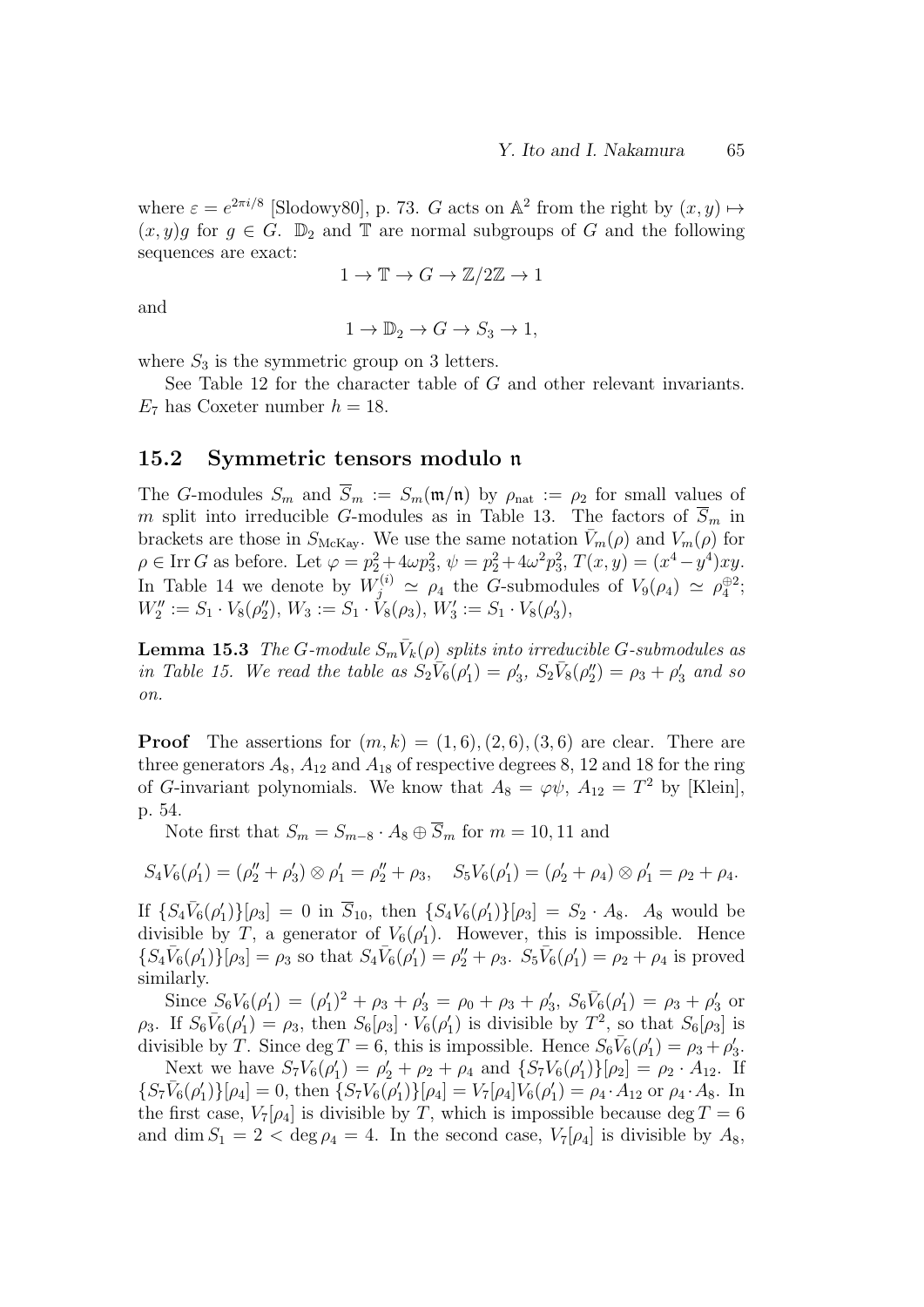| $\rho$     | 1              | $\overline{2}$ | 3                | 4              | $\overline{5}$ | 6              | 7                | 8                | $\boldsymbol{d}$ | $(\frac{h}{2} \pm d)$ |
|------------|----------------|----------------|------------------|----------------|----------------|----------------|------------------|------------------|------------------|-----------------------|
|            | 1              | $-1$           | $\mu$            | $\mu^2$        | $\tau$         | $\kappa$       | $\tau\kappa$     | $\kappa^3$       |                  |                       |
| Ħ          | 1              | 1              | 8                | 8              | 6              | 6              | 12               | 6                |                  |                       |
| $\rho_0$   | 1              | $\mathbf{1}$   | $\mathbf 1$      | $\mathbf{1}$   | $\mathbf{1}$   | $\mathbf{1}$   | 1                | $\mathbf{1}$     | (3)              |                       |
| $\rho_2$   | $\overline{2}$ | $-2$           | $\mathbf{1}$     | $^{-1}$        | $\overline{0}$ | $\sqrt{2}$     | $\boldsymbol{0}$ | $-\sqrt{2}$      | $\sqrt{2}$       | (7, 11)               |
| $\rho_3$   | 3              | 3              | $\boldsymbol{0}$ | $\theta$       | $-1$           | $\mathbf{1}$   | $-1$             | $\mathbf{1}$     | $\mathbf{1}$     | (8, 10)               |
| $\rho_4$   | $\overline{4}$ | $-4$           |                  | $\mathbf{1}$   | $\overline{0}$ | $\overline{0}$ | $\theta$         | $\overline{0}$   | $\theta$         | (9,9)                 |
| $\rho'_3$  | 3              | 3              | $\boldsymbol{0}$ | $\overline{0}$ | $-1$           | $-1$           | 1                | $-1$             | $\mathbf{1}$     | (8, 10)               |
| $\rho'_2$  | $\overline{2}$ | $-2$           | 1                | $-1$           | $\overline{0}$ | $\sqrt{2}$     | $\boldsymbol{0}$ | $\sqrt{2}$       | $\overline{2}$   | (7, 11)               |
| $\rho'_1$  | 1              | 1              | 1                | $\mathbf{1}$   | $\mathbf{1}$   | $-1$           | $^{-1}$          | $-1$             | 3                | (6, 12)               |
| $\rho''_2$ | $\overline{2}$ | $\overline{2}$ |                  | $-1$           | $\overline{2}$ | $\overline{0}$ | $\boldsymbol{0}$ | $\boldsymbol{0}$ | 1                | (8, 10)               |

Table 12: Character table of  $E_7$ 

| m              | $S_m$                                              | $S_m$                           |
|----------------|----------------------------------------------------|---------------------------------|
| 1              | $\rho_2$                                           | $\rho_2$                        |
| $\overline{2}$ | $\rho_3$                                           | $\rho_3$                        |
| 3              | $\rho_4$                                           | $\rho_4$                        |
| 4              | $\rho''_2 + \rho'_3$                               | $\rho''_2 + \rho'_3$            |
| 5              | $\rho'_2 + \rho_4$                                 | $\rho'_2 + \rho_4$              |
| 6              | $\rho'_1 + \rho_3 + \rho'_3$                       | $(\rho'_1) + \rho_3 + \rho'_3$  |
| $\overline{7}$ | $\rho_2 + \rho'_2 + \rho_4$                        | $(\rho_2 + \rho'_2) + \rho_4$   |
| 8              | $\rho_0 + \rho_2'' + \rho_3 + \rho_3'$             | $(\rho''_2 + \rho_3 + \rho'_3)$ |
| 9              | $\rho_2 + 2\rho_4$                                 | $(2\rho_4)$                     |
| 10             | $\rho''_2 + 2\rho_3 + \rho'_3$                     | $(\rho_2'' + \rho_3 + \rho_3')$ |
| 11             | $\rho_2 + \rho'_2 + 2\rho_4$                       | $(\rho_2 + \rho'_2) + \rho_4$   |
| 12             | $\rho_0 + \rho'_1 + \rho''_2 + \rho_3 + 2\rho'_3$  | $(\rho'_1) + \rho_3 + \rho'_3$  |
| 13             | $\rho_2 + 2\rho'_2 + 2\rho_4$                      | $\rho'_2 + \rho_4$              |
| 14             | $\rho'_1 + \rho''_2 + 2\rho_3 + 2\rho'_3$          | $\rho''_2 + \rho'_3$            |
| 15             | $\rho_2 + \rho'_2 + 3\rho_4$                       | $\rho_4$                        |
| 16             | $\rho_0 + 2\rho_2'' + 2\rho_3 + 2\rho_3'$          | $\rho_3$                        |
| 17             | $2\rho_2 + \rho'_2 + 3\rho_4$                      | $\rho_2$                        |
| 18             | $\rho_0 + \rho'_1 + \rho''_2 + 3\rho_3 + 2\rho'_3$ | $\theta$                        |

Table 13: Irreducible decompositions of  $S_m(E_7)$  and  $\overline{S}_m(E_7)$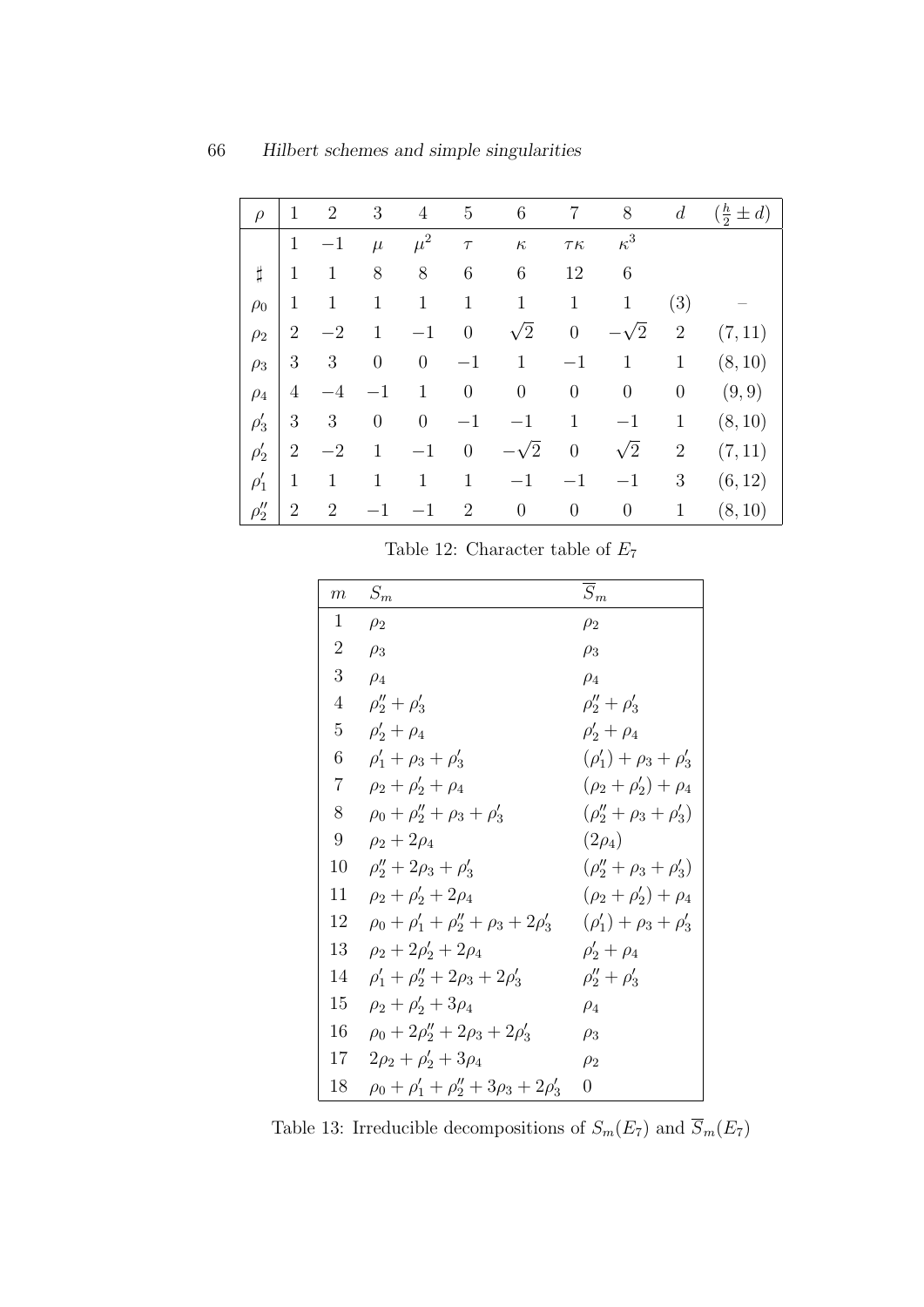| $\,m$          | $\rho$      | $V_m(\rho)$                                                                      |
|----------------|-------------|----------------------------------------------------------------------------------|
| $\overline{7}$ | $\rho_2$    | $7x^4y^3 + y^7, -x^7 - 7x^3y^4$                                                  |
| 11             | $\rho_2$    | $x^{10}y - 6x^6y^5 + 5x^2y^9, -xy^{10} + 6x^5y^6 - 5x^9y^2$                      |
| 8              | $\rho_3$    | $-2xy^7 - 14x^5y^3, x^8 - y^8, 2x^7y + 14x^3y^5$                                 |
| 10             | $\rho_3$    | $4x^{10} + 60x^6y^4$ , $5x^9y + 54x^5y^5 + 5xy^9$                                |
|                |             | $60x^4y^6 + 4y^{10}$                                                             |
| 9              | $\rho_4$    | $W''_2 + W_3 = W_3 + W'_3 = W'_3 + W''_2 \simeq \rho_4^{\oplus 2}$               |
| 9              |             | $W_2''$ $12x^6y^3 + 12x^2y^7$ , $x^9 - 10x^5y^4 + xy^8$                          |
|                |             | $-x^8y+10x^4y^5-y^9, 12x^7y^2+12x^3y^6$                                          |
| 9              |             | $W_3$ $21x^6y^3 + 3x^2y^7, -x^9 + 7x^5y^4 + 2xy^8$                               |
|                |             | $-2x^8y - 7x^4y^5 + y^9, -3x^7y^2 - 21x^3y^6$                                    |
| 9              |             | $W'_3$ $x^3T, x^2yT, xy^2T, y^3T$                                                |
| 8              |             | $\rho'_3$ $x^2T, xyT, y^2T$                                                      |
| 10             |             | $\rho'_3$ $-3x^8y^2 - 14x^4y^6 + y^{10}, 8x^7y^3 + 8x^3y^7$                      |
|                |             | $x^{10} - 14x^6y^4 - 3x^2y^8$                                                    |
| $\overline{7}$ | $\rho'_{2}$ | xT, yT                                                                           |
| 11             | $\rho'_2$   | $-11x^{8}y^{3} - 22x^{4}y^{7} + y^{11}$ , $11x^{3}y^{8} + 22x^{7}y^{4} - x^{11}$ |
| $\,6\,$        | $\rho'_1$ T |                                                                                  |
| 12             |             | $\rho'_1$ $x^{12} - 33x^8y^4 - 33x^4y^8 + y^{12}$                                |
| 8              |             | $\rho''_2$ $\psi^2$ , $-\varphi^2$                                               |
| 10             | $\rho''_2$  | $x^5y\psi - xy^5\varphi, -x^5y\varphi + xy^5\psi$                                |

Table 14:  $V_m(\rho)(E_7)$ 

which is impossible. It follows that  $\{S_7\bar{V}_6(\rho'_1)\}[\rho_4] = \rho_4$ . If  $\{S_7\bar{V}_6(\rho'_1)\}[\rho'_2] =$ 0, then  $V_7[\rho_2]V_6(\rho'_1) = \rho'_2 \cdot A_{12}$  or  $\rho'_2 \cdot A_8$ . In the first case  $V_7[\rho_2]$  is divisible by T, which contradicts Table 14. In the second case  $V_7[\rho_2]$  is divisible by  $A_8$ , absurd. Hence  $\{S_7\bar{V}_6(\rho'_1)\}[\rho'_2] = \rho'_2$ . It follows that  $S_7\bar{V}_6(\rho'_1) = \rho'_2 + \rho_4 = \overline{S}_{13}$ .

We note next dim  $S_1V_{11}(\rho'_2) \geq 3$ . If dim  $S_1V_{11}(\rho'_2) = 3$ , then there exists a  $f \in S_{10}$  such that  $V_{11}(\rho'_2) = S_1 \cdot f$ . Hence  $f \in S_{10}[\rho'_1] = \{0\}$ , a contradiction. Hence dim  $S_1V_{11}(\rho'_2) = 4$ . so that  $S_1V_{11}(\rho'_2) = \rho'_1 + \rho'_3$ . If  $\{S_1\bar{V}_{11}(\rho'_2)\}[\rho'_3] = 0$ , we have  $\{S_1V_{11}(\rho'_2)\}[\rho'_3] = V_4[\rho'_3] \cdot A_8$  by Table 13. Since dim  $S_1 < \deg \rho'_3 = 3$ , there exists a nontrivial element of  $\{S_1V_{11}(\rho'_2)\}[\rho'_3]$  divisible by both x and  $A_8$ . Hence  $V_{11}(\rho'_2)$  contains a nontrivial element divisible by  $A_8$ . This implies that  $V_{11}(\rho'_2)$  is divisible by  $A_8$ . Then  $V_3(\rho'_2) = V_{11}(\rho'_2)A_8^{-1} = \rho'_2$ , which contradicts  $S_3 = \rho_4$ . Hence  $S_1 \overline{V}_{11} (\rho'_2) = \rho'_1 + \rho'_3$ .

It is clear from  $\rho_2 \otimes \rho_2'' = \rho_4$  and Table 13 that  $S_1 \bar{V}_8(\rho_2'') = \rho_4$ .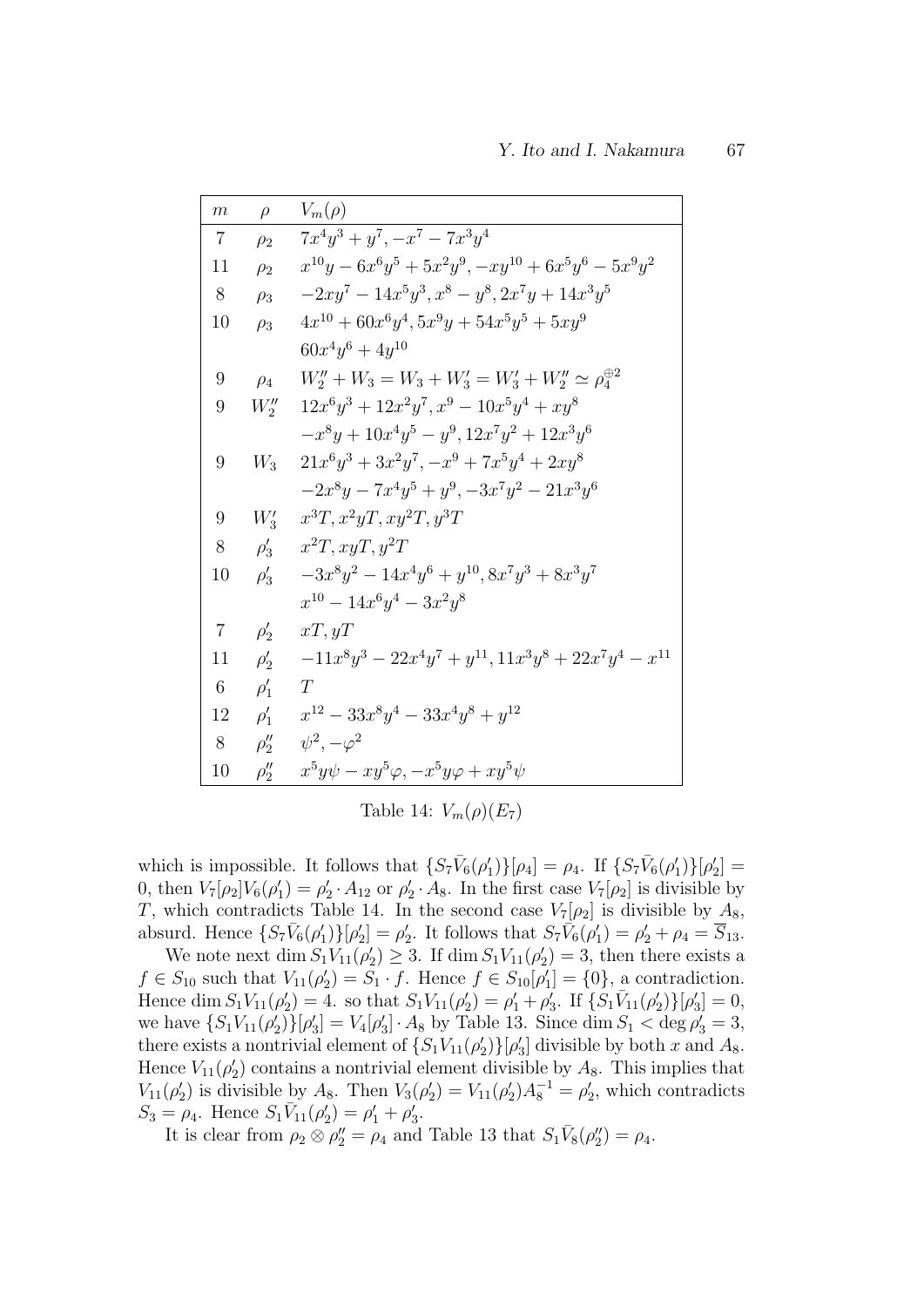| m              | $\boldsymbol{k}$ | $\rho$     | $S_m V_k(\rho)$     | m              | $\boldsymbol{k}$ | $\rho$     | $S_m V_k(\rho)$              |
|----------------|------------------|------------|---------------------|----------------|------------------|------------|------------------------------|
| 1              | 6                | $\rho'_1$  | $\rho'_2$           | $\overline{2}$ | $8\,$            | $\rho''_2$ | $\rho_3 + \rho'_3$           |
| $\overline{2}$ | 6                |            | $\rho'_3$           | 3              | 8                |            | $\rho_2 + \rho'_2 + \rho_4$  |
| 3              | 6                |            | $\rho_4$            | $\mathbf{1}$   | 7                | $\rho_2$   | $\rho_3$                     |
| 4              | 6                |            | $\rho''_2 + \rho_3$ | $\overline{2}$ |                  |            | $\rho_4$                     |
| 5              | 6                |            | $\rho_2 + \rho_4$   | 3              | 7                |            | $\rho''_2 + \rho'_3$         |
| 6              | 6                |            | $\rho_3 + \rho'_3$  | $\overline{4}$ | 7                |            | $\rho'_2 + \rho_4$           |
| 7              | 6                |            | $\rho'_2 + \rho_4$  | 5              | 7                |            | $\rho'_1 + \rho_3 + \rho'_3$ |
| 1              | 11               | $\rho'_2$  | $\rho'_1 + \rho'_3$ | $\mathbf{1}$   | 10               | $\rho_3$   | $\rho_2 + \rho_4$            |
| 1              | 8                | $\rho''_2$ | $\rho_4$            | $\mathbf{1}$   | 10               | $\rho'_3$  | $\rho'_2 + \rho_4$           |

Table 15: Decomposition of  $S_m \bar{V}_k(\rho)$ 

Next  $S_2 \otimes V_8(\rho_2'') = \rho_3 + \rho_3'$  by Table 12. Since  $\dim S_2V_8(\rho_2'') \geq 4$ , we have  $S_2V_8(\rho_2'') = \rho_3 + \rho_3'$ . If  $\{S_2\bar{V}_8(\rho_2'')\}[\rho_3] = 0$ , then  $\{S_2V_8(\rho_2'')\}[\rho_3] = S_2 \cdot A_8$ . Since  $\deg \rho_2'' < \deg \rho_3$  and  $V_8(\rho_2'')$  is generated by  $\varphi^2$  and  $\psi^2$ , there exists a nontrivial element of  $\{S_2V_8(\rho_2'')\}[\rho_3]$  divisible by both  $\varphi^2$  and  $A_8$ . Since  $\varphi$  and  $\psi$  are coprime,  $S_{10}$  contains a nontrivial element divisible by  $\varphi^2 \psi$ , a contradiction. If  $\{S_2\bar{V}_8(\rho''_2)\}[\rho'_3] = 0$ , then  $\{S_2V_8(\rho''_2)\}[\rho'_3] = S_2 \cdot A_8 = \rho_3$ , a contradiction. Hence  $S_2 \overline{V}_8(\rho_2'') = \rho_3 + \rho_3'$ .

Next we consider  $S_3\bar{V}_8(\rho_2'')$ . Since dim  $S_2V_8(\rho_2'')=6$  by the above proof, we have dim  $S_3V_8(\rho_2'') \geq 7$ . By Table 12  $S_3 \otimes V_8(\rho_2'') = \rho_2 + \rho_2' + \rho_4$  so that  $S_3V_8(\rho_2'') = \rho_2 + \rho_2' + \rho_4$ . Assume  $S_3\bar{V}_8(\rho_2'') \neq \rho_2 + \rho_2' + \rho_4$ . Then by Table 13 the only possibility is that  $\{S_3\bar{V}_8(\rho_2'')\}[\rho_4] = 0$ . Assume  $\{S_3V_8(\rho_2'')\}[\rho_4] = S_3 \cdot A_8$ so that there exists an element of  $\{S_3V_8(\rho''_2)\}[\rho_4]$  divisible by both  $\varphi^2$  and  $A_8$ . Therefore there exists a nontrivial element of  $S_3$  divisible by  $\psi$ , which is a contradiction. Hence  $S_3\bar{V}_8(\rho_2'') = \rho_2 + \rho_2' + \rho_4$ .

Clearly  $S_1V_7(\rho_2) = \rho_0 + \rho_3$ ,  $S_2V_7(\rho_2) = \rho_2 + \rho_4$ . Hence  $S_1\bar{V}_7(\rho_2) = \rho_3$  and  $S_2 \bar{V}_7(\rho_2) = \rho_4.$ 

Next  $S_3 \otimes V_7(\rho_2) = \rho_4 \otimes \rho_2 = \rho_2'' + \rho_3 + \rho_3'$  by Table 12. Since dim  $S_2 V_7(\rho_2) =$ 6, we have dim  $S_3V_7(\rho_2) \ge 7$  so that  $S_3 \otimes V_7(\rho_2) = \rho_2'' + \rho_3 + \rho_3'$ . It is clear that  ${S_1V_7(\rho_2)}[\rho_0] = S_0 \cdot A_8$ ,  ${S_2V_7(\rho_2)}[\rho_2] = S_1 \cdot A_8$ . Hence  ${S_3V_7(\rho_2)}[\rho_3] =$  $S_2 \cdot A_8$ . It is clear that  $\{S_3 V_7(\rho_2)\}[\rho'_3] \neq S_2 \cdot A_8$  and  $\{S_3 V_7(\rho_2)\}[\rho''_2] \neq S_2 \cdot A_8$ . Hence  $S_3 \bar{V}_7(\rho_2) = \rho_2'' + \rho_3'$ .

Next we see dim  $S_4V_7(\rho_2) = 10$ ,  $S_4V_7(\rho_2) \simeq S_4 \otimes V_7(\rho_2) = \rho'_2 + 2\rho_4$ . Hence  $S_4\bar{V}_7(\rho_2) = \rho'_2 + \rho_4$  by Table 13. It is easy to see that  $\dim S_5V_7(\rho_2) = 12$ . Hence  $S_5V_7(\rho_2) = S_5 \otimes V_7(\rho_2) = \rho'_1 + \rho''_2 + \rho_3 + 2\rho'_3$  so that  $S_5\bar{V}_7(\rho_2) = \rho'_1 + \rho_3 + \rho'_3 = \overline{S}_{12}$ by Table 13.

Similarly we see easily that  $\dim S_1V_{10}(\rho_3) = \dim S_1V_{10}(\rho_3') = 6$ . Hence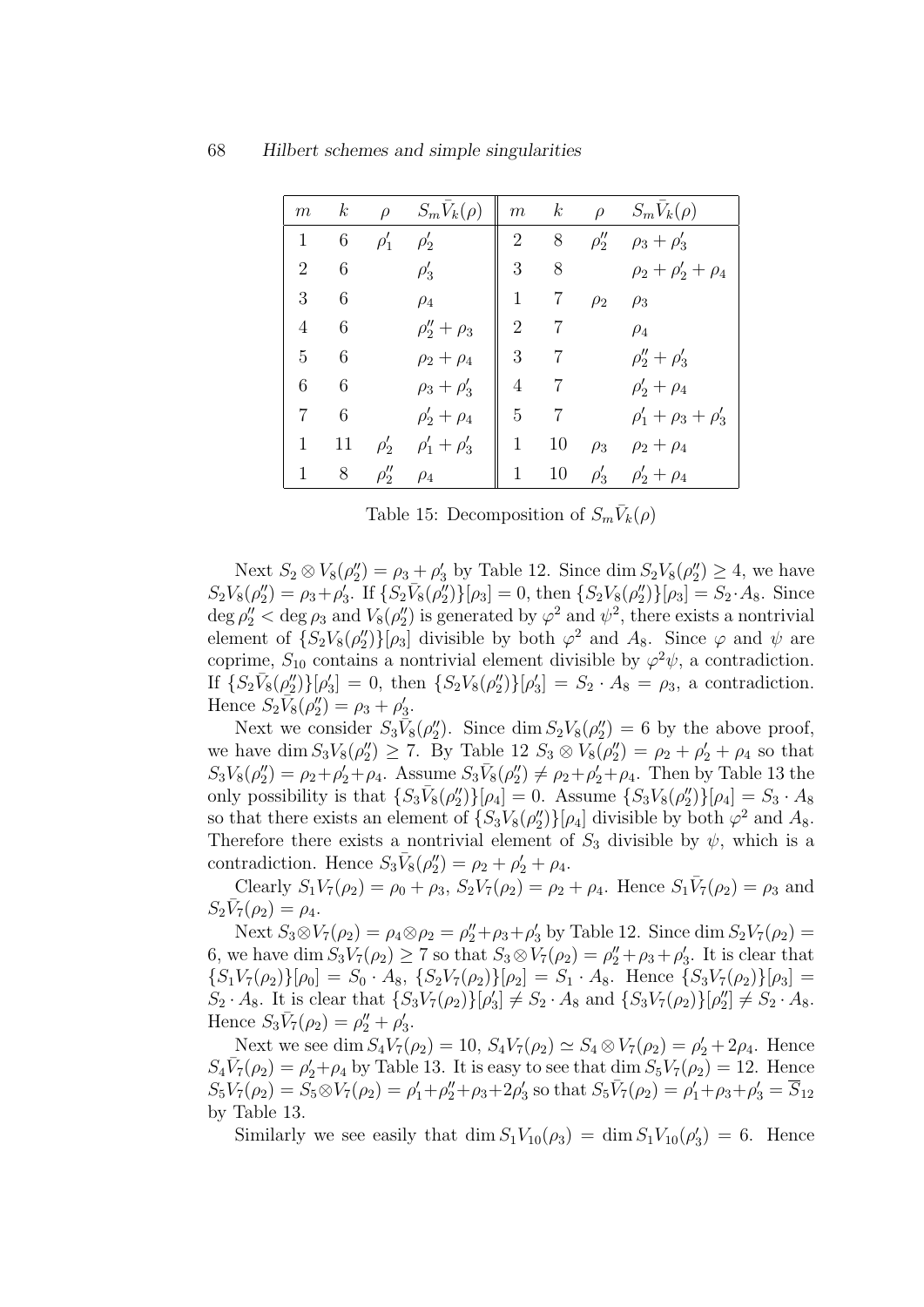$S_1V_{10}(\rho_3) = \rho_2 + \rho_4$ ,  $S_1V_{10}(\rho'_3) = \rho'_2 + \rho_4$ . If  $\{S_1\bar{V}_{10}(\rho_3)\}[\rho_4] = 0$ , then  ${S_1V_{10}(\rho_3)}[\rho_4] = S_3 \cdot A_8$ . Therefore there exists a nontrivial element of  $V_{10}(\rho_3)$  divisible by  $A_8$  so that  $V_{10}(\rho_3)$  is divisible by  $A_8$ . This implies that  $\bar{V}_{10}(\rho_3) = 0$ . But by the choice of it,  $V_{10}(\rho_3) \simeq \bar{V}_{10}(\rho_3)$ , a contradiction. This completes the proof.  $\square$ 

Corollary 15.4 1. 
$$
S_1\bar{V}_6(\rho'_1) = \bar{V}_7(\rho'_2)
$$
,  $S_2\bar{V}_6(\rho'_1) = \bar{V}_8(\rho'_3)$ ,  $S_1\bar{V}_7(\rho_2) = \bar{V}_8(\rho_3)$ .  
\n2.  $S_3\bar{V}_8(\rho''_2) = \overline{S}_{11}$ ,  $S_5\bar{V}_7(\rho_2) = \overline{S}_{12}$ ,  $S_7\bar{V}_6(\rho'_1) = \overline{S}_{13}$ .  
\n3.  $S_2\bar{V}_8(\rho'_3) = \rho''_2 + \rho_3$ ,  $S_2\bar{V}_8(\rho''_2) = \rho_3 + \rho'_3$ ,  $S_2\bar{V}_8(\rho_3) = \rho''_2 + \rho'_3$ .

Proof Clear.  $\square$ 

We omit the proof of Theorem 10.7 because we need only to follow the proof in the  $E_6$  case verbatim.

#### 15.5 Conclusion

We also can give a complete description of  $G$ -invariant ideals in  $X_G$ . Let

$$
\chi = x^{12} - 33x^8y^4 - 33x^4y^8 + y^{12}, \quad F(x, y) = \chi T, \quad W(x, y) = \varphi \psi.
$$

Let  $I \in X_G$ . If Supp $(\mathcal{O}_{A^2}/I)$  is not the origin, then we know that

$$
I = (W(x, y) - W(a, b), T^{2}(x, y) - T^{2}(a, b), F(x, y) - F(a, b)).
$$

where  $(a, b) \neq (0, 0)$ .

## 16 The binary icosahedral group  $E_8$

#### 16.1 Character table

The binary icosahedral group  $\mathbb{I}$  is defined as the subgroup of  $SL(2,\mathbb{C})$  of order 120 generated by  $\sigma$  and  $\tau$ :

$$
\sigma = -\begin{pmatrix} \varepsilon^3, & 0\\ 0, & \varepsilon^2 \end{pmatrix}, \ \tau = \frac{1}{\sqrt{5}} \begin{pmatrix} -(\varepsilon - \varepsilon^4), & \varepsilon^2 - \varepsilon^3\\ \varepsilon^2 - \varepsilon^3, & \varepsilon - \varepsilon^4 \end{pmatrix}
$$

where  $\varepsilon = e^{2\pi i/5}$ . We note  $\sigma^5 = \tau^2 = -1$ . G acts on  $\mathbb{A}^2$  from the right by  $(x, y) \mapsto (x, y)g$  for  $g \in G$ . G is isomorphic to  $SL(2, \mathbb{F}_5)$ . An isomorphism of G with  $SL(2, \mathbb{F}_5)$  is given by  $\sigma \mapsto (\frac{3}{3} \frac{3}{0}), \tau \mapsto (\frac{2}{0} \frac{0}{3})$ . Let  $\eta = \varepsilon^2 = e^{4\pi i/5}$ . In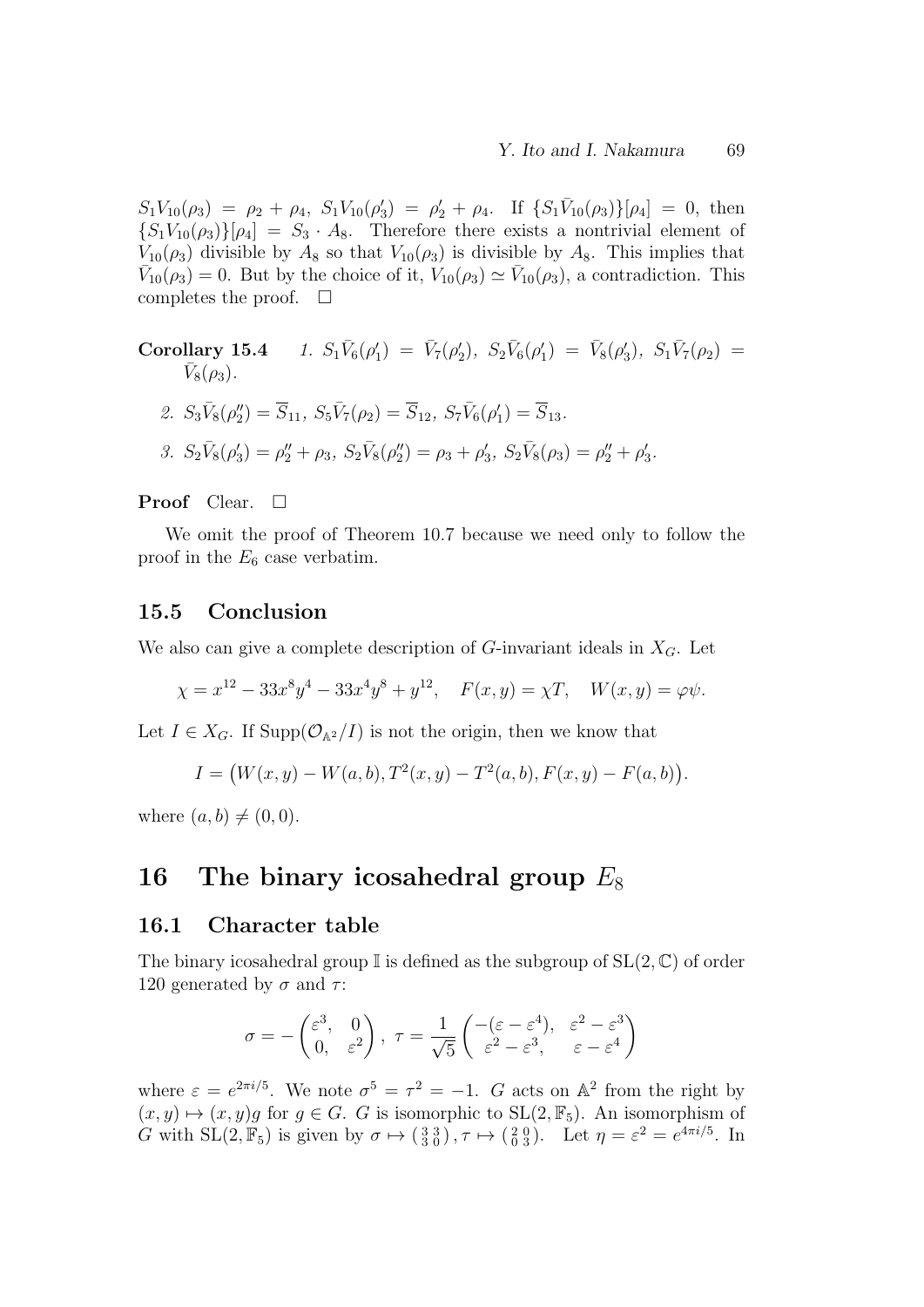| $\mathcal{D}$ | 1              | $\overline{2}$ | 3                | $\overline{4}$   | 5                | 6            | 7                | $8\,$            | $\boldsymbol{9}$ | $\boldsymbol{d}$ | $(\frac{h}{2} \pm d)$ |
|---------------|----------------|----------------|------------------|------------------|------------------|--------------|------------------|------------------|------------------|------------------|-----------------------|
|               | $\mathbf{1}$   | $-1$           | $\sigma$         | $\sigma^2$       | $\sigma^3$       | $\sigma^4$   | $\tau$           | $\sigma^2 \tau$  | $\sigma^7\tau$   |                  |                       |
| $\sharp$      | $\mathbf{1}$   | $\mathbf{1}$   | 12               | 12               | 12               | 12           | 30               | 20               | 20               |                  |                       |
| $\rho_0$      | $\mathbf{1}$   | $\mathbf{1}$   | $\mathbf{1}$     | $\mathbf 1$      | $\mathbf{1}$     | $\mathbf{1}$ | $\mathbf{1}$     | $\mathbf{1}$     | $\mathbf{1}$     | (5)              |                       |
| $\rho_2$      | $\overline{2}$ | $-2$           | $\mu^+$          | $-\mu^-$         | $\mu^-$          | $-\mu^+$     | $\boldsymbol{0}$ | $^{-1}$          | $\mathbf{1}$     | $\overline{4}$   | (11, 19)              |
| $\rho_3$      | 3              | $\mathfrak{Z}$ | $\mu^+$          | $\mu^-$          | $\mu^-$          | $\mu^+$      | $^{-1}$          | $\boldsymbol{0}$ | $\theta$         | 3                | (12, 18)              |
| $\rho_4$      | 4              | $-4$           | $\mathbf{1}$     | $-1$             | $\mathbf{1}$     | $-1$         | $\overline{0}$   | $\mathbf{1}$     | $^{-1}$          | $\overline{2}$   | (13, 17)              |
| $\rho_5$      | 5              | $\overline{5}$ | $\boldsymbol{0}$ | $\boldsymbol{0}$ | $\boldsymbol{0}$ | $\theta$     | $\mathbf{1}$     | $-1$             | $^{-1}$          | $\mathbf{1}$     | (14, 16)              |
| $\rho_6$      | 6              | $-6$           |                  | $\mathbf{1}$     | $-1$             | $\mathbf{1}$ | $\overline{0}$   | $\theta$         | $\theta$         | $\theta$         | (15, 15)              |
| $\rho_4'$     | 4              | $\overline{4}$ |                  |                  | $^{-1}$          | $-1$         | $\overline{0}$   | $\mathbf{1}$     | $\mathbf{1}$     | $\mathbf{1}$     | (14, 16)              |
| $\rho'_2$     | $\overline{2}$ | $-2$           | $\mu^-$          | $-\mu^+$         | $\mu^+$          | $-\mu^-$     | $\boldsymbol{0}$ | $-1$             | $\mathbf{1}$     | $\overline{2}$   | (13, 17)              |
| $\rho_3''$    | 3              | $\mathfrak{Z}$ | $\mu^-$          | $\mu^+$          | $\mu^+$          | $\mu^-$      | $^{-1}$          | $\boldsymbol{0}$ | $\theta$         | $\mathbf{1}$     | (14, 16)              |

Table 16: Character table of  $E_8$ 

| $\overline{m}$ | $\overline{S}_m$                | $\boldsymbol{m}$ | $\overline{S}_m$                |
|----------------|---------------------------------|------------------|---------------------------------|
| 0              | $\overline{0}$                  | 30               | $\overline{0}$                  |
| $\mathbf{1}$   | $\rho_2$                        | 29               | $\rho_2$                        |
| $\overline{2}$ | $\rho_3$                        | 28               | $\rho_3$                        |
| 3              | $\rho_4$                        | $27\,$           | $\rho_4$                        |
| $\overline{4}$ | $\rho_5$                        | 26               | $\rho_5$                        |
| 5              | $\rho_6$                        | 25               | $\rho_6$                        |
| 6              | $\rho_3'' + \rho_4'$            | 24               | $\rho_3'' + \rho_4'$            |
| $\overline{7}$ | $\rho'_2 + \rho_6$              | 23               | $\rho'_2 + \rho_6$              |
| 8              | $\rho_4' + \rho_5$              | 22               | $\rho_4' + \rho_5$              |
| 9              | $\rho_4+\rho_6$                 | 21               | $\rho_4+\rho_6$                 |
| 10             | $\rho_3 + \rho_3'' + \rho_5$    | 20               | $\rho_3 + \rho_3'' + \rho_5$    |
| 11             | $(\rho_2) + \rho_4 + \rho_6$    | 19               | $(\rho_2) + \rho_4 + \rho_6$    |
| 12             | $(\rho_3) + \rho'_4 + \rho_5$   | 18               | $(\rho_3) + \rho'_4 + \rho_5$   |
| 13             | $(\rho'_2 + \rho_4) + \rho_6$   | 17               | $(\rho'_2 + \rho_4) + \rho_6$   |
| 14             | $(\rho_3'' + \rho_4' + \rho_5)$ | 16               | $(\rho_3'' + \rho_4' + \rho_5)$ |
| 15             | $(2\rho_6)$                     |                  |                                 |

Table 17: Irreducible decompositions of  $\overline{S}_m(E_8)$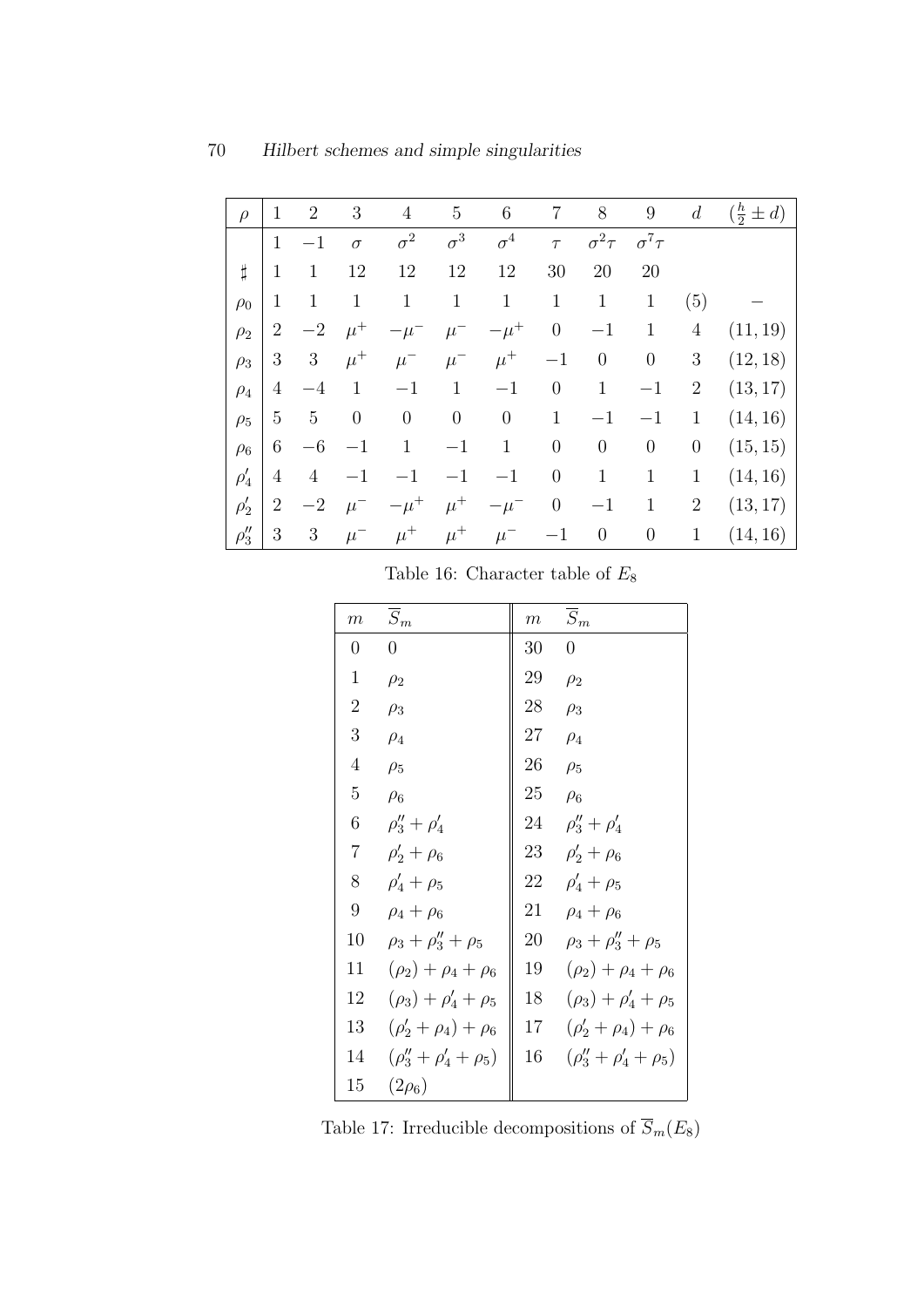Slodowy's notation [Slodowy80], p. 74

$$
\tau = \frac{1}{\eta^2 - \eta^3} \begin{pmatrix} \eta + \eta^4, & 1 \\ -1, & -\eta - \eta^4 \end{pmatrix}.
$$

See Table 16 for the character table of G [Schur07] and the other relevant invariants. The Coxeter number h of  $E_8$  is equal to 30. Let  $\mu^{\pm} = \frac{1 \pm \sqrt{5}}{2}$  $rac{1}{2}$ .

| m              | $\boldsymbol{k}$ | $\rho$   | $S_m V_k(\rho)$              | $\boldsymbol{m}$ | $\boldsymbol{k}$ | $\rho$     | $S_m V_k(\rho)$             |
|----------------|------------------|----------|------------------------------|------------------|------------------|------------|-----------------------------|
| $\mathbf{1}$   | 11               | $\rho_2$ | $\rho_3$                     | $\mathbf{1}$     | 16               |            | $\rho_5$ $\rho_4 + \rho_6$  |
| $\overline{2}$ | 11               |          | $\rho_4$                     | $\mathbf{1}$     | 13               | $\rho'_2$  | $\rho_4'$                   |
| 3              | 11               |          | $\rho_5$                     | $\overline{2}$   | 13               |            | $\rho_6$                    |
| $\overline{4}$ | 11               |          | $\rho_6$                     | 3                | 13               |            | $\rho''_3 + \rho_5$         |
| 5              | 11               |          | $\rho_3'' + \rho_4'$         | $\overline{4}$   | 13               |            | $\rho_4 + \rho_6$           |
| 6              | 11               |          | $\rho'_2 + \rho_6$           | $\overline{5}$   | 13               |            | $\rho_3 + \rho'_4 + \rho_5$ |
| $\overline{7}$ | 11               |          | $\rho_4' + \rho_5$           | $\mathbf{1}$     | 16               | $\rho_4'$  | $\rho'_2 + \rho_6$          |
| 8              | 11               |          | $\rho_4 + \rho_6$            | $\mathbf{1}$     | 14               | $\rho_3''$ | $\rho_6$                    |
| 9              | 11               |          | $\rho_3 + \rho''_3 + \rho_5$ | $\overline{2}$   | 14               |            | $\rho_4' + \rho_5$          |
| $\mathbf{1}$   | 18               | $\rho_3$ | $\rho_2 + \rho_4$            | 3                | 14               |            | $\rho'_2 + \rho_4 + \rho_6$ |
| 1              | 17               | $\rho_4$ | $\rho_3+\rho_5$              |                  |                  |            |                             |

Table 18: Irreducible decompositions of  $S_m \bar{V}_k(\rho)$ 

### 16.2 Symmetric tensors modulo n

The G-modules  $S_m := S_m(\mathfrak{m}/\mathfrak{n})$  by  $\rho_{\text{nat}} := \rho_2$  for small values of m split into irreducible G-modules as in Table 17. The factors of  $S_m$  in brackets are those in  $S_{\text{McKay}}$ . We use the same notation  $\bar{V}_m(\rho)$  and  $V_m(\rho)$  for  $\rho \in \text{Irr } G$  as before.

We define irreducible *G*-submodules of  $V_{15}(\rho_6)$  ( $\simeq \rho_6^{\oplus 2}$ ) and  $\sigma_i$ ,  $\tau_j$  by

$$
W_3'' := S_1 V_{14}(\rho_3''), \quad W_4' := S_1 V_{14}(\rho_4'), \quad W_5 := S_1 V_{14}(\rho_5),
$$
  
\n
$$
\sigma_1 := x^{10} + 66x^5y^5 - 11y^{10}, \quad \sigma_2 := -11x^{10} - 66x^5y^5 + y^{10}
$$
  
\n
$$
\tau_1 := x^{10} - 39x^5y^5 - 26y^{10}, \quad \tau_2 := -26x^{10} + 39x^5y^5 + y^{10}
$$

**Lemma 16.3** The G-modules  $S_m \overline{V}_k(\rho)$  split into irreducible G-submodules as in Table 18.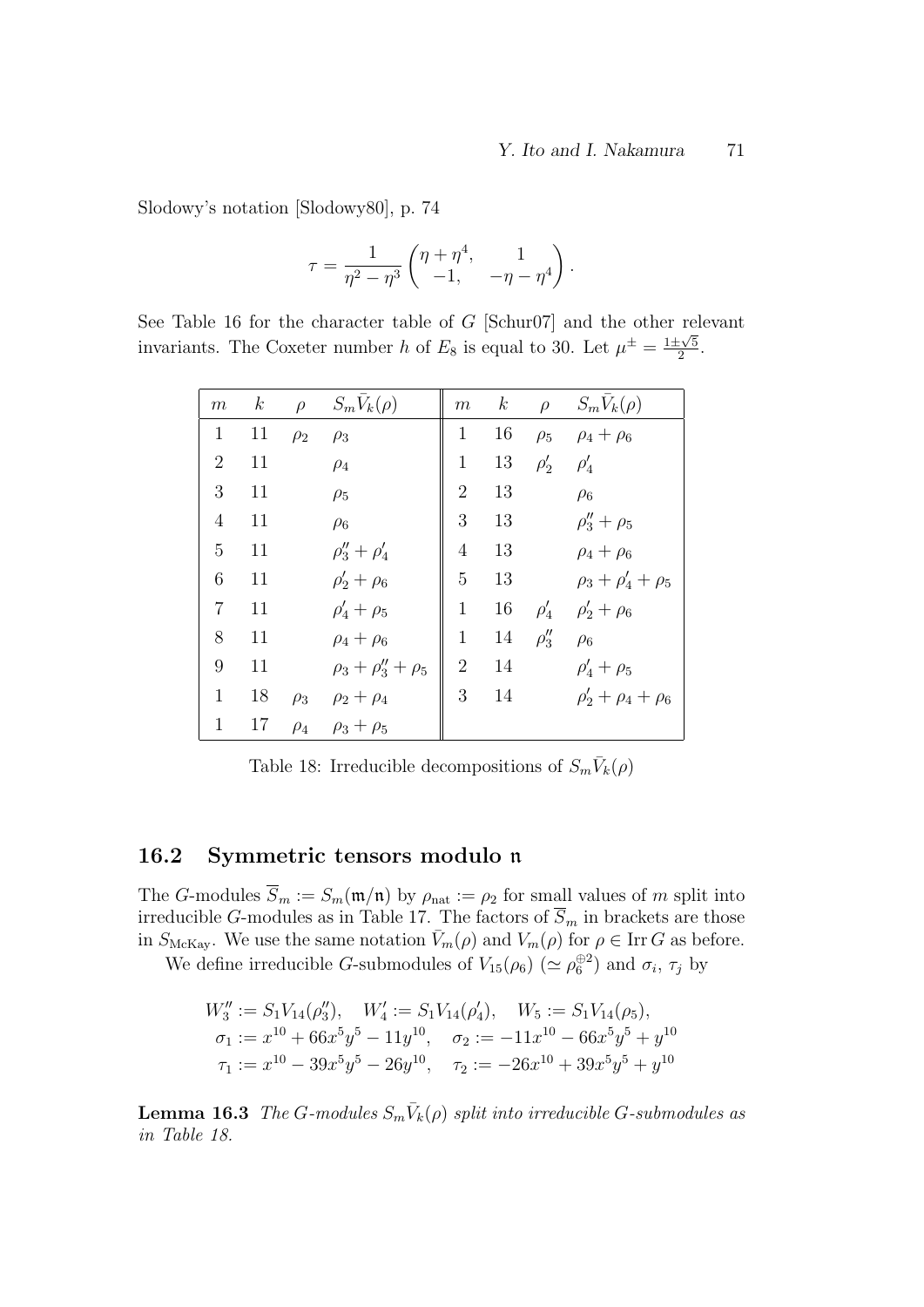#### 72 Hilbert schemes and simple singularities

**Proof** We give a brief proof of the lemma. Recall that the ring of Ginvariant polynomials is generated by three elements  $A_{12}$ ,  $A_{20}$  and  $A_{30}$  of degree 12, 20, 30 respectively. See [Klein], p. 55 or Table 4. Note that  $S_1 \otimes V_{11}(\rho_2) = \rho_2 \otimes \rho_2 = \rho_0 + \rho_3$ . Hence  $S_1 \otimes V_{11}(\rho_2) = \rho_0 A_{12} + \rho_3$ . In fact  $A_{12} = xy(x^{10} + 11x^5y^5 - y^{10})$  by [Klein], p. 56. It follows that  $S_1\bar{V}_{11}(\rho_2) =$  $\rho_3$ . Similarly  $S_k \otimes V_{11}(\rho_2) \supset S_{k-1}A_{12}$ . Therefore  $S_2 \otimes V_{11}(\rho_2) = \rho_2 + \rho_4$ ,  $S_{2}\bar{V}_{11}(\rho_{2})=\rho_{4},\,S_{3}\otimes V_{11}(\rho_{2})=\rho_{3}+\rho_{5},\,S_{3}\bar{V}_{11}(\rho_{2})=\rho_{5},\,S_{4}\otimes V_{11}(\rho_{2})=\rho_{4}+\rho_{6},$  $S_4\bar{V}_{11}(\rho_2) = \rho_6$ ,  $S_5 \otimes V_{11}(\rho_2) = \rho_3'' + \rho_4' + \rho_5$ ,  $S_5\bar{V}_{11}(\rho_2) = \rho_3'' + \rho_4'$ . All of these are proved as in Lemma 15.3. In fact, for instance dim  $S_5V_{11}(\rho_2) = 7$ by Table 19, and  $\rho_6 \otimes \rho_2 = \rho_3'' + \rho_4' + \rho_5$  so that  $S_5\bar{V}_{11}(\rho_2) = \rho_3'' + \rho_4'$ .

We see  $S_6\bar{V}_{11}(\rho_2) = \rho'_2 + \rho_6$  because  $\bar{S}_{17} = \rho'_2 + \rho_4 + \rho_6$  and  $\rho_2 \otimes S_5\bar{V}_{11}(\rho_2) =$  $\rho_2 \otimes (\rho_3'' + \rho_4') = \rho_2' + 2\rho_6$  contains no  $\rho_4$ .  $\overline{S}_{18} = \rho_3 + \rho_4' + \rho_5$  and  $\rho_2 \otimes S_6 \overline{V}_{11}(\rho_2) =$  $\rho_2 \otimes (\rho'_2 + \rho_6)$  contains no  $\rho_3$ , whence  $S_7 \bar{V}_{11}(\rho_2) = \rho'_4 + \rho_5$ . Similarly  $S_8 \bar{V}_{11}(\rho_2) =$  $\rho_4 + \rho_6$  because  $\overline{S}_{19} = \rho_2 + \rho_4 + \rho_6$ ,  $\rho_2 \otimes S_7 \overline{V}_{11}(\rho_2) = \rho'_2 + \rho_4 + 2\rho_6$ . By Table 17  $\overline{S}_{20} = \rho_3 + \rho_3'' + \rho_5$ .  $\rho_2 \otimes S_8 \overline{V}_{11}(\rho_2) = \rho_3 + 2\rho_5 + \rho_3'' + \rho_4'$ . Hence  $S_9\bar{V}_{11}(\rho_2) = \rho_3 + \rho_3'' + \rho_5 = \overline{S}_{20}.$ 

 $S_1 \bar{V}_{18}(\rho_3) = \rho_2 + \rho_4$  follows from comparison of  $S_1 \otimes \bar{V}_{18}(\rho_3)$  and  $S_{19}$  and the fact that any polynomial in  $V_{18}(\rho_3)$  is not divisible by  $A_{12}$ .

Similarly  $S_1\bar{V}_{17}(\rho_4) = \rho_3 + \rho_5$ ,  $S_1\bar{V}_{16}(\rho_5) = \rho_4 + \rho_6$  and  $S_1\bar{V}_{13}(\rho'_2) = \rho'_4$ . Since  $\rho_3 \otimes \rho'_2 = \rho_6$ , we see  $S_2 \bar{V}_{13}(\rho'_2) = \rho_6$ . One checks dim  $S_3 \bar{V}_{13}(\rho'_2) =$  $\dim S_1W'_4 = 8$  by using Table 19. It follows from this that  $S_3\bar{V}_{13}(\rho'_2) =$  $\rho_3'' + \rho_5$ . Similarly it is clear that  $S_4V_{13}(\rho_2') = S_4 \otimes V_{13}(\rho_2') = \rho_4 + \rho_6$  and  $S_5\bar{V}_{13}(\rho'_2) = S_5 \otimes \bar{V}_{13}(\rho'_2) = \overline{S}_{18}$ . Note dim  $S_kV_{14}(\rho''_3) = 3(k+1)$  for  $k = 1, 2, 3$ so that  $S_kV_{14}(\rho_3'')=S_k\otimes V_{14}(\rho_3'')$ . It follows from it that  $S_k\bar{V}_{14}(\rho_3'')=S_k\otimes \rho_3''$ for  $k = 1, 2, 3$ . In particular,  $S_2 \bar{V}_{14}(\rho_3) = \rho_3 \otimes \rho_3' = \rho_4' + \rho_5$ ,  $S_3 \bar{V}_{14}(\rho_3'') =$  $\rho'_2 + \rho_4 + \rho_6 = \overline{S}_{17}$ .  $\Box$ 

Corollary 16.4  $\bar{V}_{11}(\rho_2) = \bar{V}_{11+k}(\rho_{k+2})$  for  $1 \leq k \leq 3$ ;  $S_1 \bar{V}_{13}(\rho'_2) =$  $\bar{V}_{14}(\rho _{4}^{\prime }).$ 

2. 
$$
S_9\overline{V}_{11}(\rho_2) = \overline{S}_{20}
$$
,  $S_5\overline{V}_{13}(\rho'_2) = \overline{S}_{18}$ ,  $S_3\overline{V}_{14}(\rho''_3) = \overline{S}_{17}$ .

3.  $S_2\bar{V}_{14}(\rho_5) = \rho_3'' + \rho_4', S_2\bar{V}_{14}(\rho_4') = \rho_3'' + \rho_5, S_2\bar{V}_{14}(\rho_3'') = \rho_4' + \rho_5.$ 

**Proof** By Table 19,  $\dim S_1 W_3'' = 9$ ,  $\dim S_1 W_4' = 8$ ,  $\dim S_1 W_5 = 7$ . Hence  $S_2V_{14}(\rho_3'') = S_1W_3'' = \rho_4 + \rho_5$ ,  $S_2\bar{V}_{14}(\rho_4') = S_2V_{14}(\rho_4') = S_1W_4' = \rho_3'' + \rho_5$ ,  $S_5\bar{V}_{11}(\rho_2) = S_2\bar{V}_{14}(\rho_5) = S_1W_5 = \rho_3'' + \rho_4'$ .

In order to prove Theorem 10.7 in the  $E_8$  case we have only to follow the proof of Theorem 10.7 in the  $D_n$  or  $E_6$  case verbatim. We omit the details.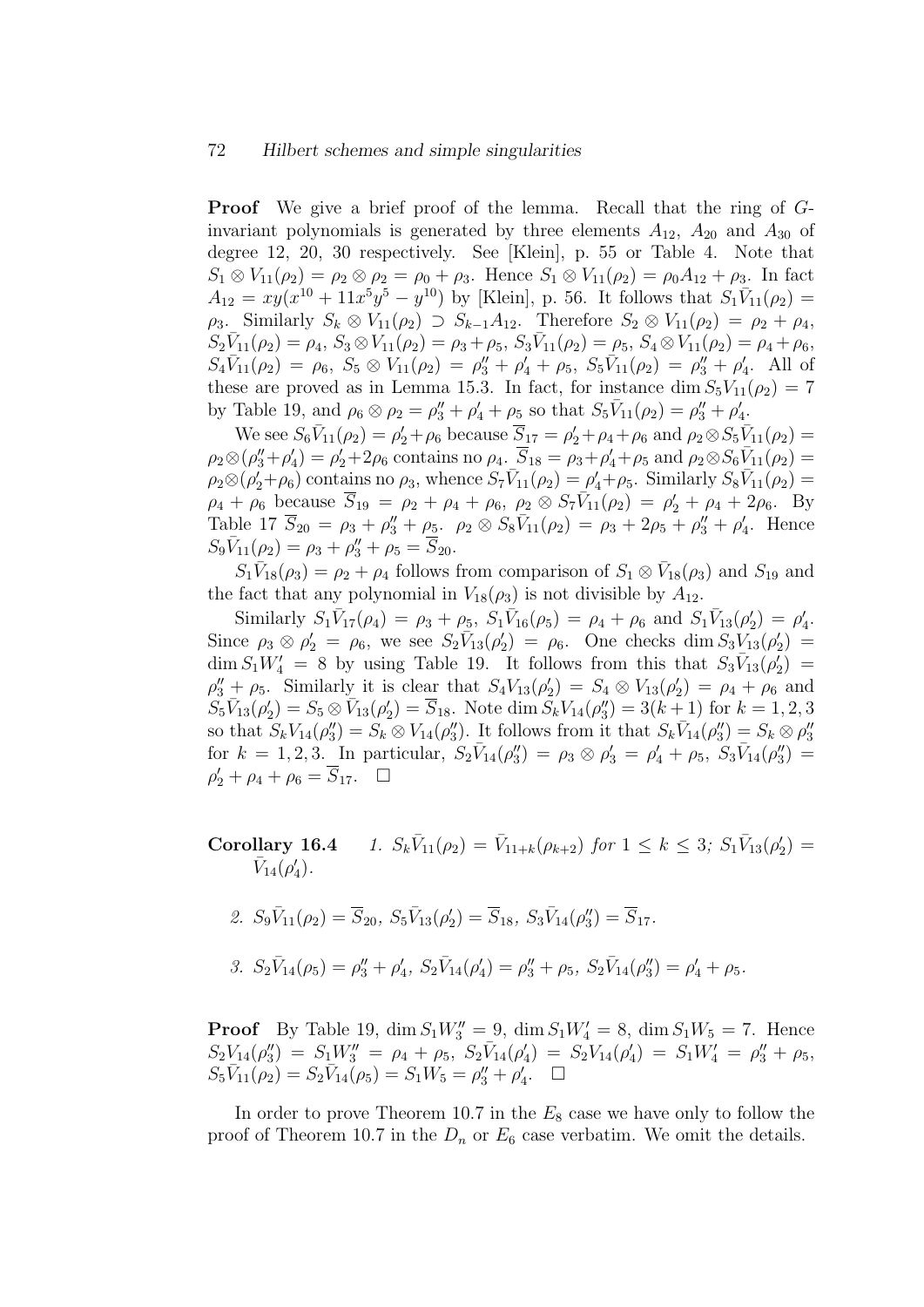| $\,m$ | $\rho$    | $V_m(\rho)$                                                              |
|-------|-----------|--------------------------------------------------------------------------|
| 11    | $\rho_2$  | $x\sigma_1, -y\sigma_2$                                                  |
| 19    | $\rho_2$  | $-57x^{15}y^4 + 247x^{10}y^9 + 171x^5y^{14} + y^{19}$                    |
|       |           | $-x^{19} + 171x^{14}y^5 - 247x^9y^{10} - 57x^4y^{15}$                    |
| 12    | $\rho_3$  | $x^2\sigma_1, -5x^{11}y - 5xy^{11}, y^2\sigma_2$                         |
| 18    | $\rho_3$  | $-12x^{15}y^3 + 117x^{10}y^8 + 126x^5y^{13} + y^{18}$                    |
|       |           | $45x^{14}y^4 - 130x^9y^9 - 45x^4y^{14}$                                  |
|       |           | $x^{18} - 126x^{13}y^5 + 117x^8y^{10} + 12x^3y^{15}$                     |
| 13    | $\rho_4$  | $x^3\sigma_1$ , $-3x^{12}y + 22x^7y^6 - 7x^2y^{11}$                      |
|       |           | $-7x^{11}y^2 - 22x^6y^7 - 3xy^{12}, y^3\sigma_2$                         |
| 17    | $\rho_4$  | $-2x^{15}y^2 + 52x^{10}y^7 + 91x^5y^{12} + y^{17}$                       |
|       |           | $10x^{14}y^3 - 65x^9y^8 - 35x^4y^{13}$                                   |
|       |           | $-35x^{13}y^4 + 65x^8y^9 + 10x^3y^{14}$                                  |
|       |           | $-x^{17} + 91x^{12}y^5 - 52x^7y^{10} - 2x^2y^{15}$                       |
| 14    | $\rho_5$  | $x^4\sigma_1$ , $-2x^{13}y + 33x^8y^6 - 8x^3y^{11}$                      |
|       |           | $-5x^{12}y^2 - 5x^2y^{12}$                                               |
|       |           | $-8x^{11}y^3 - 33x^6y^8 - 2xy^{13}, -y^4\sigma_2$                        |
| 16    | $\rho_5$  | $64x^{15}y + 728x^{10}y^6 + y^{16}$                                      |
|       |           | $66x^{14}y^2 + 676x^9y^7 - 91x^4y^{12}$                                  |
|       |           | $56x^{13}y^3 + 741x^8y^8 - 56x^3y^{13}$                                  |
|       |           | $91x^{12}y^4 + 676x^7y^9 - 66x^2y^{14}$                                  |
|       |           | $x^{16} + 728x^6y^{10} - 64xy^{15}$                                      |
| 13    | $\rho'_2$ | $y^3\tau_2, -x^3\tau_1$                                                  |
| 17    | $\rho'_2$ | $x^{17} + 119x^{12}y^5 + 187x^7y^{10} + 17x^2y^{15}$                     |
|       |           | $-17x^{15}y^2 + 187x^{10}y^7 - 119x^5y^{12} + y^{17}$                    |
|       |           | 14 $\rho_3''$ $x^{14} - 14x^9y^5 + 49x^4y^{10}$                          |
|       |           | $7x^{12}y^2 - 48x^7y^7 - 7x^2y^{12}$                                     |
|       |           | $49x^{10}y^4 + 14x^5y^9 + y^{14}$                                        |
|       |           | $16 \quad \rho_3'' \quad 3x^{15}y - 143x^{10}y^6 - 39x^5y^{11} + y^{16}$ |
|       |           | $-25x^{13}y^3 - 25x^3y^{13}$                                             |
|       |           | $x^{16} + 39x^{11}y^5 - 143x^6y^{10} - 3xy^{15}$                         |

Table 19:  $V_m(\rho)(E_8)$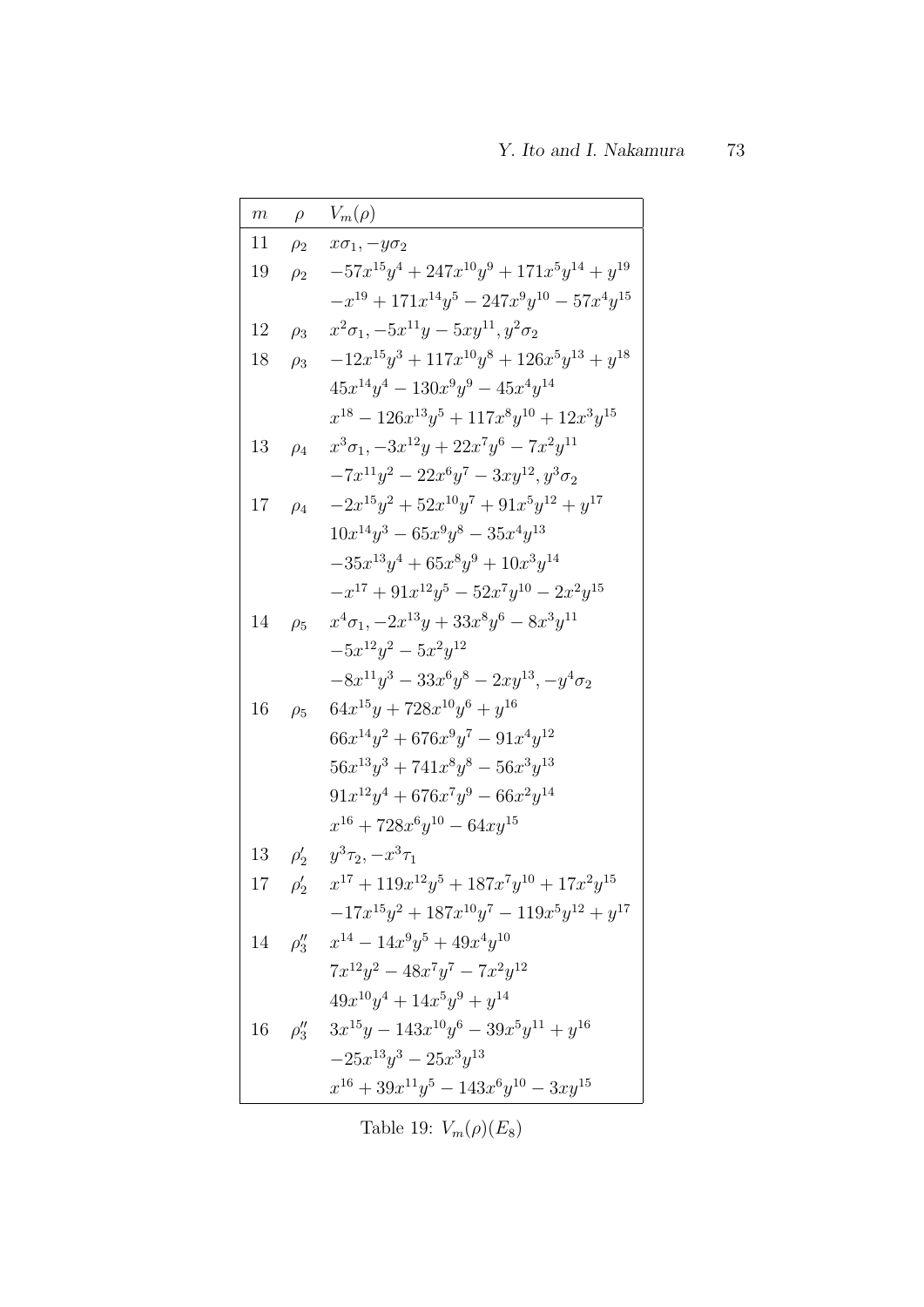$$
\begin{array}{|c|c|} \hline m & \rho & V_m(\rho) \\ \hline 14 & \rho'_4 & xy^3 \tau_2, -x^4 \tau_1, y^4 \tau_2, -x^3 y \tau_1 \\ 16 & \rho'_4 & -2x^{15} y + 77x^{10} y^6 - 84x^5 y^{11} + y^{16} \\ 3x^{12} y^4 + 110x^7 y^9 + 15x^2 y^{14} \\ 15x^{14} y^2 - 110x^9 y^7 + 35x^4 y^{12} \\ -x^{16} - 84x^{11} y^5 - 77x^6 y^{10} - 2xy^{15} \\ 15 & \rho_6 & W''_3 + W'_4 = W'_4 + W_5 = W_5 + W''_3 \simeq \rho_6^{\oplus 2} \\ 15 & W''_3 &:= S_1 V_{14}(\rho''_3) \; (\simeq \rho_6) \\ x^{15} + 84x^{10} y^5 + 77x^5 y^{10} + 2y^{15} \\ -x^{14} y + 14x^9 y^6 - 49x^4 y^{11} \\ -7x^{13} y^2 + 48x^8 y^7 + 7x^3 y^{12} \\ 7x^{12} y^3 - 48x^7 y^8 - 7x^2 y^{13} \\ -49x^{11} y^4 - 14x^6 y^9 - xy^{14} \\ -2x^{15} + 77x^{10} y^5 - 84x^5 y^{10} + y^{15} \\ 15 & W'_4 &:= S_1 V_{14}(\rho'_4) \; (\simeq \rho_6) \\ x^{15} + 39x^{10} y^5 - 143x^5 y^{10} - 3y^{15} \\ -2x^{14} y + 78x^9 y^6 + 52x^4 y^{11} \\ x^{13} y^2 - 39x^8 y^7 - 26x^3 y^{12} \\ 52x^{11} y^4 - 78x^6 y^9 - 2xy^{14} \\ 3x^{15} - 143x^{10} y^5 - 39x^5 y^{10} + y^{15} \\ 15 & W_5 &:= S_1 V_{14}(\rho_5) \; (\simeq \rho_6) \\ 5x^{15} + 3
$$

Table 19:  $V_m(\rho)(E_8)$ , continued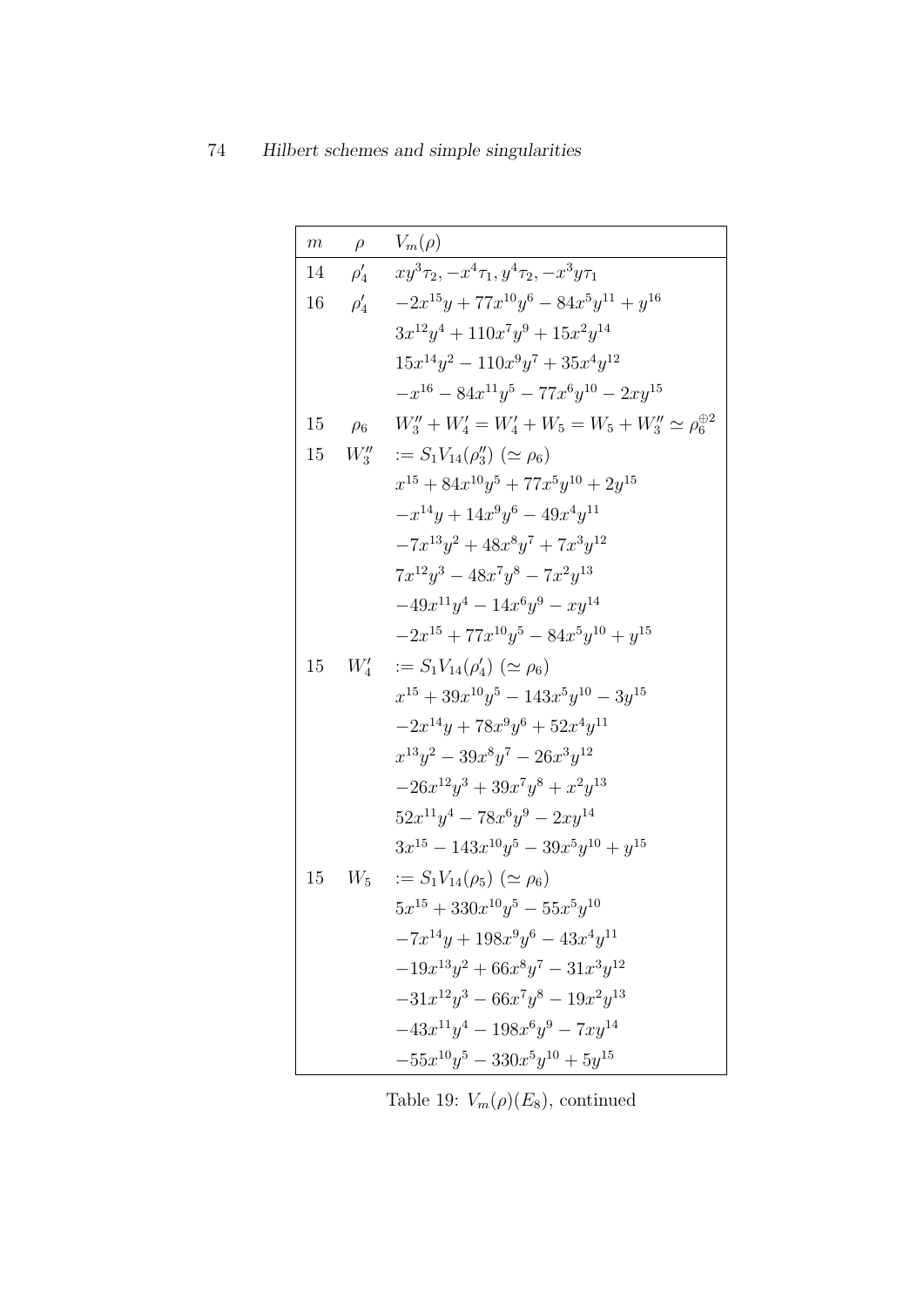## 17 Fine

We would like to mention some related problems that are unsolved or the subject of current research.

**Conjecture 17.1** Let G be any finite subgroup of SL $(3, \mathbb{C})$ . Then Hilb<sup>G</sup> $(\mathbb{A}^3)$ is a crepant smooth resolution of  $\mathbb{A}^3/G$ .

The conjecture is solved affirmatively in the Abelian case [Nakamura98], where for any finite Abelian subgroup G of  $GL(n, \mathbb{C})$  the Hilbert scheme  $Hilb<sup>G</sup>(\mathbb{A}^n)$  is described as a (possibly nonnormal) toric variety. There is a McKay correspondence [Reid97], [INkjm98] similar to [GSV83]. See also [Nakamura98]. In general the normalization of  $Hilb<sup>G</sup>(\mathbb{A}^n)$  is a torus embedding associated with a certain fan  $Fan(G)$  given explicitly by using some combinatorial data arising from the given group  $G$ . However in general it is not known whether  $\text{Hilb}^G(\mathbb{A}^n)$  is normal. There are various examples of  $Hilb<sup>G</sup>(\mathbb{A}^n)$ . Reid gave some examples of singular Hilb<sup>G</sup> for finite Abelian subgroups G in  $GL(3,\mathbb{C})$  in private correspondence.

If G is the cyclic subgroup of  $SL(4,\mathbb{C})$  of order two generated by minus the identity then  $\text{Hilb}^G(\mathbb{A}^4)$  is nonsingular; however, it is not a crepant resolution of  $\mathbb{A}^3/G$ . There are also some examples of Abelian subgroups of  $SL(4,\mathbb{C})$  for which  $\text{Hilb}^G(\mathbb{A}^4)$  is singular, although a crepant resolution does exist. The simplest example is the Abelian subgroup of order eight consisting of diagonal  $4 \times 4$  matrices with diagonal coefficients  $\pm 1$ . [Kidoh98] gave a concrete description of Hilb<sup>G</sup>( $\mathbb{A}^2$ ) for a finite Abelian subgroup G of  $GL(2,\mathbb{C})$  by using two kinds of continued fractions.

We will treat the non-Abelian cases of Conjecture 17.1 elsewhere [GNS98]; in almost all the non-Abelian case, a certain beautiful duality in  $\mathfrak{m}/\mathfrak{n}$  is observed [GNS98]. See also Section 7.

The following question would be important for future applications:

**Problem 17.2** Let G be a finite subgroup of  $SL(n, \mathbb{C})$ , N a normal subgroup of G. When is  $\text{Hilb}^G(\mathbb{A}^n) \simeq \text{Hilb}^{G/N}(\text{Hilb}^N(\mathbb{A}^n))$ ?

Unfortunately the answer is negative in general in dimension three. This will appear in [GNS98].

## References

[Arnold74] V.I. Arnold, Critical points of smooth functions, in Proc. Intern. Cong. of Math., Vancouver 1974, pp. 19–39.

[Beauville83] A. Beauville, *Variétés Kählériennes dont la première classe de* Chern est nulle, J. Diff. Geom. 18 (1983) 787–829.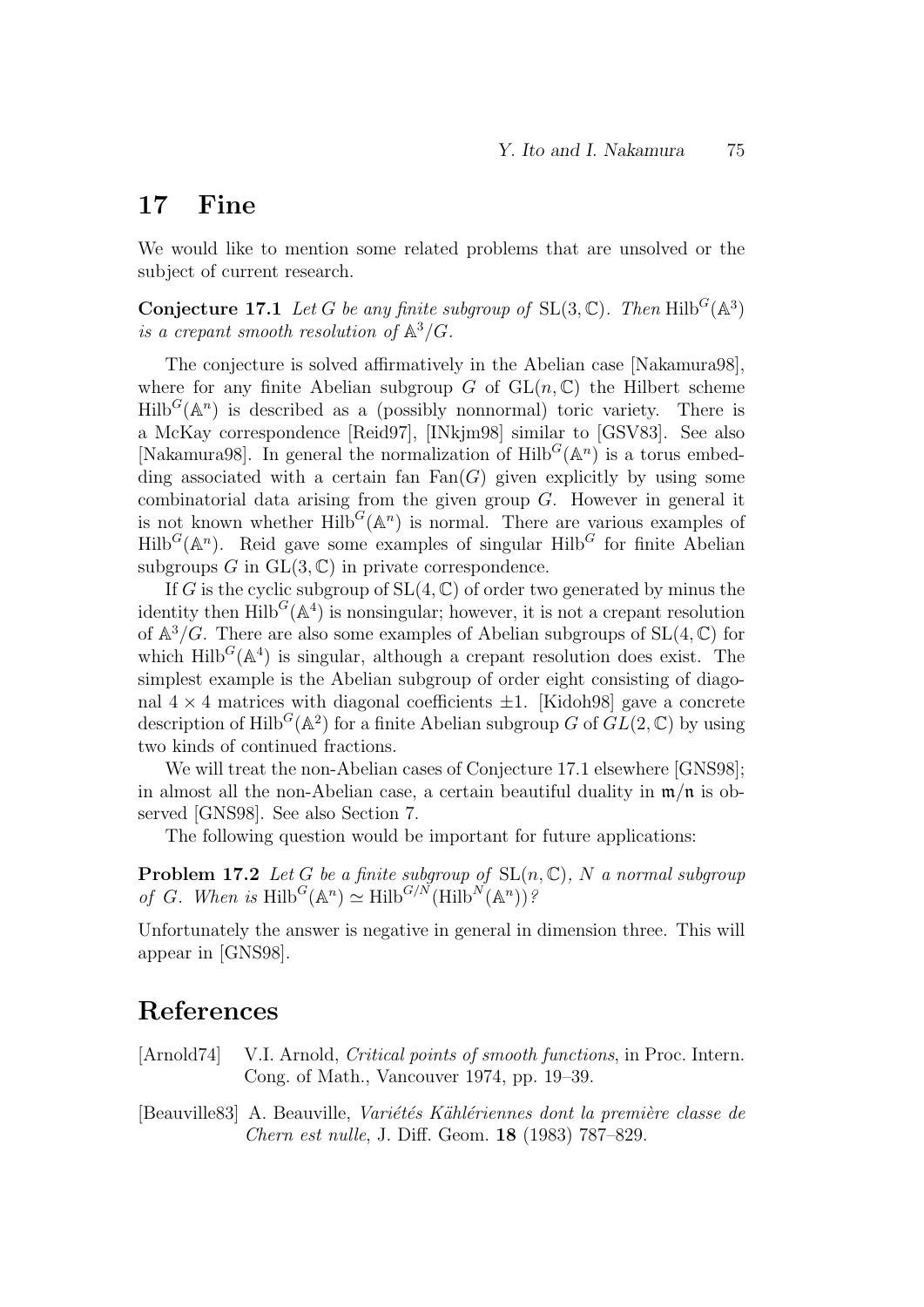- [Blichfeldt05] H.F. Blichfeldt, The finite discontinuous primitive groups of collineations in three variables Math. Ann. 63 (1905) 552–572.
- [Blichfeldt17] H.F. Blichfeldt, Finite collineation groups, The Univ. Chicago Press, Chicago, 1917.
- [BR95] K. Behnke and O. Riemenschneider, Quotient surface singularities and their deformations, in Singularity Theory, World Scientific, 1995, pp. 1–54.
- [Briançon77] J. Briançon, *Description de* Hilb<sup>n</sup>  $\mathbb{C}\{x, y\}$ , Invent. Math. 41 (1977) 45–89.
- [Bourbaki] N. Bourbaki, *Groupes et algèbres de Lie*, Chapitres 4,5 et 6 Masson, Paris–New York,1981.
- [BV92] B. Blok, A. Varchenko, Topological conformal field theories and the flat coordinates, Intern. J. Mod. Phys. 7 (1992) 1467–1490.
- [Cardy86] J.L. Cardy, Operator content of two-dimensional conformally *invariant theories*, Nucl. Phys. B  $270$  (1986) 186–204.
- [Cardy88] J.L. Cardy, Conformal invariance and statistical mechanics, Champs, cordes et phenomenes Les Houches, 1988, pp. 169– 245.
- [Chevalley55] C. Chevalley, Invariants of finite groups generated by reflections, Amer. J. Math. 77 (1955) 778–782.
- [CIZ87] A. Capelli, C. Itzykson, J.B. Zuber, Modular invariant partition functions in two dimensions, Nucl. Phys. B 280 (1987) 445–465.
- [Durfee79] A. Durfee, Fifteen characterizations of rational double points and simple singularities, L'Enseign. Math. 25 (1979) 131–163.
- [EY89] T. Eguchi, S. K. Yang, Virasoro algebras and critical phenomena (in Japanese), Jour. Japan Phys. Soc. 44 (1988) 894–901.
- [FGA] Fondements de la Géométrie Algébrique, Séminaire Bournaki, 1957-62, Secrétariat Math., Paris (1962).
- [EK97] D. E. Evans, Y. Kawahigashi, Quantum symmetries on operator algebras, Cambridge University Press, to appear.
- [ES87] G. Ellingsrud and S.A. Strømme, On the homology of the Hilbert schemes of points in the plane, Invent. Math. 87 (1987) 343–352.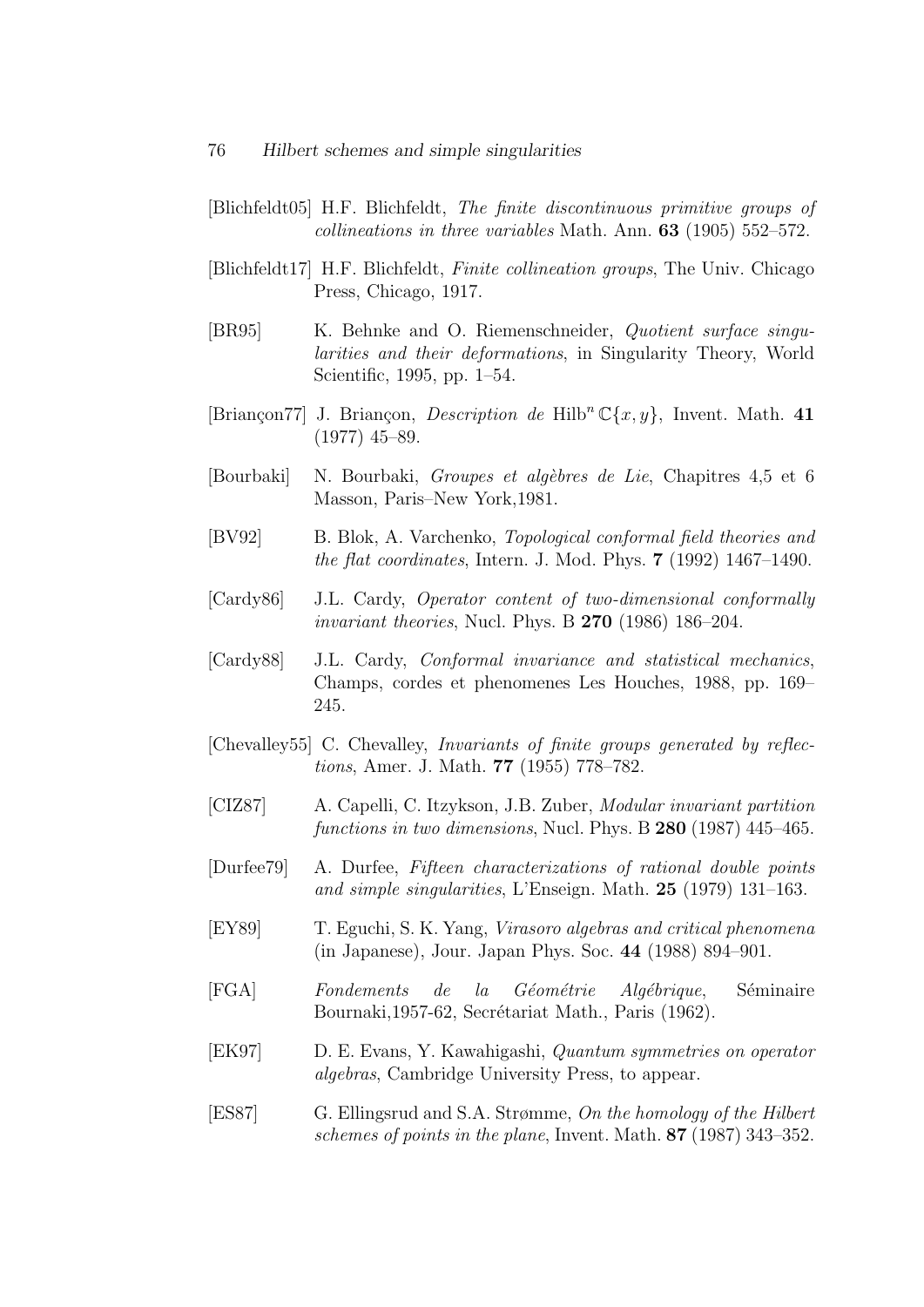- [Fujiki83] A. Fujiki, On primitively symplectic compact K¨ahler V -mani  $folds$ , Progress in Mathematics, Birkhäuser 39 (1983) 71–250.
- [Fogarty68] J. Fogarty, Algebraic families on an algebraic surface, Amer. J. Math. 90 (1968) 511–521.
- [Gabriel72] P. Gabriel, Unzerlegbare Darstellungen I, Manusc. Math. 6 (1972) 71–103.
- [Gawedzki89] K. Gawedzki, *Conformal field theory*, Séminaire Bourbaki 1988/89, Asterisque (1989) No. 177–178, Exp. No. 704, 95–126.
- [GHJ89] F. M. Goodman, P. de la Harpe, V. F. R. Jones, Coxeter graphs and towers of algebras, Mathematical sciences research institute publications 14, Springer Verlag, 1989.
- [GNS98] Y. Gomi, I. Nakamura, K. Shinoda, (in preparation)
- [Göttsche91] L. Göttsche, Hilbert schemes of zero-dimensional subschemes of smooth varieities, Lecture Notes in Math., 1572, Springer-Verlag, 1991.
- [Grojnowski96] I. Grojnowski, Instantons and affine algebras I: the Hilbert scheme and vertex operators, Math. Res. Letters, 3 (1996), 275– 291.
- [GSV83] G. Gonzalez-Sprinberg, J. Verdier, Construction géométrique de la correspondence de McKay, Ann. scient. Ec. Norm. Sup.  $16$ (1983) 409–449.
- [GW86] D. Gepner, E. Witten, String theory on group manifolds, Nucl. Phys. B 278 (1986) 493–549.
- [Hartshorne77] R. Hartshorne, Algebraic geometry, Garduate texts in Math. 52, Springer, 1977.
- [HHSV77] M. Hazewinkel, W. Hesselink, D. Siersma, F. D. Veldkamp, The ubiquity of Coxeter–Dynkin diagrammes (an introduction to the A-D-E classification), Nieuw Archief voor Wiskunde 25 (1977) 257–307.
- [Humphreys90] J. E. Humphreys, Reflection groups and Coxeter groups, Cambridge studies in advanced mathematics 29, Cambridge University Press, 1990.
- [Iarrobino72] A. Iarrobino, Reducibility of the families of 0-dimensional schemes on a variety, Invent. Math. 15 (1972) 72-77.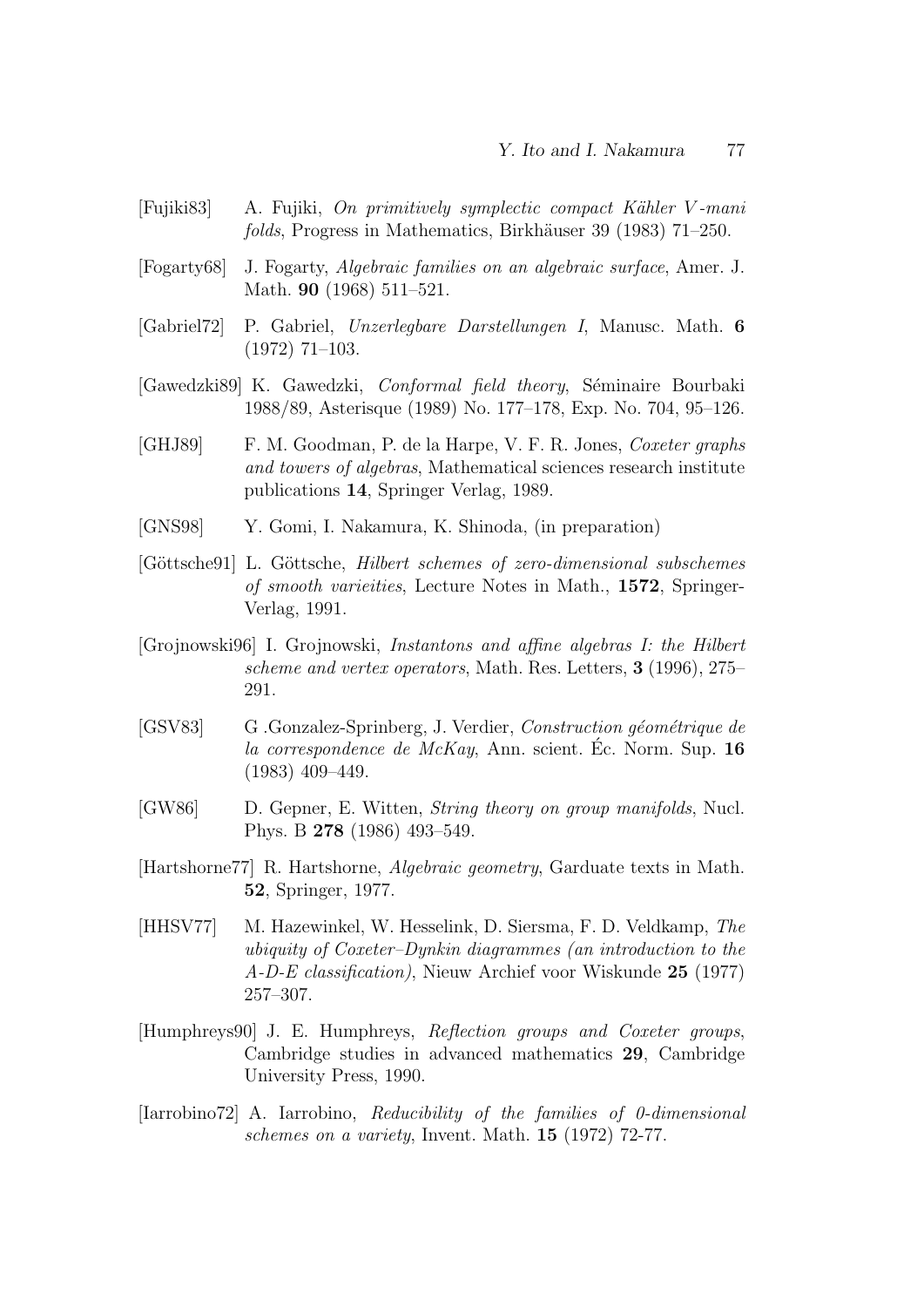- [Iarrobino77] A. Iarrobino, Punctual Hilbert schemes, Memoirs Amer. Math. Soc. 188, Amer. Math. Soc. Providence, 1977.
- [Ito95a] Y. Ito, Crepant resolution of trihedral singularities and the orb*ifold Euler characteristic*, Intern. Jour. Math.,  $6$  (1995) 33-43.
- [Ito95b] Y. Ito, Gorenstein quotient singularities of monomial type in dimension three, J. Math. Sci. Univ. of Tokyo, 2 (1995) 419-440.
- [INkjm98] Y. Ito and I. Nakajima, McKay correspondence and Hilbert schemes in dimension three, preprint (1998).
- [IN96] Y. Ito and I. Nakamura, McKay correspondence and Hilbert Schemes, Proc. Japan Acad. 72 (1996) 135–138.
- [IR96] Y. Ito, M. Reid, The McKay correspondence for finite groups of SL(3, C), Higher Dimensional Complex Varieties Proc. Internat. Conference, Trento (1996) 221–240.
- [Izumi91] M. Izumi, Application of fusion rules to classification of subfactors, Publ. RIMS, Kyoto Univ. 27 (1991) 953–994.
- [Jones91] V. F. R. Jones, Subfactors and knots, Regional conference series in mathematics 80, Amer. Math. Soc. Providende,1991.
- [Kato87] A. Kato, Classification of modular invariant partition functions in two dimensions, Modern Physics Letters A, 2 (1987) 585–600.
- [Kac90] V. G. Kac, Infinite dimensional Lie algebras, Third edition, Cambridge University Press, Cambridge–New York, 1990.
- [Khinich76] V. A. Khinich, On the Gorenstein property of the ring of invariants of a Gorenstein ring, Izv. Akad. Nauk SSSR Ser. Mat. 40 (1976) 50–56, English transl. Math. USSR-Izv. 10 (1976) 47–53.
- [Kidoh98] R. Kidoh, Hilbert schemes and cyclic quotient surface singularities, preprint (1998)
- [Klein] F. Klein, Vorlesungen ¨uber das Ikosaeder, Birkh¨auser B.G. Teubner, 1993.
- [Knop87] F. Knop, Ein neuer Zusammenhang zwischen einfachen Gruppen und einfachen Singularitäten, Invent. Math. 90 (1987) 579– 604.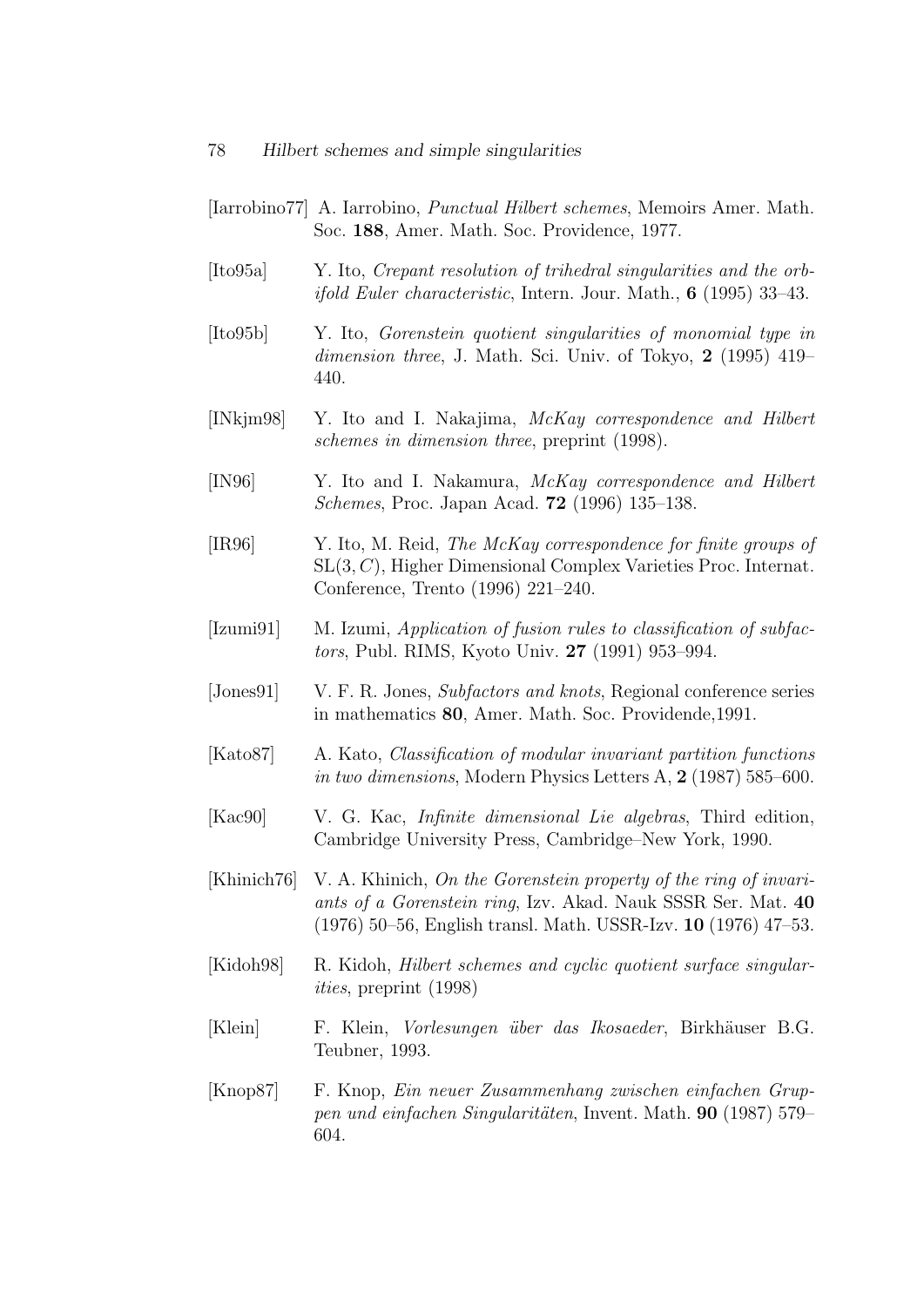- [Knörrer85] H. Knörrer, *Group representations and the resolution of rational* double points, in Finite groups – Coming of Age, Contem. Math. 45, 1985, pp. 175–222.
- [Kronheimer89] P. B. Kronheimer, The construction of ALE spaces as hyperkähler quotients, Jour. Diff. Geometry 29 (1989) 665–683.
- [KW88] V. G. Kac, M. Wakimoto, Modular invariant representations of infinite dimensional Lie algebras and superalgebras, Proc. Nat. Acad. Sci. U.S.A. 85 (1988) 4956–4960.
- [Markushevich92] D. Markushevich, Resolution of  $\mathbb{C}^3/H_{168}$ , preprint (1992).
- [McKay80] J. McKay, *Graphs, singularities, and finite group*, in Santa Cruz, conference on finite groups (Santa Cruz, 1979), Proc. Symp. Pure Math., AMS 37, 1980, pp. 183–186.
- [Mukai84] S. Mukai, Symplectic structure of the moduli of bundles on abelian or K3 surface, Inv. Math. **77** (1984) 101–116.
- [MBD16] G. A. Miller, H. F. Blichfeldt, L. E. Dickson, Theory and applications of finite groups, Dover, New York, 1916.
- [Nakajima96a] H. Nakajima, Heisenberg algebra and Hilbert schemes of points on surfaces, to appear in Ann. Math.
- [Nakajima96b] H. Nakajima, Lectures on Hilbert schemes of points on surfaces, 1996.
- [Nakamura98] I. Nakamura, Hilbert schemes of abelian group orbits, preprint (1998).
- [Ocneanu88] A. Ocneanu, Quantized group string algebras and Galois theory for algebras, in "Operator algebras and applications, Vol. 2 (Warwick, 1987)", London Math. Soc. Lecture Note Series 136, Cambridge University Press, 1988, pp. 119–172.
- [OSS80] C. Okonek, M. Schenider and H. Spindler, Vector bundles on complex projective spaces, Progress in Math., Birkhäuser 3, 1980.
- [OT92] P. Orlik, H. Terao, Arrangements of hyperplanes, Grundlehren der Mathematischen Wissenschaften, Springer-Verlag, 1992.
- [Pasquier87a] V. Pasquier, Two dimensional critical systems labelled by *Dynkin diagrams*, Nucl. Phys. B  $285$  (1987) 162–172.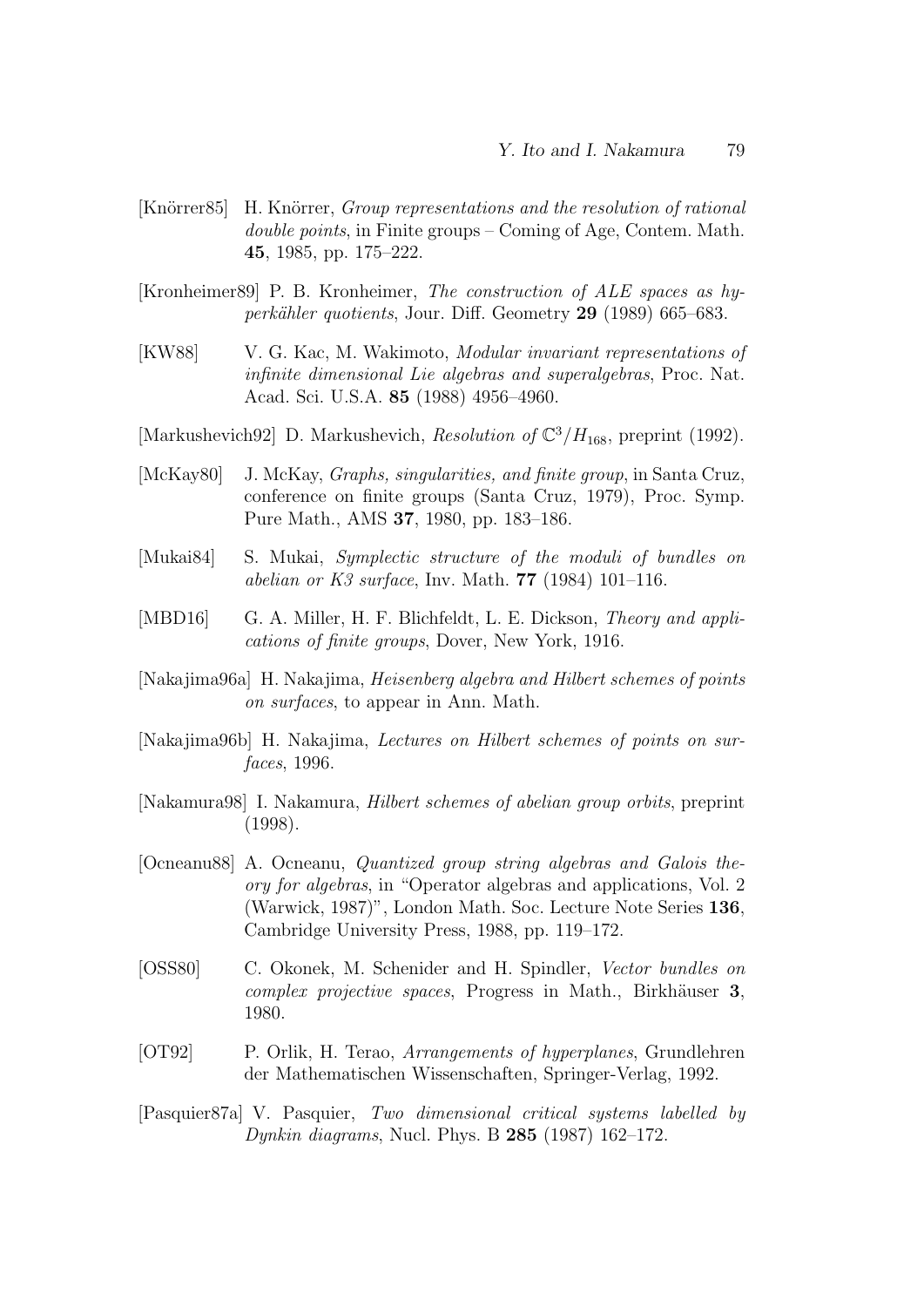- [Pasquier87b] V. Pasquier, Operator contents of the ADE lattice models, J. Phys. A: Math. Gen 20 (1987) 5707–5717.
- [Pinkham80] H. Pinkham, *Singularités de Klein*, *I*, Séminaire sur les singularités de surfaces, Lecture Note in Math. 777, Springer-Verlag, 1980, pp. 1–9.
- [PZ96] V. B. Petkova, J. -B. Zuber, From CFT to graphs, Nucl. Phys. B 463 (1996) 161–193.
- [Reid97] M. Reid, *McKay correspondence*, in Proc. of algebraic geometry symposium (Kinosaki, Nov 1996), T. Katsura (Ed.), 14–41, Duke file server alg-geom 9702016, 30 pp.
- [Roan89] S-S. Roan, On the generalization of Kummer surfaces, J. Diff.Geom., 30 (1989) 523–537.
- [Roan94] S-S. Roan,  $On\ c_1 = 0$  resolution of quotient singularities, Intern. J. Math., 5 (1994) 523–536.
- [Roan96] S-S. Roan, Minimal Resolution of Gorenstein Orbifolds in Dimension Three Topology  $35$  (1996) 489–508.
- [Schur07] I. Schur, Untersuchungen ¨uber die Darstellung der endlichen Gruppen durch gebrochene lineare Substitutionen, J. Reine Angew. Math. 132 (1907) 85–137.
- [Slodowy80] P. Slodowy, Simple singulalrities and simple algebraic groups, Lecture Note in Math. 815, Springer-Verlag, 1980.
- [Slodowy90] P. Slodowy, A new A-D-E classification, Bayreut. Math. Schr. 33 (1990) 197–213.
- [Slodowy95] P. Slodowy, Groups and special singularities, in Singularity Theory, Worldscientific, 1995, pp. 731–799.
- [Steinberg64] R. Steinberg, Differential equations invariant under finite re*flection groups*, Trans. Amer. Math. Soc.  $112$  (1964). 392–400
- [YY93] Stephen S.-T. Yau and Y. Yu, Gorenstein quotient singularities in dimension three, Memoirs Amer. Math. Soc., 105, Amer. Math. Soc. 1993.
- [Watanabe74] K. Watanabe, Certain invariant subrings are Gorenstein I, II, Osaka J. Math., 11 (1974) 1–8, 379–388.